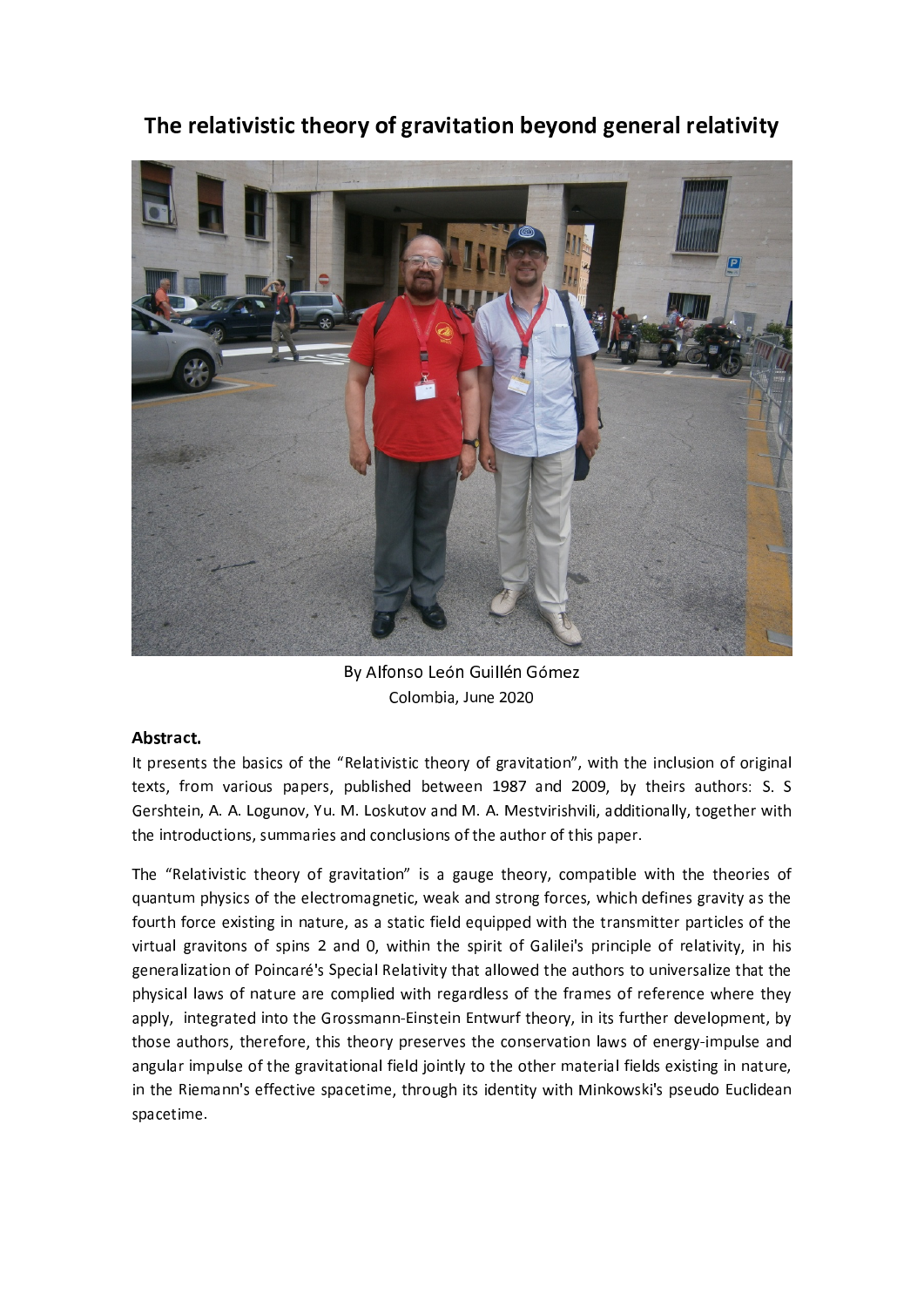#### Introduction.

The science of physics is a factual science, supported in the formal science of mathematics and geometry, whose object of study is the properties of matter-energy and spacetime and their mutual interactions. Its evolution regarding the nature of gravity is anchored in the early twentieth century, in the Grossmann-Einstein-Hilbert equations, since, in what was once known as the "General theory of relativity", today lacks its three principles, for Einstein having abandoned early the Mach principle, and the others two was refuted, demonstrated by great philosophers of physics, among others Norton and Earman, as is the general principle of equivalence, since in a restricted sense it applies only to homogeneous gravity or the covariance, a property of tensors, when applied in Riemann geometry, mistakenly assimilated as a general principle of relativity.

From the equations, a metric explanation of gravity is given, with a medieval stink since matter, that is, physical fields curve the spacetime, a metric field, that is, a metaphysical field that, inexplicably, determines how matter is move. How these phenomena occur remains without a physical explanation. But, "General relativity" constitutes the current paradigm on gravity, which as such, refuses to finish its cycle, despite its crucial anomalies, by virtue of its self-protection, stemming from the normal science that self-sustains and reproduces it. This is how the alleged finding of gravitational waves is presented, that although are quadrupolar waves are not gravitational waves but some type of material waves, which Einstein tactically resorted to between 1916 and 1918, to defend himself against Lorentz who rebuked the physical unreality of his "General theory of gravity" and forced him to call the static gravitational field as relativistic ether, inadmissible from gravity as a metric effect, but as a kind of ether it should have speed. Previously, Max Born had asked what it was such speed, when Einstein, in his Entwurf theory, considered the static gravity as a material field similar to the static electromagnetic field. Once Lorentz passed away and his influence in the scientific community was extinguished, Einstein honestly renounced, first in 1937, although, impeded by the influence of Harvey Robertson, professor at Princeton, and definitely in 1938, to the inadmissible gravitational waves, from his mathematical model giving a metric gravity, since, in its equations, on one side of equality it describes the geometry of spacetime represented by the metric tensor and on the other side the matter represented by the energy-impulse tensor; obviously, gravity as a metric phenomenon lacks of speed, since the dynamism of the spacetime is nothing more than its geometric reconfiguration as an effect of the dynamism of matter, so the reconfiguration of the matter itself produces material waves that propagate with determined speeds and additionally produces the reconfiguration of the spacetime its intrinsic structural geometric property (author thesis [1]). Or from the spectacular photo, largely generated with algorithms, where they undoubtedly had to use Einstein's famous equations, of a darkened star, by the action of its material gravity (the true gravity), which prevents electromagnetic waves, trapped by it, from escaping, the existence of which was predicted based on the corpuscular theory of light and Newton's equations, in 1783, by John Michell, but which is presented to world viewers, people of the common, assaulting them in their innocence and manipulating them in their absence of specialized knowledge, such as proof of the existence of black holes, also, theoretically obtained from those powerful Einstein-Grossman-Hilbert equations, in addition, chasing a new Nobel prize, to add it to the one that was granted for the alleged detection of the gravitational waves.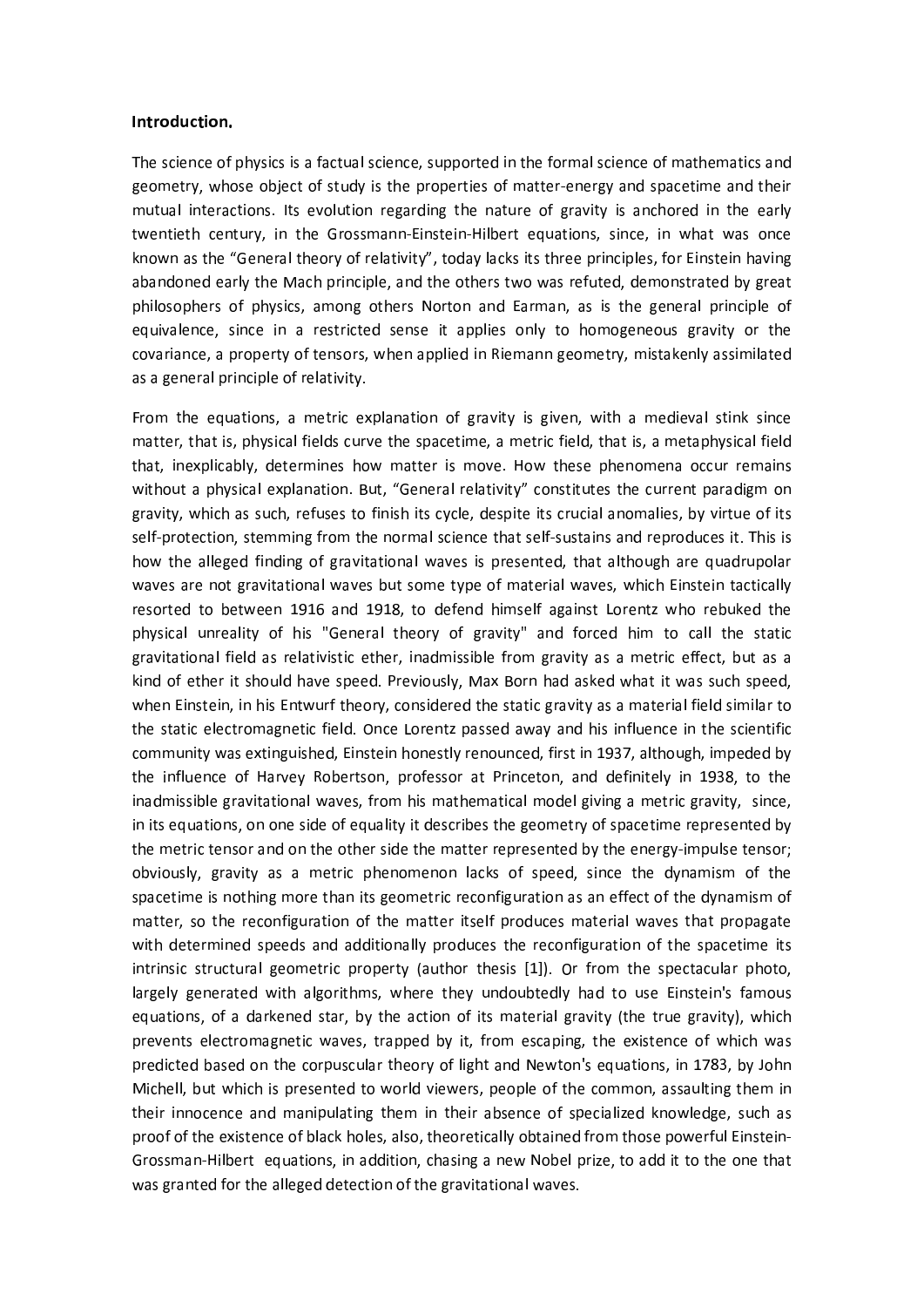But, the story inevitably continues and in the perennial rise of science to higher knowledge, seven decades later, Anatoli Logunov and his team accomplished what Albert Einstein and Marcel Grossmann attempted, in "The Entwurf theory", as it was to formulate a theory in which gravity is a physical field like all the others existing in nature, subject to the fact that the physical laws are fulfilled independently of the frames of reference where they are applied, under the conservation of the energy-impulse and angular impulse of the gravitational field together with all the other material fields, and, furthermore, as static gravitational field equipped with the bosonic transmitter of the virtual graviton of spins 2 and 0. In 1913, in Zurich, when Einstein carried out his best scientific work: "The Entwurf theory", Einstein, the physicist, to preserve the laws of conservation of energy and momentum, he chose the tensors applied to Minkowski's Galilean spacetime, before the other option offered by Grossman, the mathematician, specialist in the then brand new absolute differential calculus, of applying the tensors to the general Riemann spacetime, for which Einstein had to renounce the general covariance, but which allowed him to propose an explanation of the static gravitational field as physical, in concordance with electromagnetism. However, "The Entwurf theory" failed because its equations could not give Mercury's anomalous orbit and, furthermore, violate the principle of correspondence, under conditions of the minimum limit of weak gravity, to integrate with Newton's equations. By expand these authors "The Entwurf theory", in the "Relativistic theory of gravitation", overcoming the historical limitations of Grossman-Einstein, and integrating it with Poincaré's special relativity and theories of quantum field physics, the masterful work on gravity by Logunov and his companions far exceeds the "general relativity". But after three decades of its release and after a century of Einstein, the normal science only recognizes it as an alternative theory.

In 1987, in the spirit of Poincaré's Special relativity, Entwurf theory and Quantum field physics theories, Logunov, Loskutov, and Mestvirishvili presented the "Relativistic theory of gravitation", later revised, together with the participation of Gershtein, in the following terms:

"Within the framework of SRT (Theory of Special Relativity), which describes phenomena in inertial and non-inertial frames of reference, with the help of the geometrization principle that reflects the universality of gravitational interaction with matter, and with the introduction of the mass of graviton, we succeed in unifying Poincaré's (1904) idea of the gravitational field as a physicist in the spirit of Faraday-Maxwell with Einstein's idea of the Riemannian geometry of spacetime. It is this principle of geometrization that helps us find a gauge group without displacements that will allow us to construct the Lagrangian density of the appropriate gravitational field. All this has led us to the Relativistic theory of gravitation (RTG), 1989, which has all the laws of conservation, as occurs in all physical theories."

"In this theory, due to geometrization, the total energy-impulse tensor of matter and the gravitational field is the source of the gravitational field, just what Einstein wanted when building the theory of gravitation (in Entwurf theory). In what follows we will see that the rather general physical requirements lead us to an unequivocal construction of the complete system of equations for a massive gravitational field. The equations in this theory differ considerably from the Hilbert-Einstein equations, as it preserves the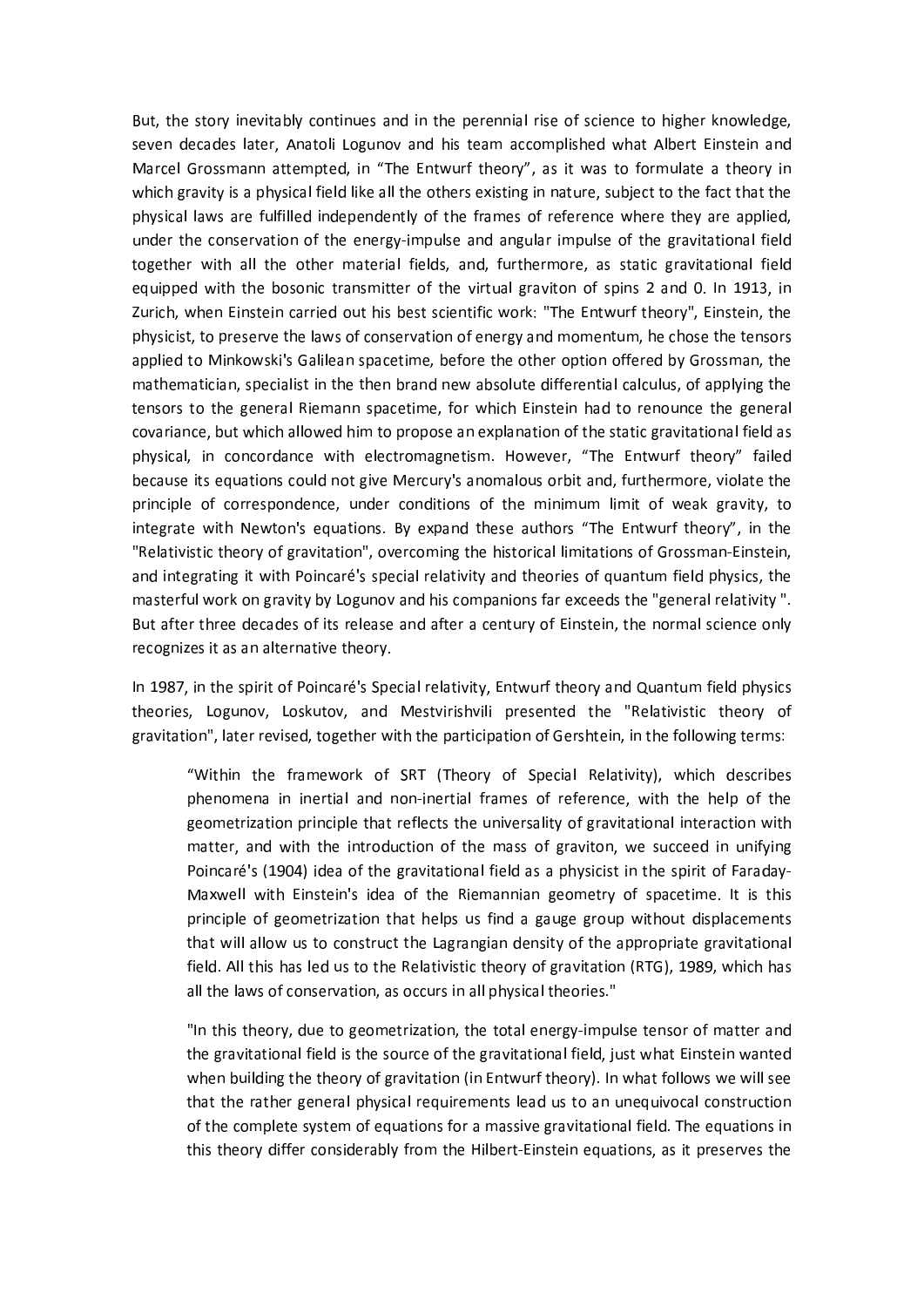notion that inertial coordinate systems, and gravitational forces differ from the inertia principle, as they are caused by a physical field."

"The Relativistic theory of gravitation with mass of the graviton is a field theory to the same extent as classical electrodynamics, so it could be called classical gravidynamic.

"According to this theory, the homogeneous and isotropic Universe develops in a series of alternating cycles, from high to low density, etc., and can only be flat. The theory predicts the presence of a large latent mass of matter in the Universe and prohibits the existence of "black holes". Furthermore, the theory explains all the observable events known so far that occur in the solar system" [2].

"The theory is generally covariant and invariant with respect to the Lorentz group." [3].

## 1. The approaches of Henri Poincaré and Albert Einstein.

Poincaré's contributions to the relativistic conception were more universal than Einstein's, since he was the one who introduced relativistic mechanics, formulated the principle of relativity for all physical phenomena and found the Lorentz transformation group, which he could extend to all the forces of nature and introduced spacetime with its invariant  $ds^2$ , specified by Minkowski in relative space and relative time, allowing to deduce that non-inertial reference systems can exist together with inertial ones, therefore, as different systems, contribution made by Logunov, seven decades later. Since when formulating: "all physical phenomena occur in spacetime, whose geometry is pseudo-Euclidean", he allowed the introduction of the metric tensor  $\gamma\mu\nu(x)$  in the Minkowski space in arbitrary coordinates and made possible introduce the gravitational field, separating the forces inertia of gravity.

For his part, Einstein restricted relativity, in his theory of special relativity, TRE, to the constancy of the speed of light in the inertial frames, making it impossible to reach non-inertial frames of reference and, therefore, unable to drive to spacetime of Minkowski of pseudo-Euclidean geometry. In TRE, spacetime is Minkowski's Galilean. Einstein, starting from the equality of the inertial and gravitational masses, was convinced that the forces of inertia and gravity are the same thing, elevating it as the basis to build the GTR.

Meanwhile, Poincaré conceived that the forces of any origin, of course, even the force of gravity, under the Lorentz transformations, behave like the electromagnetic forces, instead Einstein identified the components of the gravitational field with the metric field, obtained in a semi riemanniano space, with the help of the transformation of coordinates, consequently without physical foundation. Thus, Einstein renounced that the gravitational field, like the Faraday-Maxwell field, has an energy-impulse density. This was the path that led him to the GTR, to the introduction of the gravitational field pseudotensor and to gravitational energy that is not locatable.

Einstein, for an extra scientific cause, of a personal, emotional, psychological and social nature, as was the strong pressure, exercised by the best German mathematician of the time, David Hilbert, who caused him a deep crisis, in hard competition, between July and November 1915. Although, as social man, Einstein emerged well rid but cost him to sacrifice the scientist, so much so that onwards Einstein stopped shaking hands him.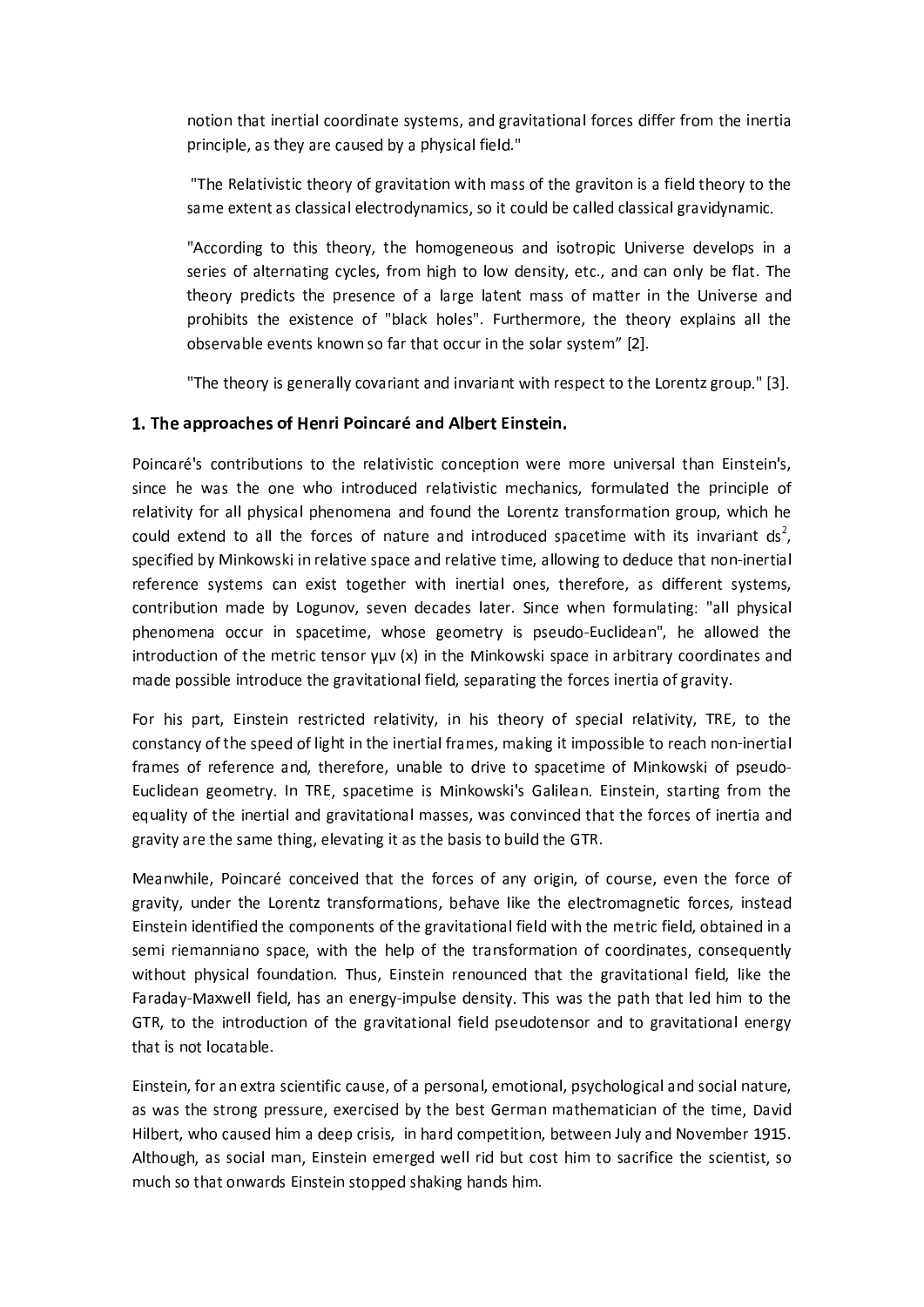Hilbert built a mathematical model of gravity, from the geometry of Riemann, some a few days before that Einstein, an option that he as head of the project of the Entwurf theory stubbornly prevented Grossmann, since Einstein was the one who always decided.

The mathematical model of Hilbert was consistent with the astronomical evolution of Mercury, the deflection of electromagnetic waves in the vicinity of the Sun and the supposed integration, at the limit of weak gravity, with Newton's equations, although, several decades later, accused by Anatoli Logunov (1986) and Tom Van Flandern (1998) [4], of course, in violation of the correspondence principle, but due to limitations of the epoch, this error was unnoticed. That is, the Hilbert model overcome the anomalies of astronomical order, which were known at the time, and the limitation of the mathematical method used in Einstein's previous work of Entwurf theory, by applying the tensors in the Galileo Minkowski spacetime and not in the pseudo-Euclidean Minkowski spacetime.

Einstein, with no other alternative, was also forced to adopt, in November 1915, Hilbert's model, although in its elegant formulation,  $G_{\mu\nu} = kT_{\mu\nu}$ , which he achieved five days later, so he had to give up his concept of theory Entwurf, his best work made together with Marcel Grossmann, of the Gravitational field as a physical field, of course, represented, in Entwurf, by the energy-impulse tensor t<sub>uv</sub>, impossible to fade it by a coordinate transformation and absent in GTR, by not bear it the Riemann's spacetime.

But, it should be noted that even, in GTR, the identity between inertial forces and gravity is unattainable, since the gravitational field when characterized by Einstein's curvature tensor,  $G_{uv}$ , whether it differs from zero, then the gravitational field, although not as a physical field, but as a metric field, it exists and cannot be annihilated by a choice of frame of reference, even locally.

Both Newton and Einstein, with their equations on gravity, guessed right as far as they work, it is true, with greater precision the equations of Einstein, but neither of them knew why. In the case of Einstein, although due to Hilbert, he ended up convincing himself that was important was the results, without being ware that when they are left in complete freedom, mathematicians measuring the universe, doing so through their super abstract models that they build, behind the back of conceptually understand their study objects. Thus, paradoxically, they end up blurring the materiality of the universe.

"Since construction of the relativistic theory of gravity (RTG) is based on special relativity theory (SRT), we shall deal with the latter in greater detail and in doing so we shall examine both the approach of Henri Poincaré and that of Albert Einstein. Such an analysis will permit a more profound comprehension of the difference between these approaches and will make it possible to formulate the essence of relativity theory.

In analyzing the Lorentz transformations, H. Poincaré showed that these transformations, together with all spatial rotations, form a group that does not alter the equations of electrodynamics. Richard Feynman wrote the following about this: "Precisely Poincaré proposed investigating what could be done with the equations without altering their form. It was precisely his idea to pay attention to the symmetry properties of the laws of physics". H. Poincaré did not restrict himself to studying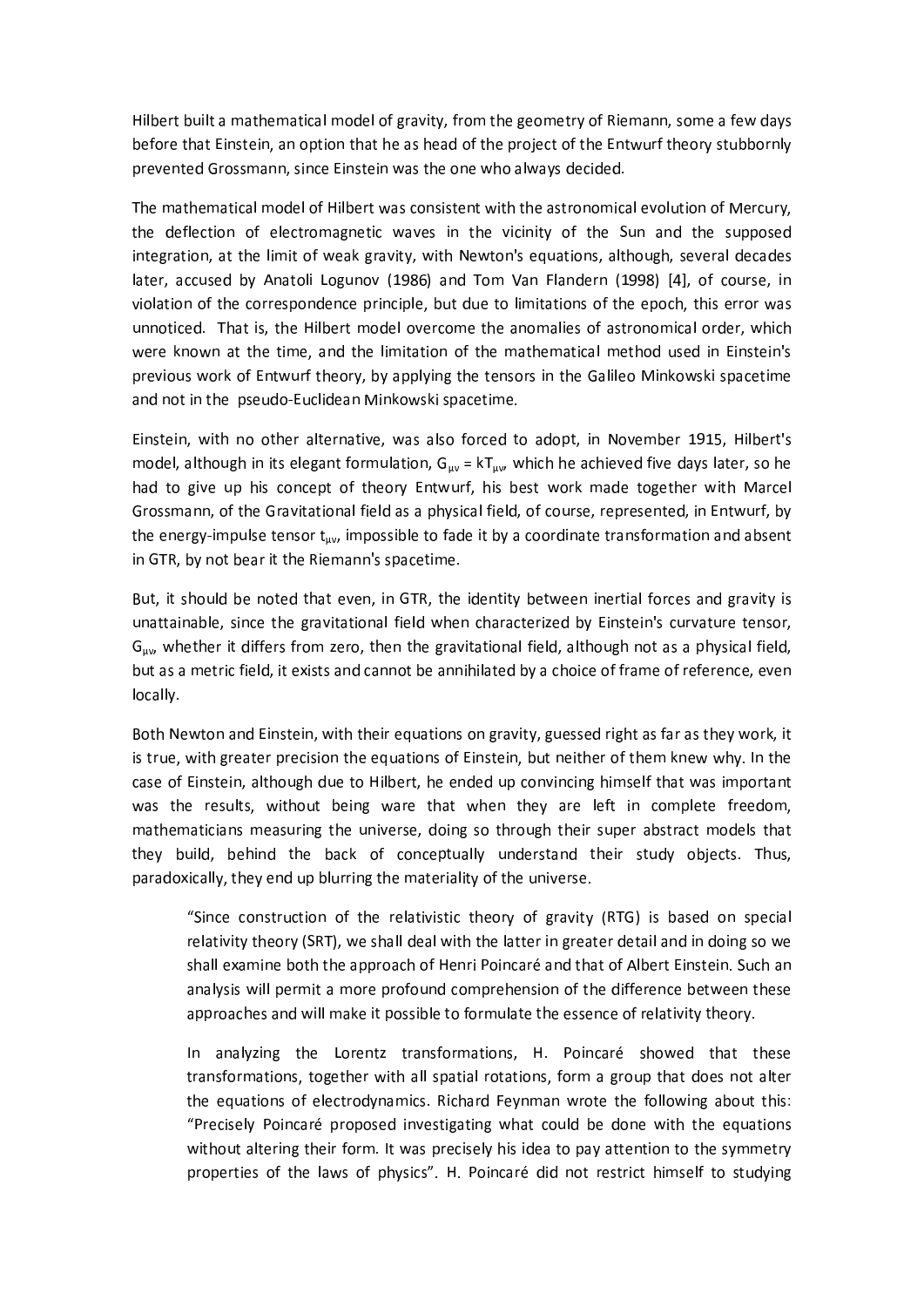electrodynamics; he discovered the equations of relativistic mechanics and extended the Lorentz transformations to all the forces of Nature. Discovery of the group, termed by H. Poincaré the Lorentz group, made it possible for him to introduce fourdimensional spacetime with an invariant subsequently termed the interval

$$
d\sigma^{2} = (dX_{0})^{2} - (dX_{1})^{2} - (dX_{2})^{2} - (dX_{3})^{2} \cdot (\alpha)
$$

Precisely from the above it is absolutely clear that time and spatial length are relative.

Later, a further development in this direction was made by Herman Minkowski, who introduced the concepts of timelike and spacelike intervals. Following H. Poincaré and H. Minkowski exactly, the essence of relativity theory may be formulated thus: all physical phenomena proceed in space-time, the geometry of which is pseudo-Euclidean and is determined by the interval  $(\alpha)$ . Here it is important to emphasize, that the geometry of spacetime reflects those general dynamic properties, that represent just what makes it universal. In four-dimensional space (Minkowski space) one can adopt a quite arbitrary reference frame

$$
X_{v} = f_{v}(x_{\mu}),
$$

realizing a mutually unambiguous correspondence with a Jacobian differing from zero. Determining the differentials

$$
dX_{v} = \partial f_{v} / \partial x_{\mu} dx_{\mu},
$$

and substituting these expressions into  $(\alpha)$  we find

$$
d\sigma^{2} = \gamma_{\mu\nu}(x) dx_{\mu}dx_{\nu},
$$
  
where  $\gamma_{\mu\nu}(x) = \rho_{\sigma} \delta f_{\sigma} / \delta x_{\mu} \delta f_{\sigma} / \delta x_{\nu}, \rho_{\sigma} = (1, -1, -1, -1) (\beta)$ 

It is quite evident that the transition undergone to an arbitrary reference system did not lead us beyond the limits of pseudo-Euclidean geometry. But hence it follows that non inertial reference systems can also be applied in SRT. The forces of inertia arising in transition to an accelerated reference system are expressed in terms of the Christoffel symbols of Minkowski space. The representation of SRT stemming from the work of H. Poincaré and H. Minkowski was more general and turned out to be extremely necessary for the construction of SRT, since it permitted introduction of the metric tensor  $y_{uv}$  (x) of Minkowski space in arbitrary coordinates and thus made it possible to introduce in a covariant manner the gravitational field, upon separation of the forces of inertia from gravity.

From the point of view of history it must be noted that in his earlier works, "The measurement of time" and "The and future of mathematical physics", H. Poincaré discussed in detail issues of the constancy of the velocity of light, of the simultaneity of events at different points of space determined by the synchronization of clocks with the aid of a light signal. Later, on the basis of the relativity principle, which he formulated in 1904 for all physical phenomena, as well as on the work published by H. Lorentz the same year, H. Poincaré discovered a transformation group in 1905 and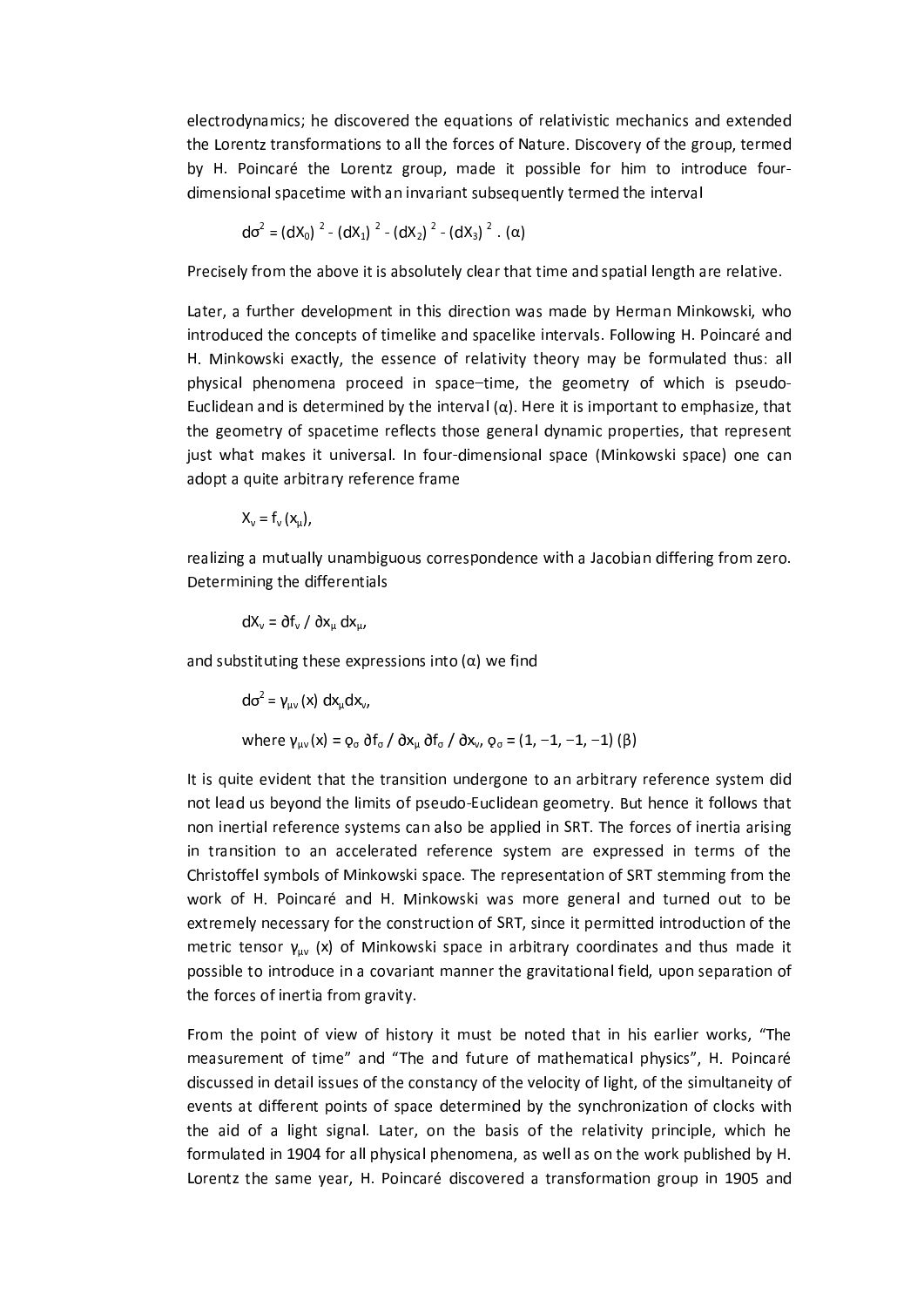termed it the Lorentz group. This permitted him to give the following essentially accurate formulation of the relativity theory: the equations of physical processes must be invariant relative to the Lorentz group. Precisely such a formulation was given by A. Einstein in 1948: "With the aid of the Lorentz transformations the special principle of relativity can be formulated as follows: The laws of Nature are invariant relative to the Lorentz transformation (i.e. a law of Nature should not change if it is referred to a new inertial reference frame with the aid of the Lorentz transformation for  $(x, y, z, t)^n$ .

The existence of a group of coordinate-time transformations signifies that there exists an infinite set of equivalent (inertial) reference frames related by the Lorentz transformations. From the invariance of equations it follows, in a trivial manner, that physical equations in the reference frames x and x', related by the Lorentz transformations, are identical. But this means that any phenomenon described both in x and x' reference systems under identical conditions will yield identical results, i.e. the relativity principle is satisfied in a trivial manner. Certain, even prominent, physicists understood this with difficulty not even long ago, while others have not even been able to. There is nothing strange in this fact, since any study requires certain professionalism. What is surprising is the following: they attempt to explain their incomprehension, or the difficulty they encountered in understanding, by H. Poincaré allegedly "not having taken the decisive step", "not having gone to the end". But these judgements, instead of the level of the outstanding results achieved by H. Poincaré in relativity theory, characterize their own level of comprehension of the problem.

Precisely for this reason W. Pauli wrote the following in 1955 in connection with the 50-th anniversary of relativity theory: "Both Einstein and Poincaré relied on the preparatory works performed by H. A. Lorentz, who was very close to the final result, but was not able to take the last decisive step. In the results, obtained by Einstein and Poincaré independently of each other, being identical I see the profound meaning of the harmony in the mathematical method and analysis performed with the aid of thought experiments and based on the entire set of data of physical experiments".

Detailed investigation by H. Poincaré of the Lorentz group invariants resulted in his discovery of the pseudo-Euclidean geometry of spacetime. Precisely on such a basis, he established the four-dimensionality of physical quantities: force, velocity, momentum, current. H. Poincare's first short work appeared in the reports of the French Academy of sciences before A. Einstein's work was even submitted for publication. That work contained an accurate and rigorous solution of the problem of electrodynamics of moving bodies, and at the same time it extended the Lorentz transformations to all natural forces, of whatever origin they might be. Very often many historians, and, by the way, physicists, also, discuss priority issues. A very good judgement concerning this issue is due to academicians V. L. Ginzburg and Ya. B. Zel'dovich, who in 1967 wrote: "Thus, no matter what a person has done himself, he cannot claim priority, if it later becomes known that the same result was obtained earlier by others".

A. Einstein proceeded toward relativity theory from an analysis of the concepts of simultaneity and of synchronization for clocks at different points in space on the basis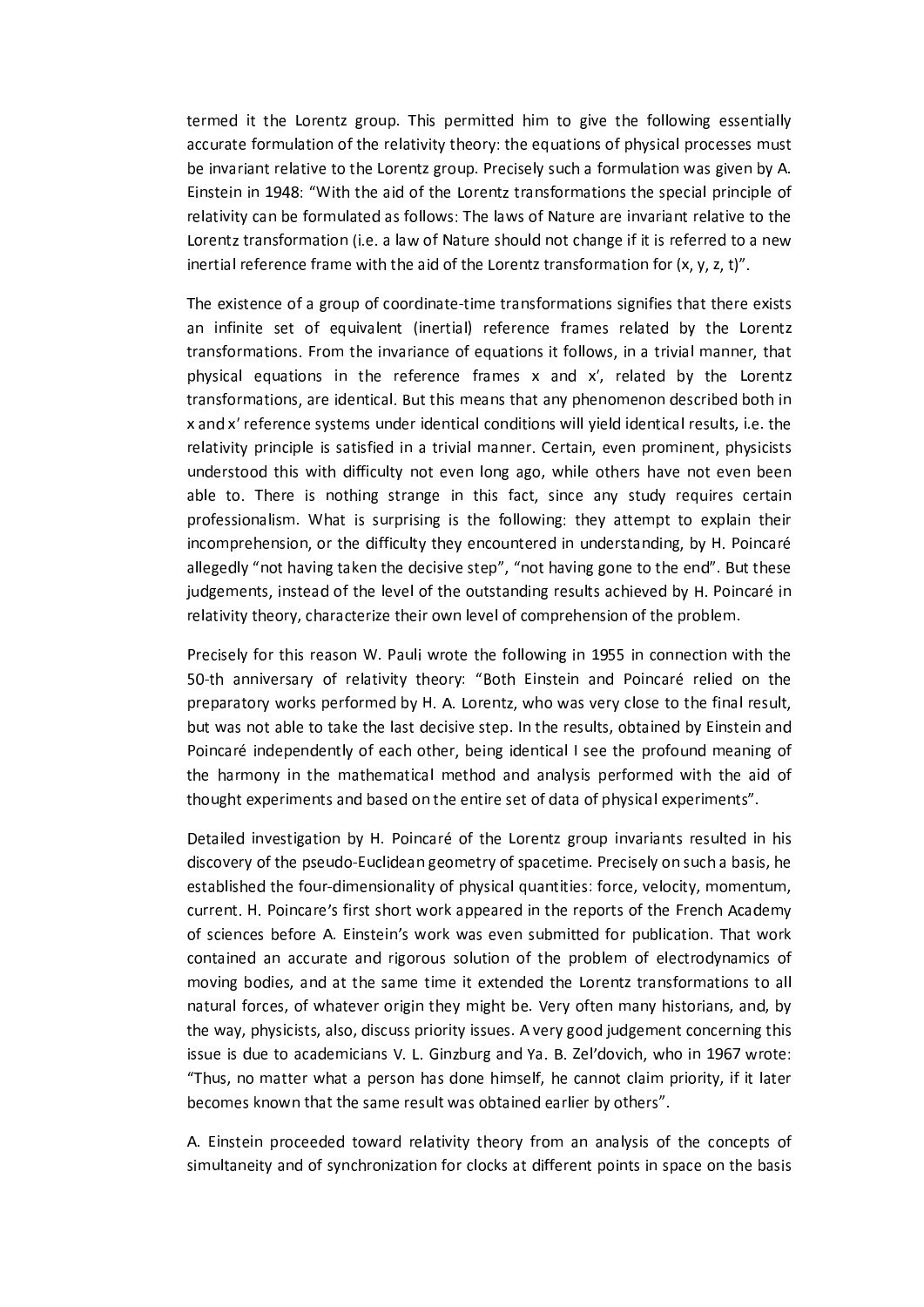of the principle of constancy of the velocity of light. jiEach ray of light travels in a reference frame at "rest" with a certain velocity V, independently of whether this ray of light is emitted by a body at rest or by a moving bodyjj. But this point cannot be considered a principle, since it implies a certain choice of reference frame, while a physical principle should clearly not depend on the method of choosing the reference frame. In essence, A. Einstein accurately followed the early works of H. Poincaré. However, within such an approach it is impossible to arrive at non-inertial reference frames, since in such reference frames it is impossible to take advantage of clock synchronization, so the notion of simultaneity loses sense, and, moreover, the velocity of light cannot be considered constant.

In a reference frame undergoing acceleration the proper time dt, where

$$
d\sigma^2 = d\tau^2 - s_{ik}dx_i dx_k, \ d\tau = \gamma_{0\alpha}dx_{\alpha} / \sqrt{\gamma_{00}}, \ s_{ik} = -\gamma_{ik} + \gamma_{0i}\gamma_{0k} / \gamma_{00}
$$

is not a complete differential, so the synchronization of clocks at different points in space depends on the synchronization path. This means that such a concept cannot be applied for reference frames undergoing acceleration. It must be stressed that the coordinates in expression  $(\beta)$  have no metric meaning, on their own. Physically measurable quantities must be constructed with the aid of coordinates and the metric coefficients  $y_{uv}$ . But all this remained misunderstood for a long time in SRT, since it was usual to adopt A. Einstein's approach, instead of the one of H. Poincaré and H. Minkowski. Thus, the starting points introduced by A. Einstein were of an exclusively limited and partial nature, even though they could create an illusion of simplicity. It was precisely for this reason that even in 1913 A. Einstein wrote: "In usual relativity theory only linear orthogonal transformations are permitted". Or somewhat later, in the same year, he writes: "In the original relativity theory the independence of physical equations of the specific choice of reference system is based on postulating the fundamental invariant  $ds^2 = Pdx^{2i}$ , while now the issue consists in constructing a theory (general relativity theory is implied - A.L.), in which the role of the fundamental invariant is performed by a linear element of the general form  $ds^2 = Pdx^{2i}$ .

A. Einstein wrote something similar in 1930: "In special relativity theory only such coordinate changes (transformations) are allowed that provide for the quantity  $ds^2$  (a fundamental invariant) in the new coordinates having the form of the sum of square differentials of the new coordinates. Such transformations are called Lorentz transformations".

Hence it is seen that the approach adopted by A. Einstein did not lead him to the notion of spacetime exhibiting a pseudo-Euclidean geometry. A comparison of the approaches of H. Poincaré and A. Einstein to the construction of SRT clearly reveals H. Poincare's approach to be more profound and general, since precisely H. Poincaré had defined the pseudo-Euclidean structure of spacetime. A. Einstein's approach essentially restricted the boundaries of SRT, but, since the exposition of SRT in the literature usually followed A. Einstein, SRT was quite a long time considered valid only in inertial reference systems. Minkowski space was then treated like a useful geometric interpretation or like a mathematical formulation of the principles of SRT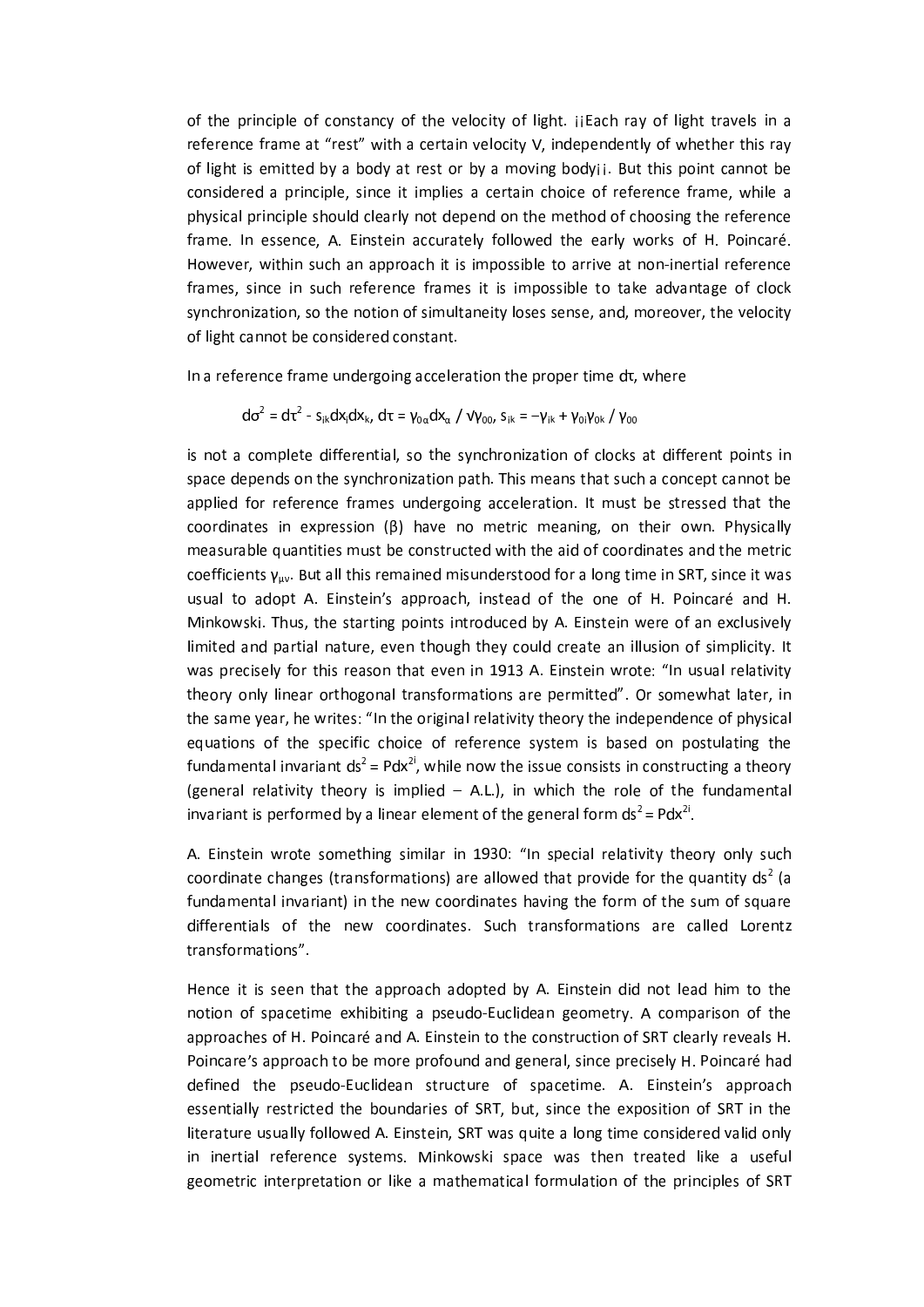within the approach of Einstein. Let us now pass over to gravity. In 1905 H. Poincaré wrote: "... that forces of whatever origin, for example, the forces of gravity, behave in the case of uniform motion (or, if you wish, under Lorentz transformations) precisely like electromagnetic forces". This is precisely the path we shall follow. A. Einstein, having noticed the equality of inertial and gravitational masses, was convinced that the forces of inertia and of gravity are related, since their action is independent of a body's mass. In 1913 he arrived at the conclusion that, if in expression ( $\alpha$ ) "... we introduce new coordinates  $x_1$ ,  $x_2$ ,  $x_3$ ,  $x_4$ , with the aid of some arbitrary substitution, then the motion of a point relative to the new reference frame will proceed in accordance with the equation

$$
\delta \{Zds\} = 0, \, y \, ds^2 = X_{\mu\nu} \, g_{\mu\nu} dx_{\mu} dx_{\nu}''
$$

and he further pointed out: jiThe motion of a material point in the new reference system is determined by the quantities  $g_{uv}$ , which in accordance with the preceding paragraphs should be understood as the components of the gravitational field, as soon as we decide to consider this new system to be "at rest" ji. Identifying in such a manner the metric field, obtained from  $(\alpha)$  with the aid of coordinate transformations, and the gravitational field is without physical grounds, since transformations of coordinates do not lead us beyond the framework of pseudo-Euclidean geometry".  $[5]$ .

### 2. The metric work of Einstein.

From equations  $G_{\mu\nu} = 8\pi G/c^4 T_{\mu\nu}$  of Einstein-Grossmann-Hilbert (1915) results a metric description of gravity as a geometric property of spacetime resulting of Minkowski's mathematical model (1908) that combine space and time, not defined in terms of the science of physics but in philosophy as a special substance (Substantivalism) or a simple relational property of the matter (Relationalism). With the alleged discovery of gravitational waves spacetime would be absurdly a dynamic material substance.

The Einstein tensor  $G_{\mu\nu}$ , as the metric field  $g_{\mu\nu}$ , is also the same gravitational field, devoid of the tensor impulse-energy  $t_{\mu\nu}$  that should generate it because in the tensor  $T_{uv}$  of impulse-energy the corresponding tensor  $t_{uv}$  does not exist, violating the conservation law of the energy impulse of matter and field gravitational, taken together. "There is no gravitational field and no gravitational force; the gravitational field is at best a geometric not a physical field, and as such it does not possess any energy" [6]. "As pointed out 90 years ago by Hilbert (1917), Einstein (1918), Schrodinger (1918) and Bauer (1918) within the focus of geometric gravity (general relativity) there are no tensor characteristics of impulse-energy for the field of gravity"  $[7]$ .

The Einstein tensor,  $G_{uv} = R_{uv} + \frac{1}{2} g_{uv}R$ , it presents as the sum of the tensor of Ricci,  $R_{uv}$ , that partially determines the curvature of spacetime, and the metric tensor,  $g_{\mu\nu}$ , that determine all the geometric and causal structure of spacetime, multiplied by the scalar of curvature, R, that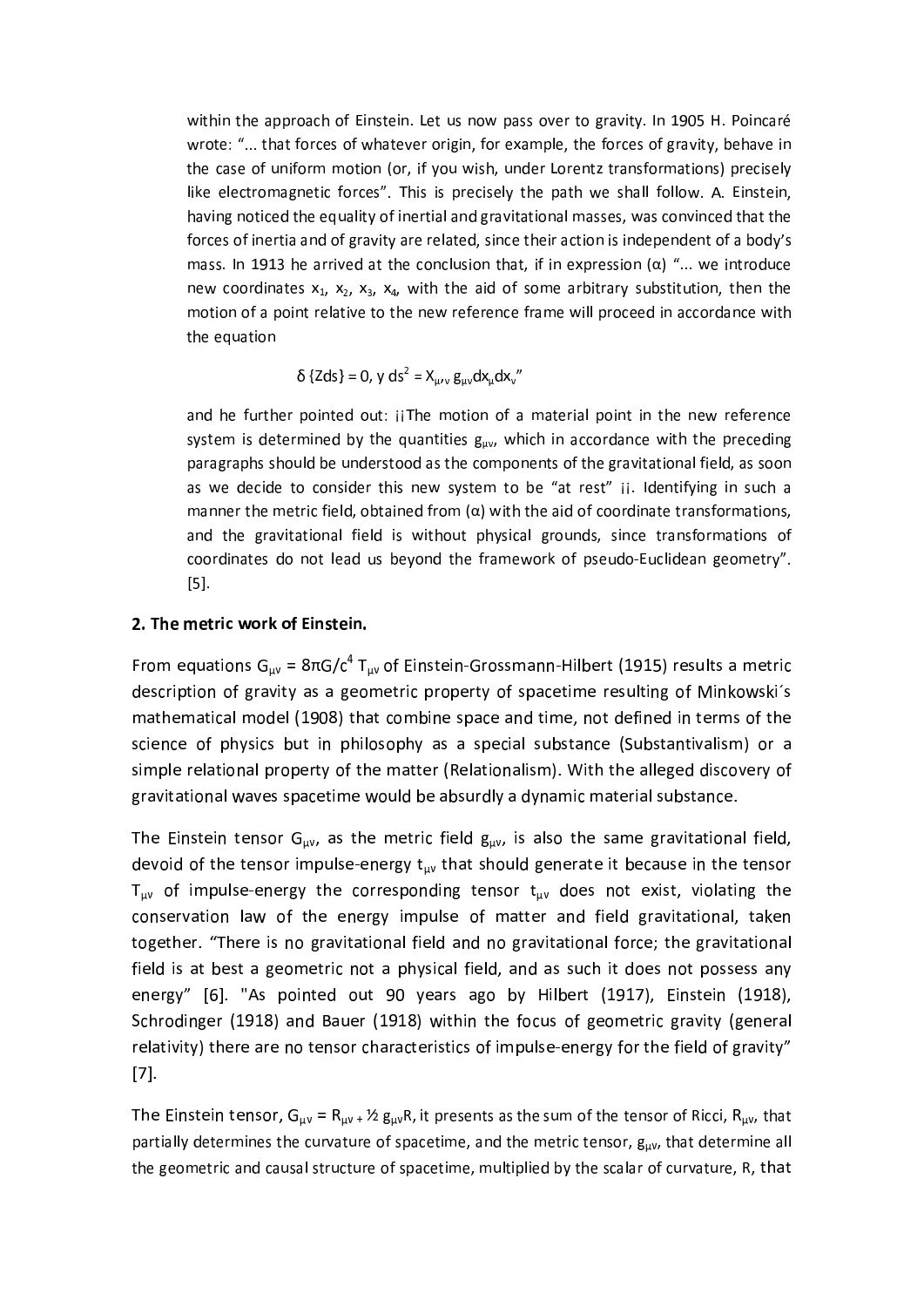in each point of spacetime measure the intrinsic geometry of spacetime, near that point. Therefore, Einstein tensor represents only geometric objects referred to spacetime as a mathematical model, in itself without any physical content, in particular, as in modern general relativity, the gravitational field, guv, it interprets as the curvature of a Lorentzian manifold (Riemann spacetime of positive curvature), which Wheeler called geometrodynamics, or rather in Einstein as the gravitational potentials: " $g_k = - (grad \Theta)_{k}$ ,  $k = x_1,... x_4$  that is,  $g_{uv} \leftrightarrow \Theta \Gamma^k{}_{\alpha\beta} \leftrightarrow g_k$ " [8].

"From our point of view, it is not permitted to consider such a metric field as the gravitational field, since this contradicts the very essence of the concept of a field as a physical reality. Therefore, it is impossible to agree with the following reasoning of A. Einstein: jiThe gravitational field "exists" with respect to the system K' in the same sense as any other physical quantity that can be defined in a certain reference system, even though it does not exist in system K. There is nothing strange, here, and it may be readily demonstrated by the following example taken from classical mechanics. Nobody doubts the "reality" of kinetic energy, since otherwise it would be necessary to renounce energy in general. It is clear, however, that the kinetic energy of bodies depends on the state of motion of the reference system: by an appropriate choice of the latter it is evidently possible to provide for the kinetic energy of uniform motion of a certain body to assume, at a certain moment of time, a given positive or zero value set beforehand. In the special case, when all the masses have equal in value and equally oriented velocities, it is possible by an appropriate choice of the reference system to make the total kinetic energy equal to zero. In my opinion the analogy is completeji.

As we see, Einstein renounced the concept of a classical field, such as the Faraday-Maxwell field possessing density of energy-momentum, in relation to the gravitational field. Precisely this path led him up to the construction of GRT, to gravitational energy not being localizable, to introduction of the pseudotensor of the gravitational field. If the gravitational field is considered as a physical field, then it, like all other physical fields, is characterized by the energy-momentum tensor t<sup>µv</sup>. If in some reference frame, for instance, K', there exists a gravitational field, this means that certain components (or all of them) of the tensor t<sup>uv</sup> differ from zero. The tensor t<sup>uv</sup> cannot be reduced to zero by a coordinate transformation, i.e, if a gravitational field exists, then it represents a physical reality, and it cannot be annihilated by a choice of reference system. It is not correct to compare such a gravitational field with kinetic energy, since the latter is not characterized by a covariant quantity. It must be noted that such a comparison is not admissible, also, in GRT, since the gravitational field in this theory is characterized by the Riemann curvature tensor. If it differs from zero, then the gravitational field exists, and it cannot be annihilated by a choice of reference system, even locally.

Accelerated reference systems have played an important heuristic role in A. Einstein's creative work, although they have nothing to do with the essence of GRT. By identifying accelerated reference systems to the gravitational field, A.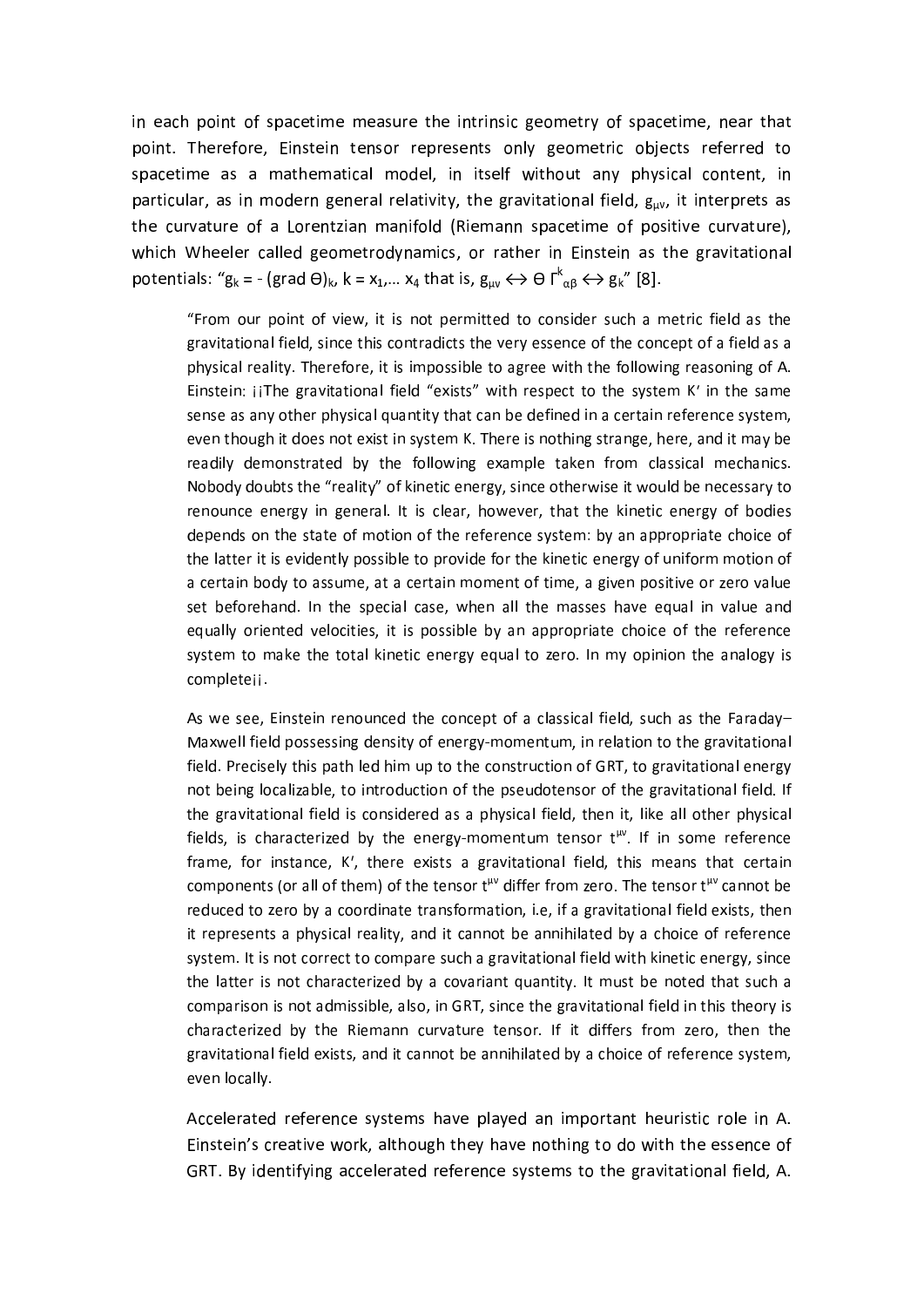Einstein came to perceive the metric spacetime tensor as the principal characteristic of the gravitational field. But the metric tensor reflects both the natural properties of geometry and the choice of reference system. In this way the possibility arises of explaining the force of gravity kinematically, by reducing it to the force of inertia. But in this case it is necessary to renounce the gravitational field as a physical field. "Gravitational fields (as A. Einstein wrote in 1918) may be set without introducing tensions and energy density". But that is a serious loss, and one cannot consent to it. However, as we shall further see, this loss can be avoided in constructing RTG. Surprisingly, even in 1933 A. Einstein wrote: iiln special Relativity theory  $-$  as shown by H. Minkowski  $$ this metric was quasi-Euclidean, i.e. the square "length" ds of a linear element represented a certain quadratic function of the coordinate differentials. If, on the other hand, new coordinates are introduced with the aid of a linear transformation, then ds<sup>2</sup> remains a homogeneous function of the coordinate differentials, but the coefficients of this function  $(g_{\mu\nu})$  will no longer be constant, but certain functions of the coordinates. From a mathematical point of view this means that the physical (four-dimensional) space possesses a Riemannian metricij.

This is certainly wrong, since a pseudo-Euclidean metric cannot be transformed into a Riemannian metric by transformation of the coordinates. But the main point, here, consists in something else, namely, in that in this way, thanks to his profound intuition, A. Einstein arrived at the necessity of introducing precisely Riemannian space, since he considered the metric tensor  $g_{\mu\nu}$  of this space to describe gravity. This was essentially how the tensor nature of gravity was revealed" [5].

## 3. The bimetric theories.

Prior to RTG, in 1940, at Physical Review, Nathan Rosen, between 1934 and 1936, assistant of Einstein, published "General Relativity and Flat Space. I" and, a bit later, "General Relativity and Flat Space. II", managing to endow of GTR gravitational field with physical reality from a massive graviton, by taking the Riemann and Minkowski metrics together, but leaving undetermined, among the many that turn out, which scalar density to choose, to construct a theory of the gravitational field. Of course, it's about using two metric tensors instead of Einstein's sole tensor closely related to massive gravity structured in the ends of 1930s with foundation in the theory of the spin-2 field propagating on a Minkowski spacetime developed by Markus Fierz, author in 1939 of "Über die relativistische Theorie kräftefreier Teilchen mit beliebigem Spin", Helv. Phys, and Wolfgang Paul with whom Fierz worked as his assistant. Spin was introduced in 1925 by Ralph Kronig and independently by George Uhlenbeck and Samuel Goudsmit as an intrinsic property of massive elementary particles while Fierz also extended it to non-massive particles in his thesis on relativistic fields with arbitrary spins for his habilitation degree, in 1939, as international university teaching. Today, there are several metric theories like MOND, etc. In 1961, Robert Dicke and Carl Brans' theory of scalar tensor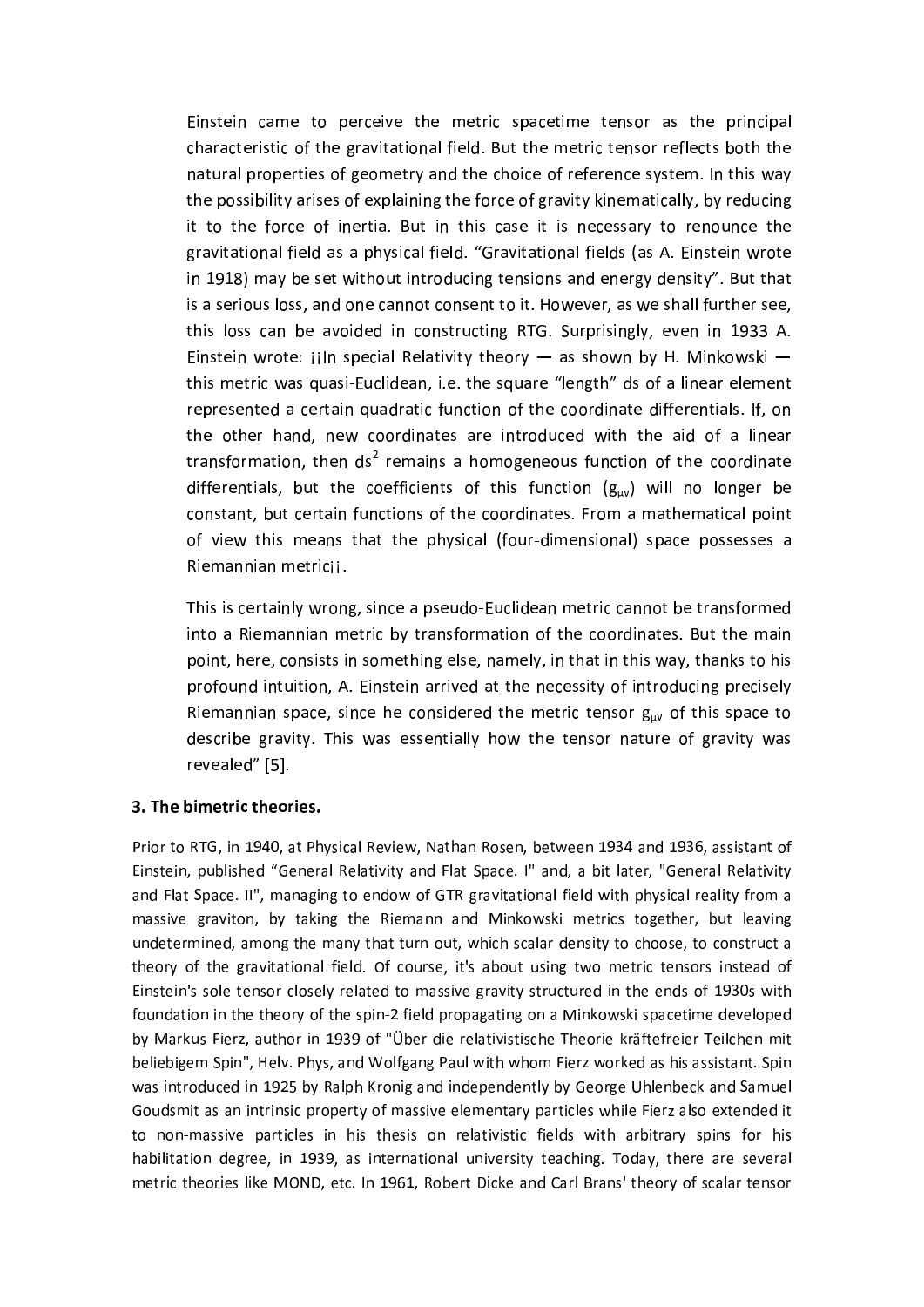emerged, based, among others, on a work by Pascual Jordan carried out in 1959; they replaced the constant G with a scalar field. Below, Logunov presents Rosen's bimetric theory:

"About 50 years ago, Rosen demonstrated in his work Phys. Rev, v57, 1940, that if the Minkowski  $n_{uv}$  metric were introduced in addition to the Riemannian  $g_{uv}$  metric, then one could always construct a scalar Lagrangian density of the gravitational field with respect to transformations of arbitrary coordinates, which would contain derivatives of the order not greater than one. In particular, he constructed the Lagrangian density that led to the Hilbert-Einstein equations. This is how bimetric formalism arose. However, this approach immediately complicates the construction of the gravitational theory, since using the  $n_{uv}$  and guv tensors can write a fairly large number of scalar densities with respect to arbitrary coordinate transformations, making it completely uncertain which density Scalar should be chosen as the Lagrangian density when constructing the theory of gravitation.

Following this direction, Nathan Rosen chose different densities of the scalar for the Lagrangian density and built on his basis several theories of gravitation that, in general, produced quite different predictions for these or those gravitational effects" [2].

### 4. The relativistic theory of gravitation.

The relativistic theory of gravitation, RTG, is obtained from the relativity of Poincaré, not from the special relativity of Einstein, however, in any case, within the relativistic conception, originated originally in Galileo Galilei, with its formulation of the principle of relativity, according to which all physical phenomena happen in the same way, in the inertial frames, that is, not subject to forces, because the movement in them is illusory since the states of rest and movement are coordinate effects, dependent on observers.

In GTR, the Galilei principle of relativity is generalized to all frames, too to the non-inertial, since according to Einstein's principle of equivalence, inertial and gravitational forces are the same. Thus, all kinds of movement: inertial, accelerated and gravitational are illusory as they are the effect of coordinates of the observers. But, the equivalence between all kinds of frames is only achievable in Riemann geometry and only for homogeneous gravity, that is, when the  $G_{uv}$  cancel and not in extended gravity, consequently, only when gravity acts as quasi acceleration almost without attraction, that is, in regions of weak gravity, where it tends to die out.

In RTG, although non-inertial frames are applicable together with inertial ones, it does not, however, constitute the generalization of the relativity of inertial motion to all kinds of frames, since gravitational motion is different from inertial, and, of course, gravitational forces are separated from inertial forces. The generalization of the Galilei principle is that all physical phenomena, including gravitational ones, occur in the same way, both in the inertial frame of reference and in the non-inertial frame, since it is not possible to distinguish between them, since there is identity between the Minkowski pseudo Euclidean spacetime and the effective Riemann spacetime.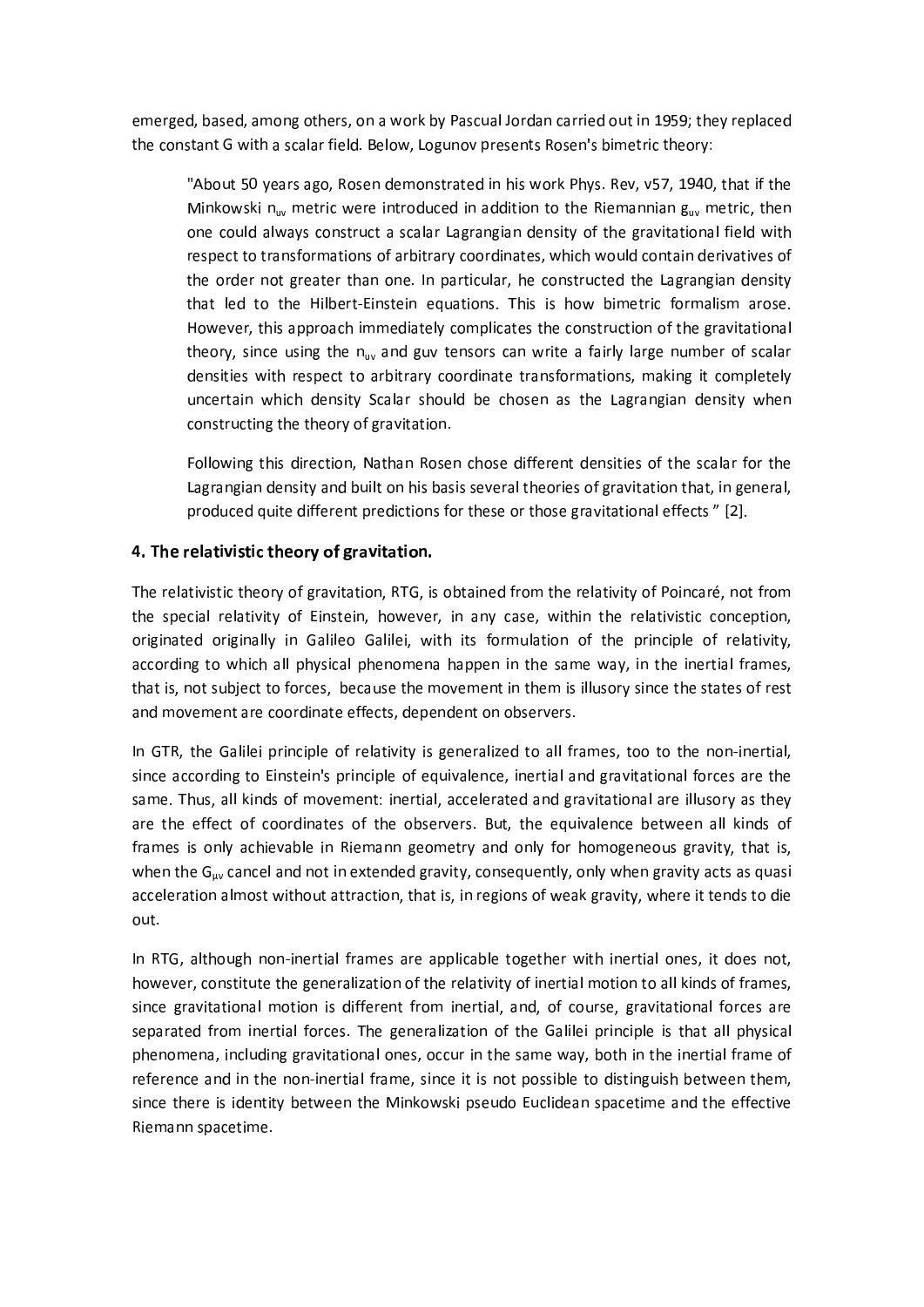From the above, it is clearly established that the difference between GTR and RTG, is that in the first the Galilei principle is generalized, with the false foundation, that all types of movement are the same, while in the second, with the true basis, that all frames of reference are the same, provided that the identity between the Minkowski and Riemann geometries is fulfilled.

Both Einstein and Hilbert, in creating the supposed general relativity, did so by breaking with special relativity, so they had to renounce the conservation laws of energy-momentum and angular momentum of gravity in conjunction with the other fields of nature, giving rise to nonphysical ideas related to the non-location of gravity energy, such as the impossible gravitational radiation by a metric field, the spacetime collapse of matter in the singularity of the black hole or the origin of the Universe in the Big Bang.

Such absence of conservation laws, without there being any evidence in their favor in nature, was precisely the reason that Logunov and his collaborators had to dispense with the so-called general relativity.

The relativistic theory of gravitation, based on STR, but not Einstein's but Poincaré's, assumes Minkowski's spacetime as primary, but with pseudo-Euclidean geometry, that is,  $y^{uv}$  metric, so it supports all physical fields, of course, even gravity, preserving conservation laws as universal laws. The gravitational field describes it by a rank two symmetric tensor,  $\Phi^{uv}$ , as a physical field, for having an energy-impulse density, a zero mass at rest, and the two and zero spin states.

The interaction of the gravitational field with the other fields of nature occurs, in view of its universality, adding the gravitational field,  $\Phi^{w}$ , to the  $y^{w}$  metric tensor, of the Minkowski spacetime, and interacting with the energy-impulse density of the other fields (matter), according to the principle of geometrization, due to which, the motion of matter under the action of a gravitational field,  $\Phi^{uv}$ , in the primary Minkowski spacetime, with a y<sup>uv</sup> metric, is equivalent to motion in a spacetime of Riemann, with a  $g<sup>w</sup>$  metric, from which the effective Riemann spacetime of RTG results.

For its part, the energy-impulse density of the gravitational field depends on the metric tensor  $v^k$  and the gravitational field  $O^k$ , so it totally differs from GTR, where the density depends only on the metric tensor g<sup>ik</sup> of the Riemann spacetime and, consequently, is completely geometrized, whereas in RTG no. From this distinction it turns out that while for the GTR the gravitational field is a metric field, instead for RTG the gravitational field is a physical field, composed of virtual spin-2 and 0 gravitons, with impulse-energy, as the electromagnetic field and the rest of fields of nature.

"In constructing the relativistic theory of gravitation, RTG, we will base our reasoning entirely on the special theory of relativity, which we call simply the relativity theory because physically there can be no other relativity. Although the name "general theory of relativity" does exist, it refers only to gravitation and not to some sort of general relativity. Long ago Fock, 1939, 1959, clarified this.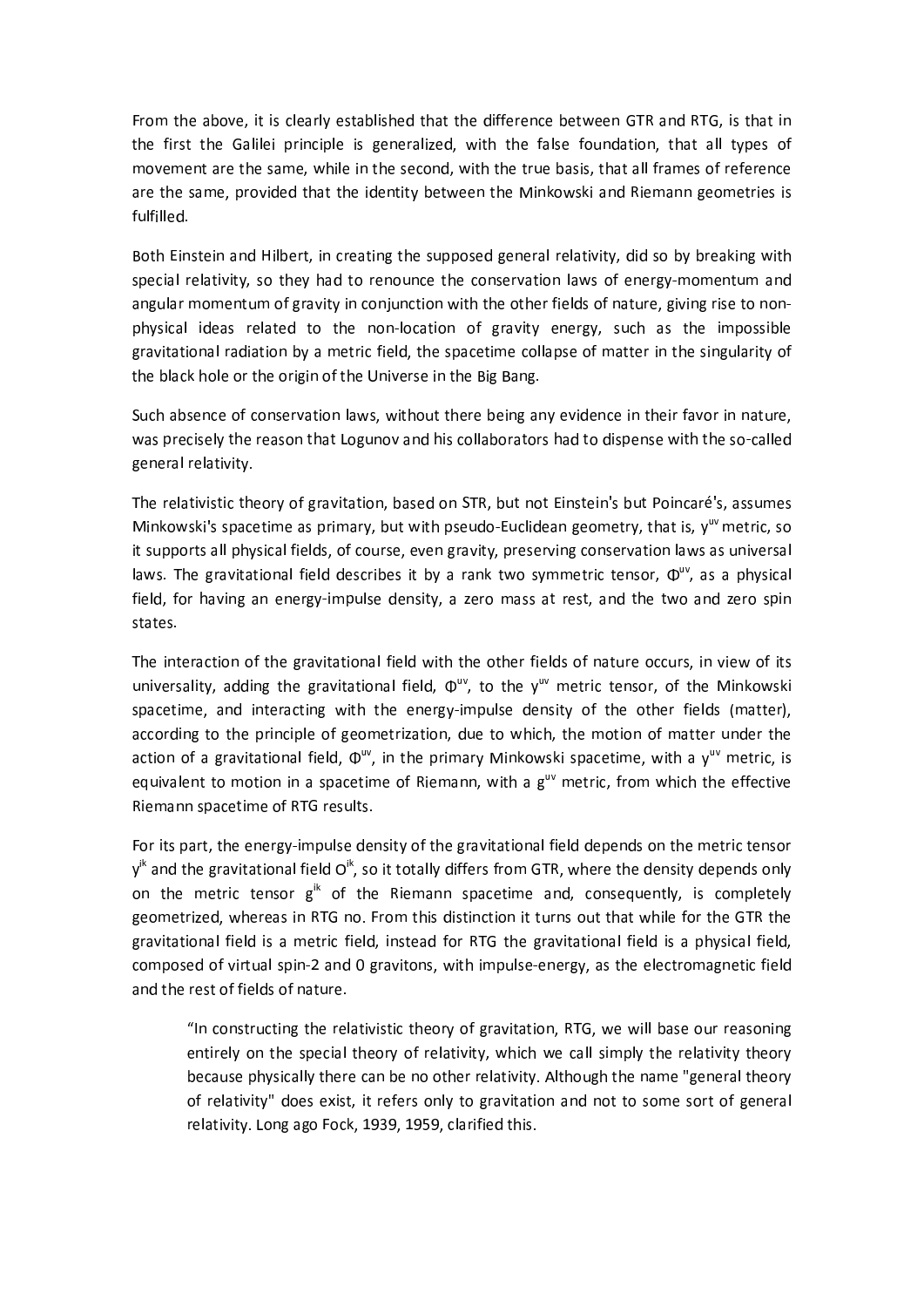Now we briefly discuss the essence of the theory of relativity, touching especially on how Einstein interpreted the theory. This will not only be of historical interest; chiefly, it will give the reader a deeper understanding of the starting point of Einstein's reasoning which led to the creation of GTR. Minkowski, following Poincaré reasoning, developed the idea of the pseudo-Euclidean geometry of four-dimensional spacetime. The line element in this geometry has the form:

$$
ds^{2} = cdt^{2} - dx_{1}^{2} - dx_{2}^{2} - dx_{3}^{2}
$$

Poincare was the first to introduce such a quantity; he demonstrated that  $ds^2$  is invariant under Lorentz transformations. He was also the first to introduce the concept of a Lorentz group and the idea of a four-dimensional space.

Even to this day many scientists believe that Minkowski provided a mathematical interpretation for the theory of relativity that formally simplified the theory. But there is more to it than this. In Logunov, 1985, it is demonstrated that the concept of a fourdimensional spacetime developed by Poincare and Minkowski makes it possible to extend the theory of relativity from inertial reference frames to accelerated frames. In an arbitrary accelerated reference frame the line element ds<sup>2</sup> has the form:

$$
ds^{2} = y_{ik}(x) dx^{i} dx^{k}
$$

where  $y_{ik}(z)$  is the metric tensor of the Minkowski spacetime.

For the Minkowski spacetime, in view of the existence of ten Killing vectors, there are always transformations:

$$
x^i = f^i(x^i)
$$

that do not change the metric coefficients, that is,

$$
ds^2 = y_{ik}(x') dx'^i dx'^k
$$

It is this that enables us to generalize the Poincare relativity principle (Poincare, 1904, 1905) and formulate the generalized relativity principle thus (Logunov, 1985): No mailer what physical reference frame we take (inertial or non inertial), there always exists an infinite number of other reference frames in which all physical phenomena (including gravitational phenomena) occur in the same manner as in the initial reference frame, so that we do not have and cannot have any experimental means to distinguish in which of this infinite number of reference frames we are positioned.

Thus, noninertial reference frames occupy an equal status with inertial reference frames in the theory of relativity. It is this fundamental fact that was not clear to Einstein (see Einstein and Grossmann, 1913): In the ordinary theory of relativity only linear orthogonal transformations are admitted.

Also (see Einstein, 1913), in the initial theory of relativity, the independence of the physical equations of the special choice of reference frame is based on the postulation of the fundamental invariant quantity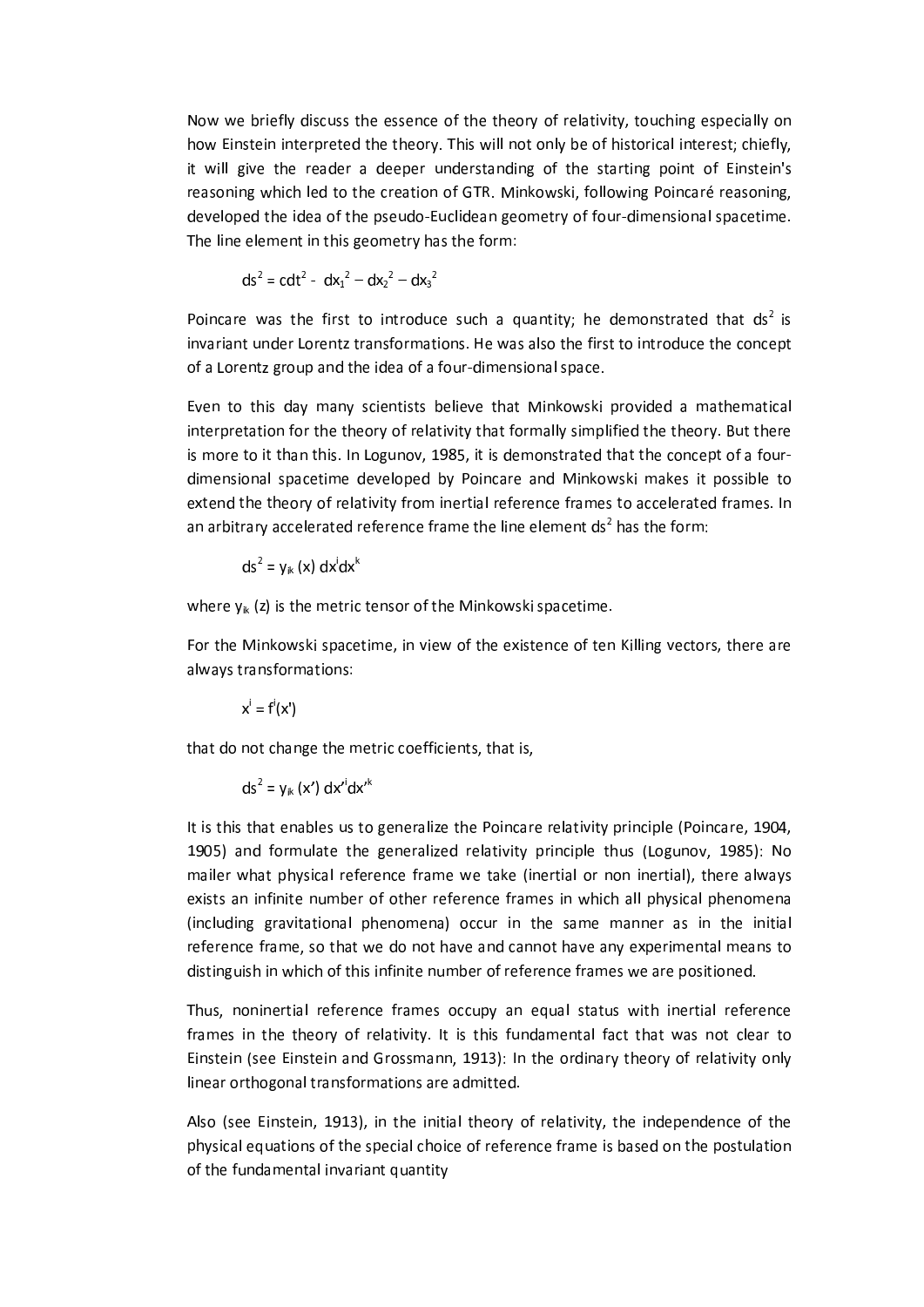$$
ds^2 = \sum (dx_i)^2,
$$

Whereas now we are speaking of constructing a theory (GTR  $-$  The author) in' which a linear element of a more general nature plays the role of the fundamental invariant quantity

$$
ds^2 = \sum g_{ik} dx_i dx_k,
$$

These passages show that at that time Einstein had yet to penetrate deep into the essence of the theory of relativity. In the special theory of relativity we are speaking not of the postulation of the line element in the form

$$
ds^2 = \sum (dx_i)^2,
$$

contrary to Einstein's belief, but of the pseudo-Euclidean geometry of spacetime defined by the line element

$$
ds^2 = y_{ik} dx^i dx^k
$$

with a metric tensor  $y_{ik}$ , for which the Riemann-Christoffel curvature tensor  $R_{\text{inim}}$ vanishes. Hence, in the special theory of relativity the law of energy-momentum conservation can be written in the general covariant form, but this fact was not understood by Einstein. What has been said found its reflection in GR, in the construction of which Einstein was guided to a great extent by the elegant formal apparatus of Riemannian geometry and his idea of the equivalence of forces of inertia and gravity (the principle of equivalence).

According to the ideology of GTR, the relativity principle cannot be applied to gravitational phenomena. It was on this central idea that Einstein and Hilbert, in creating GTR almost 70 years ago, departed basically from the special theory of relativity, which in turn led to a rejection of the laws of conservation of energymomentum and angular momentum, to the emergence of nonphysical ideas concerning the non localization of gravitational energy, and to many other aspects not related to gravitation. These two great scientists abandoned the wonderfully simple world of the Minkowski spacetime, which possesses the maximum possible (tenparameter) group of motions on the spacetime, and entered the jungle of Riemannian geometry, which bogged down subsequent generations of physicists studying gravitation.

Thus, will we assume that GTR is a meaningful theory we must reject both the fundamental laws of conservation of energy-momentum of matter and gravitational field and the concept of a classical field. This, however, is too great a loss, and it would be very thoughtless to agree to this without proper experimental proof. So far there is not a single experimental fact that, directly or indirectly, challenges the validity of conservation laws in the macro- and micro-worlds. Theory is only one conclusion then: we must discard GTR, giving it credit as a stage in the development of our ideas of gravitation.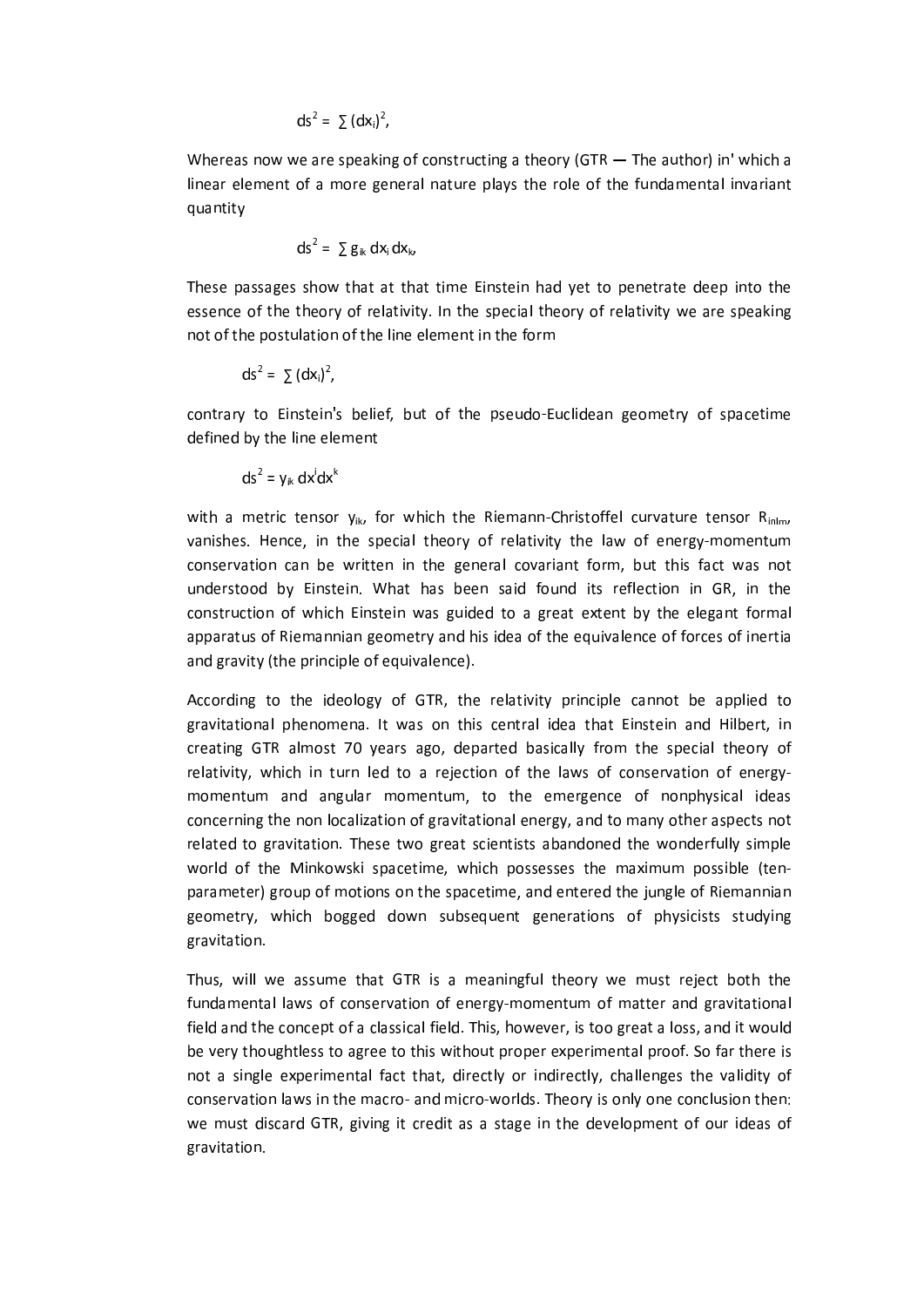In Denisov and Logunov, 1980a, 1980b, 1982b, 1982d, Logunov and Folomeshkin, 1977b, and Vlasov and Denisov, 1982, it is demonstrated that since GTR does not, and cannot, have laws of conservation of the energy-momentum of matter and gravitational field taken together, the inertial mass as defined in Einstein's theory has no physical meaning, the gravitational-wave flux as defined in GTR can always be destroyed by the proper selection of reference frame, and, hence, Einstein's quadrupole formula for gravitational waves is not a corollary of GTR. Basically it does not follow from GTR that a binary system loses energy in the form of gravitational waves. GTR has no classical Newtonian limit and, consequently, does not satisfy one of the most fundamental principles of physics, the correspondence principle. This is what the absence in GR of energy-momentum conservation laws leads to if one rejects dogmatism and ponders on the essence of the problem and makes a detailed analysis.

All this points to the fact that GTR is not a satisfactory physical theory. Hence, it is urgent to construct a classical theory of gravitation that will satisfy all the demands made of a physical theory. At the base of the suggested relativistic theory of gravitation (see Logunov, 1986, Logunov and Meslvirishvili, 1984, 1985a, 1985b, 1986b, Vlasov and Logunov, 1984, and Vlasov, Logunov, and Meslvirishvili, 1984), which completes the development of the ideas proposed in Denisov and Logunov, 1982d, we place the following physical requirements (see Logunov, 1986):

(a) The Minkowski spacetime (z"), that is, spacetime equipped with pseudo-Euclidean geometry, is a fundamental space that incorporates all physical fields, including the gravitational. This statement is general because it is necessary and sufficient for the validity of the laws of conservation of energy-momentum and angular momentum for matter and gravitational field taken together. In other words, the Minkowski spacetime reflects the dynamical properties common for all types of matter. This guarantees the existence of universal characteristics for all forms of matter and gravitational field. Discussing the structure of the geometry of real spacetime, Einstein, 1921, noted: ...the question whether this continuum has a Euclidean, Riemannian, or any other structure is a question of physics proper which must be answered by experience, and not a question of a convention to be chosen on grounds of mere expediency.

Basically, of course, this statement of Einstein's is completely correct. But the essence of the matter is much deeper. The main thing here is to understand what physical properties of matter determine the geometry of spacetime. Indeed, let us assume that if we determine the physical geometry on the basis of studies of the propagation of light and the movements of test bodies, we will establish the Riemannian structure of the geometry of spacetime. But does this mean that this geometry must be placed at the base of the theory? No, it does not, because assuming this would mean rejecting automatically the fundamental laws of conservation of energy-momentum and angular momentum, since this geometry does not possess the maximum group of motions on spacetime. And all this happened in GTR.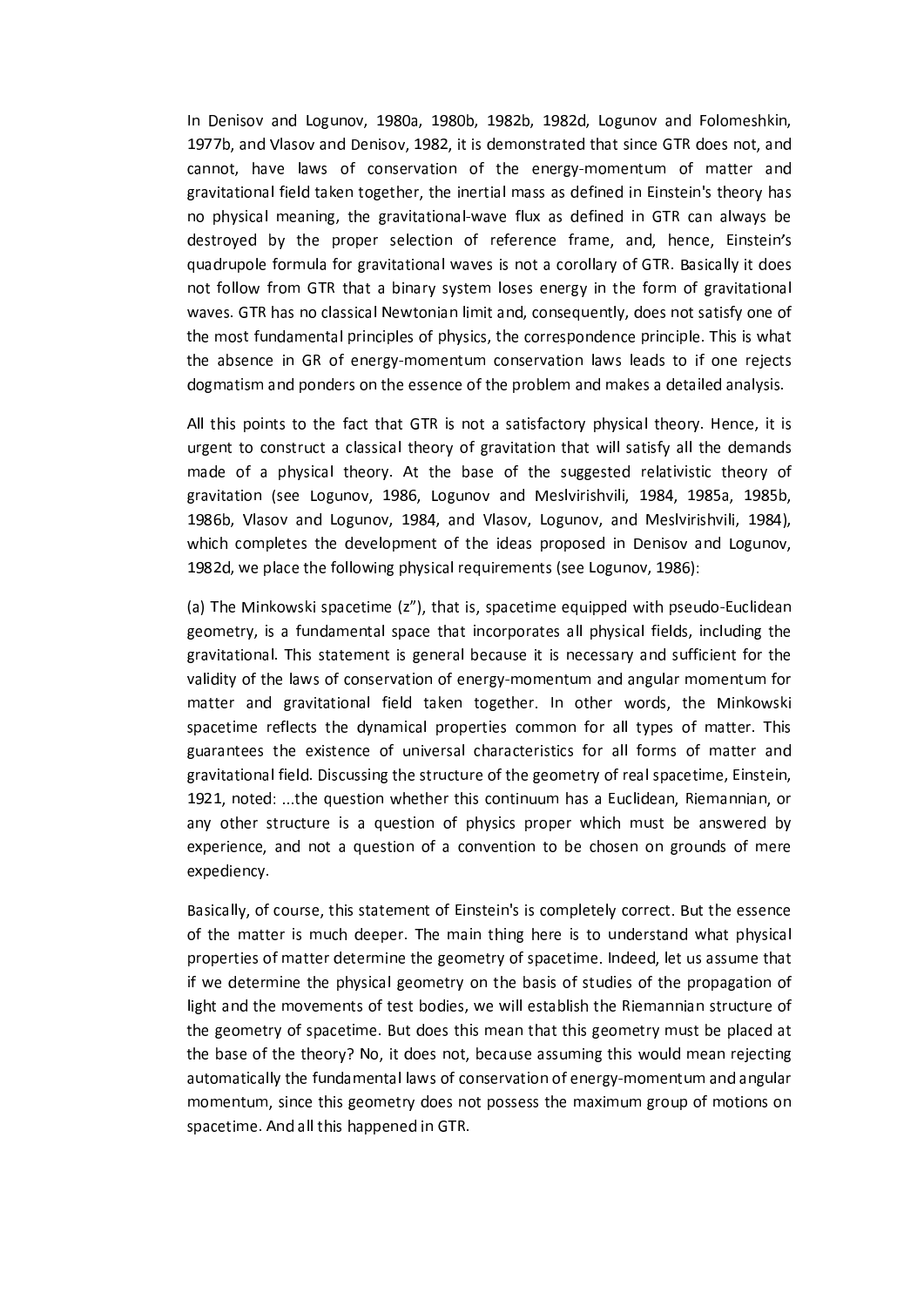Thus, once we have discovered on the basis of experiments involving the propagation of light and the movements of test bodies that Riemannian geometry is valid, we must not hasten to draw conclusions about the structure of the geometry of spacetime that must be laid at the base of physics. We must first establish whether these experimental facts are primary and universal or of secondary origin and partial interest. In establishing the structure of the geometry of the physical spacetime we must proceed not from the nature of light propagation and test-body movements but from the most general dynamical properties of matter, the conservation laws, since it is not the particular physical manifestations of the motion of matter that determine the structure of the physical geometry lying at the base of physics but the general universal dynamical properties of matter.

In our theory, RTG, the physical geometry of spacetime is determined not on the basis of studies of the propagation of light and the movements of test bodies but on the basis of general dynamical properties of matter, the conservation laws, which are not only of fundamental importance but can be verified experimentally.

Requirement (a) sets RTG entirely apart from the general theory of relativity.

(b) A gravitational field is described via a symmetric second-rank tensor  $\Phi^{uv}$  and constitutes a real physical field characterized by an energy-momentum density, a zero rest mass, and spin states 2 and 0. This aspect also basically distinguishes RTG from GTR.

(c) We introduce the geometrization principle, according to which the interaction of a gravitational field with matter is achieved, in view of the universality of this interaction, by "adding" the gravitational field  $\Phi^{uv}$  to the metric tensor  $y^{uv}$  of the Minkowski spacetime in the Lagrangian density of matter according to the following rule:

$$
L_M(\hat{y}^{uv}, \Phi_A) \rightarrow L_M(\hat{g}g^{uv}, \Phi_A)
$$

Where

$$
\hat{\mathbf{g}}\mathbf{g}^{\mathsf{uv}} = \mathbf{V} \mathbf{g} \mathbf{g}^{\mathsf{uv}} = \mathbf{V} \mathbf{y} \mathbf{y}^{\mathsf{uv}} + \mathbf{V} \mathbf{y} \mathbf{Q}^{\mathsf{uv}} \equiv \hat{\mathbf{y}}^{\mathsf{uv}} + \hat{\mathbf{Q}}^{\mathsf{uv}}
$$

and  $\Phi_A$  are the material fields. By matter we mean all of its forms except gravitational fields. According to the geometrization principle, motion of matter under the action of a gravitational field  $\Phi^{uv}$  in the Minkowski spacetime with a metric  $y^{uv}$  is equivalent to motion in an effective Riemann spacetime with a metric g<sup>uv</sup>. The metric tensor y<sup>uv</sup> of the Minkowski spacetime and the gravitational-field tensor  $\Phi^{uv}$  in this spacetime are primary concepts, while the Riemann spacetime and its metric guv are secondary concepts, owing their origin to the gravitational field and its universal action on matter through  $\Phi_A$ . The effective Riemann spacetime is literally of field origin, thanks to the presence of the gravitational field. Einstein was the first to suggest that the space-lime is Riemannian rather than pseudo-Euclidean. He identified gravitation with the metric tensor of the Riemann space-lime. But this line of reasoning as much as led to rejection of the gravitational field as a physical field possessing an energy-momentum density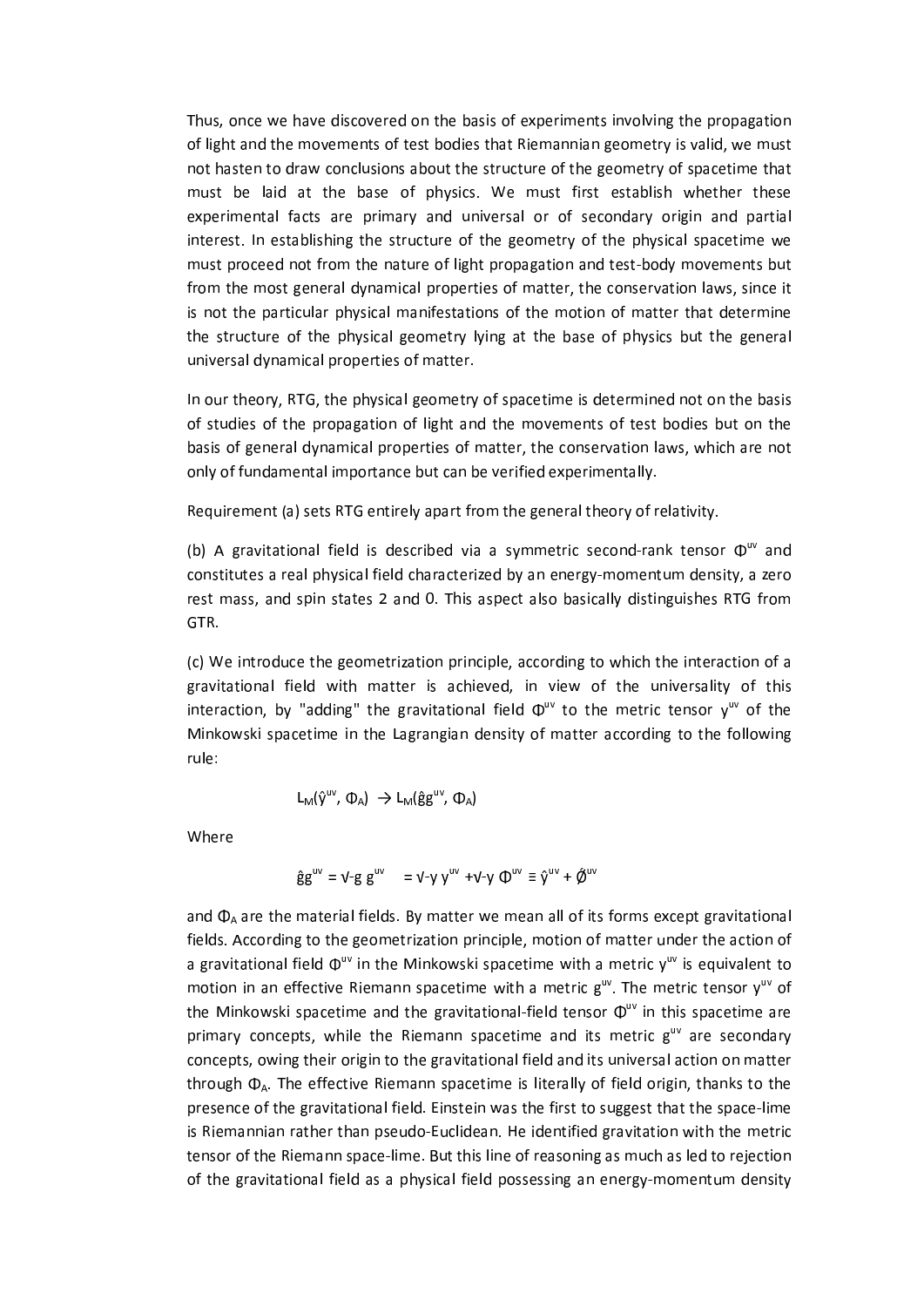and to the loss of fundamental conservation laws. The geometrization principle, based on the notions of the Minkowski spacetime and a physical gravitational field, introduces the concept of an effective Riemann spacetime, and in this Einstein's idea of a Riemannian geometry finds its indirect reflection.

According to RTG ideology, since the Minkowski spacetime  $(x<sup>m</sup>)$  forms its base, there are standard temporal and spatial scales that do not explicitly depend on the gravitational interaction. In view of the geometrization principle, the entire dependence of the line element in the effective Riemann spacetime,

$$
ds2 = gik (x) dxi + dxk
$$

on the gravitational field lies in the metric coefficients  $g_{ik}$  (x). Transition to any other coordinates in RTG, say, to the proper coordinates, will result in a situation in which the proper spacetime variables will depend both on the coordinates  $x^m$  in the Minkowski spacetime and on the gravitational constant G. Hence, proper time and spatial characteristics will depend on the gravitational field. It is only in RTG that one can completely determine the effect of a gravitational field on the passage of proper time and on the variation of the distance between points.

(d) The scalar Lagrangian density of a gravitational field is a bilinear form of the first covariant derivatives, Dp"g<sub>mn</sub>, with respect to the Minkowski metric. Basically there is no way to construct a scalar Lagrangian density of such a form in GTR.

Using the concept of the Minkowski spacetime and the geometrization principle as a basis, we can write the Lagrangian density in the following form:

$$
L = L_g(\hat{y}^{ik}, \hat{\phi}^{ik}) + L_M(\hat{g}^{ik}, \Phi_A)
$$

In our theory the gravitational-field Lagrangian density L<sub>e</sub> depends on the metric tensor  $y^{ik}$  and the gravitational field  $Q^{ik}$ . Hence, this theory differs fundamentally from GTR, where the Lagrangian density depends only on the metric tensor  $g<sup>ik</sup>$  of the Riemann spacetime. Thus, the gravitational-field Lagrangian density in our theory is not fully geometrized, whereas in GTR it is. As will be demonstrated later, the notion of a gravitational field possessing an energy-momentum density and spin states 2 and 0 combined with the geometrization principle provides the possibility of constructing an unambiguous relativistic theory of gravitation. Such a theory changes the stereotype of spacetime developed under the influence of GTR and in spirit agrees with the modern theories in elementary particle physics. It implies that Einstein's general relativity principle is devoid of any physical meaning or content (Fock, 1939, 1959). In the exposition of a number of problems we follow Denisov and Logunov, 1982d" [9], [10].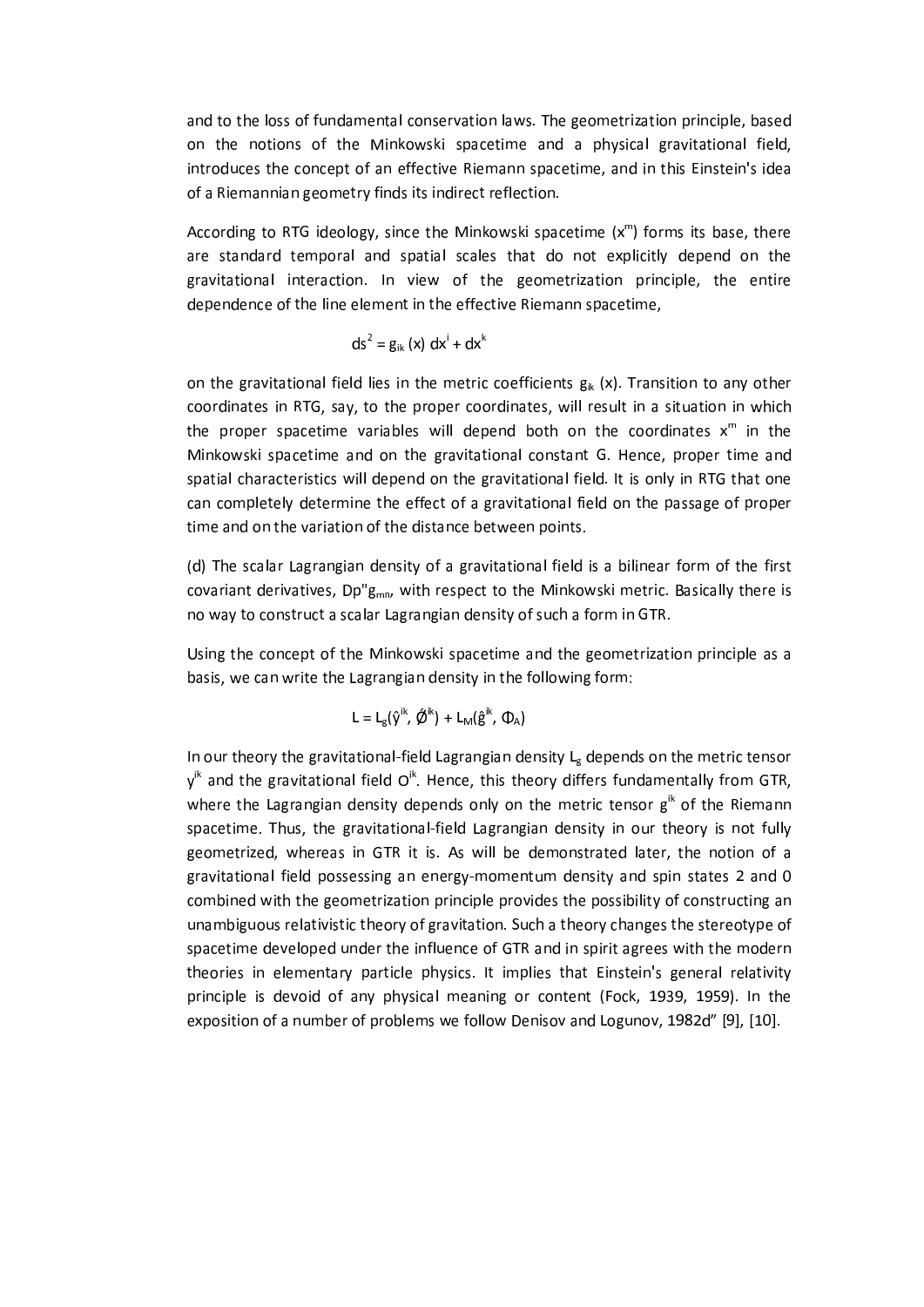#### 5. The slowdown in the lapse of a physical process.

Since the Lorentz transformation replaced the Galilei transformation in STR mechanics (1905), the time lapse depends on the relative speed, being a simple consequence of the change of coordinates in the inertial reference frames but real in the accelerated frames reference. In GTR, the time lapse really depends on the position with respect to a gravitational field. Said lapse-dependence of speed or gravitational field has been experimentally demonstrated. However, when the lapse dependency is real and not the effect of the coordinate change, it violates the relativistic principle of equivalence, formulated by Einstein, between all kinds of motion: inertial, accelerated, and gravitational. Also, the cause is not physically explained.

As a consequence that, in RTG, the static gravitational field is physical, compound of gravitons with non-zero mass, similar to static electromagnetic field, existing in the pseudo-Euclidean spacetime, therefore, endowed with the force of inertia, the reduction of physical processes in space and time due to gravitational action, produces a repulsive gravitational force that makes it impossible for matter to collapse into a singularity, as derived from the Schwarzschild equations, from the Einstein-Hilbert metric gravitational field. Thus, black holes, not the black stars that are possible in RTG, are another impossible effect coming from relativistic physics based on gravity as a non-material phenomenon, that is, as a metric phenomenon.

"The rest mass of the graviton arises unavoidably in the theory because only in this way one can consider the gravitational field as a physical field in the Minkowski space whose source is the total conserved energy-momentum tensor of all matter. And this is a non-zero mass of the graviton that changes completely the picture both of the collapse process and the evolution of the Universe.

When A. Einstein in 1913 related the gravitational field to the metric tensor of the Riemannian space it appeared that such a field caused a slowing down of the lapse of a physical process.

This slow down can be illustrated, in particular, in the case of the Schwarzschild solution, if to compare the lapse of time in the presence of the gravitational field with the lapse of time for a distant observer. However, generally, only the metric tensor of the Riemannian space takes place in the GTR and therefore any trace of inertial time of the Minkowski space is absent from the Hilbert-Einstein equations. Due to this reason the universal property of the gravitational field to slow down the lapse of time in comparison with the inertial time could not get a further development in the framework of the GTR.

The rise of the effective Riemannian space in the field theory of gravitation with preservation of the Minkowski space as a basic space gives a special importance to the property of the gravitational field to exert a slowing down influence on the lapse of time. Only in this case can one argue truly about the slowing down of the lapse of time when making the comparison of the lapse of time in the gravitation field with that in an inertial frame of the Minkowski space in the absence of gravitation.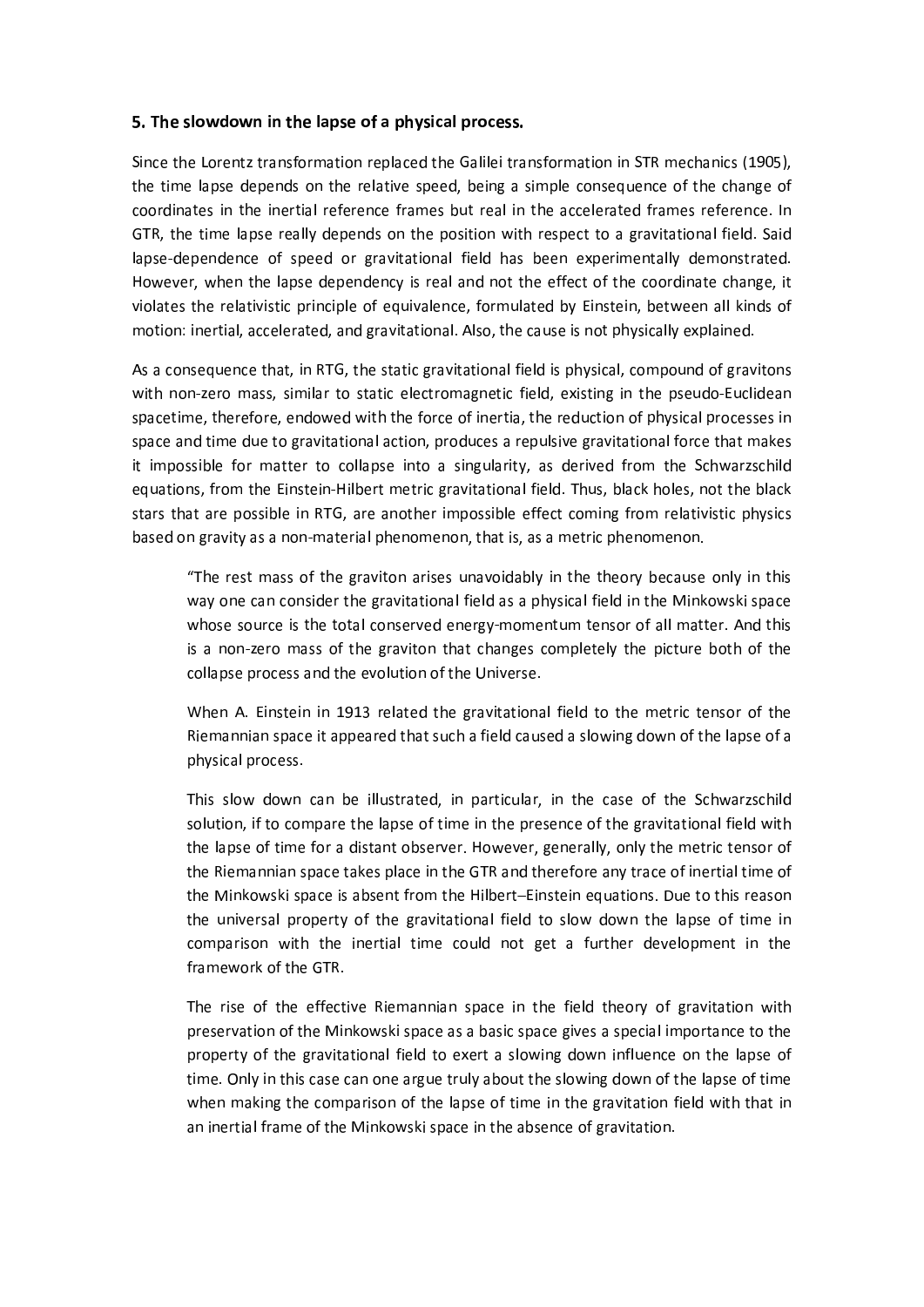All this is realized in RTG because the metric tensor  $\gamma_{uv}$  of the Minkowski space enters explicitly the full system of its equations.

To demonstrate that the change of the lapse of time implies the appearance of a force we turn to the Newton equation

$$
md^2x/dt^2 = F
$$

If one passes formally from the inertial time to a time  $\tau$  with

 $d\tau = U(t)dt$ 

then it is easy to obtain

$$
md^2x/d\tau^2 = 1/U^2 [F - dx/dt d/dt lnU]
$$

One can see from this that the change of the lapse of time defined by the function U results in the appearance of an effective force. All this bears a formal character here as in this case there is no physical reason which would change the lapse of time. But this formal example shows that if a process of slowing down of the lapse of time occurs is Nature then it unavoidably generates effective field forces, and so it is necessary to take them into account as something absolutely new and surprising. The physical gravitational force changes both the lapse of time and parameters clowing of the space quantities in comparison with the same quantities is an inertial system of the Minkowski space without gravitation.

The field approach to gravitation excludes the concept of black holes and explains the evolution both of massive bodies and the Universe on the basis of more profound insight into the physical properties of the very gravitational field.

This confirms the deep intuition of A. S. Eddington who said at the session of the Royal Astronomical Society 11 January 1935: "The star has to go on radiating and radiating and contracting and contracting until, I suppose, it gets down to a few km. radius, when gravity becomes strong enough to hold in the radiation, and the star can at last find peace. . . . I felt driven to the conclusion that this was almost a reduction ad absurdum of the relativistic degeneracy formula. Various accidents may intervene to save the star, but I want more protection than that. I think there should be a law of Nature to prevent a star from behaving in this absurd way!".

It appears that in the framework of the field formulation of gravitation such a Law of Nature is contained in the physical property of the gravitational field to stop the process of the slowing down of the lapse of time and hence to limit its potential. This stops the process of compression.

Below, taking as examples the collapse and the evolution of the homogeneous and isotropic Universe, we will see in what way the self-restriction of the gravitational field potential arises which stops both the process of the slowing down of time and the process of the substance compression." [3].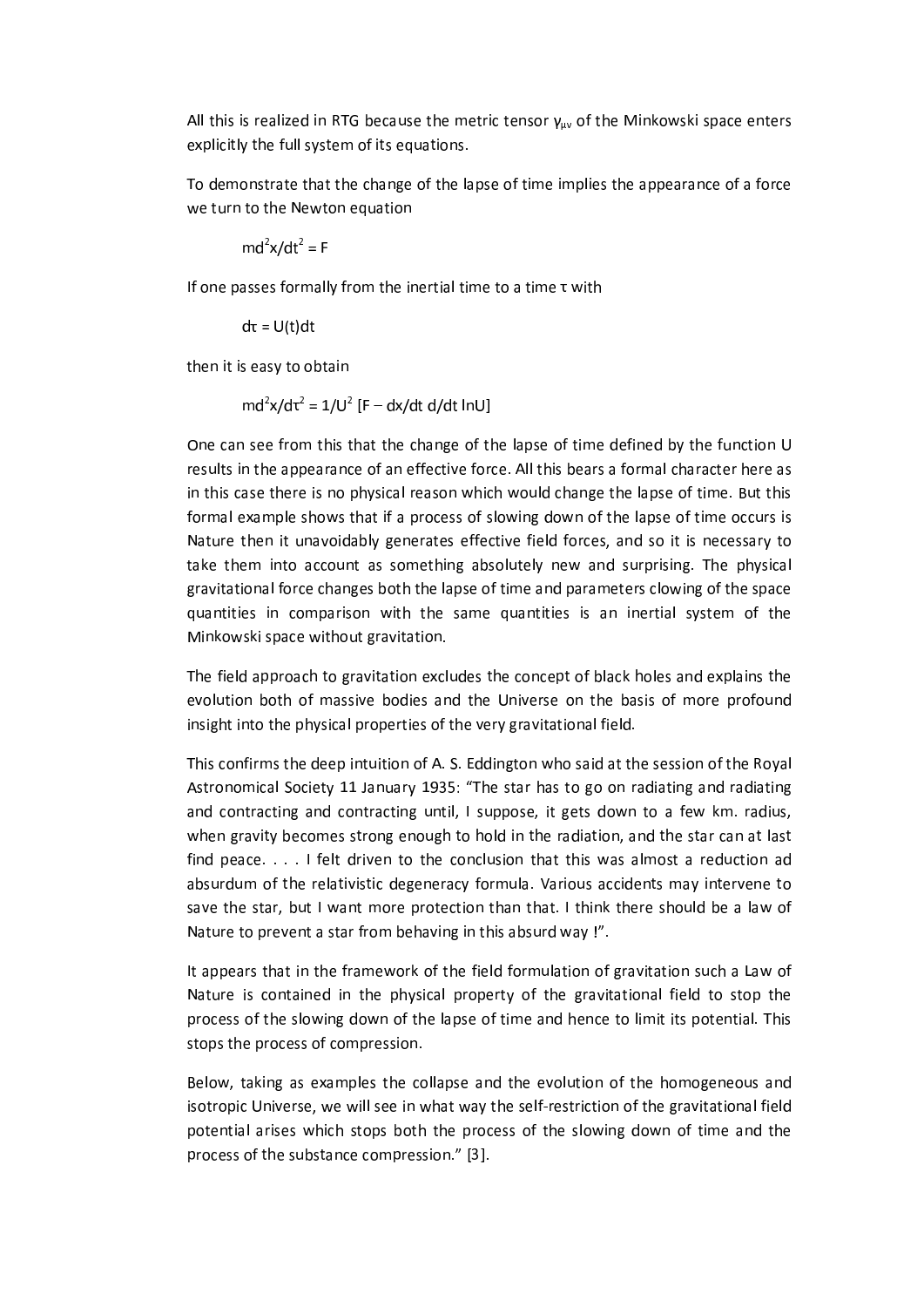#### 6. Gravitational forces of repulsion.

In RTG, the gravitational field produces forces that are both attractive and repulsive. However, the known ones are only attractive. But, during the performance of physical processes in the extreme conditions of space contraction and time dilation, repulsive forces will appear, also of a gravitational nature.

"There is a common belief that the gravitational field provides only forces of attraction. It is seen, for example, from the fact that the physical velocity of a test body increases when it is approaching the gravitating body. However this is not quite so for strong fields. Let us consider this later. When A. Einstein had connected gravitational field with the Riemannian space metric tensor in 1912 it was found that such a field was slowing down the rate of time for a physical process. This slowing down can be demonstrated, in particular, by the example of Schwarzschild solution, if we compare the rate of time in the gravitational field with the rate of time for a distant observer. Nevertheless in general case there is only Riemannian space metric tensor in General Relativity and there are not any indication of the inertial time of Minkowski space. Just for this reason the universal property of gravitational field to slow down the time rate in comparison to the inertial time could not be further developed in General Relativity. The situation is rather opposite in the Relativistic Theory of Gravitation (RTG) as it is a field theory. In this approach the gravitational field is treated as a physical field of Faraday-Maxwell type which is developing in Minkowski space in line with all the other physical fields.

The source of universal gravitational field is the total conserved energy-momentum tensor of all matter including the gravitational field. Therefore the gravitational field is a tensor field with spins 2 and 0. Just this fact leads to geometrization: the effective Riemannian space arises but with trivial topology. This leads to the following situation: the motion of a test body in Minkowski space under the action of gravitational field is equivalent to the motion of this body in the effective Riemannian space created by this gravitational field. The arising of the effective Riemannian space in the field theory side by side with preserving the role of Minkowski space as the fundamental space gives a special meaning to the property of the gravitational field to slow down the time rate. Just in this case it is only possible to speak about the slowing of time in full, by comparing the time rate in the gravitational field with the time rate in inertial frame of reference of Minkowski space in the absence of gravitation. And all this is realized in RTG because the metric tensor of Minkowski space enters into the full system of its equations. But this general property of the gravitational field to slow down the time rate leads in the field theory to a remarkable conclusion: the slowing down of the physical process time rate in a strong field generates effective field forces of the gravitational nature. These effective forces in gravitation occur to be repulsive. To demonstrate that a change of the time rate leads to arising of a force let us consider Newton equation:

 $d^{2}x/dt^{2} = F.$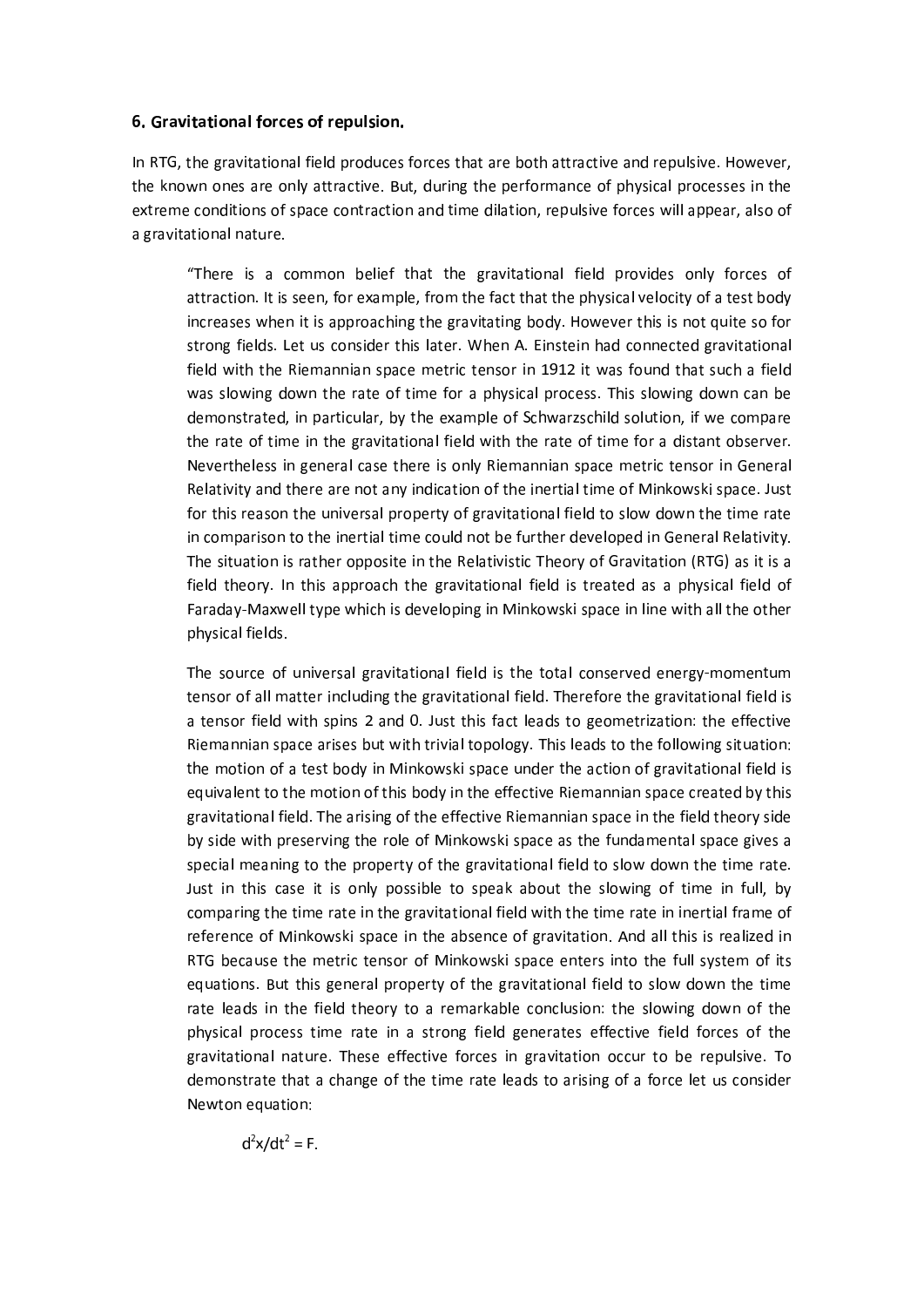If we formally transform this equation in order to change the inertial time t for time according to the rule:

$$
d\tau = U(t) dt,
$$

then we easily get

 $d^{2}x/d\tau^{2} = 1/U^{2}$  (F -dx/dt d/dt ln U).

It is seen from here that a change in time rate determined by function U leads to arising of the effective force. But all this is of purely formal character because there are no any physical reason in this case that could change the time rate. But just this formal example demonstrates that when a process of slowing down time takes place in nature it inevitably generates effective field forces, and therefore it is necessary to account for them in the theory as something rather new and surprising.

And just here we are to turn to gravitation. The physical gravitational field changes both the time rate and parameters of spatial quantities in comparison to their values given in inertial system of Minkowski space when gravitation is absent. Just for this reason all this should be taken into account in the gravitational field equations. In RTG metric tensor of Minkowski space appears unambiguously in these equations due to graviton mass introduced into them. Just this tensor provides the opportunity to account for effective field forces created by change of the time rate under action of the gravitational field. Here the graviton mass realizes a correspondence of the effective Riemannian space to the basic Minkowski space. Though the graviton mass is rather small nevertheless the influence of mass term becomes decisive because of great slowing down of the time rate under the action of gravitational field" [11].

## 7. The cosmological consequences of repulsive gravitational forces.

According to RTG, repulsive gravitational forces, which appear in strong gravity, make it impossible for matter to collapse into singularities and, although, at first, they generate an accelerated expansion of the Universe, due to the mass of the graviton, at some point further such expansion should end.

This expansion was discovered in 1998, alternatively, and in a standard way, dark energy has been proposed as its cause.

In RTG, the accelerated expansion of the Universe must cease due to the inevitable passage from the region of strong gravity to the region of weak gravity, and, consequently, to the domain of the inertial force present in Minkowsky's pseudo-Euclidean spacetime. Likewise, the energy of the vacuum must evolve cyclically, between a maximum and a minimum density, causing the phenomenology of the Universe to be oscillating, therefore, without Big Bang or Big Crunch.

The cosmological consequences of repulsive gravitation are:

1. Absence of the cosmological singularity.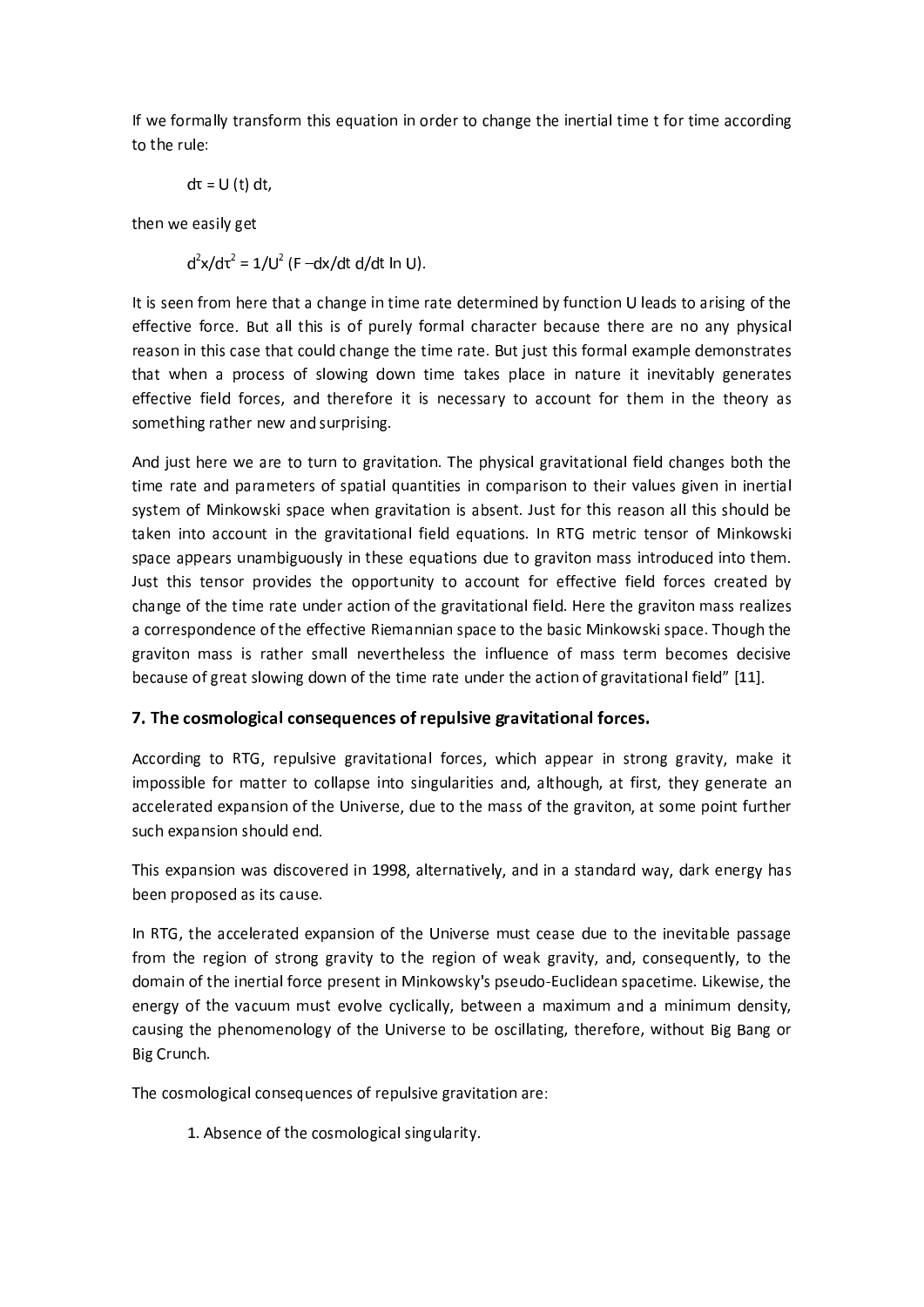"Thus, due to the graviton mass and, hence, to the presence of the gravitational forces related with the change of the lapse of time the cosmological singularity is eliminated, and the expansion of the Universe starts from a finite value of the scale factor\*. Specifically, here a surprising property of the gravitational field is manifested: an ability to create in the strong fields the repulsive forces which stop the process of the compression of the Universe and then provide its accelerated expansion" [3].

\* Tells us how the Universe itself evolves as a function of time.

2. Impossibility of unlimited "expansion of the Universe".

"Considering the gravitational field  $\phi^{\mu\nu}$  as a physical field in the Minkowski space, one has to require the fulfilment of the causality principle. This means that the light cone in the effective Riemannian space has to lie inside the light cone of the Minkowski space, i.e. for  $ds^2 = 0$  the requirement  $d\sigma^2 > 0$  holds. Writing down  $d\sigma^2$  in the spherical coordinate system

$$
d\sigma^2 = c^2 dt^2 - (dr^2 + r^2 d\theta^2 + r^2 \sin^2 \theta d\phi^2)
$$

and determining the spatial part of the interval from the condition  $ds^2 = 0$ , we have

$$
d\sigma^2 = c^2 dt^2 (1 - a^4)/\beta^4 \ge 0,
$$

i. e.

 $(a^4 - \beta^4) \le 0$ 

Thus the scale factor (a) is bounded by the condition  $a \leq \beta$  and so it would be natural to assume its maximum value as

 $a$  max =  $\beta$ .

With such a choice of a max the rate of the lapse of time  $d\tau_{e}$  in the moment of the stop of the Universe expansion becomes equal to the rate of the lapse of the inertial time t in the Minkowski space, though the second derivative ä and, hence, the scalar curvature R are non-zero. This is this point from which the slowing down of the rate of the lapse of time under the action of the attractive forces will proceed up to the point of the stop of compression, when under the action now already of repulsive forces the opposite process of the acceleration of the rate of the lapse of time up to the rate of the inertial time t of the Minkowski space starts. Exactly all these physical consequences require necessarily the condition a max =  $\beta$  to be held. As we will see further, the value of the quantity  $\beta$  is determined by the integral of motion. Condition does not admit an unlimited growth of the scale factor with time  $\tau$ , i.e. an unlimited "expansion" of the Universe (in the above-indicated sense) which is provided by the dynamical evolution equation of the scale factor a. Let us note, besides, that the very Universe is infinite because the radial coordinate is defined in the range  $0 < r \leq \infty$  " [3].

3. Need for quintessence with v> 0.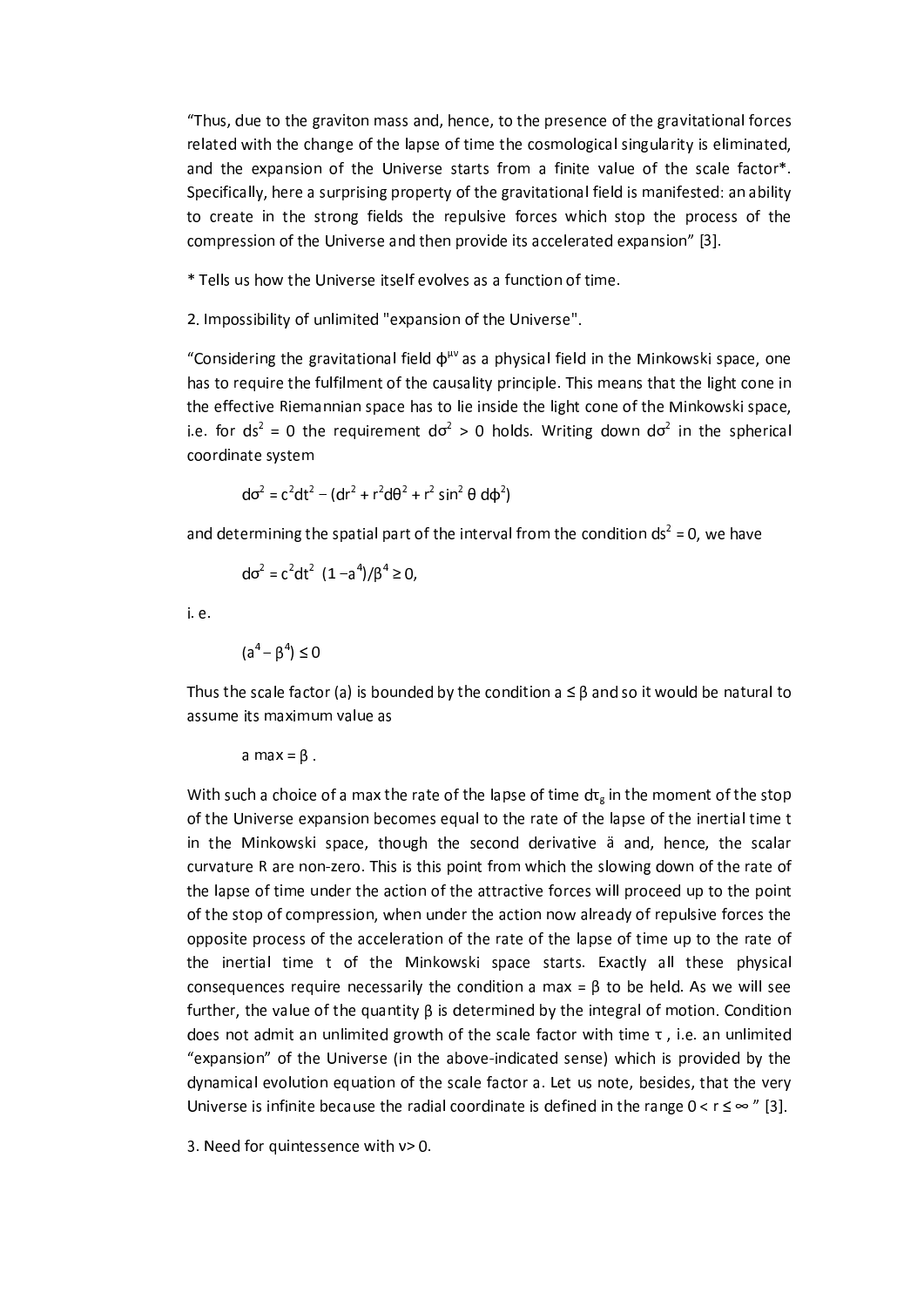"As was already mentioned, when considering the gravitational field as a physical field in the Minkowski space, it is necessary to require the fulfilment of the causality principle. This requirement, applied to the Universe evolution, leads to inequality according to which the scale factor is bounded by the inequality a a max =  $\beta$ . In other words, according to RTG, the unlimited expansion of the Universe is impossible. The mathematical apparatus of RTG automatically provides the fulfilment of this condition in the case when the matter density decreases with increase of the scale factor".

"The field theory of gravitation appears incompatible with the existence of the constant cosmological term leading to an unlimited expansion of the Universe".

"Thus the only possibility to explain, in the framework of RTG, the accelerated expansion of the Universe observed at the present time is the existence of a quintessence with  $v > 0$  or some other substance the density of which decreases with increase of the scale factor (but not faster than const/a<sup>2</sup>). RTG excludes a possibility of the existence both of the constant cosmological term ( $v = 0$ ) and the "phantom" expansion  $(v < 0)$ " [3].

4. The evolution of the universe is oscillatory.

"The time corresponding to the end of the accelerated expansion and the beginning of deceleration leading to the stop of expansion strongly depends on parameter v".

"The expansion up to the maximum value of the scale parameter and its consequent compression lead to the oscillatory character of the Universe evolution. The idea of the oscillatory character of the Universe evolution was repeatedly advanced earlier proceeding mainly from the philosophical considerations. Such a regime could, in principle, be expected in the closed Friedmann model with  $\Omega$ tot > 1. However, firstly, the insurmountable difficulty related to the passage through the cosmological singularity and, secondly, considerations related to the growth of entropy from cycle to cycle do not allow this.

It is necessary to emphasize that in the framework of the Hilbert-Einstein equations the flat Universe cannot be oscillatory. These difficulties for the infinite Universe are eliminated in RTG. Since singularities are absent from RTG the Universe could exist an infinite time during which the interaction occurred among its domains and this led to homogeneity and isotropy of the Universe with some structure of inhomogeneity which we did not take into account for the sake of simplicity".

"The attractivness of the oscillatory evolution of the Universe is mentioned in the recent paper. The oscillatory regime is realized by the price of introducing a scalar field interacting with the substance and use of the extra dimensions. Some important consideration were advanced that the phase of the accelerated expansion promotes the entropy conservation in the repeating cycles of the evolution. In RTG the oscillatory character of the Universe evolution is achieved as a result of introducing of the only massive gravitational field as a physical field generated by the total energymomentum tensor in the Minkowski space" [3].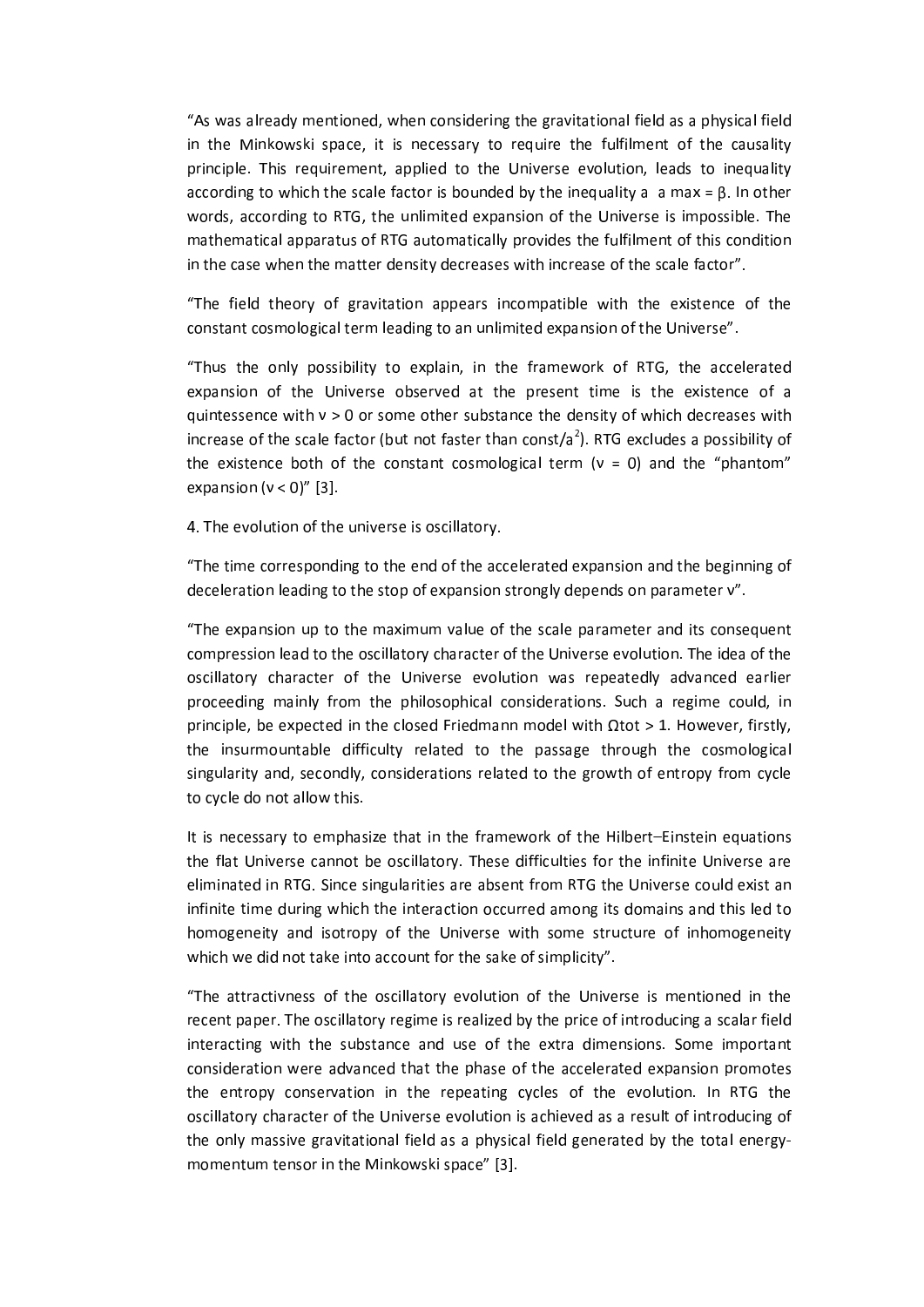#### 8. Is Minkowski's space observable?

According to RTG equations, and the observations of the trajectories of the particles and the photon, in the effective Riemann spacetime, that is, where the gravitational field exists, the pseudo-Euclidean Minkowski spacetime tensor can be determined and by means of coordinate transformation, arriving at a coordinate system of a Galilean inertial frame, making the Minkowski spacetime observable, from which the Euclidean plane geometry of the Universe is inferred. Also, therefore, in RTG there is neither a Big Bang, nor a Big Crunch nor a Big Rip, but fluctuations between maxima and minima of energy density, causing the phenomenology of the Universe to oscillate, always subject, on one side, to the absence of absolute vacuum and, on the other hand, to the identity between the effective Riemann spacetime and that of the pseudo Euclidean Minkowski, since the former arises from the physical processes, subject to gravity, that occur in the second.

"Now we ask a question: if the Minkowski space is observable, at least in principle?

To answer it we write the equations in the form:

$$
m^2 / 2
$$
  $\gamma_{\mu\nu} = 8\pi G (T_{\mu\nu} - 1 / 2 g_{\mu\nu}T) - R_{\mu\nu} + m^2 / 2 g_{\mu\nu}$ 

It is seen from here that on the right side of the equation there are only geometric characteristics of the effective Riemannian space and the quantities that define the distribution of the substance in this space.

Now let's make use of the Weyl-Lorentz-Petrov theorem, according to which:

"If you know... The equations of all geodetic time lines and all isotropic geodesics it is possible to determine the metric tensor to a constant multiplier."

From this it follows that, with the help of the experimental study of particles and the photon in Riemann space, the effective metric tensor guv of Riemann space can in principle be determined. By further substituting  $g_{\mu\nu}$  into the equation, the Minkowski spatial metric tensor can be determined. After that, with the help of coordinate transformations, a step to an inertial Galilean coordinate system can be provided. Thus, Minkowski's space is, in principle, observable.

It is appropriate to quote here the words of V. A. Fock:

"How is the straight line defined: as a ray of light or as a straight line in Euclidean space in which the  $x_1$ ,  $x_2$ ,  $x_3$  harmonic coordinates are used as Cartesian coordinates? We believe that the second definition is the only correct one. We actually used it when we said that the ray of light near the Sun has a hyperbola shape,"

and additionally in this regard:

"... considering that the straight line, like a ray of light, is more directly observable, it does not matter: what is decisive in the definitions is not its direct observability, but rather a correspondence with Nature, although this correspondence it is established by an indirect deduction".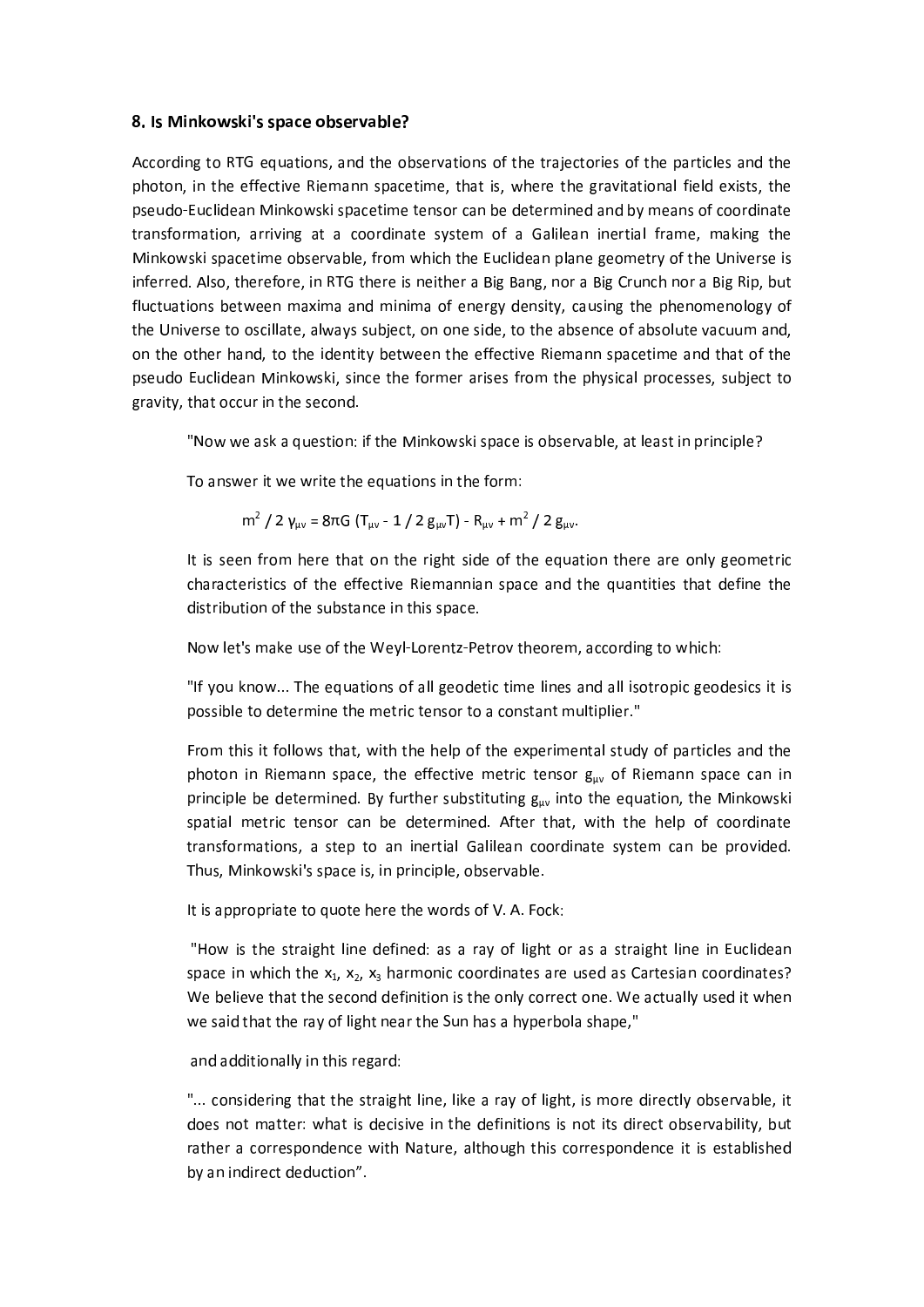The inertial coordinate system, as we see, is related to the distribution of substances in the Universe. Therefore, RTG gives us, in principle, the opportunity to determine the inertial coordinate system. The equations of the evolution of the scale factor.

The system of equations of RTG leads unequivocally, in contrast to GTR, to a unique solution, which is the spatial Euclidean plane geometry of the Universe.

The so-called "expansion of the Universe", observed with the displacement of red, is not caused by the movement of the substance, but by the change of the gravitational field with time. This observation must be borne in mind when using the established term "expansion of the Universe".

The evolution of the empty Universe does not occur and the effective Riemannian space coincides with the Minkowski space" [3].

### 9. The geometry of spacetime.

RTG's conception with respect to space-time is that it is a relational category, that is, as a relational property of matter, contrary to the substantialism that it considers to exist in itself. Consequently, space-time does not exist, before, in its absence and independent of matter.

However, formally, that is, in the abstract, spacetime is treated as a mathematical structure, which can even be presented as the container of matter, where its physical processes occur, which according to an express statement by RTG, is due to independence of the spacetime of the form of matter and not, rather, the consequence of its conceptual elaboration, in its passage from the material to being part of the structures of the formal science of mathematics.

From this view of spacetime as a mathematical structure but linked with matter, it results that the geometry of spacetime is necessarily pseudo Euclidean, because, contrary to Riemann geometry, this is the only known geometry that preserves the conservation laws of Impulseenergy and angular impulse-energy, formulated as fundamental physical principles, from the generalization of existing experimental data, which reveal the general dynamic characteristic properties of all forms of matter, and allow the quantitative description of the transformation of some forms of matter in others. But, because the physical processes that occur, in the pseudo Euclidean spacetime, because they are subject to the universal forces of gravity, originate the effective Riemann spacetime, which is nothing more than the expression, when the pseudo Euclidean spacetime is positively curved of Minkowski, in a related geometry such as that of Riemann.

"In Chapter II," Space and Time ", in his book" Recent Ideas ", H. Poincaré wrote:

"The principle of physical relativity can serve to define space. It can be said that it provides us with a new instrument for measurement. I am going to explain how can a solid body serve to measure or, to be more correct, build a space? The point is this: When transferring a solid body from one place to another, we note that it can be applied first to one figure, then another, and we conventionally agree to consider these figures equal to each other. Geometry originated from this convention.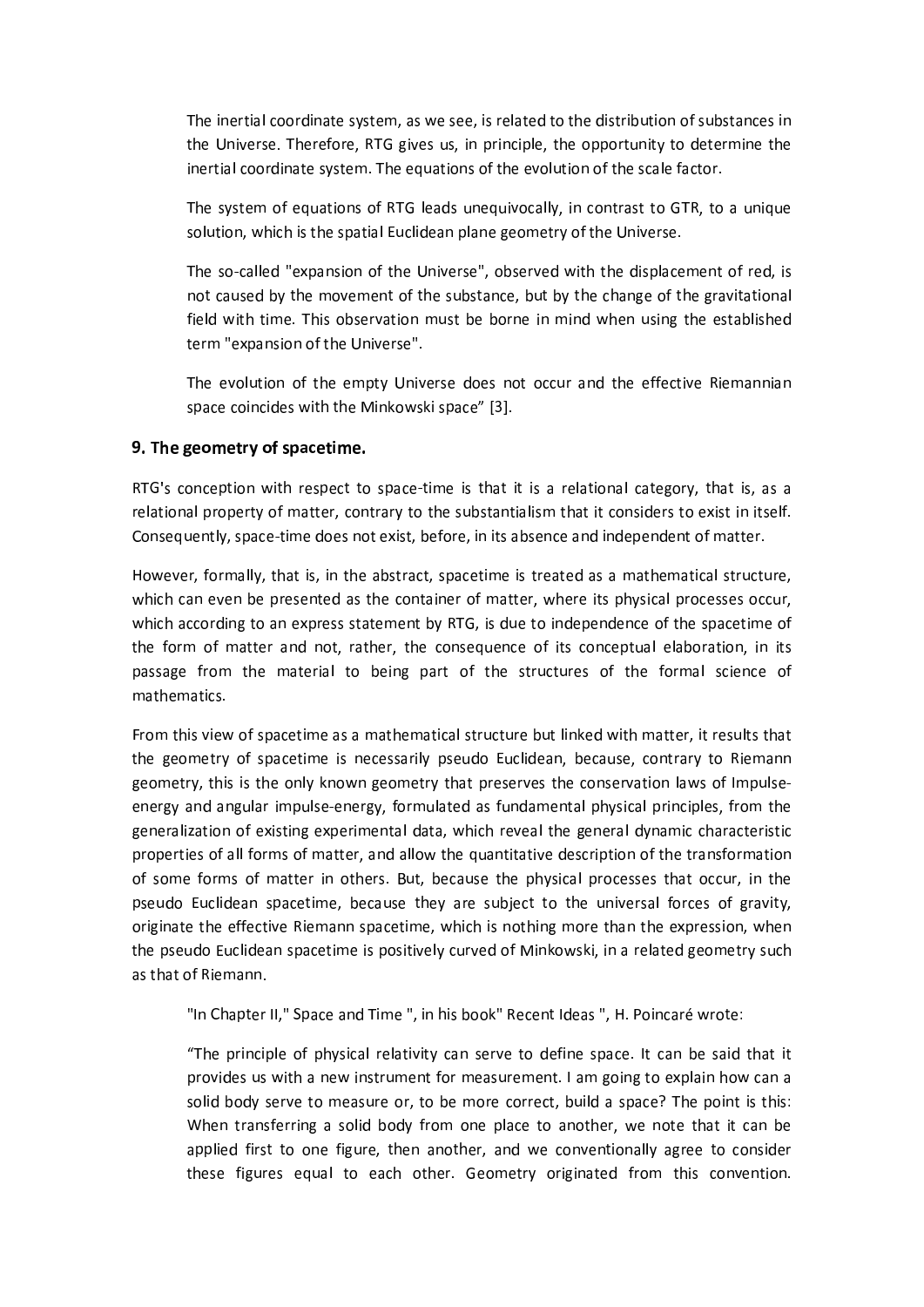Geometry is nothing more than a science of the mutual interrelationships between such transformations or, speaking in mathematical language, a science of the structure of the group formed by these transformations, that is, of the group of movements of solid bodies. Now consider another group, the group of transformations that do not alter our differential equations. We come to a new path.

To define equality between two figures. We no longer say: two figures are the same, if one and the same solid body can be applied to one or the other. We will say: two figures are the same, when one and the same mechanical system are so far from their neighbors that it can be considered isolated, thus placing itself first in its material points, reproducing the first figure, and then reproducing the second figure, behaving in the second case precisely as in the first. Do these two approaches differ in essence? No. A solid body represents a mechanical system, like any other. The only difference between the old and new space definitions is that the latter is broader, as it allows the substitution of any mechanical system for the solid body. Furthermore, our new convention defines not only space, but also time. It provides us with an explanation of what two equal time intervals are or what is represented by a time interval twice as long as another."

Precisely in this way, when discovering the group of transformations that do not alter the Maxwell-Lorentz equations, H. Poincaré introduced the notion of four-dimensional spacetime that exhibits pseudo-Euclidean geometry. This concept of geometry was later developed by H. Minkowski.

We have chosen the pseudo-Euclidean geometry of spacetime as the basis of the relativistic theory of gravity currently under development, since it is the fundamental Minkowski space for all physical fields, including the gravitational field.

Minkowski's space cannot be considered to exist a priori, since it reflects the properties of matter and therefore cannot be separated from it. Although formally, precisely because the structure of space is independent of the form of matter, it is sometimes treated abstractly, separate from matter.

In the Galilean coordinates of an inertial reference system in Minkowski space, the interval that characterizes the structure of geometry and that is invariable by construction, has the form

$$
d\sigma^2 = (dx_0)^2 - (dx_1)^2 - (dx_2)^2 - (dx_3)^2
$$

Here dx<sub>y</sub> represent differential co-ordinates. Despite the fact that the interval do, as a geometric feature of spacetime, is independent of the choice of the reference system, which is due to its own construction, it can still be found in modern textbooks on theoretical physics "proofs "that the interval is the same in all inertial reference systems, although it is an invariant and is independent of the choice of the reference system.

Even an outstanding physicist like L. I. Mandelstam wrote in his book: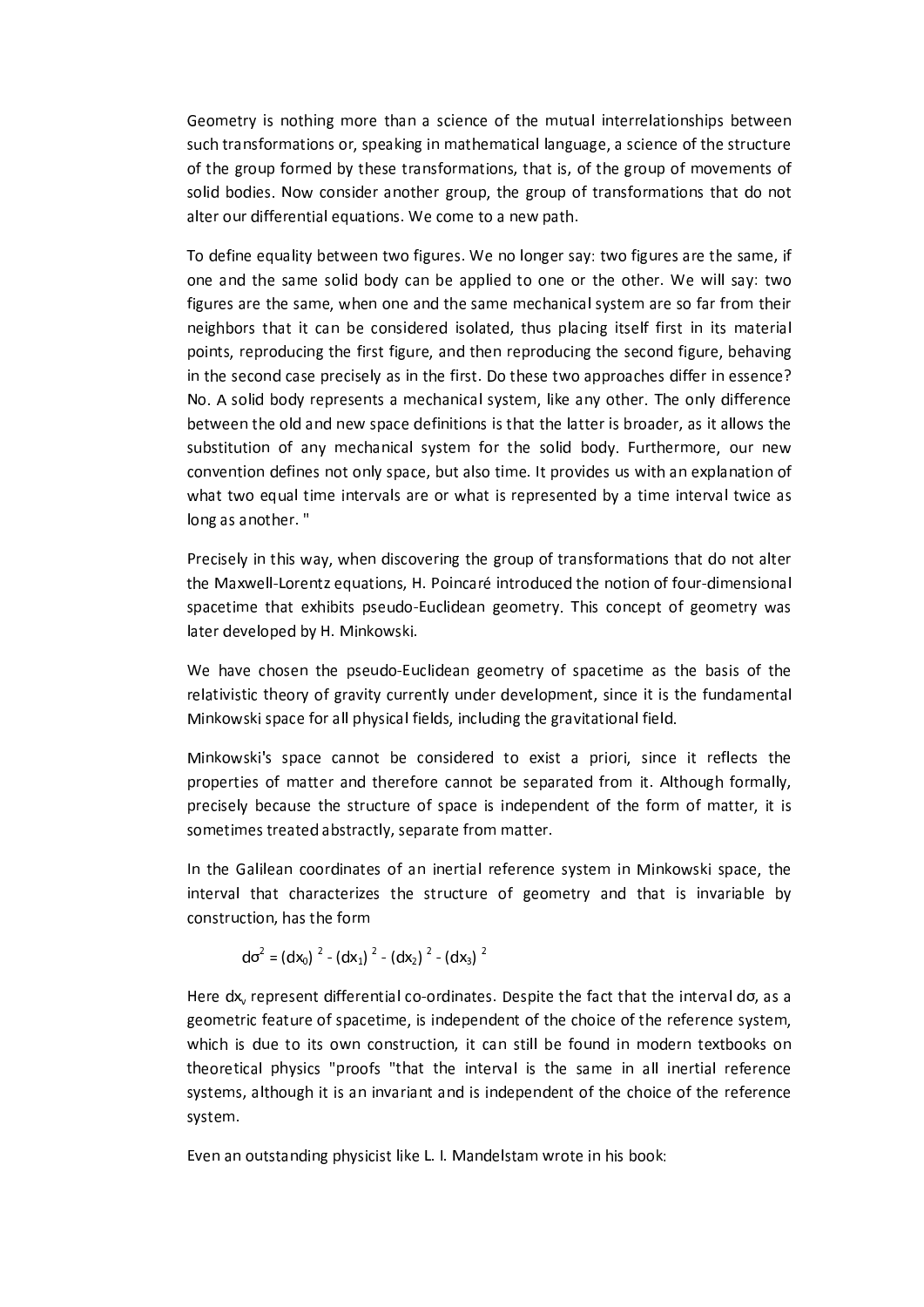"... the theory of special relativity cannot answer the question, how does a clock behave when it moves with acceleration and why does it slow down, because it is not a reference system in motion with acceleration".

Incorrect assertions can be explained by the Minkowski space that many people consider to be just a formal geometric interpretation of SRT within A. Einstein's approach, rather than a revelation of spacetime geometry. Topics of such limited concepts as the constancy of the speed of light, the timing of clocks, the speed of light independent of the movement of its source became the most discussed topics. All this reduced the scope of the SRT and delayed the understanding of its essence. And its essence actually consists only in that the geometry of spacetime, in which all physical processes occur, is pseudo-Euclidean.

In an arbitrary frame of reference the interval assumes the form

 $d\sigma^2 = \gamma_{uv}(x) dx_u dx_v$ 

 $y_{uv}$  (x) is the metric tensor of the Minkowski space.

We note that one cannot, in principle, speak of the synchronization of clocks or the constancy of the speed of light in a non-inertial reference system. Most likely, precisely the lack of clarity about the essence of SRT led A. Einstein to conclude:

"that in the framework of the theory of special relativity there is no place for a satisfactory theory of gravity".

The free movement of a test body in an arbitrary reference system takes place along a geodetic line in Minkowski space:

DU<sub>v</sub> / d $\sigma$  = dU<sub>v</sub> / d $\sigma$  +  $\gamma_v$   $\alpha \beta U_\alpha U_\beta$  = 0,

where  $U_v = dx_v / d\sigma$ ,  $\gamma_v \alpha \beta$  (x) are Christoffel symbols defined by the expression

 $γ<sub>ν</sub> αβ (x) = 1/2 γ<sub>ν</sub>σ (δαγβσ + δβγασ - δσγαβ).$ 

All types of matter satisfy the conservation laws of momentum-energy and angular momentum-energy. Precisely these laws, which originated from a generalization of numerous experimental data, characterize the general dynamic properties of all forms of matter by introducing universal characteristics that allow the quantitative description of the transformation of some forms of matter into others. And all this also represents experimental facts, which have become fundamental physical principles. What should be done with them? If one follows A. Einstein and retains Riemannian geometry as the basis, then they must be discarded.

That price would be too high. It is more natural to retain them for all physical fields, including the gravitational field. But, in this case, the theory must, then, be based on Minkowski space, that is, on the pseudo-Euclidean geometry of spacetime. We have adopted precisely this approach, following H. Poincaré.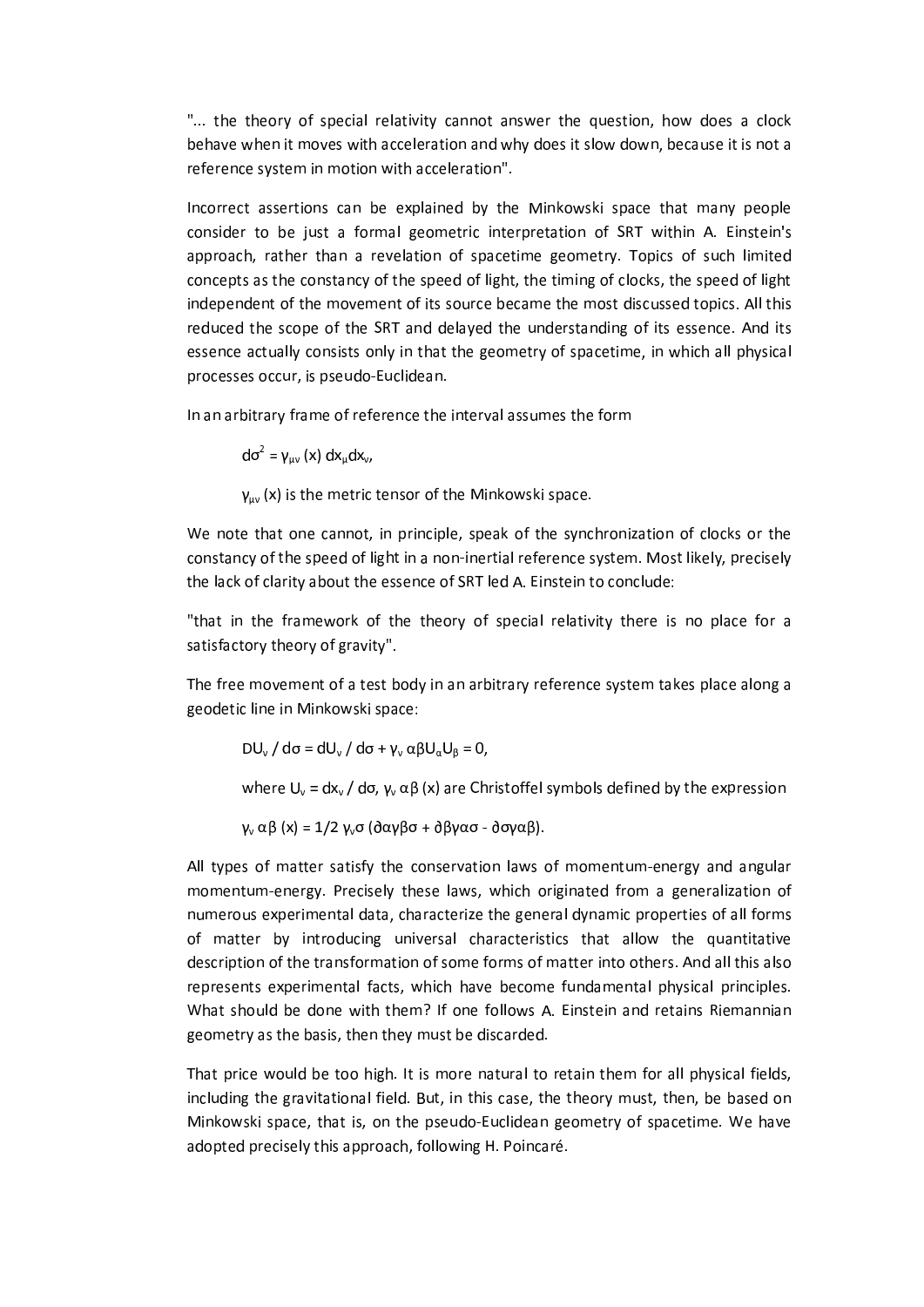The fundamental principles of physics, which reflect the many experimental facts available, indicate which geometry of spacetime is really necessary to use as the basis of the theory of gravity. Therefore, the problem of the structure of spacetime geometry is actually a physical problem, which must be solved by experiments and, from our point of view, the structure of spacetime geometry is not determined by specific experimental data in the movement of test bodies and light, but by fundamental physical principles based on the entire set of existing experimental facts. It is precisely here that our initial premises for constructing the theory of gravity differ completely from the ideas applied by A. Einstein as the basis of GTR. But they are totally consistent with H. Poincaré's ideas. We have chosen the pseudo-Euclidean geometry of spacetime as the basis of the relativistic theory of gravity, but that does not mean that the effective space is also pseudo-Euclidean. The influence of the gravitational field can be expected to lead to a change in effective space. The Minkowski space metric allows us to introduce the concepts of standard duration and time intervals, when there is no gravitational field present" [5].

#### 10. The energy-impulse tensor of matter as the source of the gravitational field.

All forms of matter, including energy as such, in Minkowski's pseudo-Euclidean spacetime are presented as physical fields, characterized by their subjection to the conservation laws of energy-momentum and angular momentum, and described by the tensor of energymomentum of matter, t<sup>w</sup>, which due to the universality of gravity, this tensor, as a quantification of the conserved density of matter, constitutes the source of the gravitational field. A fundamental condition for this is that the movement of matter takes place in the effective Riemannian space, precisely originated in the gravitational field, therefore, from a simple topology unlike the general shape of the Riemannian space of the GTR, that for this reason, in this case, the gravitational field cannot be satisfactorily defined in Minkowski's pseudo euclidean spacetime.

In RTG, because the origin of Riemann spacetime is the gravitational field, in the Minkowski pseudo-Euclidean space, there are two types of regions of spacetime, with their metric properties, which coincide with those observed. One is where the field Gravitational tends to disappear, so it approaches with great precision to the pseudo-Euclidean space. And the other is when the gravitational field is strong, where it becomes characteristic of Riemannian space, although, without the pseudo-Euclidean geometry disappearing entirely, since the bodies still possess inertia, and it manifests as acceleration with respect to the pseudo-Euclidean space in galilean coordinates. Thus, acceleration in RTG, unlike GTR, makes absolute sense. On the other hand, in the supposed inertial frame of the "Einstein's elevator" it has been proven, experimentally and crucially, that a charge at rest emits electromagnetic waves.

Since gravity is a physical field, and therefore a component of matter, it must also be the source of the gravitational field. So, the energy-impulse tensor of matter  $t^{\mu\nu}$  is =  $t^{\mu\nu}g + t^{\mu\nu}M$ , where  $t^{\mu\nu}g$  is the energy-impulse tensor of the gravitational field and  $t^{\mu\nu}M$  is the energyimpulse tensor of the rest of the fields of matter.

"Due to the existence in Minkowski's space of Poincaré's group of ten motion parameters, for any closed physical system there are ten motion integrals, that is, the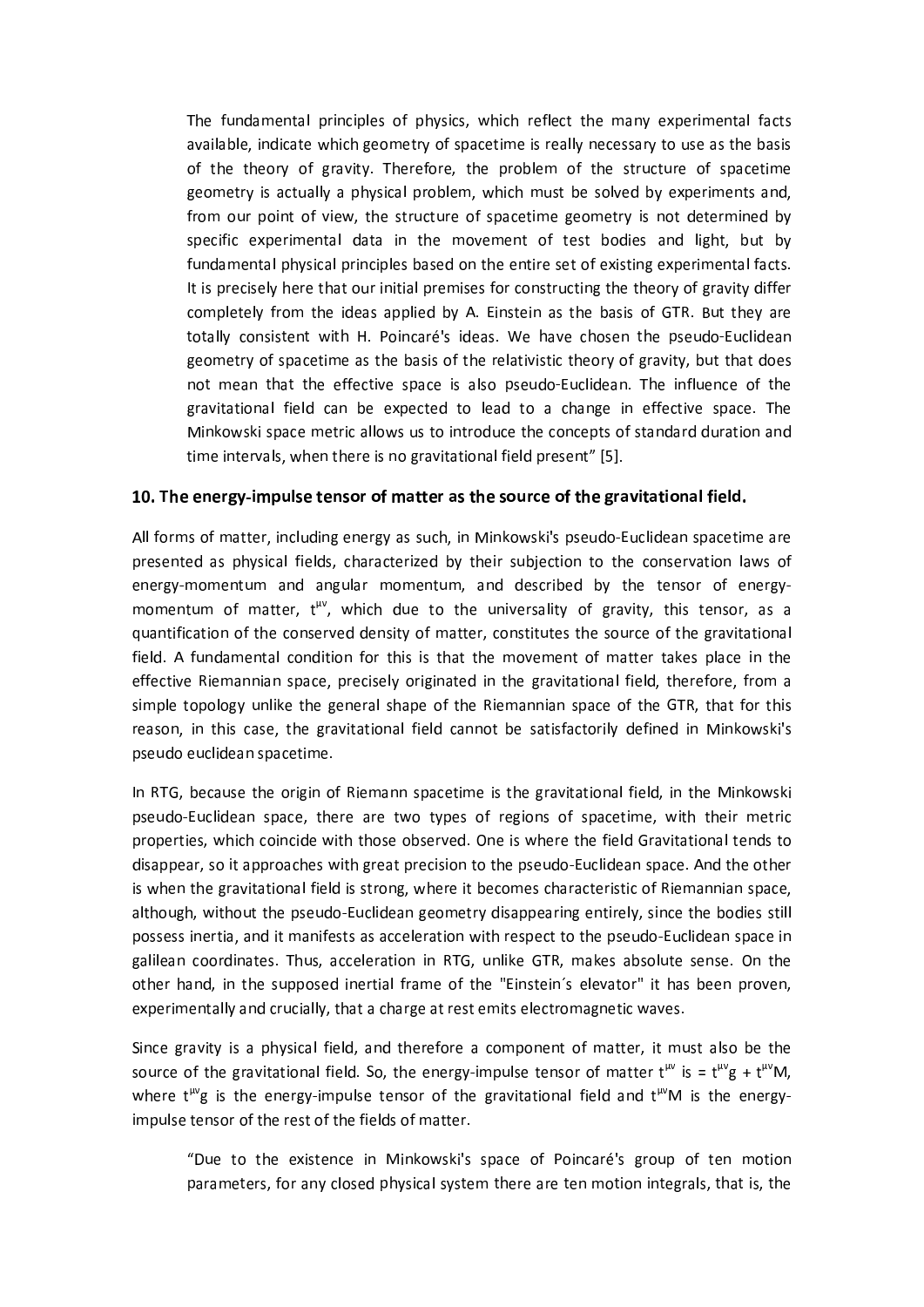conservation laws of energy-momentum and angular momentum are valid. Any physical field in Minkowski space is characterized by the density of the energy-impulse tensor, which is a general universal characteristic of all forms of matter that satisfies local and integral conservation laws. In an arbitrary reference system, the local conservation law is written in the form

$$
D_{\mu}t^{\mu\nu} = \partial_{\mu}t^{\mu\nu} + \gamma^{\nu}{}_{\alpha\beta}t^{\alpha\beta} = 0
$$

Here t<sup>w</sup> is the conserved total density of the energy-impulse tensor for all fields of matter;  $D_u$  represents the covariant derivative in Minkowski space. Here and beyond, we will always treat the densities of the scalar and tensor quantities defined according to the rule

$$
v - \gamma d^4 x,
$$

while an element of invariant volume in the Riemannian space is given by the expression

$$
\mathsf{v}-\mathsf{gd}^4\mathsf{x},\,\mathsf{g}=\mathsf{det}\,(\mathsf{g}_{\mu\nu}).
$$

Therefore, the principle of least action takes the form.

$$
\delta S = \delta \int L d^4 x = 0,
$$

where L is the Lagrangian scalar density of matter. By deriving Euler's equations with the help of the principle of least action, we will automatically have to deal precisely with the variation in Lagrangian density. According to D. Hilbert, the density of the energy-impulse tensor tuv is expressed through the scalar density of the Lagrangian L as follows:

$$
t_{\mu\nu} = -2\delta L/\delta \gamma_{\mu\nu},
$$
\nWhere  $\delta L/\delta \gamma_{\mu\nu} = \frac{\partial L}{\partial \gamma_{\mu\nu} - \partial \sigma (\partial L/\partial \gamma_{\mu\nu, \sigma})}$ ,  $\gamma_{\mu\nu\sigma} = \frac{\partial \gamma_{\mu\nu}}{\partial x^{\sigma}}$ 

\n(2.1)

Because gravity is universal, it would be natural to assume that the conserved density of the impulse energy tensor of all fields of matter,  $t^{\mu\nu}$ , is the source of the gravitational field. Furthermore, we will take advantage of the analogy with electrodynamics, in which the conserved density of the charged vector current serves as the source of the electromagnetic field, while the field itself is described by the density of the vector potential  $\tilde{A}^v$ :

$$
\tilde{A}^{\vee} = (\varphi^{\sim}, \tilde{A}).
$$

In the absence of gravity, Maxwell's electrodynamic equations will have the following form in arbitrary coordinates:

$$
\gamma^{\alpha\beta}D_{\alpha}D_{\beta}\tilde{A}^{\nu} + \mu^2\tilde{A}^{\nu} = 4\pi j^{\nu}, D_{\nu}\tilde{A}^{\nu} = 0,
$$

Here, for generalization, we have introduced the parameter  $\mu$ , which in the unit system  $\hat{h} = c = 1$  is the resting mass of the photons.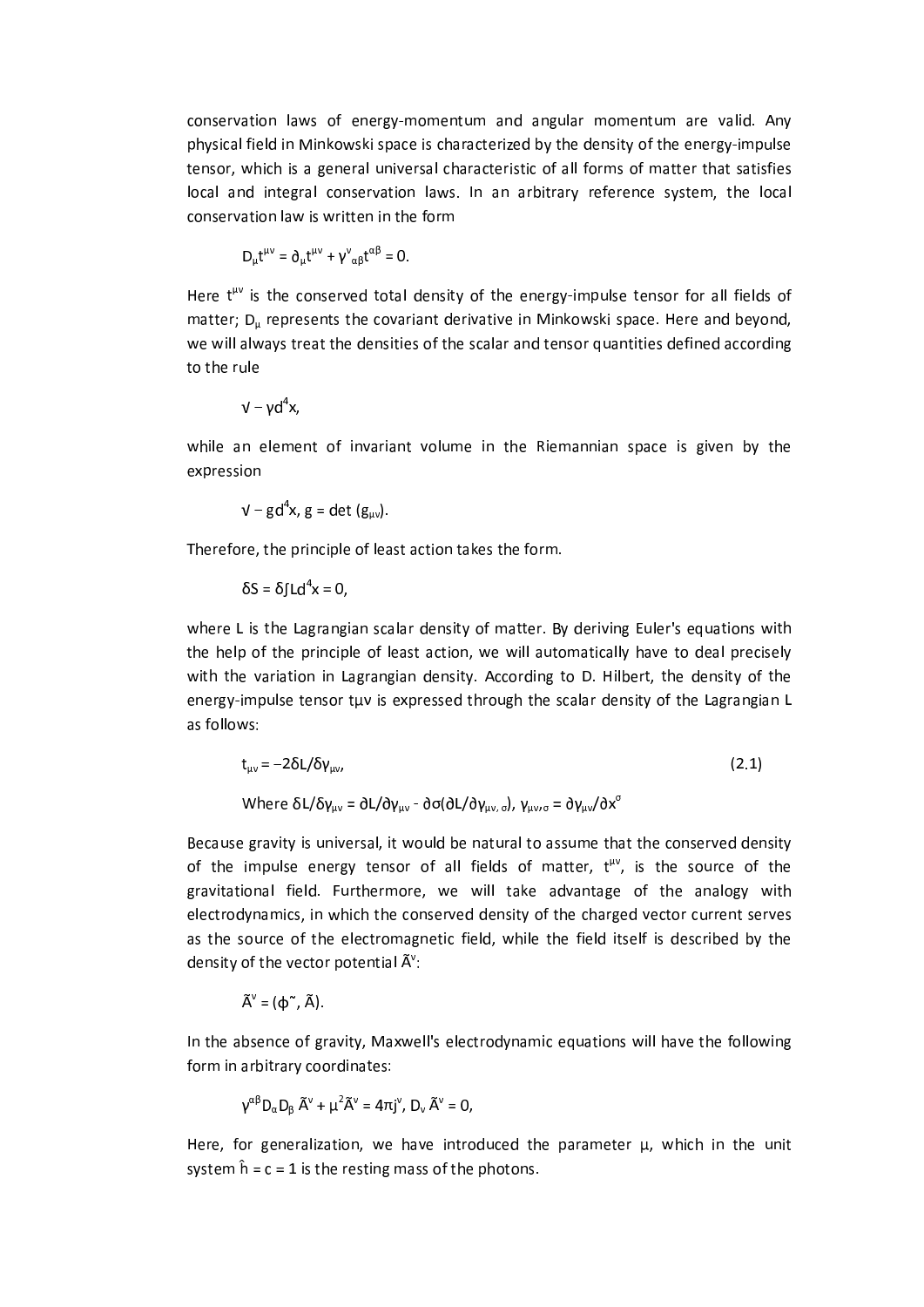Since we have decided to consider the conserved energy-impulse density t<sup>uv</sup> to be the source of the gravitational field, it is natural to consider the gravitational field as a tensor field and describe it by the density of the symmetric tensor

$$
\tilde{\textbf{Q}}^{\mu\nu}\colon \tilde{\textbf{Q}}^{\mu\nu}=\textbf{V}-\gamma\varphi^{\mu\nu},
$$

and in complete analogy with Maxwell's electrodynamics, the equations for the gravitational field can be written in the form

$$
\gamma^{\alpha\beta}D_{\alpha}D_{\beta}\hat{\varnothing}^{\mu\nu} + m^2\hat{\varnothing}^{\mu\nu} = \lambda t^{\mu\nu},\tag{2.2}
$$

$$
D_{\mu} \hat{\phi}^{\mu\nu} = 0 \tag{2.3}
$$

Here  $\lambda$  is a certain constant that, according to the correspondence principle with Newton's law of gravity, should be equal to 16π. Equation (2.3) excludes spin 1 and 0', which only retain the field polarization properties, which correspond to spin 2 and 0. The density of the energy-impulse tensor of matter  $t^{\mu\nu}$  consists of the density of the tensor of energy-impulse of the gravitational field, t<sup>µv</sup>g, and of the energy-impulse tensor of matter, t<sup>w</sup>M. We understand that matter comprises all fields of matter, with the exception of the gravitational field,

$$
t^{\mu\nu} = t^{\mu\nu}_{g} + t^{\mu\nu}_{M}.
$$

The interaction between the gravitational field and matter is taken into account in the density of the energy-impulse tensor of matter, t<sup>uv</sup>M.

From equations (2.2) it follows that they will also be non-linear for the gravitational field itself, since the density of the tensor t<sup>uv</sup>g is the source of the gravitational field.

Equations (2.2) and (2.3), which we formally declare the gravity equations by analogy with electrodynamics, must be derived from the principle of least action, since only in this case we will have an explicit expression of the density of the energy tensor impulse of the gravitational field and the fields of matter. But, for this purpose, it is necessary to construct the density of the Lagrangian of matter and the gravitational field. Here it is extremely important to carry out this construction on the basis of general principles. Only in this case can one speak of the theory of gravity. The initial scalar density of matter Lagrangian can be written in the form

$$
L = L_{g}(\gamma_{\mu\nu}, \tilde{\mathcal{Q}}^{\mu\nu}) + L_{M}(\gamma_{\mu\nu}, \tilde{\mathcal{Q}}^{\mu\nu}, \varphi_{A}),
$$

Here  $L_g$  is the Lagrangian density of the gravitational field;  $L_M$  is the Lagrangian density of the fields of matter; represent  $\phi_A$  represents the fields of matter.

The equations for the gravitational field and the fields of matter have, according to the principle of least action, the form

$$
\delta L/\delta \hat{\phi}_{\mu\nu} = 0, \tag{2.4}
$$

$$
\delta L_M / \delta \varphi_A = 0. \tag{2.5}
$$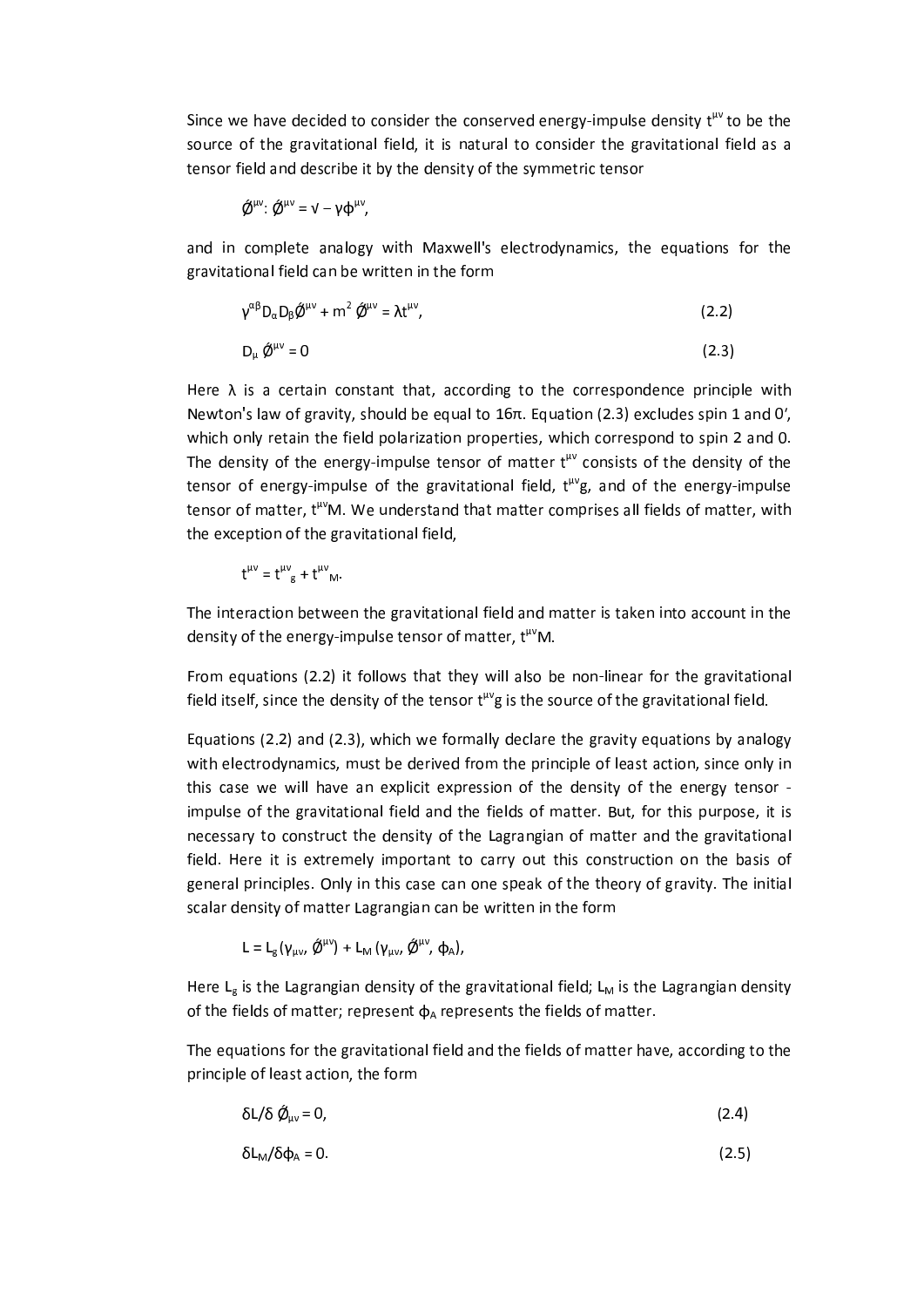Equations (2.4) differ from equations (2.2), first, in that the variational derivative of the Lagrangian density is the derivative with respect to the  $\hat{\varphi}^{\mu\nu}$  field, while the variational derivative in equations (2.2) is, in according to definition (2.1), taken from the Lagrangian density on the  $y_{\mu\nu}$  metric. In order for equations (2.4) to be reduced to equations (2.2) for any form of matter, it is necessary to assume that the tensor density  $\hat{\varphi}^{\mu\nu}$  is always present in the Lagrangian density along with the tensor density  $\hat{v}^{\mu\nu}$  through a common density  $\hat{g}^{\mu\nu}$  in the shape

$$
\hat{\mathbf{g}}^{\mu\nu} = \hat{\mathbf{y}}^{\mu\nu} + \hat{\mathbf{Q}}^{\mu\nu}, \, \hat{\mathbf{g}}^{\mu\nu} = \mathbf{v} - \mathbf{g} \mathbf{g}^{\mu\nu}.\tag{2.6}
$$

This is how the effective Riemannian space arises with the metric  $g^{\mu\nu}$  (x). Since the gravitational field  $\hat{\phi}^{\mu\nu}$  (x), like all other physical fields in Minkowski space, can be described within a single coordinate map, it is evident from expression (2.6) that the quantity  $\hat{g}^{\mu\nu}$  (x) it can also be fully defined in a single coordinate map. For the description of the effective Riemannian space due to the influence of the gravitational field, a map atlas is not required, which is usually necessary to describe the Riemannian space in general form. This means that our effective Riemannian space has a simple topology. In the GTR topology it is not simple. Precisely for this reason, GTR cannot, in principle, be built on the basis of ideas that consider gravity as a gravitational physical field in Minkowski space.

If condition (2.6) is taken into account, the density of the Lagrangian L assumes the form

$$
L = L_{g} \left( \gamma_{\mu\nu}, \hat{g}^{\mu\nu} \right) + L_{M} \left( \gamma_{\mu\nu}, \hat{g}^{\mu\nu}, \varphi_{A} \right).
$$

It should be emphasized that condition (2.6) allows the variational derivative with respect to  $\hat{g}^{\mu\nu}$  to be replaced by the variational derivative with respect to  $\hat{Q}^{\mu\nu}$ , and to express the variational derivative with respect to  $\gamma_{\mu\nu}$  through the variational derivative with respect to  $\hat{g}^{\mu\nu}$  and variational derivative with respect to  $y_{\mu\nu}$  explicitly enters the Lagrangian L.

Indeed,

$$
\delta L / \delta \, \hat{\varnothing}^{\mu\nu} = \delta L / \delta \hat{g}^{\mu\nu} = 0, \tag{2.7}
$$

$$
\delta L/\delta \gamma_{\mu\nu} = \delta \star L/\delta \gamma_{\mu\nu} + \delta L/\delta \hat{g}^{\alpha\beta} \cdot \partial \hat{g}^{\alpha\beta}/\partial \gamma_{\mu\nu}.
$$
 (2.8)

The asterisk in formula (2.8) indicates the variational derivative of the Lagrangian density with respect to the metric  $y_{uv}$  that is explicitly present in L. According to (2.1), formula (2.8) can be written in the form

$$
t^{\mu\nu} = -2\delta L/\delta \hat{g}^{\alpha\beta} \cdot \delta \hat{g}^{\alpha\beta}/\delta \gamma_{\mu\nu} - 2\delta \star L/\delta \gamma_{\mu\nu}.
$$

Taking into account equation (2.7) in the previous expression we obtain

$$
t^{\mu\nu} = -2\delta \star L/\delta \gamma_{\mu\nu}.
$$
 (2.9)

Comparing equations (2.9) and (2.2) we obtain the condition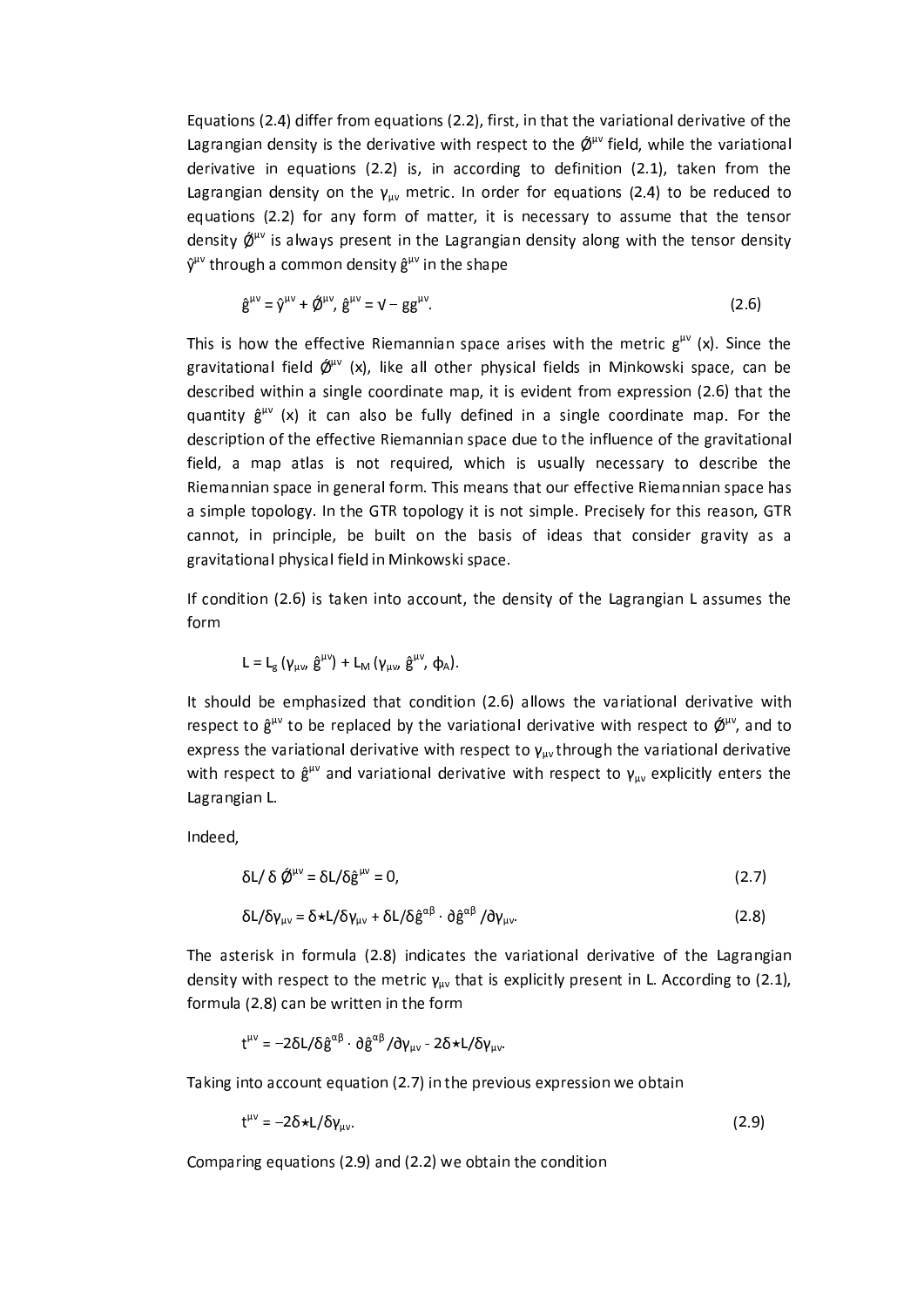$$
-2\delta \star L/\delta \gamma_{\mu\nu} = 1/16\pi \left[ \gamma^{\alpha\beta} D_{\alpha} D_{\beta} \hat{\phi}^{\mu\nu} + m^2 \hat{\phi}^{\mu\nu} \right]
$$
 (2.10)

that, if it is fulfilled, it allows to derive the equations of the gravitational field, (2.2) and (2.3), directly from the principle of minimum action. Since the matter fields are not present on the right side of (2.10), this means that the variation in the Lagrangian density of matter, L<sub>M</sub>, with respect to the explicitly present metric  $y_{uv}$  must be zero. So that no additional constraints on the motion of matter determined by Eqs. (2.5) arise, it follows directly that the tensor  $y_{uv}$  does not explicitly enter the expression for the Lagrangian density of matter L<sub>M</sub>. Expression (2.10) then assumes the form

$$
-2\delta \star L_g/\delta \gamma_{\mu\nu} = 1/16\pi \left[ \gamma^{\alpha\beta} D_\alpha D_\beta \, \hat{\varnothing}^{\mu\nu} + m^2 \, \hat{\varnothing}^{\mu\nu} \right]. \tag{2.11}
$$

Therefore, it all comes down to finding the Lagrangian density of the gravitational field itself,  $L_{g}$ , that would satisfy condition (2.11). At the same time, from the above arguments we reach the important conclusion that the density of the Lagrangian of matter, L, has the form

$$
L = L_g \left( \gamma_{\mu\nu}, \hat{g}^{\mu\nu} \right) + L_M \left( \hat{g}^{\mu\nu}, \varphi_A \right). \tag{2.12}
$$

Therefore, from the requirement that the density of the energy-impulse tensor of matter be the source of the gravitational field, it naturally follows that the motion of matter must take place in the effective Riemannian space. This statement has the character of a theorem. Therefore, it is clear why the Riemannian space arose, instead. Precisely, this circumstance gives us the possibility of formulating the gauge group, and then constructing the density of the Lagrangian condition (4.24) that satisfies  $(2.11)$ , according to  $(B.20)$ .

$$
L_{g} = 1/16\pi \hat{g}^{\mu\nu} (G^{\lambda}{}_{\mu\nu} G^{\sigma}{}_{\lambda\sigma} - G^{\lambda}{}_{\mu\sigma} G^{\sigma}{}_{\nu\lambda}) - m^{2}/16\pi (1/2 \gamma_{\mu\nu} \hat{g}^{\mu\nu} - \nu - g - \nu - \gamma) (4.24)
$$
  
-2\delta \* L\_{g} / \delta \gamma\_{\mu\nu} = 1/16 \pi (-J^{\mu\nu} + m^{2} \Phi^{\prime \mu\nu}) (B.20)

An interesting image emerges that is that the movement of matter in Minkowski space with the metric  $\gamma_{uv}$  under the influence of the gravitational field  $\phi^{\mu\nu}$  is identical to the movement of matter in effective Riemannian space with the metric g<sub>uv</sub>, determined by the expression (2.6). We call such an interaction of the gravitational field with matter known as the geometrization principle. The geometrization principle is a consequence of the initial assumption that a universal characteristic of matter, the density of the energy-impulse tensor, serves as the source of the gravitational field. Such a Lagrangian density structure of matter indicates that a unique possibility is realized for the gravitational field to join within the Lagrangian density of matter directly to the density of the tensor  $\hat{y}^{uv}$ .

The effective Riemannian space literally has a field origin, due to the presence of the gravitational field. Therefore, the reason that the effective space is Riemannian, and not another, lies in the hypothesis that a conserved universal quantity, the density of the energy-impulse tensor, is the source of gravity. We will explain this fundamental property of gravitational forces by comparing them with electromagnetic forces. In the case of a homogeneous magnetic field, a charged particle in Minkowski space is known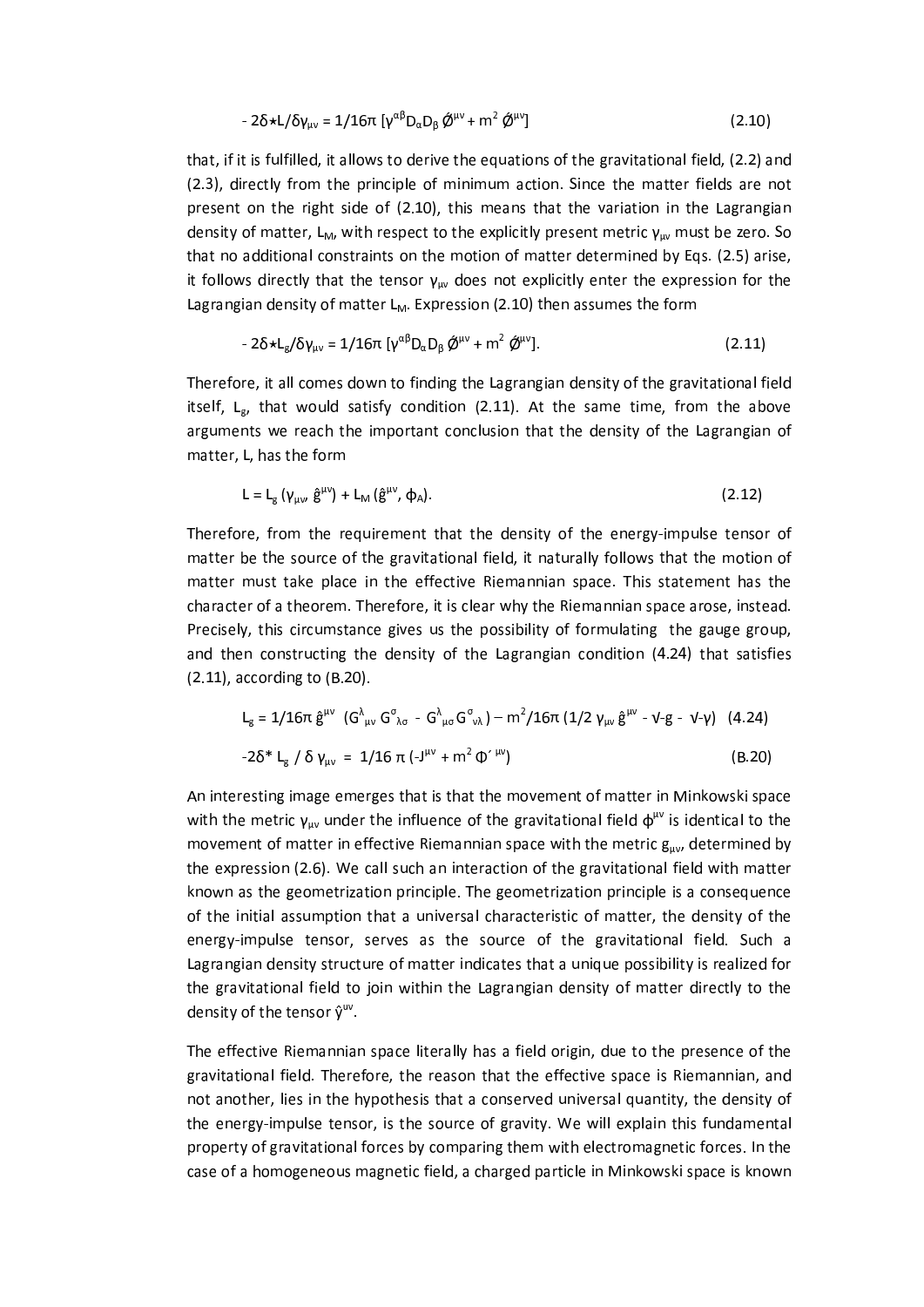to undergo, due to the Lorentz force, a motion along a circle in the plane perpendicular to the magnetic field. However, this motion is far from identical even for charged particles, if their charge-mass ratio is different. Also, there are neutral particles, and their paths in a magnetic field are just straight lines. Therefore, due to the nonuniversal character of electromagnetic forces, their action cannot be reduced to the geometry of spacetime. Gravity is another matter. It is universal, any test body moves along identical paths given identical initial conditions. In this case, due to the hypothesis that the energy-impulse tensor of matter is the source of the gravitational field, it is possible to describe these trajectories using geodetic lines in the effective Riemannian spacetime due to the presence of the gravitational field in space from Minkowski. In those regions of space, where there is a small gravitational field present, we have metric properties of space that closely approximate the actually observed properties of pseudo-Euclidean space. On the other hand, when the gravitational fields are strong, the metric properties of the effective space become Riemannian. But in this case, too, pseudo-Euclidean geometry does not disappear without a trace; it is observable and manifests itself in that the movement of the bodies in the effective Riemannian space is not free of inertia, but is accelerated with respect to the pseudo-Euclidean space in Galilean coordinates. Precisely for this reason, acceleration in RTG, unlike GTR, makes absolute sense. Consequently, the "Einstein elevator" cannot serve as an inertial frame of reference. This is manifested in that a charge at rest in the "Einstein elevator" will emit electromagnetic waves. This physical phenomenon must also testify in favor of the existence of the Minkowski space. Furthermore, the Minkowski space metric can be defined from studies of the distribution of matter and the motion of test bodies and light in effective Riemannian space.

The equation of motion of matter does not include the metric tensor  $y_{uv}$  of the Minkowski space. Minkowski's space will only influence the movement of matter using the metric tensor g<sub>uv</sub> of Riemann's space, derived, as we will see later, from the gravity equations, which contain the metric tensor  $\gamma_{\mu\nu}$  of Minkowski's space. Since the effective Riemannian metric arises on the basis of the given physical field in the Minkowski space, it follows that the effective Riemannian space has a simple topology and is presented on a single map. If, for example, matter is concentrated in an islandtype region, then, in Galilean coordinates of an inertial reference system, the gravitational field  $\hat{\varphi}^{\mu\nu}$  cannot decrease slower than 1/r, but this circumstance imposes a strong restriction on the asymptotic behavior of the effective riemannian geometry  $g_{uv}$  metric

$$
g_{\mu\nu} = \eta_{\mu\nu} + O(1/r), \quad \text{aquí } \eta_{\mu\nu} = (1, -1, -1, -1). \tag{2.13}
$$

If, on the other hand, one simply takes the Riemann metric as a starting point, without assuming that it originated from the action of a physical field then such restrictions do not arise, since the asymptotic metric  $g_{\mu\nu}$  even depends on choosing three-dimensional spatial coordinates However, the physical quantity, in principle, cannot depend on the choice of three-dimensional spatial coordinates. RTG imposes restrictions on the choice of the reference system. The reference system can be arbitrary, if it only makes a one-to-one correspondence between all the points of the inertial reference system in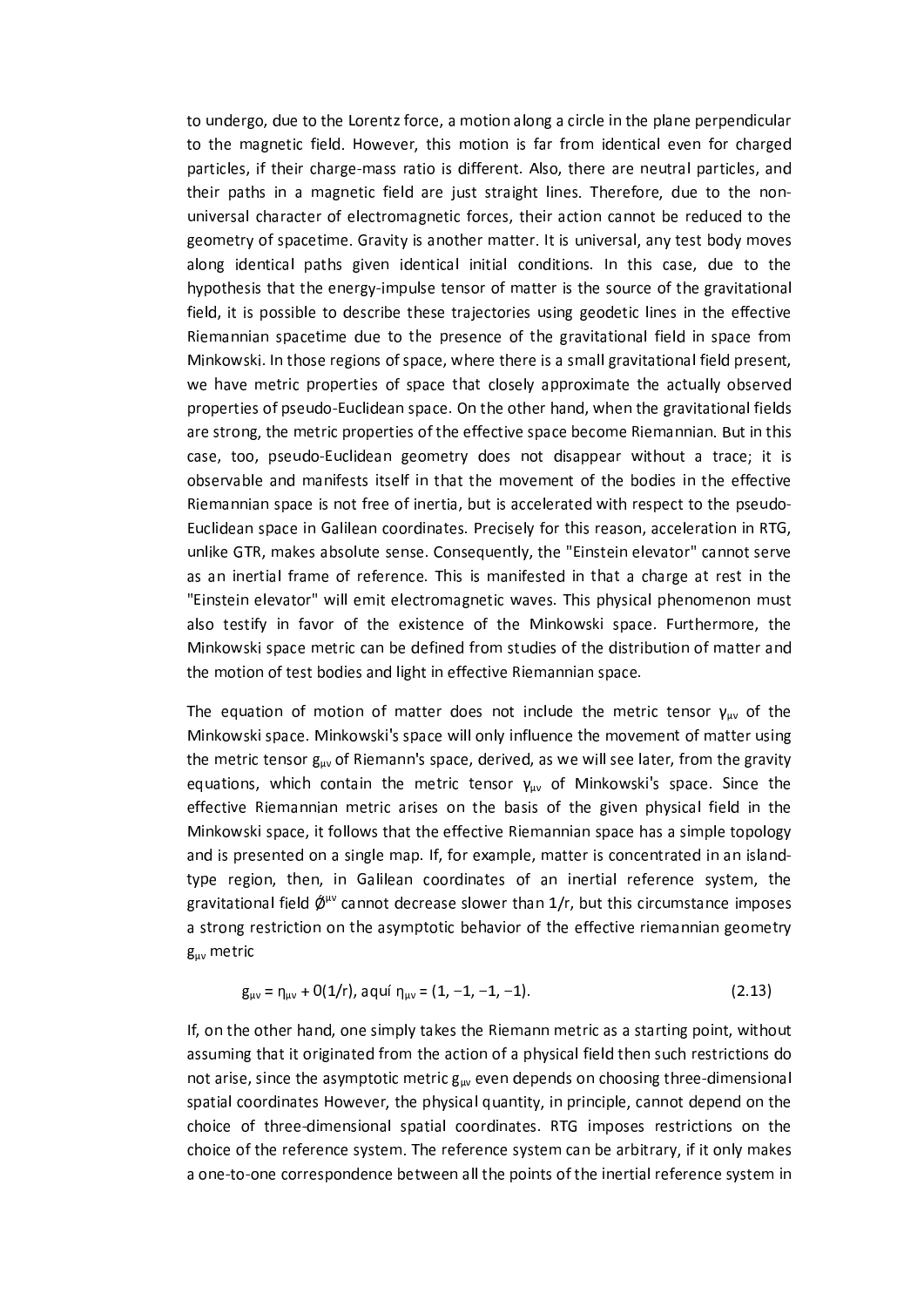the Minkowski space and provides the following inequalities, necessary to introduce the concepts of time and spatial length, which must be satisfy:

$$
\gamma_{00}
$$
 > 0, dl<sup>2</sup> = s<sub>ik</sub>dx<sup>i</sup> dx<sup>k</sup> > 0; i, k = 1, 2, 3,

where

 $S_{ik} = -V_{ik} + V_{0i}V_{0k}/V_{00}$ 

In our theory of gravity, the geometric characteristics of Riemannian space arise as field quantities in Minkowski space, and for this reason, their transformation properties become tensor properties, even if this was not the case from the point of view conventional. Thus, for example, the Christoffel symbols, given as field quantities in Galilean coordinates of Minkowski space, become tensors of the third rank. Similarly, ordinary derivatives of tensor quantities in the Cartesian coordinates of Minkowski space are also tensor.

The question may arise: why is a metric division, like (2.6), not performed in GTR by introducing the concept of gravitational field in Minkowski space? The Hilbert-Einstein equations only contain the quantity  $g_{uv}$ , therefore, it is impossible to say unambiguously with the help of which metric  $y_{uv}$  of the Minkowski space we must define, according to (2.6), the gravitational field. But the difficulty is not only in the above, but also in that the solutions of the Hilbert-Einstein equations are generally not found on a map, but in an entire map atlas. Such solutions for  $g_{\mu\nu}$  describe a Riemannian space with a complex topology, while Riemannian spaces, obtained by representing the gravitational field in Minkowski space, are described on a single map and have a simple topology. It is precisely for these reasons that field representations are not GTR compliant, as they are extremely rigorous. But this means that there can be no GTR field formulation in Minkowski space, in principle, no matter how much someone and who wants this to happen. The apparatus of Riemannian geometry leans towards the possibility of introducing covariant derivatives in the Minkowski space, which we take advantage of when constructing RTG. But to implement this, it was necessary to introduce the Minkowski space metric into the gravitational equations, and therefore it became possible to perform the functional relationship of the Riemannian space metric,  $g_{\mu\nu}$ , with the Minkowski space metric,  $\gamma_{\mu\nu}$ " [5].

# 11. Conservation of the energy moment and the angular momentum with respect to the geometry of spacetime.

The geometry of spacetime mainly determines the power to obtain conservation laws for the impulse-energy and the angular impulse, from a closed system of interacting fields. Likewise, it allows establishing the existence of the homogeneity and isotropy properties of a type of spacetime.

There are three types of four-dimensional space geometries that have the properties of homogeneity and isotropy, which allow the introduction of the 10 motion integrals for a closed system. These are the Lovachevski negative or hyperbolic curvature space, the zero or Euclidean curvature space, and the constant or elliptic Riemann positive curvature space.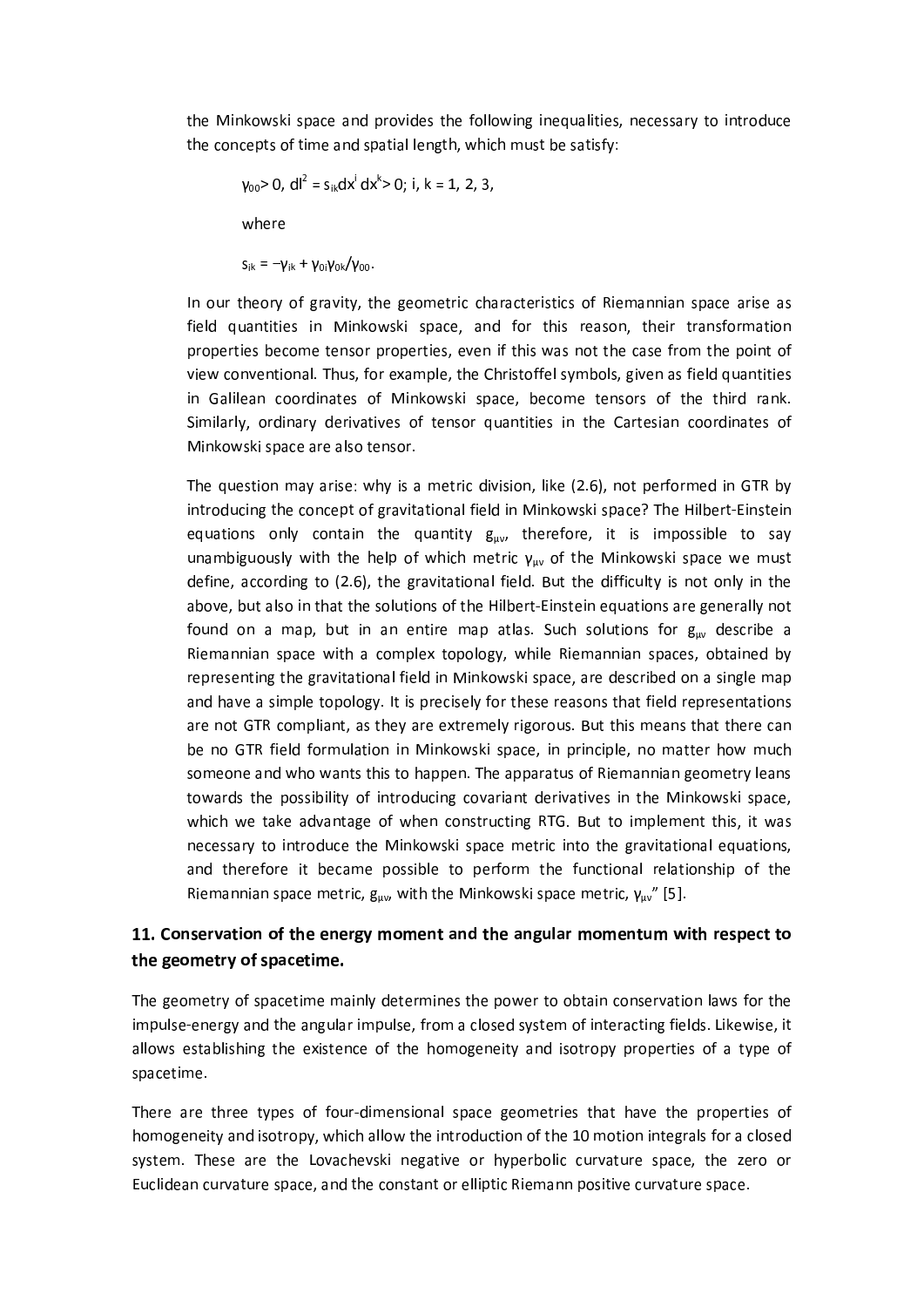However, in order to have the largest number of conserved quantities, it is necessary to reject Riemannian geometry in its general form, and because the existing experimental data on strong, weak and electromagnetic interactions suggest that the natural geometry of spacetime is pseudo Euclidean it is necessary to choose the Minkowski pseudo Euclidean spacetime, for all fields, including the gravitational one. This is one of the main theses of RTG on the gravitational interaction. In this way, the laws of conservation of energy-momentum and angular momentum are fulfilled and they ensure the existence of the ten motion integrals for a system consisting of the gravitational field and the other material fields.

The reason why Minkowski's pseudo-Euclidean spacetime guarantees the ten integral laws of conservation of momentum-energy and angular momentum, in a closed system of interacting fields, is to admit a group of ten motion parameters, consisting of a subgroup of translation of four parameters and a subgroup of six parameters of rotation, and have the corresponding Killing vectors.

Minkowski's pseudo-euclidean spacetime, being its metric tensor  $\gamma^{\mu\nu}$ , invariant in shape under the translations, is homogeneous, so its properties do not depend on the position of its origin. And because it is also under rotation it is isotropic, so all directions have the same status. Only in this space are there separate conservation laws for the energy-momentum and the angular momentum of a closed system.

The gravitational field in RTG, like all other physical fields, is characterized by an energyimpulse tensor that contributes to the total energy-impulse tensor of the system. This constitutes the main difference between RTG and GTR.

On the other hand, when acting on matter, a gravitational field changes the geometry of matter. Then, the movement of material bodies, in the pseudo-Euclidean spacetime, under the action of the gravitational field is not distinguished from their movement in an effective Riemann spacetime.

Since the experimental data also points out that the action of a gravitational field on matter is universal, it causes RTG to also formulate the principle of geometrization, whereby the effective Riemann spacetime will be universal for all forms of matter.

Thus, the effective Riemann spacetime is an energy-impulse carrier. The amount of energy used to generate this spacetime is exactly equal to the amount contained in the gravitational field; therefore, the propagation of curvature waves in Riemann spacetime occurs through gravitational waves in pseudo-Euclidean spacetime, with transfer of energy, like all other waves existing in nature. Of course, in RTG, the existence of curvature waves in Riemann spacetime originates directly from the existence of gravitational waves in the Faraday and Maxwell sense, waves carrying an energy-impulse density.

"The geometry of spacetime largely determines the possibility of obtaining conservation laws for a closed system of interacting fields. As is well known (see Bogoliubov and Shirkov, 1979, and Novozhilov, 1975), a theory for any physical field can be constructed on the basis of the Lagrangian formalism, in this case the physical field is described by a function of coordinates and time, known as the field function,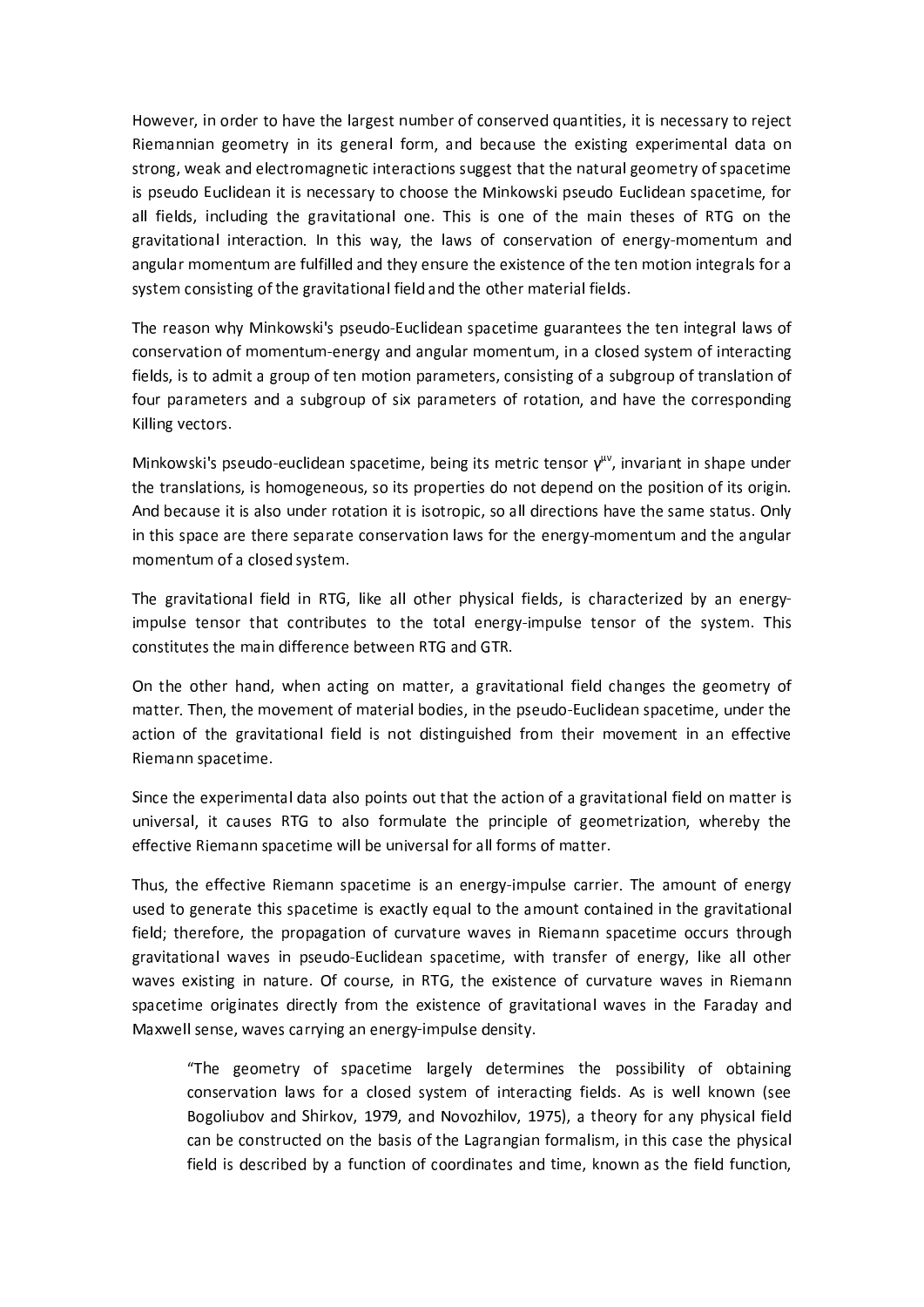and the equations for determining this function can be found by employing the variational principle of least action. Besides producing field equations, the Lagrangian approach to constructing a classical theory of wave fields makes it possible to derive a number of differential relationships known as differential conservation laws (see Noether, 1918). These relationships follow from the invariance of the action integral under transformations of the spacetime coordinates and link the local dynamical characteristics of the field with the respective covariant derivatives in a geometry that is natural in relation to these characteristics.

At present in the literature two types of differential conservation laws are distinguished: strong and weak. Usually a strong conservation law is a differential relationship that holds true solely owing to the invariance of the action integral under coordinate transformations and does not require the existence of equations of motion for the field. A weak conservation law can be obtained from a strong conservation law by allowing for the equations of motion for a system of interacting.

It must be stressed that notwithstanding their name, differential conservation laws do not require conservation of some quantity either locally or globally. They are simply differential identities linking the different characteristics of a field and are valid because the action integral does not change under coordinate transformation (i.e. is a scalar). Their name was given by analogy with the differential conservation laws in pseudo-Euclidean spacetime, in which differential conservation laws may lead to integral laws. For example, writing the law of conservation for the total energymomentum tensor of a system of interacting fields in a Cartesian system of coordinates of the pseudo-Euclidean spacetime, we get

$$
\partial/\partial x^0 t^{0i} + \partial/\partial x^{\alpha} t^{\alpha i} = 0
$$

Integrating over a certain volume and employing the divergence theorem, we get

$$
d/dx^0 \int t_0^i dV = -\S t^{\alpha i} dS_{\alpha}
$$

This relationship means that the variation in the energy-momentum of a system of interacting fields inside a certain volume is equal to tliff energy-momentum flux through the surface enclosing the volume. If this flux is zero, or § t<sup>ai</sup> dS<sub>a</sub> = 0, we arrive at the conservation law for the total 4-momentum of an isolated system, where

$$
\partial/\partial x^0 P^i = 0
$$
 and  $P^i = 1/c \int t^{0i} dV$ 

Similar integral relationships in the pseudo-Euclidean spacetime can be obtained for angular momentum as well.

However, in an arbitrary Riemann spacetime the presence of a differential covariant conservation equation does not guarantee the possibility of obtaining a respective integral conservation equation. The possibility of obtaining integral conservation laws in an arbitrary Riemann spacetime is totally dependent on the geometry of the spacetime and is closely linked with the existence of Killing vectors in the given spacetime or, as is sometimes said, with the existence of a group of motions in the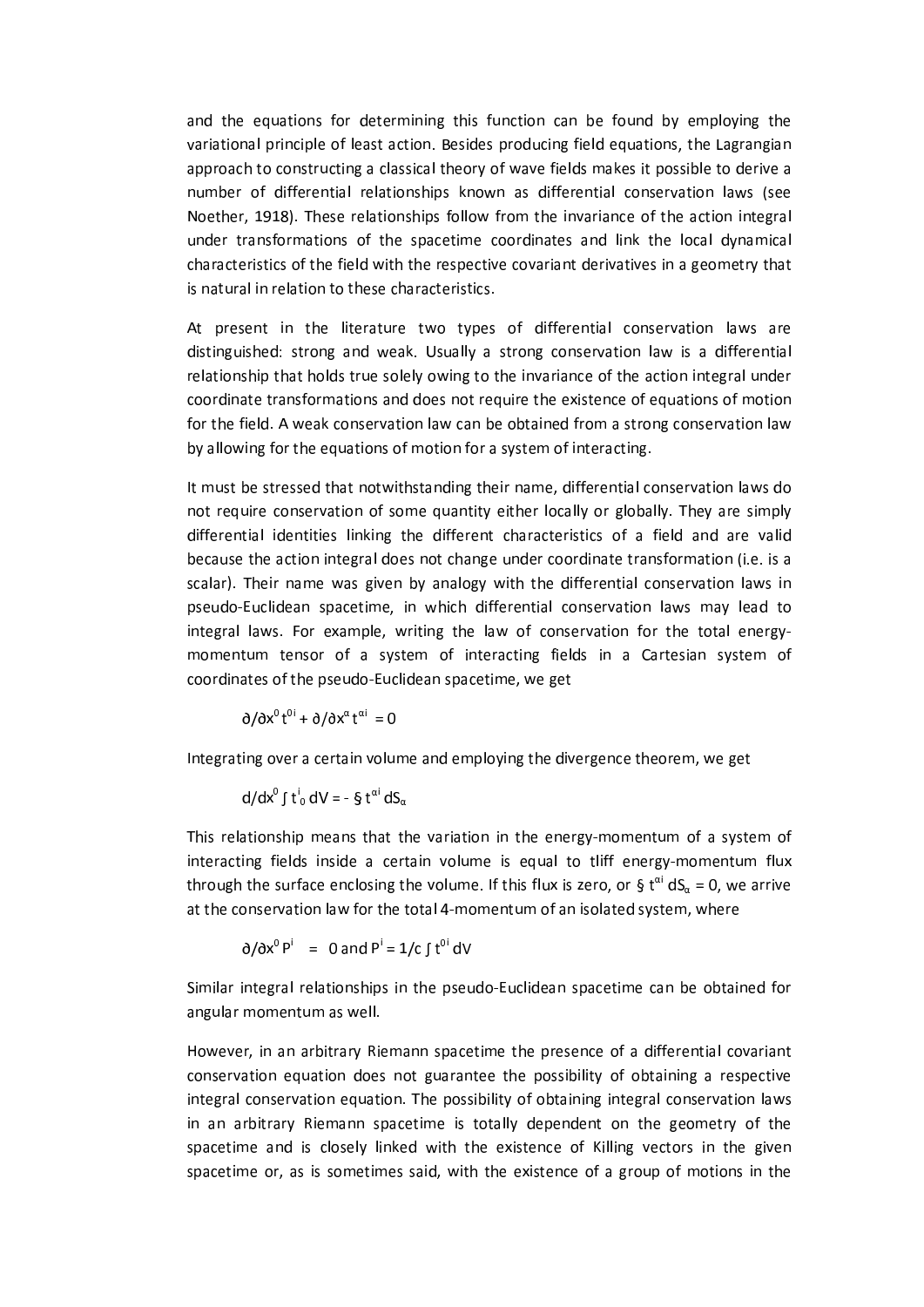Riemann spacetime. Let us dwell on this in more detail, since the formalism developed here can be used to obtain integral conservation laws in arbitrary curvilinear systems of coordinates of the pseudo-Euclidean spacetime as well.

In an arbitrary Riemann spacetime we have the following covariant conservation equation for the total energy-momentum tensor of the system:

$$
{}_{1}T^{m!} = \partial_{1}T^{m!} + \Gamma^{m}{}_{n!} + T^{n!} + \Gamma^{l}{}_{n}T^{mn} = 0
$$
\n
$$
(5.1)
$$

Let us multiply this equation by the Killing vector, that is, a vector  $\eta_m$  that satisfies Killing's equation

$$
{}_{m}\eta_{n}+{}_{n}\eta_{m}=0\tag{5.2}
$$

In view of the symmetry of the tensor,  $T^{mn} = T^{nm}$ , the equation  $iT^{ml} = 0$  can be written thus:

$$
\eta_{\rm ml} T^{\rm ml} = {}_1(\eta_{\rm m} T^{\rm ml}) = 0
$$

If we employ the properties of a covariant derivative, we get

$$
1/\nu - g \, \partial/\partial x^{i} \, (\nu - g \, \eta_{m} \, T^{m i}) = 0
$$

Since the left-hand side of this equation is a scalar, we can multiply it by  $V-gdV$  and integrate over a certain volume. We then arrive at the following integral conservation law in the Riemann spacetime:

$$
d/dx0 \int /V \cdot gT^{0m} \eta_m dV = -\frac{S}{2} \int /V \cdot gT^{0m} \eta_m dS_\alpha \tag{5.3}
$$

If the flux of the 3-vector through the surface surrounding the volume is nil, then

$$
\int V - gT^{0m} \eta_m dV = const
$$
 (5.3')

Thus, if Killing vectors exist, then from the differential conservation equation (5.1) we can obtain the integral conservation laws (5.3) and (5.3').

Let us now establish what restrictions must be imposed on the Riemann spacetime metric so that Killing's equation (5.2) will have a solution, that is, the conditions that vector  $n_n$  must meet so that Eq. (5.2) is satisfied. We note, first, that Killing's equation (5.2) follows from the requirement that the Lie variations of the metric tensor of the Riemann spacetime under the infinitesimal coordinate transformations

$$
x^{\prime n} = x^n + \eta^n(x) \tag{5.4}
$$

vanish (here  $\eta$ <sup>n</sup> (x)) is an infinitesimal 4-vector). Indeed, under such a transformation of the coordinates the Lie variation of the metric tensor g<sub>in</sub> assumes the form

 $\delta_{\text{L}}\mathbf{g}_{\text{in}} = -i\eta_{\text{n}} - n\eta_{\text{l}}$ 

Comparing this with (5.2), we see that Killing's equation requires that the Lie variation of the metric tensor  $g_{in}$  vanish:  $\delta_{L}g_{in} = 0$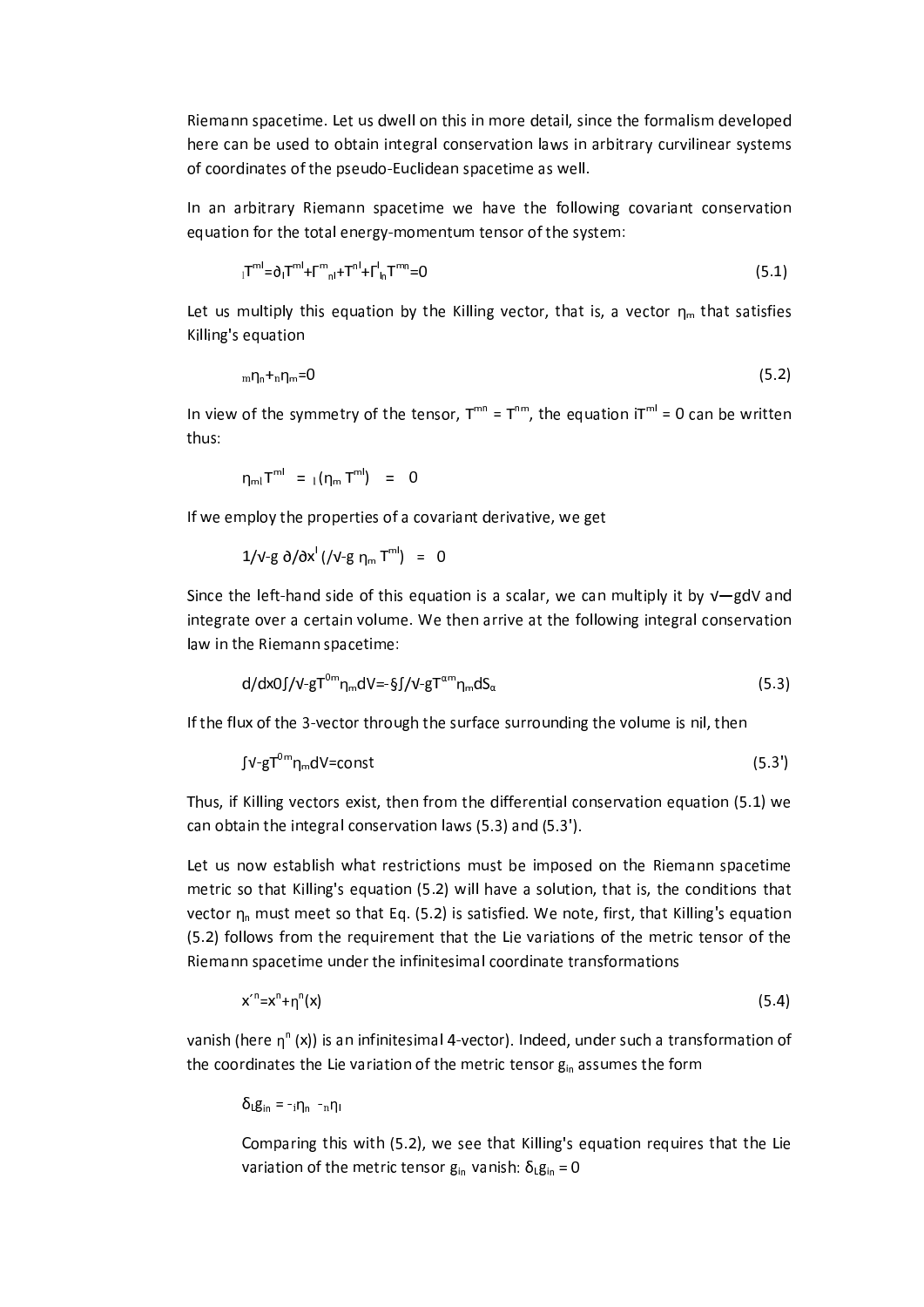Thus, Killing vectors describe infinitesimal coordinate transformations that leave the metric form-invariant.

Killing's equation (5.2) constitutes a system of first-order partial differential equations. According to the general theory (see Eisenhart, 1933, Petrov, 1960, and Pontryagin, 1966), to establish the solvability conditions for a system of partial differential equations, we must reduce this system to the form

$$
\partial 2\Theta^a/\partial x^i = \psi^a(\Theta^b, x^n) \tag{5.5}
$$

where  $\Theta^a$  are the unknown functions; i, n = 1, 2, . . ., N; and a, b = 1, 2, . . ., M. Then the solvability conditions for system (5.5) can be obtained from the relationship

 $\partial \Theta^a/\partial x^i \partial x^n = \partial \Theta^a/\partial x^n \partial x^i$ 

by replacing the first-order partial derivatives with the right-hand side of Eqs. (5.5):

$$
\psi^a / \partial x^n + \psi^a / \partial \Theta^b \psi^b{}_n = \psi^a{}_n / \partial x^i + \psi^a{}_n / \partial \Theta^b \psi^b{}_i
$$
 (5.6)

If the solvability condition (5.6) is met identically in view of the validity of Eqs. (5.5), the system (5.5) is said to be completely integrable and its solution will contain M parameters, the greatest possible number of arbitrary constants for the given system. But if (5.5) is not completely integrable, its solution will contain a smaller number of arbitrary constants. Let us establish the conditions in which the solution to Killing's equations (5.2) in the Riemann spacetime  $V_n$  contains the greatest possible number of parameters and find this number.

All calculations will be carried out in an explicitly covariant form, which is a generalization of the above scheme for finding the solvability conditions for the system of Killing's equations. We differentiate covarianlly Killing's equations (5.2) with respect to parameter x<sup>n</sup>. The result is

 $\eta_{i;jn} + \eta_{j;in} = 0$ 

In view of this we have

 $\eta_{i;jn}+\eta_{j;in}+\eta_{i;nj}+\eta_{n;ij}~\vdots~\eta_{j;ni}+\eta_{n;ji}=0$ 

Regrouping the terms in this expression, we get

$$
\eta_{i;j_{0}+}\eta_{i;nj}+(\eta_{j;n}-\eta_{j;ni})+(\eta_{n;jj}-\eta_{n;ji})=0
$$
\n(5.7)

On the other hand, in view of the commutation relation for covariant derivatives we have

$$
\eta_{ijn} - \eta_{ijn} = \eta_k R^k_{ijn}
$$
\n
$$
(5.8)
$$

If we substitute this into (5.7), we get

$$
2\eta_{i,jn} + \eta_k R^k_{i} + \eta_k R^k_{jin} + \eta_k R^k_{nij} = 0
$$
\n
$$
(5.9)
$$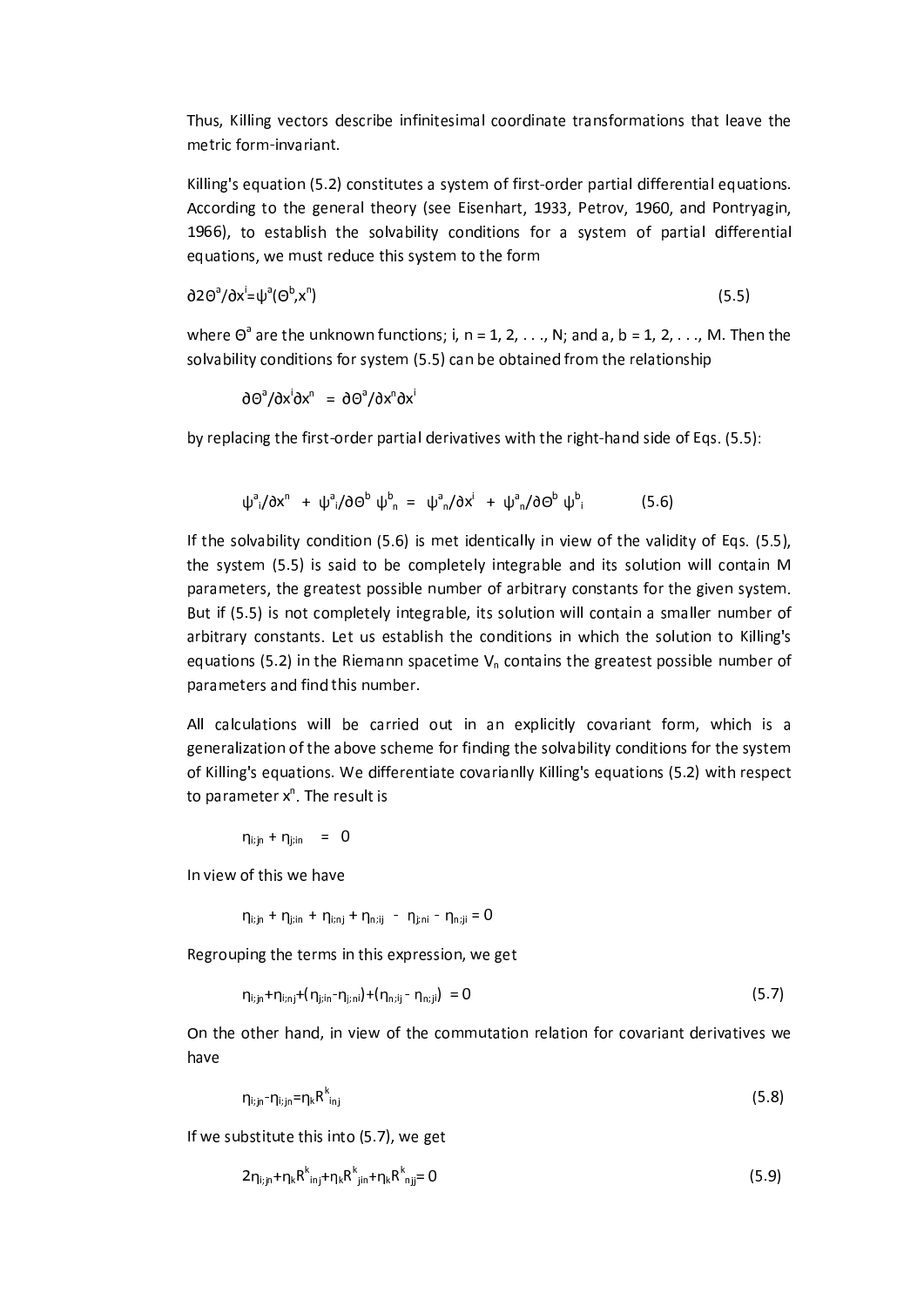Using Ricci's identity we get

$$
R^k_{\text{in}} + R^k_{\text{ni}} + R^k_{\text{lin}} = 0 \tag{5.10}
$$

which means that we can write (5.9) in the following form:

$$
\eta_k R^k_{\text{ inj }} + \eta_k R^k_{\text{ jin }} = \eta_k R^k_{\text{ njj }}
$$
  

$$
\eta_{\text{ i;jn}} = -\eta_k R^k_{\text{ nij}}
$$

We have, therefore, arrived at the following covariant equations:

$$
\eta_{i,n} + \eta_{n,i} = 0 \eta_{i,j,n} = -\eta_k R_{nij}^k \tag{5.11}
$$

Let us transform this system of covariant differential equations into a system containing only first covariant derivatives. To this end, in addition to the N unknown components of vector  $\eta_{km}$ , we introduce an unknown tensor  $\lambda_{im}$  that obeys the equation

$$
\eta_{i,n} = \lambda_{j,m} \tag{5.12}
$$

This tensor contains  $N^2$  unknown components, but only  $N(N + 1)/2$  of these are independent since this tensor is antisymmetric in view of Eqs.(5.2) and (5.12):

$$
\lambda_{\rm mi} + \lambda_{\rm jm} = 0 \tag{5.13}
$$

If we allow for all this, the sought system of covariant differential equations assumes the form

$$
\eta_{m;i} = \lambda_{m,i}, \lambda_{m;i,j} = \eta_k R^k_{jim} \tag{5.14}
$$

We have, therefore, reduced Killing's equations (5.2) to a system of a special type consisting of linear differential equations in first-order covariant derivatives.

This system is a covariant generalization of system (5.5), with the unknown functions  $\Theta^a$  being the N(N + 1)/2 components of tensors  $\eta_m$  and  $\lambda_{mi}$ 

$$
\Theta^a = \{\eta_m, \lambda_m\}
$$

The solvability condition for system (5.14) can be obtained from the commutation relation for covariant derivatives, which follows from the independence of the order in which derivatives are taken in partial differentiation. On the basis of this rule we get

$$
\eta_{i;mi} - \eta_{i;jm} = \eta_k R^k_{imij}
$$
  
\n
$$
\lambda_{mi;ji} - \lambda_{im;ij} = \lambda_{ik} R^k_{mjj} + \lambda_{km} R^k_{ijl}
$$
\n(5.15)

Replacing the first covariant derivatives on the left-hand sides of (5.15) with their expressions (5.14) and employing (5.13), which reflects the fact that  $\lambda_{\text{im}}$  is antisymmetric, we arrive at the solvability conditions for system (5.14) in the form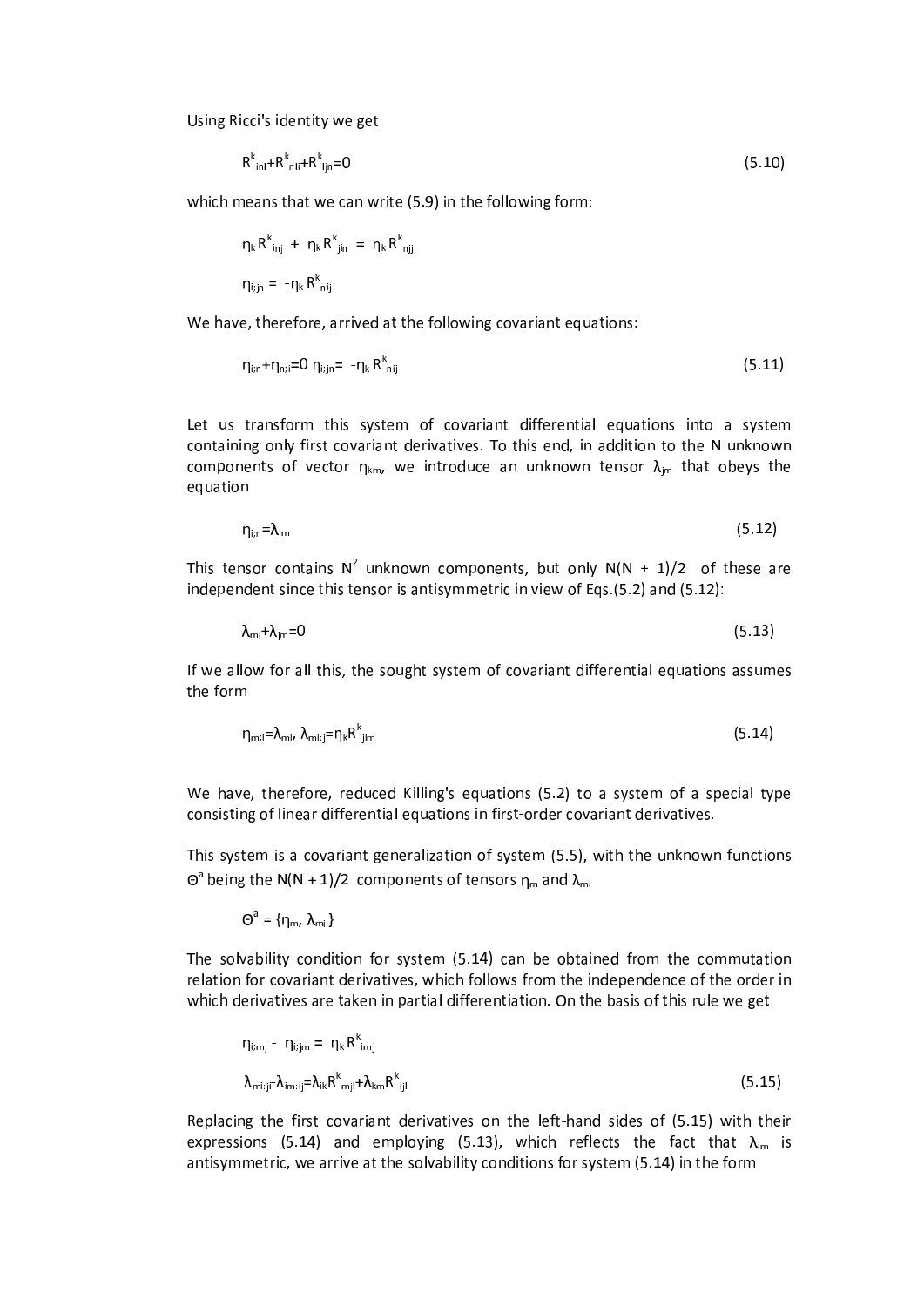$$
\lambda_{\text{im:}i}\lambda_{\text{ij:}m} = \eta_k R^k_{\text{im}i}
$$
\n(5.16)

$$
(\eta_{k} R^{k}_{jmi})_{;l} (\eta_{k} R^{k}_{lmi})_{;j} = \lambda_{ik} R^{k}_{mjl} + \lambda_{km} R^{k}_{ijl}
$$
\n(5.17)

It is easily verified that (5.16) is satisfied identically because of the validity of Eqs. (5.14) and the properties of the curvature tensor. Thus, if condition (5.17) is satisfied identically solely because of the symmetry properties of the Riemann spacetime, then system (5.14) will be completely integrable and, hence, the solution to Killing's equations (5.2) will contain the greatest possible number  $M=N(N + 1)/2$  of arbitrary constants. Since the unknown functions  $\eta_m$  and  $\lambda_{ml} = -\lambda_{lm}$  entering into system (5.14) must be independent in this case, the left-hand side of (5.17) vanishes identically only if

$$
R^k_{\text{mij};l}R^k_{\text{ij},m}=0\tag{5.18}
$$

$$
\delta^{n}{}_{j}R^{k}{}_{imi} - \delta^{k}{}_{j}R^{n}{}_{jmi} - \delta^{n}{}_{i}R^{k}{}_{jm} + \delta^{k}{}_{i}R^{n}{}_{jm} + \delta^{n}{}_{i}R^{k}{}_{mj} - \delta^{n}{}_{i}R^{k}{}_{mj} - \delta^{n}{}_{m}R^{k}{}_{mj} + \delta^{k}{}_{m}R^{n}{}_{ij} = 0
$$
\n(5.19)

If we contract (5.19) on I and n and allow for the relationships  $R^{n}_{1mn} = R_{1m}$  and  $R^{n}_{nm} = 0$ and for Ricci's identity (5.10), we get

$$
(N-1) R^{k}
$$
<sub>mij;1</sub> -  $R^{k}$ <sub>ij; m</sub> = 0

From this it follows that

$$
R_{\text{[m}i]} = 1/N - 1 (g_{i} R_{\text{mi}} - g_{i} R_{\text{jm}})
$$
 (5.20)

Multiplying this equation into  $g^{mi}$ , we get

$$
N R_{ji} = g_{ji} R
$$

If we now substitute this into (5.20), we arrive at a condition in view of which (5.19) is satisfied identically:

$$
R_{\text{Imij}} = R/N(N-1) \left[ g_{ij} g_{mi} - g_{jl} g_{jm} \right]
$$
 (5.21)

Combining (5.21) and Eq. (5.18) results in a requirement that the scalar curvature must satisfy:

$$
[\delta^k_{j}g_{jm} - \delta^k_{j}g_{jm}] \partial/\partial x^{l} R - [\delta^k_{j}g_{jl} - \delta^k_{j}g_{jl}] \partial/\partial x^{m} R = 0
$$

If we multiply this by  $\delta_k^{\text{I}} g^{\text{mi}}$  we get

$$
(N-1) \frac{\partial R}{\partial x^j} = 0
$$

Since in the case considered  $N > 1$ , the above condition is met if and only if R const. Hence, the solvability conditions (5.18) and (5.19) for Killing's equations (5.2) will be satisfied identically if and only if the Riemann spacetime curvature tensor has the form

 $R_{\text{imij}} = R/N(N-1) [g_{jl}g_{ml} - g_{jl}g_{jm}]$ 

with  $R = const.$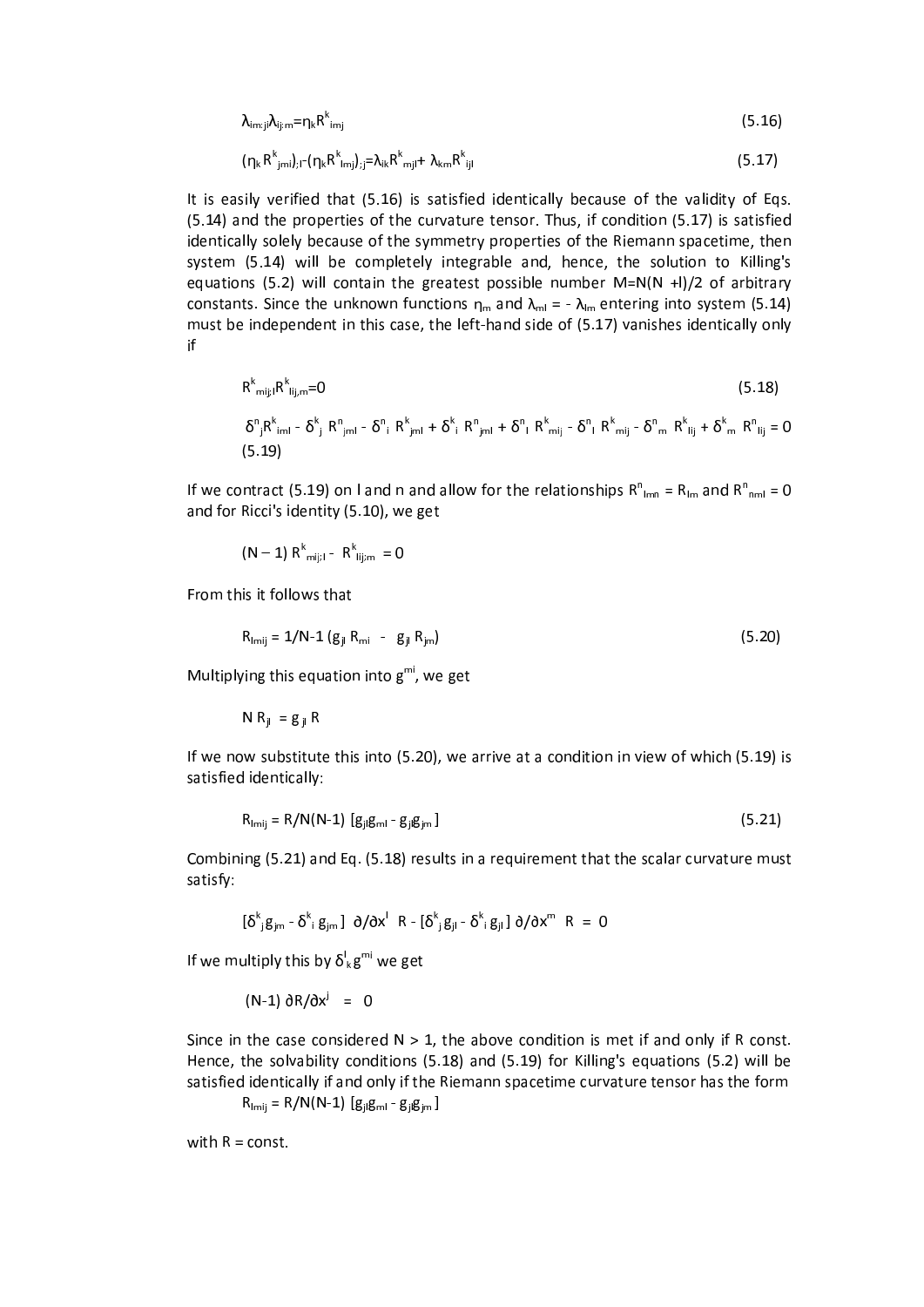Thus, Killing's equations have solutions containing the greatest possible number  $M = N$  $(N - 1)/2$  of arbitrary constants (parameters) if and only if the Riemann spacetime  $V_n$  is a constant-curvature space, and if V is not a constant-curvature space, the number of parameters will be smaller than M.

Hence, mathematically speaking, the presence of integral conservation laws for energy-momentum and angular momentum reflects the existence of certain properties inherent in spacetime: its homogeneity and isotropy. There are three types of four-dimensional spaces that possess the properties of homogeneity and isotropy to an extent that allows for introducing ten integrals of motion for a closed system. These are the space with constant negative curvature (Lobachevski's space, or hyperbolic space), the zero-curvature space (pseudo-Euclidean space), and the space with constant positive curvature (Riemann space). The first two spaces are infinite, with an infinite volume, while the third is closed, with a finite volume, but has no boundaries.

Let us now find the Killing vector in an arbitrary curvilinear system of coordinates of the pseudo-Euclidean spacetime. To this end we first write Killing's equations in the Cartesian system of coordinates:

$$
\partial_i \eta_n - \partial_n \eta_i = 0
$$

Hence, to determine a Killing vector we have a system of ten first-order partial linear differential equations. Solving this system according to general rules, we obtain

$$
\eta_i = a_i + \omega_{im} x^m \tag{5.22}
$$

where  $a_i$ , is an arbitrary constant infinitesimal vector, and  $\omega_{im}$  is an arbitrary constant infinitesimal tensor satisfying the condition

 $\omega_{\text{im}}$  =  $-\omega_{\text{mi}}$ 

Thus, solution (5.22), as expected, contains all ten arbitrary parameters. Since (5.22) contains ten independent parameters, we actually have ten independent Killing vectors, and (5.22) constitutes a linear combination of the ten independent vectors.

Let us establish the moaning of these parameters. Substituting (5.22) into (5.4), we get

 $x^{n} = x^{n} + a^{n} + \omega_{m}x^{m}$  $(5.23)$ 

We see that the four parameters  $a^n$  are components of the 4-vector of infinitesimal translations of the reference frame. The three parameters  $\omega_{\alpha\beta}$  are the components of the tensor of rotation through an infinitesimal angle about a certain axis (the so-called proper rotation). The three parameters  $\omega_{0\beta}$  describe infinitesimal rotations in the  $(x^0,$  $x^{\beta}$ ) plane, known as Lorentzian rotations. Since the metric tensor  $y^{mn}$  is form-invariant under translations, the pseudo-Euclidean spacetime is homogeneous; its properties do not depend on the position of the origin in the space. Similarly, the form-invariance of the metric tensor  $y^{mn}$  under four-dimensional rotations leads to the isotropy of this space, which means that all directions in the pseudo-Euclidean spacetime have equal status.

Thus, the pseudo-Euclidean spacetime admits of a ten-parameter group of motions consisting of a four-parameter translation subgroup and a six-parameter rotation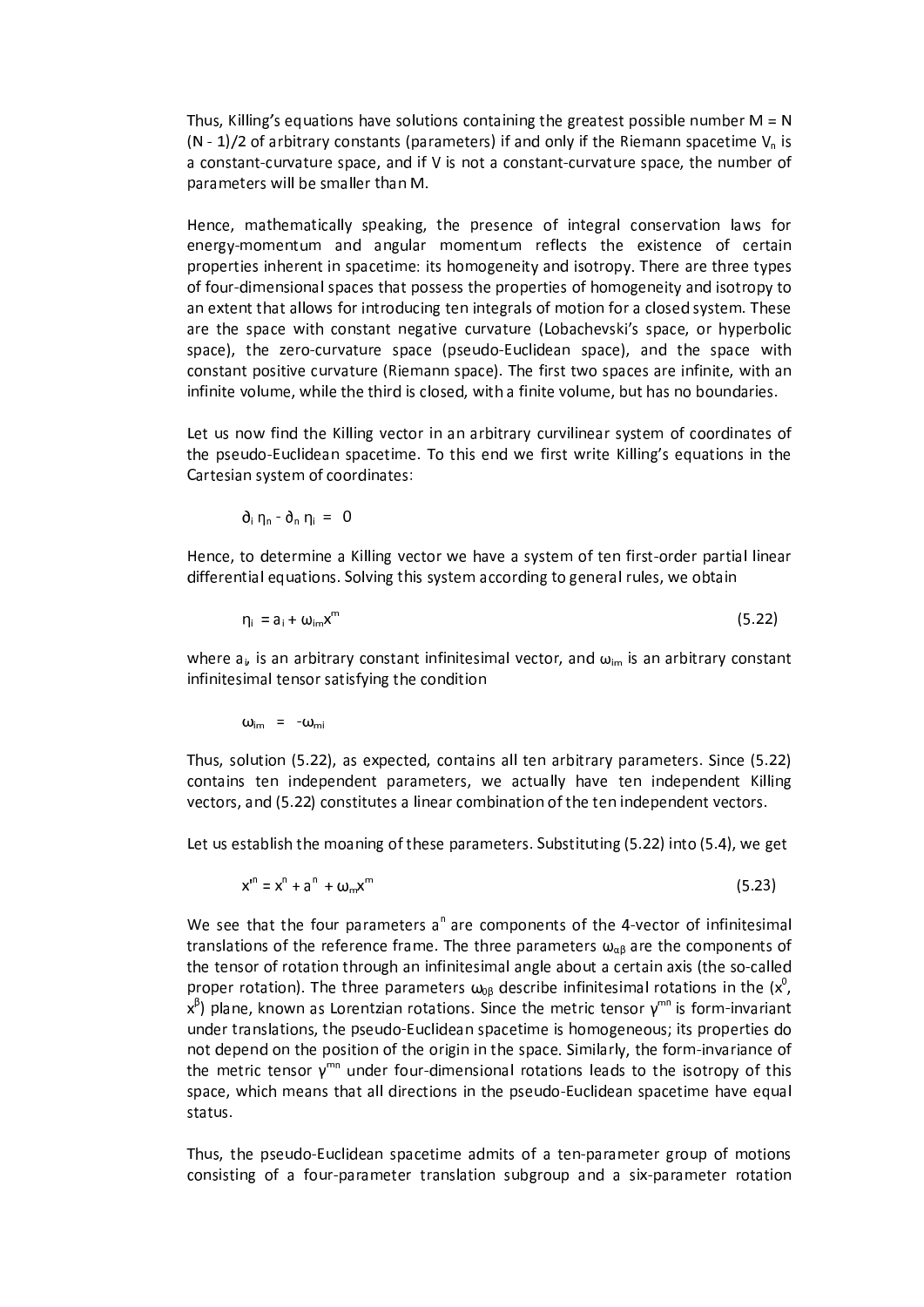subgroup. The existence of this group of motions and the corresponding Killing vectors guarantees ten integral laws of conservation of energy-momentum and angular momentum in a system of interacting fields. Indeed, allowing for the fact that in the Cartesian system of coordinates  $V - V = 1$  and for the general relationship (5.3), we find that in the case of the translation sub-group ( $\eta_i = a_i$ )

$$
d/dx^0 \int T^{0m} a_m dV = -\S dS_{\alpha} T^{\alpha m} a_m
$$

Since  $a_m$  is an arbitrary constant vector, this relationship yields

$$
d/dx^0 \int T^{0m} dV = -\S dS_n T^{\alpha m}
$$

For an isolated system of interacting fields, the expression on the right-hand side of this relationship vanishes, as a result of which the total 4-momentum of the system is conserved:

$$
P^{m} = \int T^{0m} dV = \text{constant}
$$
 (5.24)

Similarly, at  $\eta_n = \omega_{nm} x^m$  we get

$$
d/dx^0 \int dV T^{0m} x^n \omega_{mn} = -\S dS_{\alpha} T^{\alpha m} x^n \omega_{mn}
$$

Since the constant tensor  $\omega_{mn}$  is antisymmetric, the above leads us to the following integral conservation law for angular momentum

$$
d/dx^0 \int dV \left[ T^{0m} x^n - T^{0n} x^m \right] = -\S dS_\alpha[T^{\alpha m} x^n - T^{\alpha n} x^m]
$$
 (5.25)

For an isolated system the total angular momentum is conserved because the righthand side of (5.25) vanishes:

$$
M^{mn} = \int dV \left[ T^{0m} x^n - T^{0n} x^m \right] = constant
$$
 (5.26)

Only in the pseudo-Euclidean spacetime are there separate laws of conservation for energy-momentum and angular momentum of a closed system.

Note that we can obtain the solution to Killing's equations (5.2) in arbitrary curvilinear coordinates of the pseudo-Euclidean spacetime in view of the tensor nature of  $x^{i}$  and  $n^{i}$ from the solution (5.23) to these equations in the Cartesian coordinate system. To this end we transfer in (5.23) from Cartesian coordinates  $x^i$  to arbitrary curvilinear coordinates  $x_N^i$  thus:

$$
x^i = f^i(x_N)
$$

This yields

$$
\eta^N{}_{m} = \partial f^i / \partial x^m{}_N \eta^i [x(x_N)]
$$

Thus, in an arbitrary curvilinear coordinate system of the pseudo-Euclidean spacetime, the Killing vectors have the form

$$
\eta^N_{m} = \partial f^i(x_N) / \partial x^m_{N} a^i + \partial f^i(x_N) / \partial x^m_{N} \omega_{in} f^n(x_N)
$$
 (5.27)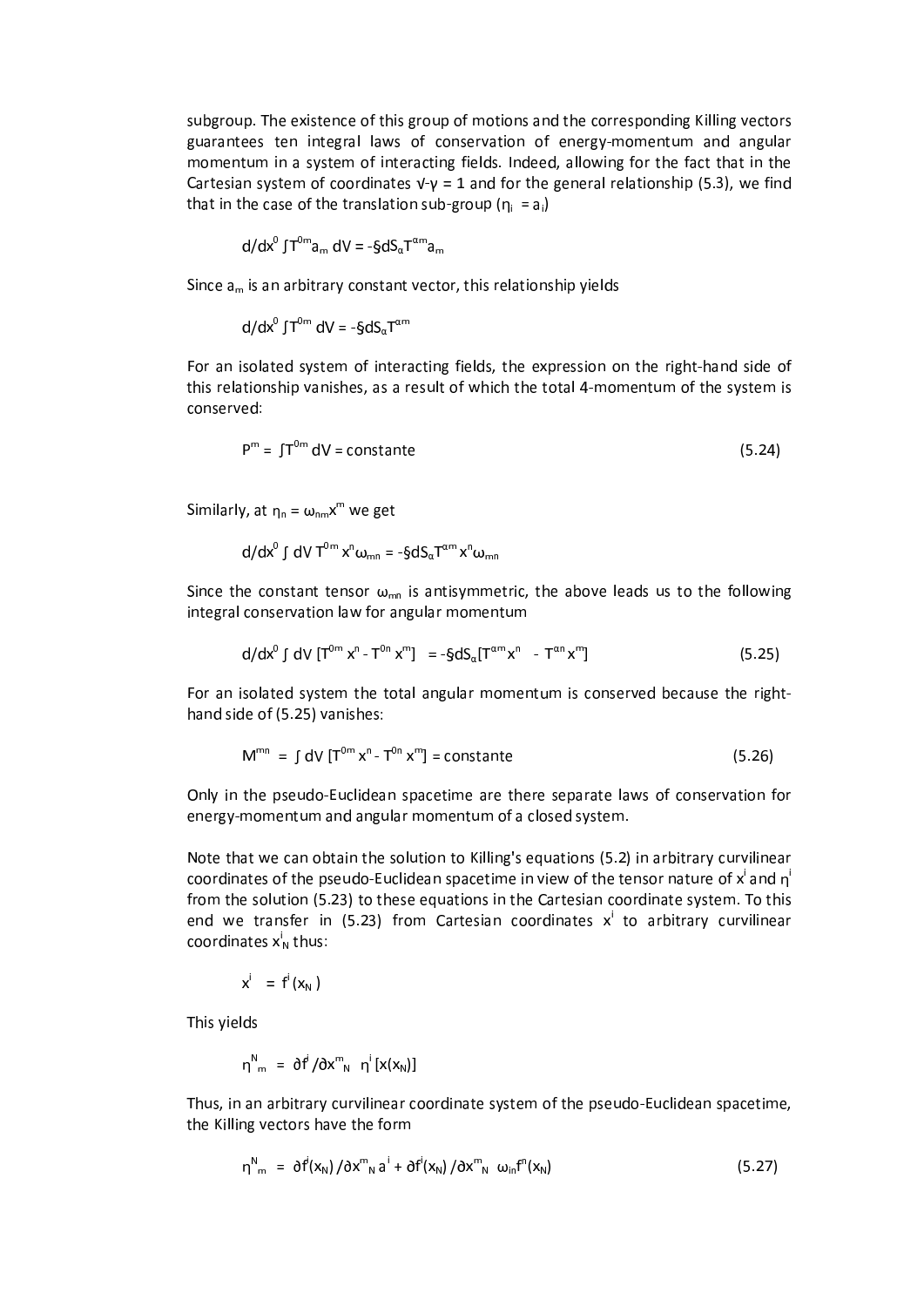It is not very difficult to generalize Eqs. (5.24)-(5.26) so that they incorporate the case of arbitrary curvilinear coordinates. Proceeding in the same manner as we did above, we arrive at the following expression for the 4-momentum of an isolated system:

$$
P^i = \int V - \gamma(x_N) dx_N^1 dx_N^2 dx_N^3 d\hat{r}^i(x_N) / dx_m^m T^{0m}(x_N)
$$

The antisymmetric tensor of angular momentum in this case has the form

$$
M^{im} = \int V - \gamma(x_N) dx_{N}^{1} dx_{N}^{2} dx_{N}^{3} T^{0n}(x_N) \quad [f^{m}(x_N) \ \partial f^{i}(x_N) / \partial x_{N}^{n} - f^{i}(x_N) \ \partial f^{m}(x_N) / \partial x_{N}^{n}]
$$

Thus, the geometry of spacetime determines the possibility of obtaining integral conservation laws. In the case of four dimensions (the physical spacetime) only spaces with constant curvature possess all ten integral conservation laws; in other spaces the number of these laws is less.

Our analysis demonstrates that if we wish to have the greatest number of conserved quantities, we must reject Riemannian geometry in its general form, and for all fields, including the gravitational, we must select one of the above mentioned geometries of constant curvature as the natural one. Since the existing experimental data on strong, weak, and electromagnetic interactions suggests that for the fields related to these interactions the natural geometry of spacetime is pseudo-Euclidean, we can assume at least at the present level of our knowledge that this geometry is the universal natural geometry for all physical processes, including those involving gravitation.

This assertion constitutes one of the main theses of our approach to the theory of gravitational interaction. It obviously leads to the observance of all laws of conservation of energy-momentum and angular momentum and ensures the existence of all ten integrals of motion for a system consisting of a gravitational field and other material fields.

As we will shortly show, the gravitational field in our framework, as all other physical fields, is characterized by an energy-momentum tensor that contributes to the total tensor of energy-momentum of the system. This constitutes the main difference between our approach and Einstein's. It must also be noted that in the pseudo-Euclidean spacetime the integration of tensor quantities, in addition to its general simplicity, has a well-defined meaning.

Another key issue that emerges in constructing a theory of the gravitational held is the question of the way in which the field interacts with matter. In acting on matter, a gravitational field changes the geometry of matter if it enters into terms in the highestorder derivatives in the equations of motion of the matter. Then the motion of material bodies and other physical fields in the pseudo-Euclidean spacetime under the action of the gravitational field no way be distinguished from their motion in an effective Riemann spacetime.

Experimental data suggests that the action of a gravitational field on matter is universal. This led us to formulate the geometrization principle. Hence, the effective Riemann space-lime will be universal for all forms of matter.

The geometrization principle was formulated in Denisov and Logunov, 1982a, 1982c, Denisov, Logunov, and Mestvirishvili, 1981a, and Logunov, Denisov, Vlasov, Mestvirishvili, and Folomeshkin, 1979, but actually the idea was first put forward in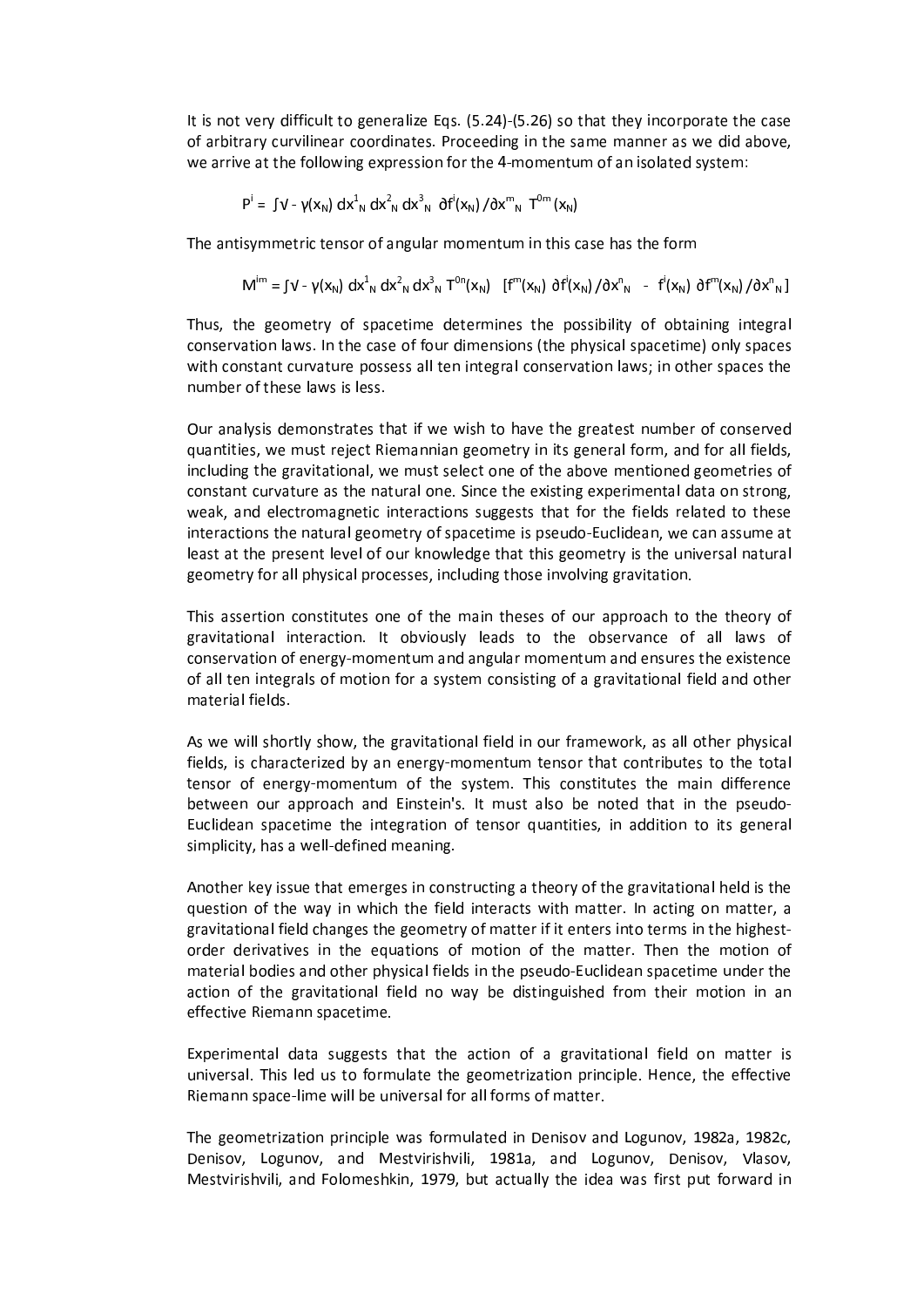Logunov and Folomeshkin, 1977. The principle means that the description of the motion of matter under the action of a gravitational field in a pseudo-Euclidean spacetime is physically identical to the description of the motion of matter in the appropriate effective Riemann spacetime.

In this approach the gravitational field (as a physical field) is excluded, so to say, from the description of the motion of matter, and the field's energy, figuratively speaking, is spent on forming the effective Riemann spacetime. Thus, the effective Riemann spacetime is a peculiar carrier of energy-momentum. The amount of energy used for creating this spacetime is exactly equal to the amount contained in the gravitational field; hence, the propagation of curvature waves in the Riemann spacetime reflects common energy transfer via gravitational waves in the pseudo-Euclidean spacetime. This means that in our approach the existence of curvature waves in the Riemann spacetime follows directly from the existence of gravitational waves in the sense of Faraday and Maxwell, waves that carry an energy-momentum density.

We note also that when we introduce the geometrization principle, we thereby retain Einstein's idea of the Riemannian geometry of spacetime for matter. This does not mean, however, that we must inevitably return to GR. The general theory of relativity constitutes a partial realization of this idea, rather than the other way round. Hence, the idea of a gravitational field as a physical field that can carry energy changes our conceptions about spacetime and gravity. The relativistic theory of gravitation, which realizes this idea, makes it possible to describe the entire body of data on gravitational experiments, satisfies the correspondence principle, and leads to a number of fundamental corollaries" [9].

### 12. The geometrization principle in RTG.

The GTR introduced the principle of geometrization (or metric) by explaining gravity as the effect of spacetime geometry on the motion of matter as opposed to all fields in nature such as the weak and strong electromagnetic fields that are physical fields while gravity a metric field. From this principle it is derived that the equations of motion of matter under the action of extended gravity can be represented by equations of motion in a pseudo-Riemannian variety or, what is the same, extended gravity can be described by geodetic motion in a spacetime with constant positive curvature. Thus the metric is responsible for the gravitational interaction, which would cause the acceleration and attraction that is observed in the general gravitational phenomenon.

In RTG also the relationship between matter and spacetime is described by the metric tensor. But the principle of geometrization, on the other hand, is that the Minkowski pseudo-Euclidean space dependent on the energy-impulse tensors of matter and the gravitational field is equal to the effective Riemann spacetime only dependent on the energy-impulse tensor of matter, therefore, in the absence of the gravitational field.

The conservation law of the total energy-impulse tensor,  $t^{\mu\nu}$ , given in Minkowski spacetime, states that the energy-impulse of matter and gravitational field taken together are conserved. Meanwhile, the Riemann spacetime arises as a result of the action of the gravitational field, present in the Minkowski spacetime, in all forms of matter therefore, it is the effective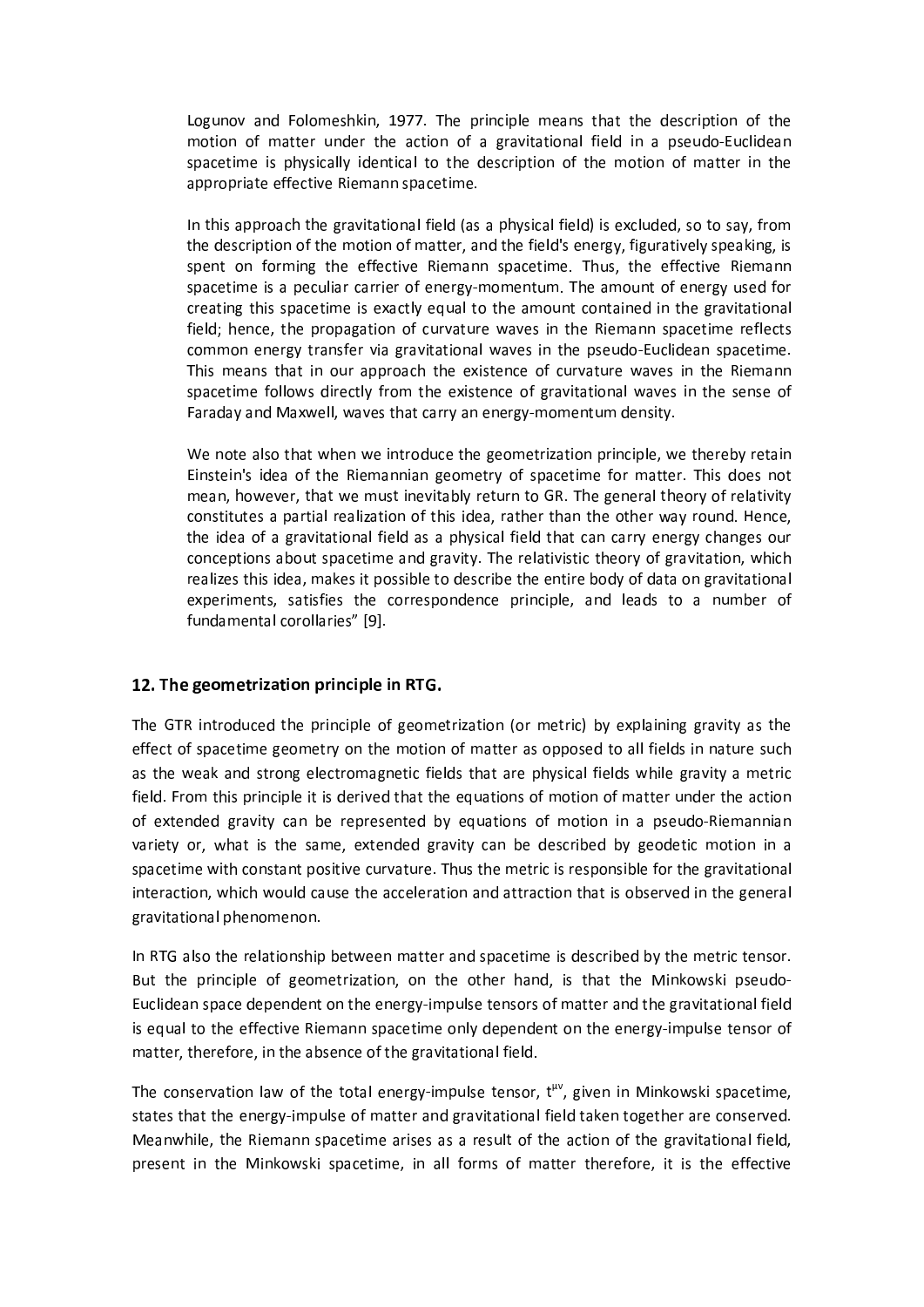Riemann spacetime, that is, originated in the gravitational field existing in Minkowsky's pseudo Euclidean spacetime. In contrast to GTR, in RTG no pseudo-impulse-energy tensor can arise, so all non-physical conceptions, derived from the impossibility of locating the gravitational field, are not possible.

"Without loss of generality, let us assume that the tensor density  $\hat{g}^{ik}$  of the metric tensor of the Riemann spacetime is a local function that depends on the density  $\hat{g}^{ik}$  of the metric tensor of the Minkowski spacetime and the density t<sup>ik</sup> of the gravitationalfield tensor. We assume that the material Lagrangian density  $L_M$  is dependent only on the fields  $\Phi_{\alpha}$ , on their first-order covariant derivatives, and, in view of the geometrization principle, on  $\hat{g}^{ik}$ . We also assume that the gravitational-field Lagrangian density depends on  $\tilde{y}^{ik}$ . on the first-order partial derivatives of  $\tilde{y}^{ik}$ , on  $\tilde{t}^{ik}$  and on the first-order covariant derivatives of t<sup>ik</sup> with respect to the Minkowski metric. To derive conservation laws we employ the invariance of the action integral under infinitesimal translations of the coordinates. Since for every given Lagrangian density L the action integral  $J = \int L d^4x$  is a scalar, under an arbitrary infinitesimal coordinate transformation the variation  $\delta$ J vanishes. Let us start by calculating the variation of the material action integral  $J_M = \int L_M d^4x$  brought on by the transformation

$$
X^{\prime} = x^i + \xi^i(x) \tag{6.1}
$$

where  $\xi^i(x)$  is an infinitesimal 4-vector of displacement:

$$
\delta J_{\rm M} = \int d^4x \left[ \delta L_{\rm M} / \delta \hat{g}^{\rm m} \delta_{\rm L} \hat{g}^{\rm m} + \delta L_{\rm M} / \delta \Phi_{\rm A} \delta_{\rm L} \Phi_{\rm A} + \text{div} \right] = 0 \tag{6.2}
$$

Hero div stands for the divergence terms, which in the present chapter play no role in our discussion.

The Eulerian variation is defined in the usual way:

$$
\delta L/\delta \phi \equiv \partial L/\partial \phi - \partial_n \partial L/\partial (\partial_n \phi) + \partial_n \partial_k \partial L/\partial (\partial_n \partial_k \phi) \dots
$$

The variations  $\delta_{L}\hat{g}^{mn}$  and  $\delta_{L}\Phi_{A}$  generated by the coordinate transformation (6.1) can easily be calculated if we employ the transformation laws:

$$
\delta_{\mathsf{L}}\hat{\mathsf{g}}^{\mathsf{m}} = \hat{\mathsf{g}}^{\mathsf{kn}} \; \mathsf{D}_{\mathsf{k}} \xi^{\mathsf{m}} + \hat{\mathsf{g}}^{\mathsf{km}} \; \mathsf{D}_{\mathsf{k}} \xi^{\mathsf{n}} - \mathsf{D}_{\mathsf{k}} (\xi^{\mathsf{k}} \hat{\mathsf{g}}^{\mathsf{m}})
$$
\n
$$
\tag{6.3}
$$

$$
\delta_{L}\Phi_{A} = \xi^{k}D_{k}\Phi_{A} + F^{B^{*}}{}_{A^{*}}{}^{n}{}_{k}\Phi_{B}D_{n}\xi^{k}
$$
\n(6.4)

Here and in what follows the  $D_k$  are the covariant derivatives with respect to the Minkowski metric. Substituting  $(6.3)$  and  $(6.4)$  into  $(6.2)$  and integrating by parts, we get

$$
\delta J_M = \int d^4x \left\{ - \xi^m \left[ D_k \left( 2 \delta L_M / \delta \hat{g}^{mn} \delta_L \hat{g}^{kn} \right) - D_m \left( \delta L_M / \delta \hat{g}^{lp} \delta_L^{lp} \right) \right. \right.\left. + D_k \left( \delta L_M / \Phi_A F^{B\dagger} A_i \right)^k m \Phi_B \right\} + \delta L_M / \Phi_A D_m \Phi_A \right\} + \text{div} \} = 0
$$

Since the vector  $\xi^m$  is arbitrary, the condition  $\delta J_M = 0$  yields the following strong identity:

$$
D_k(2\delta L_M/\delta \hat{g}^{mn} \delta_{L} \hat{g}^{kn})-D_m(\delta L_M/\delta \hat{g}^{lp} \delta_{L} \hat{g}^{lp}) = -D_k(\delta L_M/\Phi_A F^{B}{}_{A}{}^k {}_m \Phi_B) - \delta L_M/\Phi_A D_m \Phi_A (6.5)
$$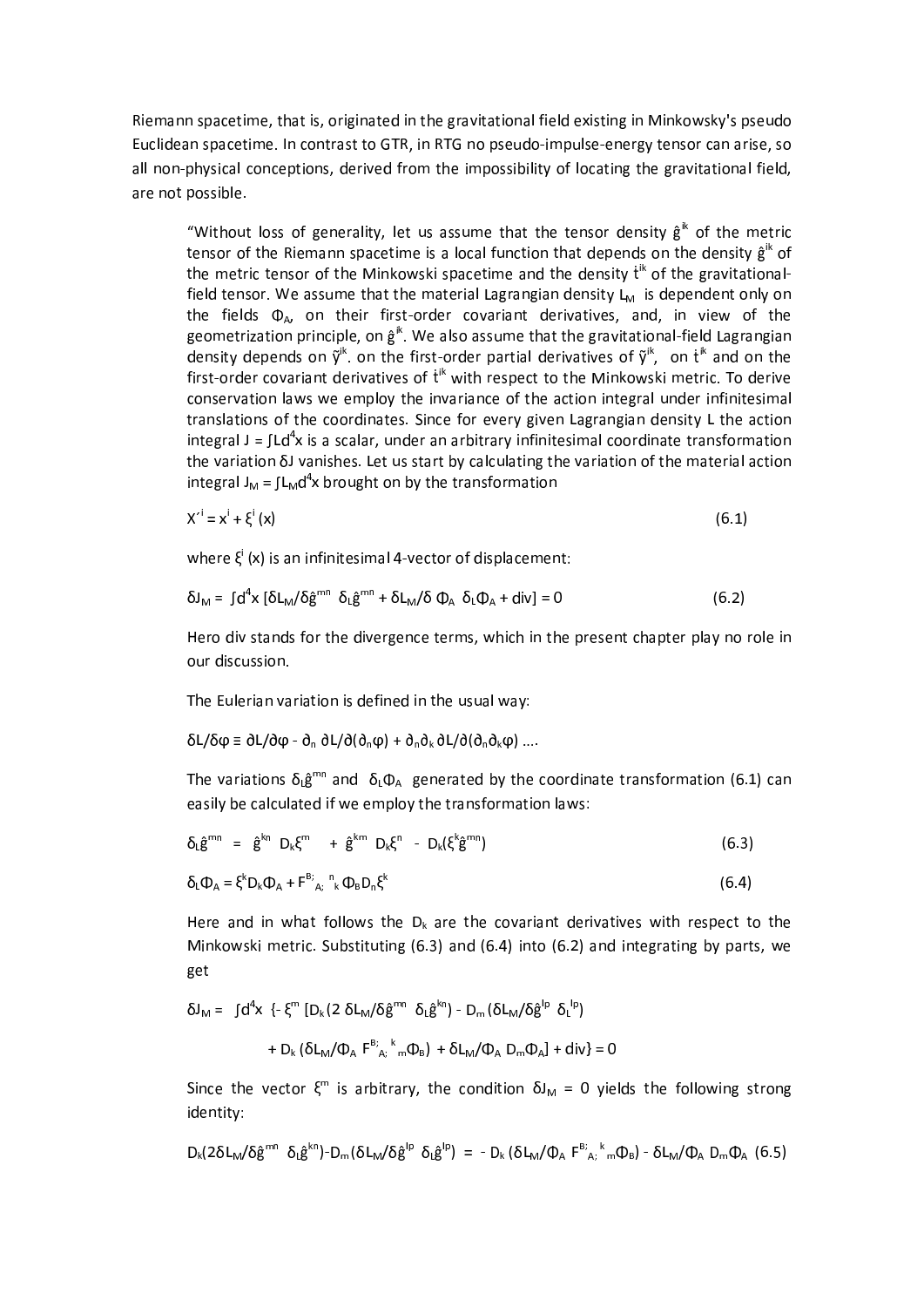which is valid irrespective of whether or not the equations of motion of the fields are valid.

Let us introduce the following notation:

$$
T_{mn} = 2 \delta L_M / \delta g^{mn}, T^{mn} = -2 \delta L_M / \delta g_{mn} = g^{mk} g^{np} T_{kp}
$$
 (6.6a)

$$
\check{\mathsf{T}}_{mn} = 2 \delta \mathsf{L}_M / \delta \hat{\mathsf{g}}^{mn}, \; \check{\mathsf{T}}^{mn} = -2 \delta \mathsf{L}_M / \delta \hat{\mathsf{g}}_{mn} = \hat{\mathsf{g}}^{mk} \hat{\mathsf{g}}^{np} \mathsf{T}_{kp}
$$
\n(6.6b)

where  $T_{mn}$  is the material energy-momentum tensor density in the Riemann spacetime and is known as the Hilbert-tensor density.

If we allow for  $(6.6b)$ , we can represent the left-hand side of  $(6.5)$  in the following form:

$$
D_k\,(\breve{\textbf{T}}_{mn}\hat{\textbf{g}}^{kn})\; \textbf{- 1}\dot{\textbf{1}}\;\hat{\textbf{g}}^{kp}\;D_m\,\breve{\textbf{T}}_{kp}\; \textbf{=}\; \eth_k\,\big(\breve{\textbf{T}}_{mn}\hat{\textbf{g}}^{kn}\big)\; \textbf{- 1}\dot{\textbf{1}}\;\hat{\textbf{g}}^{kp}\,\eth_m\,\breve{\textbf{T}}_{kp}
$$

The right-hand side of this equation can easily be reduced to

$$
\partial_{k}(\check{\mathsf{T}}_{mn}\hat{\mathsf{g}}^{kn}) - \mathcal{V}\hat{\mathsf{g}}^{kp}\partial_{m}\check{\mathsf{T}}_{kp} = \hat{\mathsf{g}}_{mnk}(\check{\mathsf{T}}^{kn} - \mathcal{V}\hat{\mathsf{g}}^{kn}\check{\mathsf{T}}) \tag{6.7}
$$

where  $\check{T} = \hat{g}_{k} \check{T}^{k}$  and k is the symbol of covariant differentiation with respect to the metric of the Riemann spacetime.

On the basis of (6.7) we can now write the strong identity (6.5) in the following form:

$$
\hat{\mathbf{g}}_{mnk}(\check{\mathbf{T}}^{kn} - \mathcal{V}\hat{\mathbf{g}}^{kn}\check{\mathbf{T}}) = -D_k(\delta L_m/\Phi_A F^{B}{}_{A}{}_{k}{}^{k}m\Phi_B) - \delta L_m/\Phi_A D_m\Phi_A
$$
\n(6.8)

In view of the principle of least action the equations of motion for the material fields have the form

$$
\delta L_M/\Phi_A = 0 \tag{6.9}
$$

Combining this with (6.8) results in the weak identity

$$
_{m}(\check{T}^{mn} - \frac{1}{2} \hat{g}^{mn}\check{T}) = 0 \tag{6.10}
$$

Note that the energy-momentum tensor density for matter, T<sup>mn</sup> in the Riemann spacetime is related to  $\tilde{T}^{mn}$  in the following manner:

$$
V - g T^{mn} = \tilde{T}^{mn} - \frac{1}{2} g^{mn} \tilde{T}
$$
 (6.11)

Hence, (6.10) results in the following covariant equation of conservation of matter in the Riemann spacetime:

$$
m^{\text{m}} = 0 \tag{6.12}
$$

Only if the number of equations for a material field is four can we use instead of the equations  $(6.9)$  for this field the equivalent equations  $(6.12)$ . The variation of the action integral (6.2) can be written in the equivalent form

$$
\delta J_{\text{M}} = \int d^4x \ \{ \delta L_{\text{M}} / \delta \Phi^{\text{m}} \ \delta_{\text{L}} \Phi^{\text{m}} + \delta L_{\text{M}} / \tilde{\gamma}^{\text{m}} \ \delta_{\text{L}} \tilde{\gamma}^{\text{m}} + \delta L_{\text{M}} / \delta \Phi_{\text{A}} \ \delta_{\text{L}} \Phi_{\text{A}} + \text{div} \} = 0 \quad (6.13)
$$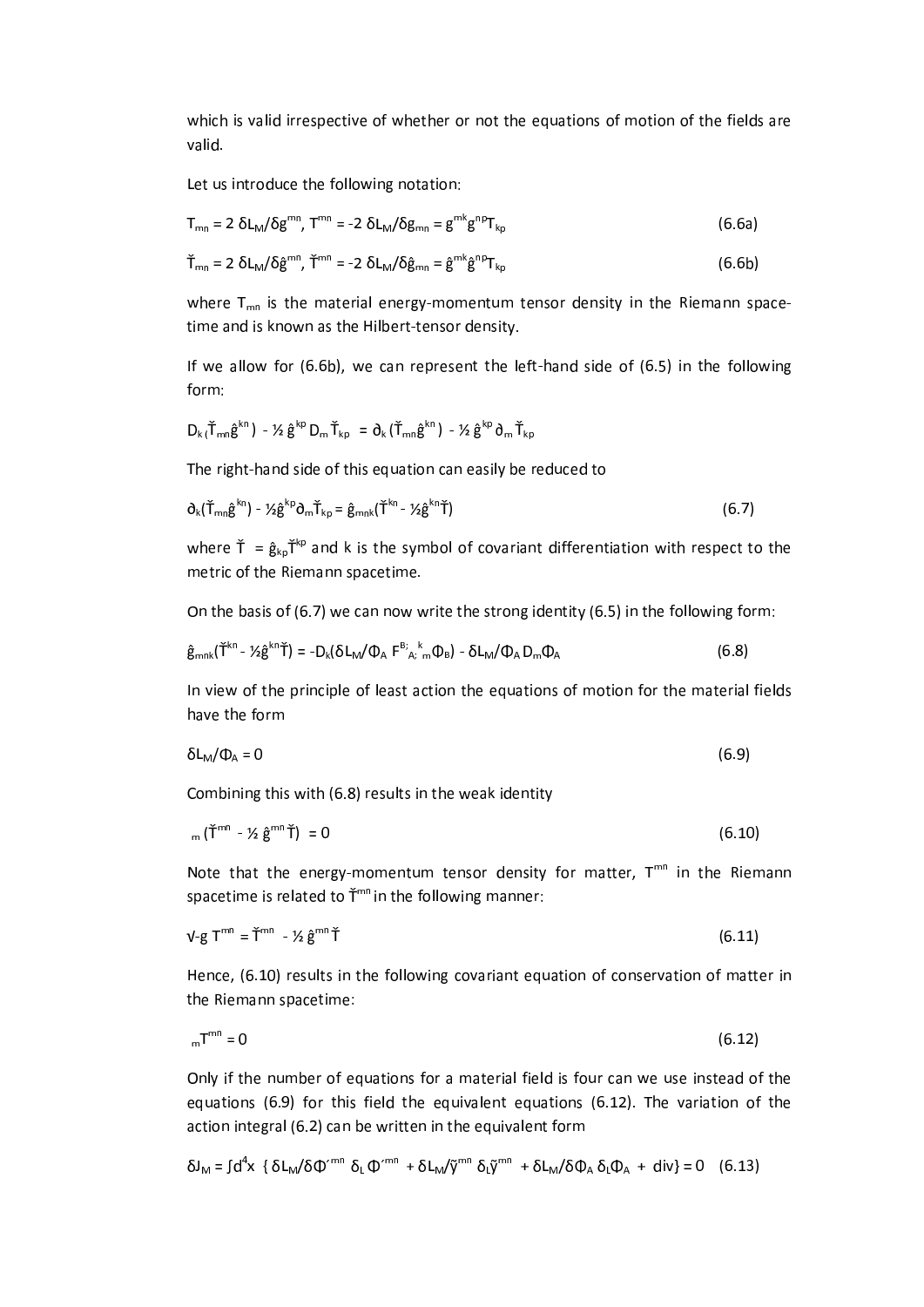where the variations  $\delta_L \Phi^{mn}$  and  $\delta_L \tilde{y}^{mn}$  generated by the coordinate transformation  $(6.1)$  are

$$
\delta_{L} \Phi^{\prime mn} = \Phi^{\prime kn} D_{k} \xi^{m} + \Phi^{\prime km} D_{k} \xi^{n} - D_{k} (\xi^{k} \Phi^{\prime mn})
$$
\n(6.14)

$$
\delta_{L}\tilde{y}^{mn} = \tilde{y}^{kn}D_{k}\xi^{m} + \tilde{y}^{km}D_{k}\xi^{n} - \tilde{y}^{mn}D_{k}\xi^{k}
$$
\n(6.15)

Substituting the expressions for the variations  $\delta_{L} \Phi^{cm}$ ,  $\delta_{L} \tilde{\phi}^{mn}$  and  $\delta_{L} \Phi_{A}$  into (6.13) and integrating by parts, we arrive, in view of the arbitrariness of  $\xi^m$  at the following strong identity:

$$
D_{k}(2\delta L_{M}/\delta\Phi^{\prime mn}\Phi^{\prime kn}) = D_{m}(2\delta L_{M}/\delta\Phi^{\prime kp})\Phi^{\prime kp} + D_{k}(2\delta L_{M}/\delta\tilde{\gamma}^{mn})\tilde{\gamma}^{kn} - D_{m}(\delta L_{M}/\delta\tilde{\gamma}^{kp}\tilde{\gamma}^{kp}) =
$$
  
- 
$$
D_{k}(\delta L_{M}/\Phi_{A} F^{B^{*}}{}_{A^{*}}{}^{k}{}_{m}\Phi_{B}) - \delta L_{M}/\Phi_{A} D_{m}\Phi_{A}
$$
 (6.16)

which, like (6.5), is valid irrespective of whether or not the equations of the motion of matter and gravitational field are valid.

For an arbitrary Lagrangian we introduce several notations and relationships that will be used later:

$$
\dot{\mathbf{t}}^{\text{mn}} = -2 \delta \mathbf{L} / \delta \tilde{\mathbf{y}}_{\text{mn}}, \quad \dot{\mathbf{t}}^{\text{mn}} = -2 \delta \mathbf{L} / \delta \tilde{\mathbf{y}}_{\text{mn}}
$$
 (6.17a)

$$
t^{mn} = 1/v - \gamma \left( t^{mn} - \frac{1}{2} \tilde{y}^{mn} t \right)
$$
 (6.17b)

Since L<sub>M</sub> depends, in view of the geometrization principle, on  $\tilde{y}^{mn}$  only through  $\hat{g}^{mn}$ , we can easily find the relationship linking  $\check{T}^{mn}$  and  $\dot{t}_{(M)mn}$ 

$$
\dot{\mathbf{t}}_{(M)mn} = 2 \delta \mathbf{L}_M / \delta \tilde{\mathbf{y}}^{mn} = \tilde{\mathbf{T}}_{hp} \ \partial \hat{\mathbf{g}}^{kp} / \delta \tilde{\mathbf{y}}^{mn}
$$
 (6.18a)

where we have allowed for definition (6.6b). Taking into account the identity

 $\partial \hat{g}^{kp}/\partial \tilde{v}^{mn} = -\tilde{v}^{ml}\tilde{v}^{nq} \partial \hat{g}^{kp}/\partial \tilde{v}^{lq}$ 

and combining it with (6.17a), we get

$$
\dot{\mathbf{t}}_{(M)}^{\text{mn}} = -\breve{\mathbf{T}}_{pk} \partial \hat{\mathbf{g}}^{pk} / \partial \tilde{\mathbf{y}}_{mn}
$$
 (6.18b)

Allowing in (6.18b) by identity (6.6b) and for the fact that

 $-\hat{g}_{lp}\hat{g}_{qk}\partial \hat{g}^{lq}/\partial \tilde{y}_{mn}=\partial \hat{g}_{nk}/\partial \tilde{y}_{mn}$ 

we find that (6.18b) yields

$$
\dot{\mathbf{t}}_{(M)}^{\text{mn}} = \check{\mathbf{T}}^{\text{pk}} \; \partial \hat{\mathbf{g}}_{\text{pk}} / \partial \tilde{\mathbf{y}}_{\text{mn}} \tag{6.18c}
$$

Now, if we compare the identities (6.8) and (6.16) and allow for (6.17a), we obtain

$$
\hat{\mathbf{g}}_{mnk} (\check{\mathbf{T}}^{kn} - \mathcal{V}_{2} \hat{\mathbf{g}}^{kn} \check{\mathbf{T}}) = \tilde{\mathbf{y}}_{mn} D_{k} (t_{(M)}^{kn} - \mathcal{V}_{2} \tilde{\mathbf{y}}^{kn} t_{(M)}) + D_{k} (2 \delta L_{M} / \delta \Phi^{\prime mn} \Phi^{\prime kn})
$$

$$
- D_{m} (\delta L_{M} / \delta \Phi^{\prime kp}) \Phi^{\prime kp}
$$
(6.19)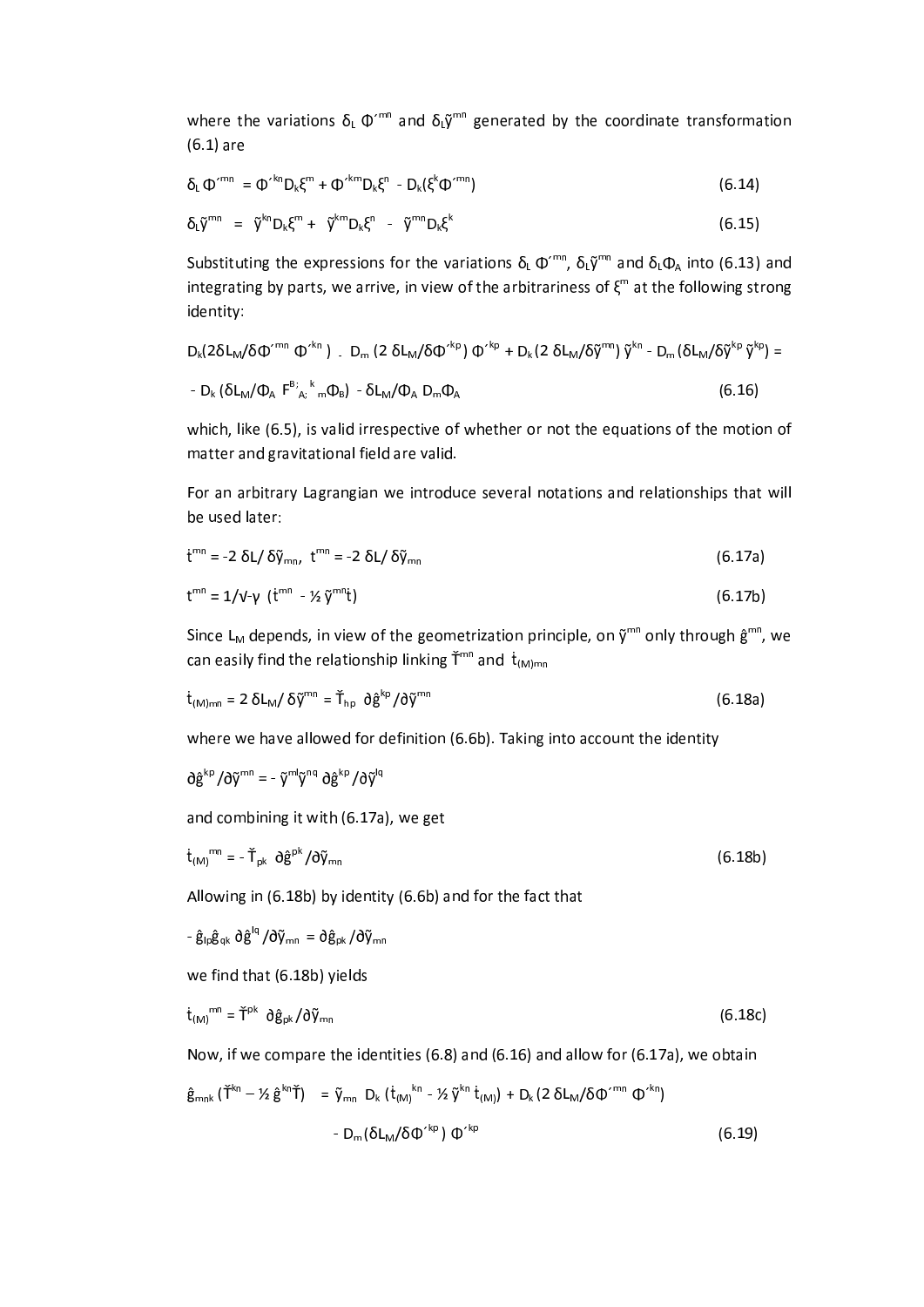Similarly, from the invariance of the gravitational-field action integral  $J_g = \int L_g d^4x$  under coordinate transformation to (6.1) it follows that

$$
\tilde{\gamma}_{mn} D_k \left( \dot{t}_{(g)}^{kn} - \frac{1}{2} \tilde{\gamma}^{kn} \dot{t}_{(g)} \right) + D_k (2 \delta L_g / \delta \Phi^{mn} \Phi^{k n}) - D_m (\delta L_g / \delta \Phi^{k p}) \Phi^{k p} = 0 \qquad (6.20)
$$

Adding (6.19) to (6.20), we get

$$
\hat{\mathbf{g}}_{mnk} (\check{\mathbf{T}}^{kn} - \mathcal{V}_{\hat{\mathbf{g}}}^{kn} \check{\mathbf{T}}) = \tilde{\mathbf{y}}_{mn} \; \mathbf{D}_k \; (\dot{\mathbf{t}}^{kn} - \mathcal{V}_{\hat{\mathbf{y}}} \tilde{\mathbf{y}}^{kn} \; \dot{\mathbf{t}}) + \mathbf{D}_k (2 \; \delta L / \delta \Phi^{mn} \; \Phi^{kn})
$$
\n
$$
- \mathbf{D}_m (\delta L / \delta \Phi^{kp}) \; \Phi^{kp} \tag{6.21}
$$

Here and in what follows

$$
\dot{\mathbf{t}}^{kn} = \dot{\mathbf{t}}_{(M)}^{kn} + \dot{\mathbf{t}}_{(g)}^{kn} \tag{6.22}
$$

Owing to the principle of least action, the equations for the gravitational field assume the form

$$
\delta L/\delta \Phi^{\prime mn} = \delta L_g/\delta \Phi^{\prime mn} + \delta L_m/\delta \Phi^{\prime mn} = 0 \qquad (6.23)
$$

Allowing for these equations, we see that (6.21) yields the most important equality:

$$
\hat{\mathbf{g}}_{mnk} (\check{\mathbf{T}}^{kn} - \mathcal{V} \; \hat{\mathbf{g}}^{kn} \check{\mathbf{T}}) = \tilde{\mathbf{y}}_{mn} \; \mathbf{D}_k \; (\dot{\mathbf{t}}^{kn} - \mathcal{V} \; \tilde{\mathbf{y}}^{kn} \; \dot{\mathbf{t}}) \tag{6.24}
$$

Since the density of the total energy-momentum tensor in the Minkowski spacetime is given by the formula

$$
\mathsf{v}\text{-}\mathsf{v}\,\mathsf{t}^{\mathsf{kn}}=\mathsf{t}^{\mathsf{kn}}\cdot\mathsf{Y}_{2}\,\widetilde{\mathsf{v}}^{\mathsf{kn}}\mathsf{t}\tag{6.25}
$$

combining this expression with  $(6.11)$  we find that  $(6.24)$  can be written in the following form:

$$
D_m t^m{}_n = {}_m T^m{}_n \tag{6.26}
$$

This formula represents the geometrization principle, namely, that the covariant divergence in the pseudo-Euclidean space of the sum of the tensor densities of energymomentum of matter and gravitational field taken together is exactly equal to the covariant divergence in the effective Riemann spacetime of only the energymomentum tensor density of matter. If the equations of motion of matter hold true, we have

$$
D_m t^m{}_n = {}_m T^m{}_n = 0 \tag{6.27}
$$

In our discussion we have assumed that the equations of motion of matter are not corollaries of the equations (6.23) for the gravitational field, since only in this case will the system of equations (6.23), (6.27) be complete for determining the material and gravitational-field variables. The covariant equation of matter conservation in the Riemann spacetime does not provide a clear picture of which quantity is conserved, while the law of conservation of the total energy-momentum tensor  $t_{n}^{m}$  in the Minkowski spacetime clearly states that the energy-momentum of matter and gravitational field taken together is conserved. Thus, in the present theory the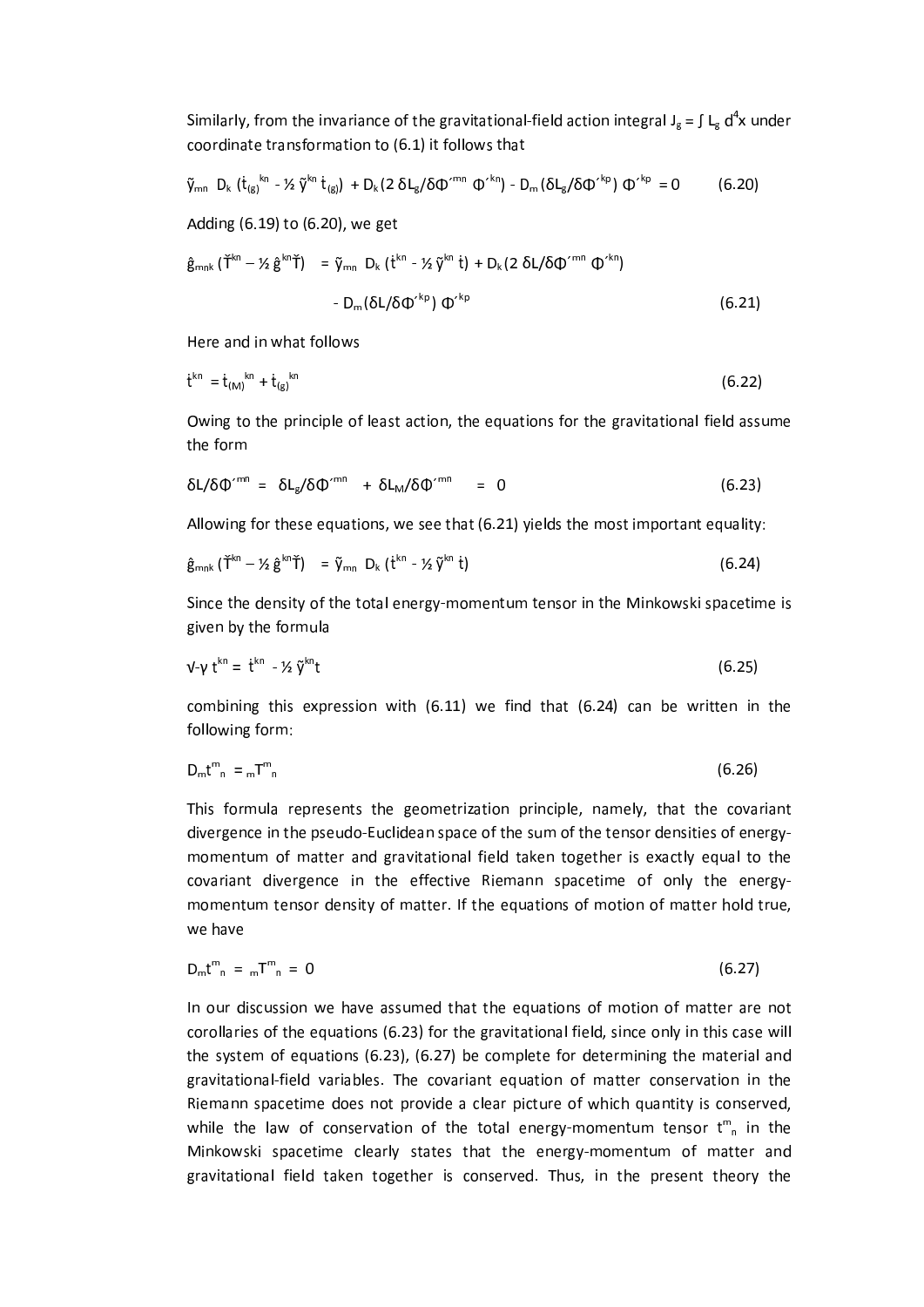Riemann spacetime emerges as a result of the action of the gravitational field on all forms of matter, hence this spacetime is the effective Riemann spacetime of field origin. The Minkowski spacetime finds its precise physical reflection in the laws of conservation of the tensors of energy-momentum and angular momentum of matter and gravitational field taken together.

Since in flat spacetime there aro ten Killing vectors, there must be ton conserved integral quantities for a closed system of fields. Also, since the equation that reflects the conservation of the total energy-momentum tensor in the Minkowski spacetime,

$$
D_m t^m{}_n = D_m (t_{(M)}^m{}_n + t_{(g)}^m{}_n) = 0
$$
 (6.28)

is equivalent to the covariant equation representing matter conservation in the Riemann spacetime, and the latter is equivalent to the equations of motion of matter, we can use Eq. (6.28) instead of the equation of motion of matter.

It must be especially noted that both matter and gravitational field are characterized in the given theory by energy-momentum tensors and, therefore, in contrast to GR, there cannot in principle emerge any pseudotensors, with the result that all nonphysical conceptions about the impossibility of localizing the gravitational field are absent from our theory.

If we were to take, following Hilbert and Einstein, the gravitational-field Lagrangian density in a completely geometrized form, that is, depending only on the metric tensor  $g^{ik}$  of the Riemann spacetime and its derivatives, L<sub>g</sub> =  $V-g$  R with R the scalar curvature of the Riemann spacetime, then the energy-momentum tensor density of a free gravitational field in the Minkowski spacetime would, in view of the field equations, vanish everywhere:

$$
\delta L_g / \delta \gamma^{mn} = \delta L_g / \delta g^{pk} / \delta \gamma^{mn} = 0 \qquad (6.29)
$$

Thus, if we take the Minkowski spacetime and a physical tensor field possessing energy and momentum, we cannot in principle build a completely geometrized gravitationalfield Lagrangian. Therefore, a theory based on a completely geometrized Lagrangian cannot in principle describe a physical gravitational field in the sense of Faraday and Maxwell in the Minkowski spacetime. It has been stated in the literature (e.g. see Ogievetsky and Polubarinov, 1965a, 1965b) that employing a tensor field with spin 2 in the Minkowski spacetime results unambiguously in a GR gravitational-field Lagrangian equal to ft. However, such statements carry no physical meaning because the gravitational-field energy-momentum tensor introduced in the argument is zero, as (6.29) clearly shows. Therefore, such research is physically meaningless and the results are erroneous" [9].

### 13. The Basic Identity.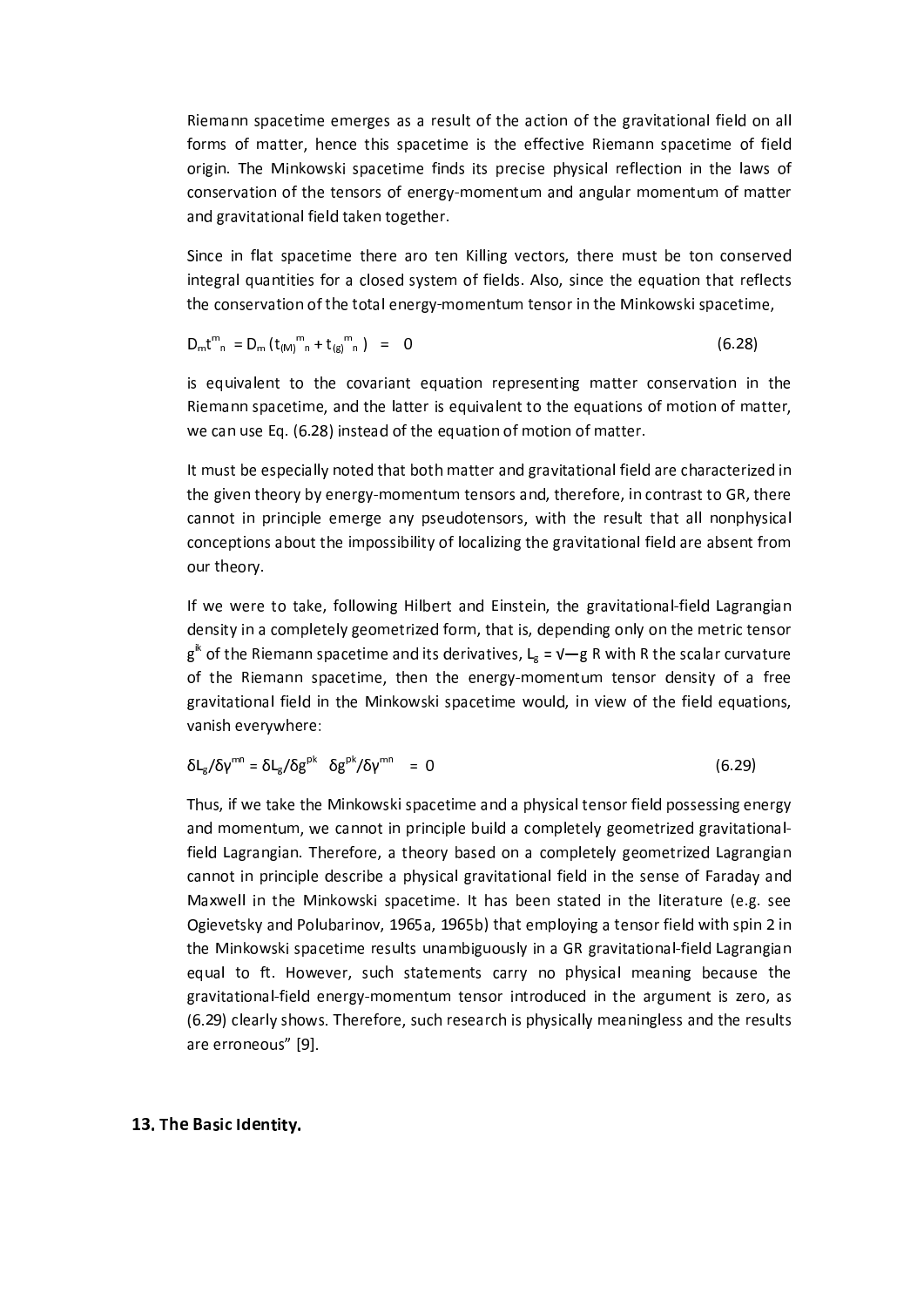It is essential to RTG to use the "basic identity" in the construction of its equations in such a way that the Riemann metric tensor can be applied with the Minkowsky pseudo Euclidean spacetime and thus satisfy the law of conservation of energy-momentum of the gravitational field along with the rest fields of matter.

"As shown in Barnes, 1965, and Fronsdal, 1958, the symmetric second-rank tensor can be expanded in a direct sum of irreducible representations, one with spin 2, one with spin 1, and two with spin 0:

$$
f^{i} = (P_2 + P_1 + P_0 + P_0')^{lm}{}_{ik} f^{ik}
$$
\n(7.1)

we denote the projection operators, which satisfy the following standard relationships:  $P_3Pt = \delta^t_s P_t$ , (here there is no summation over I),

$$
P^{in}_{s;in} = (2s + 1), \Sigma_s P^{in}_{s;ik} = \frac{1}{2} \left( \delta^i \delta^m_{k} + \delta^m \delta^i_{k} \right) \equiv \delta^{in}_{ik}
$$
 (7.2)

It is convenient to first write the operators  $P_s$ , in the momentum representation, to this end we introduce the following auxiliary (projection) quantities:

$$
X_{ik} = 1/V3(\gamma^{ik} - q_i q_k/q^2), Y_{ik} = q_i q_k/q^2
$$
 (7.3)

It can be demonstrated that the operators  $P_s$ , satisfying (7.2) can be written, via (7.3), in the following form:

$$
P^{mi}_{0;ni} = X_{ni}X^{lm}, P^{mi}_{0;ni} = Y_{ni}Y^{ml}
$$
 (7.4)

$$
P^{mi}_{1;ni} = \frac{v_3}{2} \left( \frac{X^i}{Y^m_{n}} + \frac{X^m}{Y^i_{n}} + \frac{X^m}{Y^i_{n}} + \frac{X^i}{Y^m_{n}} \right)
$$
 (7.5)

$$
P_{2;ni}^{mi} = 3/2 \left( X_i^l X_i^m + X_i^m X_i^l \right) - X_{ni} X_i^{mi}
$$
 (7.6)

Formulas (7.4)-(7.6) show that the  $P^{mi}$ <sub>s,ni</sub> are symmetric in the indices (ml) and (nl). In the x-representation the projection operators P<sub>s</sub>, are nonlocal integro differential operators:

$$
(P^{mi}_{s;ni}f^{ni}) = \int d^4y P^{mi}_{s;ni}(x-y) f^{ni}(y)
$$

The explicit expressions for  $P^{mi}_{0,ni}$  (x) and  $P^{mi}_{2,ni}$  (x) have the form

$$
P^{mi}_{0;ni}(x) = \frac{1}{3} [\gamma^{im} \gamma_{in} \delta(x) + (\gamma^{im} \delta_{i} \delta_{n} + \gamma_{in} \delta^{i} \delta^{m}) D(x) + \delta_{i} \delta_{n} \delta^{i} \delta^{m} \Delta(x)] \qquad (7.7)
$$
  
\n
$$
P^{mi}_{2;ni}(x) = (\delta^{im}_{in} - \frac{1}{3} \gamma^{im} \gamma_{in}) \delta(x) + \frac{2}{3} \delta^{i} \delta^{m} \delta_{i} \delta_{n} \Delta(x)
$$
  
\n
$$
+ \frac{1}{2} (\delta^{i} \delta^{m} \delta_{n} + \delta^{m} \delta^{i} \delta_{i} + \delta^{i} \delta^{m} \delta_{i} + \delta^{m} \delta^{i} \delta_{n})
$$
  
\n
$$
- \frac{1}{3} (\gamma^{im} \delta_{i} \delta_{n} + \gamma_{in} \delta^{i} \delta^{m})] D(x) \qquad (7.8)
$$

In both  $(7.7)$  and  $(7.8)$ , D  $(x)$  is the Green function of the wave equation

$$
\Box D(x) = -\delta(x) \tag{7.9}
$$

and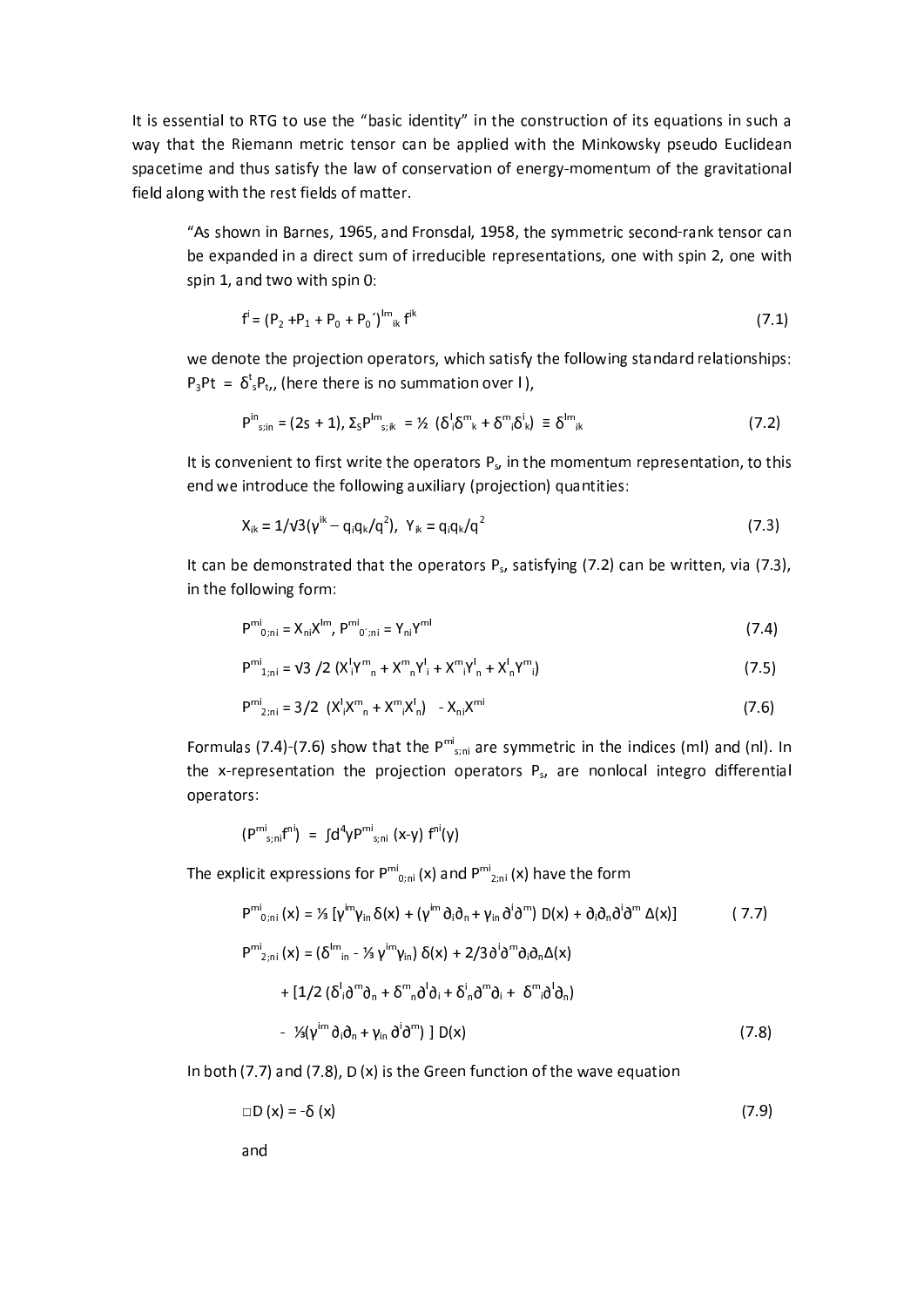$$
\Delta(x) = \int a'^4 y D(x-y) D(y)
$$

We therefore have the equation

$$
\Box \Delta (x) = -D (x) \tag{7.10}
$$

Using (7.7)-(7.10) we can easily verify that the operators  $P_0$  and  $P_2$ , are conserved, that is, obey the following identities.

$$
\partial_{\perp} P^{m_1}{}_{0;ni}(x) = \partial^n P^{m_1}{}_{0;ni}(x) \equiv 0
$$
\n
$$
\partial_{\perp} P^{m_1}{}_{2;ni}(x) = \partial^n P^{m_1}{}_{2;ni}(x) \equiv 0 \tag{7.11}
$$

But the operators  $P_1$ , and  $P_0$  do not exhibit this property.

Expansion (7.1) implies that if the tensor field obeys the equation

$$
\partial_1 f^{lm} = 0 \tag{7.12}
$$

it does not contain the representations with spins 1 and O'. This means that such a tensor field describes only spins 2 and 0.

In view of (7.7) and (7,8) it can easily be verified that the operator

$$
\Box(2P_0 - P_2)^{mn}{}_{il} = -(\delta^{mn}{}_{il} - \frac{1}{2} \gamma^{mn} \gamma_{il}) \Box \delta(x) - (\gamma^{mn} \delta_i \delta_l + \gamma_{il} \delta^m \delta^n) \delta(x)
$$
  
+ 
$$
\frac{1}{2} (\delta^n{}_i \delta^m \delta_l + \delta^m{}_i \delta^n \delta_l + \delta^n{}_i \delta^m \delta_i + \delta^m{}_i \delta^n \delta_l) \delta(x)
$$
 (7.13)

is the only second-order operator that is local and conserved. Acting with this operator on the function función  $\varphi^{\parallel} - \frac{1}{2} \gamma^{\parallel} \varphi$ , where  $\varphi = \gamma^{pq} \varphi^{pq}$  and allowing for (7.7)-(7.10), we find that

$$
\psi^{mn} = \int \Box y \left[ 2P_0(x - y) - P_2(x - y) \right]^{mn} \left[ \phi^{ii}(y) - \frac{1}{2} y^i \phi(y) \right] d^4 y
$$
  
=  $\partial_k \partial_p \left[ y^{nk} \phi^{pm} + y^{mk} \phi^{pn} - y^{kp} \phi^{mn} - y^{mn} \phi^{kp} \right]$  (7.14)

The structure (7.14) for any symmetric tensor field is noteworthy in that it is local and linear, it contains only second-order derivatives, and it satisfies the conservation law, that is, the divergence of  $\psi^{mn}$  is identically nil:

$$
\mathbf{d}_{m} \psi^{mn} \equiv 0 \tag{7.15}
$$

In what follows we will need structure (7.14) written in terms of the covariant derivatives of the metric-tensor density  $\hat{\mathsf{g}}^{\text{lm}}$  with respect to the Minkowski metric:

$$
J^{mn} = D_k D_p \left[ \gamma^{np} \hat{g}^{km} + \gamma^{pm} \hat{g}^{kn} - \gamma^{kp} \hat{g}^{mn} - \gamma^{mn} \hat{g}^{kp} \right]
$$
 (7.16)

From (7.16) it follows that

$$
D_m J^{mn} \equiv 0 \tag{7.17}
$$

which we will call the basic identity, since it plays a fundamental role in the construction of RTG " [9].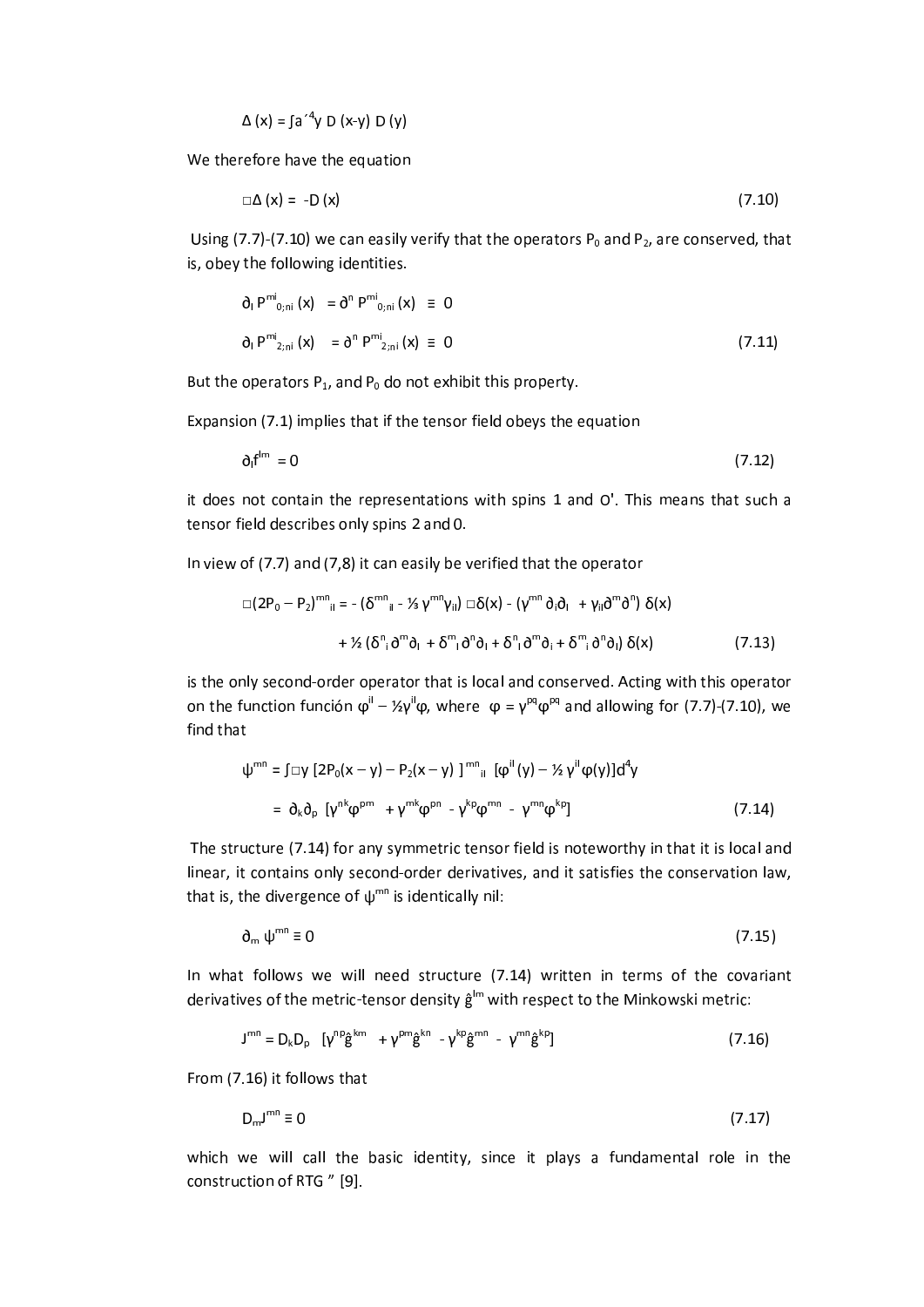### 14. RTG equations.

Because Riemann space-time is necessary to quantitatively describe Mercury's orbit and the deflection of the electromagnetic wave under the action of a strong gravitational field like that of the Sun, but since there cannot be global Cartesian coordinates in this space, which prevent defining the gravitational field as a physical field, equations obtainable by a different methodology than the GTR are required.

The methodological objectives for preparing RTG equations are:

1. Riemannian geometry emerges as a certain effective geometry.

2. Its generation is by the action of a physical gravitational field on matter, in Minkowski's pseudo Euclidean spacetime.

It is essential that the condition is met:

For the construction of an effective Riemannian metric on the Minkowski spacetime variables to have physical meaning, it is required that the gravitational field equations contain the Minkowski  $y^k$  spacetime metric, which determines it as a physical tensor field, as it is not related to the choice coordinate systems. That is, the gravitational field cannot be an island type, as it is in the ordinary Galilean coordinates in an inertial frame of reference, of the Minkowski spacetime of Einstein's SRT, but must be in global Cartesian coordinates, therefore, where the equations can be written in general covariant form. Thus, the gravitational field has an energy-impulse density. Of course, the gravitational field as a Faraday-Maxwell type field in Minkowski spacetime, "as is common practice in elementary particle theory."

Broadly speaking, the steps to obtain the complete system of RTG equations are:

1. Four covariant equations of the gravitational field are obtained, in the Minkowski pseudo Euclidean spacetime.

2. The other ten equations of the gravitational field are obtained in a similar way as in the electromagnetic field, for which the Maxwell electrodynamics is taken as a model. But, while the equations of this field are invariant before gauge transformations, on the other hand, the equations of the gravitational field are different because the source of the same is the energyimpulse tensor of the fields of matter, which is not invariable under the gauge transformations of these fields. A gauge transformation does not modify any physical property and comes from quantum field theory that describes the physical interaction between different material fields. RTG's use of this approach makes the theory of the gravitational field a gauge theory.

3. As the final source of the gravitational field, it takes the energy-impulse tensor of matter and the gravitational field in the Minkowski spacetime, assuming the validity of the conservation law of this tensor and, as a corollary, the validity of the law of covariant conservation for matter in Riemann spacetime. The equations, even for a free gravitational field, are nonlinear, for that reason.

4. The equations of the motion of matter are obtained from the equations of the gravitational field.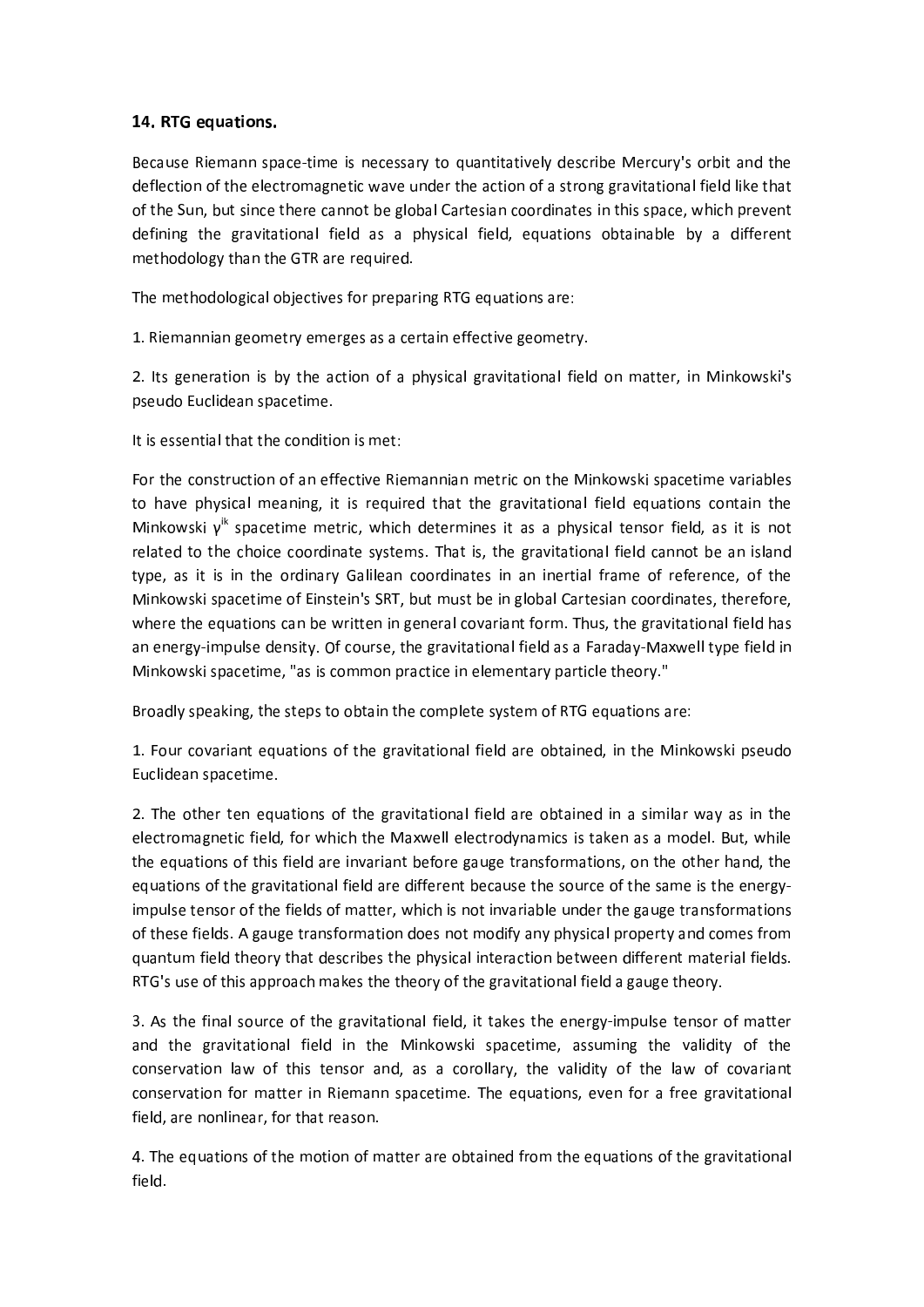5. The Hilbert-Einstein system of equations is incorporated into the system of equations for matter and the gravitational field of RTG, but, maintaining the substantial change of the physical gravitational field of RTG with respect to the metric gravitational field of GRT, since, In the resulting complete system of equations, the Riemann spatiotemporal variables continue to coincide with the variables of the Minkowski pseudo Euclidean spacetime. Thus, these equations of the gravitational field are universal, since they are equations of the gravitational field provided with virtual spin 2 and 0 gravitons; therefore, separating the inertial forces from the gravitational forces.

"Einstein declared that the metric tensor  $g^k$  of the Riemann spacetime characterizes the gravitational field in GR. This, however, was a profound delusion and it must be discarded, since it is impossible to place physical boundary conditions on the behavior of  $g^{ik}$  because their asymptotics depends on the choice of the spatial coordinate system. In this chapter we construct, within the framework of relativity theory and the geometrization principle, the relativistic equations for matter and gravitational field.

The relationship between the effective metric of the field Riemann spacetime and the gravitational field can be chosen, by definition, to be

$$
\hat{\mathbf{g}}^{ik} = \mathbf{v} - \mathbf{g} \mathbf{g}^{ik} = \mathbf{v} - \mathbf{y} \mathbf{v}^{ik} + \mathbf{v} - \mathbf{y} \Phi^{ik}
$$
 (8.1)

Hence, Riemannian geometry emerges here as a certain effective geometry, generated by the action of a physical gravitational field in the Minkowski spacetime on matter. But for this construction of an effective Riemannian metric in the Minkowski spacetime variables to have physical meaning, wo must ensure that the gravitationalfield equations contain the Minkowski spacetime metric  $y^{ik}$ . In our theory the tensor  $\Phi^{\text{ik}}$  is the field variable of the gravitational field, and the physical boundary conditions must be formulated for this variable. We will assume that the gravitational field in general has only spins 2 and 0. These physical restrictions load in Galilean coordinates to the following four equations for the gravitational field:

$$
\partial_i \Phi^{ik} = \partial_i \hat{g}^{ik} = 0 \tag{8.2}
$$

The Riemannian geometry of spacetime is determined by fixing the metric-tensor field  $g_{ik}$  (x) in a certain system of coordinate maps. Although de Bonder, 1921, 1926, and Fock, 1939, 1957, 1959, used conditions of the (8.2) type in GR (they called them harmonic conditions), they were not able to show in which spacetime variables these conditions must be written. Nevertheless, Fock, in describing problems of the island type, as much as considered harmonic conditions in terms of global Cartesian coordinates. But where did he find global Cartesian coordinates? They have no place in Riemannian geometry. Intuitively he made a correct move, but he could not comprehend its significance. If he had clearly under-stood that Eqs. (8.2) are valid only in an inertial reference frame, in Galilean coordinates of the Minkowski spacetime, he could have arrived at the conception of a gravitational field as a physical tensor field in the Minkowski spacetime. Fock focused especially on the importance of harmonic coordinate conditions for the solution of island problems. For instance, he wrote (Fock, 1959): The above remarks concerning the privileged character of the harmonic system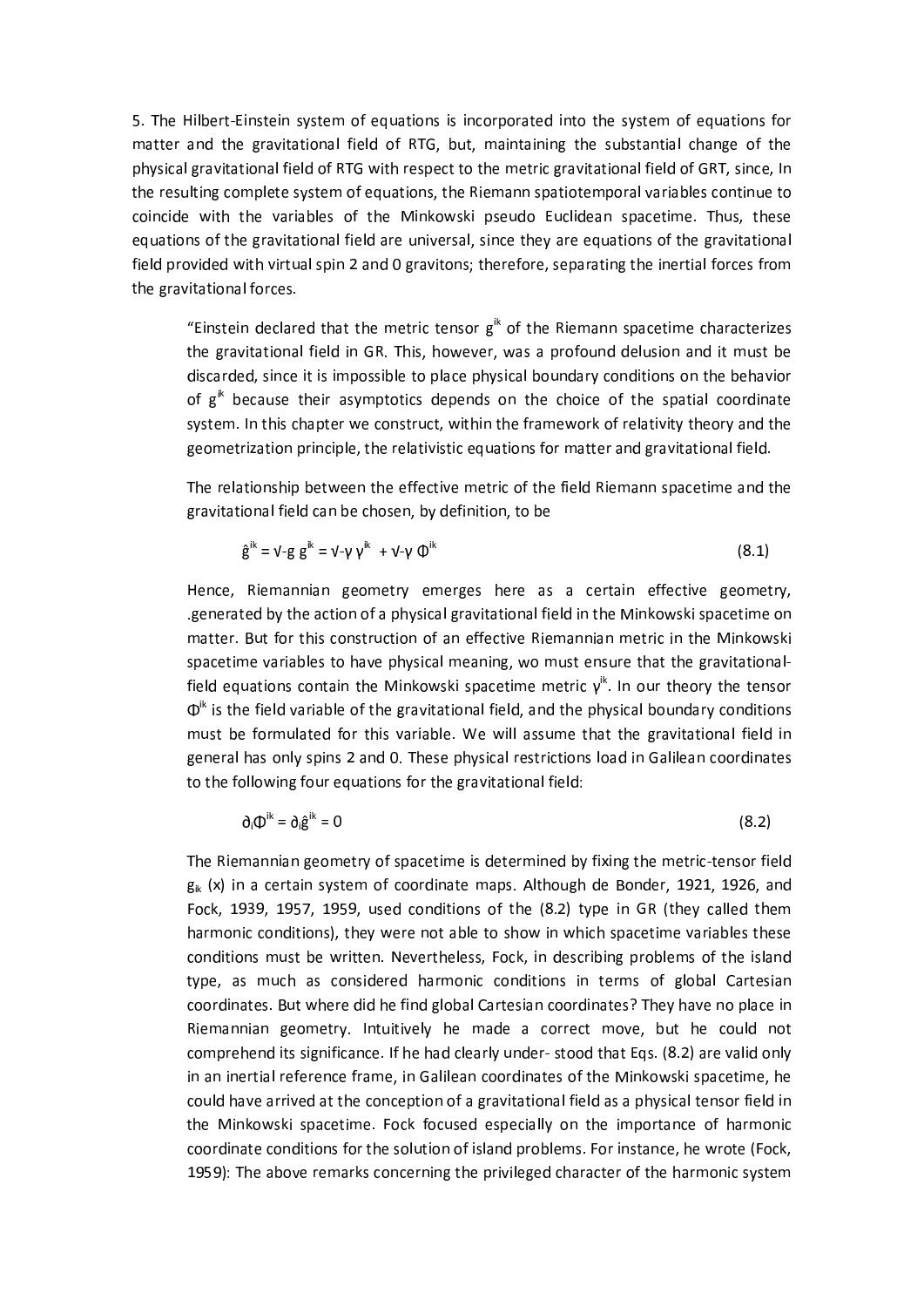of coordinates should not be understood, in any case, as same kind of prohibition of the use of other coordinate systems. Nothing is more alien to our point of view than such an interpretation. And further: ...the existence of harmonic coordinates, ... although a fact of primary importance in theoretical and practical systems does not exclude, the use of other non-harmonic coordinates. Fock also wrote (Fock, 1939): We believe that the possibility deserves to be noted of introducing, in the old relativity, a fixed inertial coordinate system in a unique manner.

Developing this idea, Fock could probably have arrived at the concept of a gravitational field possessing energy-momentum density. But he did not. Did he attempt to consider the gravitational field as one of the Faraday-Maxwell type in the Minkowski spacetime? No, he was far from this idea and explicitly said so (Fock, 1939): We mention this only in connection with the wish observed at times (which wo in no way share) to place the theory of gravity into the framework of Euclidean space. In GR, as Fock wrote (Fock, 1959): Gravitational energy can be separated out in the form of additional terms in the energy tensor only in an artificial manner by fixing the coordinate system and reformulating the problem in such a way that the gravitational field is taken to be superimposed on a spacetime of fixed properties, just as is done in Newtonian theory. The additional terms in the energy tensor that correspond to gravitational energy do not possess the property of covariance (i.e. they do not form a tensor). And further: According to the choice of coordinate system the values of these terms at a given spacetime point may prove to be zero or non-zero, which would be impossible for a tensor (This is still not understood by some researchers- The authors). Therefore gravitational energy cannot be localized.

Irrespective of some insights, Fock was deeply averse to both the idea of the Minkowski space-lime and the idea of the gravitational field of the Faraday-Maxwell type as playing any role in the theory of gravity. From the standpoint of our theory, Fock in solving island problems unconsciously dealt simply with ordinary Galilean coordinates in an inertial reference frame, and the latter, as is known from the theory of relativity, are preferred, of course. As a result, in his calculations involving island systems, the harmonic conditions emerged not as coordinate conditions, as he believed, but, as we will later see, as field equations in Galilean coordinates of an inertial reference frame.

Thus, Fock considered harmonic conditions only as preferred coordinate conditions and nothing more, and only for problems of the island typo. This is understandable, since lie, like all his great predecessors, was chained to Riemannian geometry, which in principle did not allow for a deeper penetration of the essence of the problem. To take this important step and advance these conditions as universal and covariant, it was necessary to repudiate the ideology of GR, get out of the jungle of Riemannian geometry, extend, contrary to the GR prescription, the principle of relativity to gravitational phenomena, and introduce the idea of a gravitational field as a physical field in the sense of Faraday and Maxwell, that is, possessing energy and momentum. All this has been done in our theory, with an arbitrary choice of system of coordinates, fixed only by the metric tensor  $y^k$  of the Minkowski spacetime, as is common practice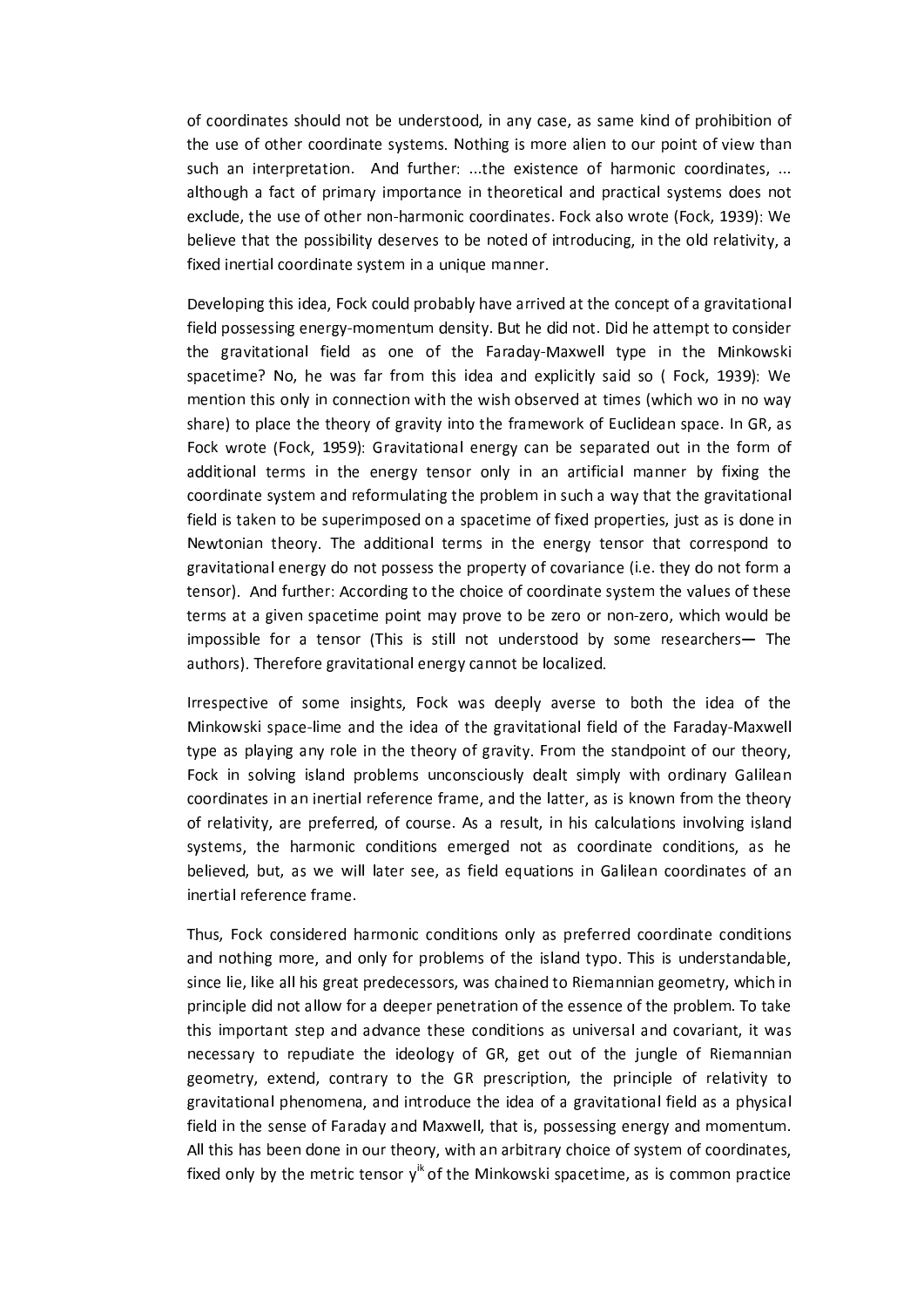in the theory of elementary particles. Equations (8.2) are universal in our theory, since they are equations governing the gravitational field and have no relation to the choice of the coordinate systems. In the Minkowski spacetime these equations can be written in covariant form as follows:

$$
\mathbf{V} \cdot \mathbf{V} \mathbf{D}_i \mathbf{Q}^{ik} = \mathbf{D}_i \hat{\mathbf{g}}^{ik} = \mathbf{0} \tag{8.3}
$$

Only in Cartesian (Galilean) coordinates do the field equations (8.3) assume the form of harmonic conditions. But writing the harmonic conditions within the GR framework in terms of Cartesian coordinates runs contrary to the GR ideology since in the Riemann spacetime there can be no global Cartesian coordinates.

On the basis of the numeral 13, we can say that the field equations (8.3) automatically exclude spins 1 and 0' from the gravitational tensor field. Thus, for the fourteen sought variables describing the gravitational field and matter we have already built four covariant equations (8.3). To construct the other ten, we use a simple but far reaching analogy with the electromagnetic field. Since any vector field  $A<sup>n</sup>$  contains spins 1 and 0, it can be expanded in a direct sum of appropriate irreducible representations. This expansion can be realized via the projection operators (7.3) introduced in numeral 13:

$$
A^n = X^n{}_{m}A^m + Y^n{}_{m}A^m \tag{8.4}
$$

where operator  $X_{m}^{n}$ , is conserved, that is, satisfies the identities

$$
\partial_n X^n{}_{m} = \partial^n X^n{}_{m} \equiv 0 \tag{8.5}
$$

while operator  $Y_{m}^{n}$ , does not possess this property.

From electrodynamics it is known that the source of an electromagnetic field  $A^n$ conserved electromagnetic current J<sup>n</sup>. Therefore, in constructing the equation of motion of the field it is natural to use the conserved operator  $X_{m}^{n}$ . This operator is nonlocal, but on its basis we can build a unique, local, linear, and conserved operator  $\Box X^{n}$  that contains only second derivatives. Applying this operator to A<sup>m</sup>, we get an expression which in terms of covariant derivatives has the form

 $v^{mk}D_{m}D_{k}A^{n}$  -  $D^{n}D_{m}A^{m}$ 

Postulating the equation

$$
\gamma^{\mathrm{mk}} D_{\mathrm{m}} D_{\mathrm{k}} A^{\mathrm{n}} - D^{\mathrm{n}} D_{\mathrm{m}} A^{\mathrm{m}} = 4\pi J^{\mathrm{n}} \tag{8.6}
$$

we arrive at the well-known Maxwell equations.

One the most important features of the electrodynamics equation (8.6) is that it is invariant under the following gauge transformation:

$$
A^n \to A^n + D^n \varphi \tag{8.7}
$$

with  $\varphi$  an arbitrary scalar function.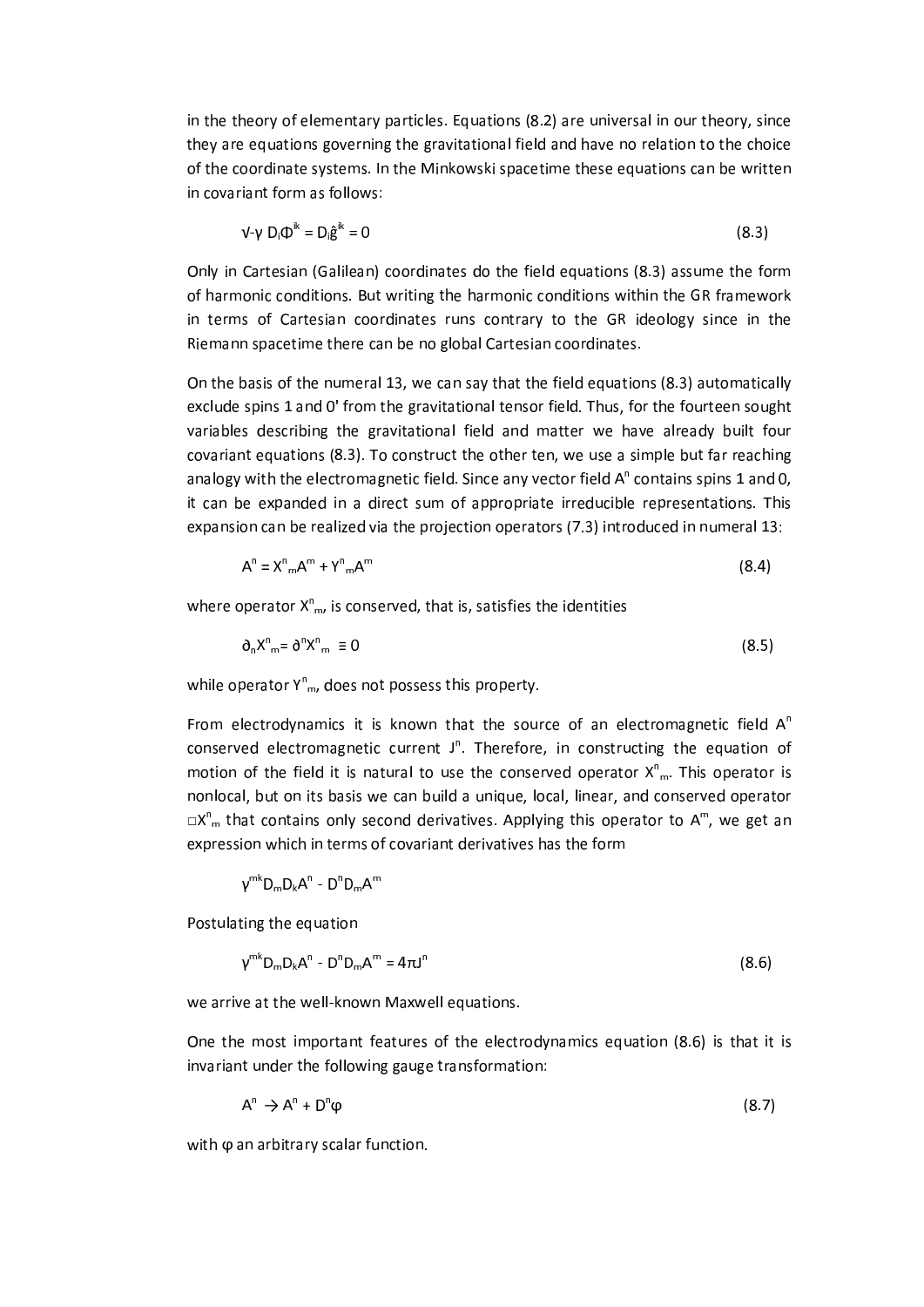None of the physical quantities is affected by the gauge transformation (8.7). This means that none depends on the presence of spin 0 in the vector field A<sup>n</sup>. Hence, the gauge transformation can be selected such that spin 0 would be excluded once and for all from the vector field. This means introducing the condition

$$
D_m A^m = 0 \tag{8.8}
$$

Thus, in electrodynamics condition (8.8) can be introduced, but this is not a necessary condition because spin 0 of the vector field has no effect on physical quantities due to gauge invariance.

Allowing for (8.8) in (8.6), we arrive at a system of equations

$$
\gamma^{\mathrm{mk}} D_{\mathrm{m}} D_{\mathrm{k}} A^{\mathrm{n}} = 4\pi J^{\mathrm{n}} \tag{8.9a}
$$

$$
D_m A^m = 0 \tag{8.9b}
$$

which determines a vector potential  $A<sup>n</sup>$  possessing only spin 1.

The Lagrangian formalism that leads to these results is well known. Note that the idea of constructing a theory of interactions of vector fields (both Abelian and non-Abel) based on gauge invariance proved to be extremely fruitful and is being successfully developed.

The problems that we encounter in setting up the remaining equations for a gravitational tensor field are of quite a different nature, since the source of this field, the energy-momentum tensor, is non invariant under gauge transformations of field  $\hat{\varnothing}^{\text{ik}}$ . We will discuss this aspect in greater detail later. For the present, by analogy with Maxwell's electrodynamics, we will construct the remaining equations for the gravitational tensor field. The second-rank tensor that is conserved is the energymomentum tensor of matter and gravitational field in the Minkowski spacetime, t<sup>mn</sup>. Por lo tanto, es natural tomarlo como la fuente última del campo gravitatorio. Puesto como es establecido en el Numeral 11, el tensor lineal conservado idénticamente más simple en. Hence, it is natural to take it as the ultimate source of the gravitational field. Since, as established in numeral 13, the simplest identically conserved tensor linear in  $g^{mn}$  is  $J^{mn}$  by analogy with electrodynamics we can postulate the validity of the following equations:

$$
J^{mn} \equiv D_{k}D_{p}(\gamma^{kn}\hat{g}^{pm} + \gamma^{km}\hat{g}^{pn} - \gamma^{k} \hat{g}^{mn} - \gamma^{mn}\hat{g}^{kp}) = \lambda(t^{mn}{}_{g} + t^{mn}{}_{M})
$$
(8.10)

Generally speaking, such a type of equation presupposes the automatic validity of the law of conservation of the energy-momentum tensor of matter and gravitational field in the Minkowski spacetime,

$$
D_m(t^{mn}{}_g + t^{mn}{}_M) \equiv D_m t^{mn} = 0 \tag{8.11}
$$

and, as a corollary (see Eq. (6.27)), the validity of the covariant conservation law for matter in the Riemann spacetime:

$$
_{m}T^{mn} = 0 \tag{8.12}
$$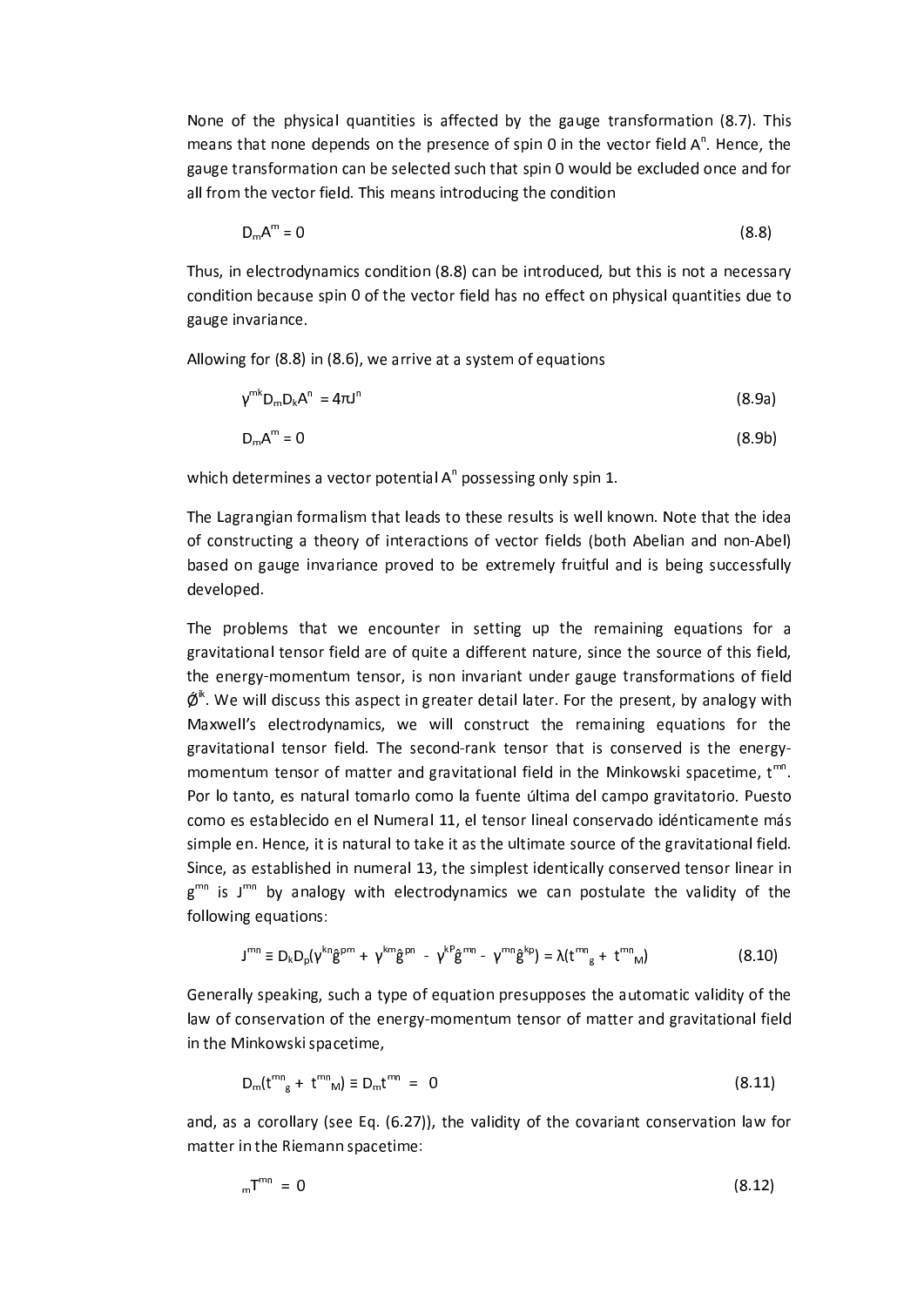The Hilbert energy-momentum tensor T<sup>mn</sup> can be specified phenomenologically. In this case Eqs. (8.12) constitute the equations of motion of matter.

Combining (8.3) with (8.10), we get

$$
\gamma^{kp} D_k D_p \hat{\mathbf{g}}^{mn} = \lambda (t^{mn}_{g} + t^{mn}_{M})
$$
\n(8.13a)

$$
D_m \hat{g}^{mn} = 0 \tag{8.13b}
$$

This system of equations, (8.13a) and (8.13b), is the sought system for RTG.

The role of Eqs. (8.13b) in RTG is essentially different from the role that (8.8) plays in electrodynamics. Indeed, although the left-hand side of (8.10) is invariant under the gauge transformation

$$
\hat{\mathbf{g}}^{\text{mn}} \to \hat{\mathbf{g}}^{\text{mn}} + \mathbf{D}^{\text{m}} \mathbf{g}^{\text{n}} + \mathbf{D}^{\text{n}} \mathbf{g}^{\text{m}} - \gamma^{\text{mn}} \mathbf{D}^{\text{k}} \mathbf{g}^{\text{k}}
$$
\n(8.14)

where  $\zeta^n = v - v \zeta^n$  is the density of an arbitrary 4-vector  $\xi^n$  (x), in the theory we do not have the arbitrariness of the (8.14) type since the right-hand side of (8.10) is non invariant under transformation (8.14). For this reason, Eqs. (8.3) cannot follow from Eqs. (8.10).

Hence, in RTG Eqs. (8.3) constitute additional independent dynamical equations for the gravitational field rather than coordinate conditions.

The main problem in constructing a theory is to establish whether there exists a Lagrangian density for a gravitational field with spins 2 and 0 that would automatically lead, via the principle of least action, to Eqs. (8.13a). The total Lagrangian density of a gravitational field  $\hat{\varnothing}^{\text{lk}}$  that describes spins 2 and 0 and is quadratic in the first derivatives of the field has the form

$$
L_g = a\hat{g}_{km}\hat{g}_{nq}\hat{g}^{lp}D_l\hat{g}^{kq}D_p\hat{g}^{mn} + b\hat{g}_{kq}D_m\hat{g}^{pq}D_p\hat{g}^{km} + c\hat{g}_{km}\hat{g}_{nq}\hat{g}^{lp}D_l\hat{g}^{km}D_p\hat{g}^{nq}
$$
(8.15)

A characteristic feature of this Lagrangian is that the convolution of covariant derivatives taken with respect to the Minkowski metric is achieved via the effective metric tensor  $\hat{\mathbf{g}}^{\text{ik}}$  of the Riemann spacetime. It can be shown that this restriction on the gravitational field is a consequence of the geometrization principle and the structure of the gravitational field, which possesses spins 2 and 0.

In view of the principle of least action, the system of equations for the gravitational field assumes the form

$$
\delta L_g/\delta \acute{\phi}^{ik} + \delta L_m/\delta \acute{\phi}^{ik} \equiv \delta L_g/\delta \hat{g}^{ik} + \delta L_m/\delta \hat{g}^{ik} = 0 \qquad (8.16)
$$

where L<sub>M</sub> we have allowed for (8.1), is the material Lagrangian density, and L<sub>g</sub> t is specified in (8.15).

To represent the system of equations (8.16) in the form (8.13a) we must select in an unambiguous manner the constants a, b, and c in the Lagrangian density (8.15). To this end we use formulas (6.17), (6.22), and (6.25) and find for Lagrangian L = L<sub>g</sub> + L<sub>M</sub> the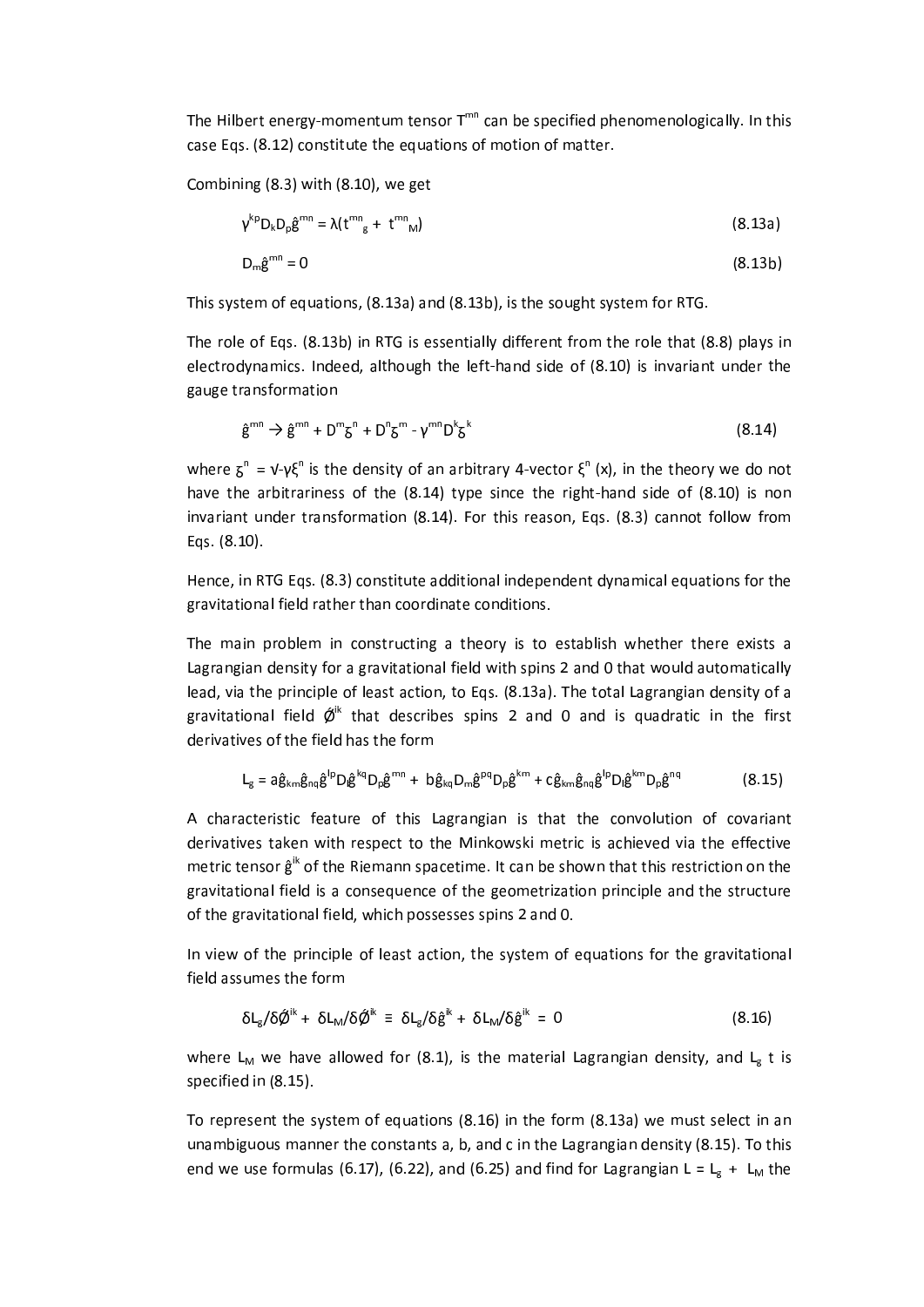energy-momentum tensor density t<sup>mn</sup> for matter and gravitational field in the Minkowski spacetime. Calculating the variation of the total Lagrangian over  $\gamma_{mn}$ , we find that

$$
t^{mn} = 2v - \gamma(\gamma^{nk}\gamma^{mp} - \frac{1}{2}\gamma^{mn}\gamma^{ph}) \delta L/\delta \hat{g}^{kp} + 2bJ^{mn} + D_p\{(2a + b) [H^{pn}{}_{k}\gamma^{km} + H^{pm}{}_{k}\gamma^{km} + H^{pm}{}_{k}\gamma^{km} + H^{pm}{}_{k}\gamma^{km} + H^{pm}{}_{k}\gamma^{km} + H^{pm}{}_{k}\gamma^{km} + H^{pm}{}_{k}\gamma^{km} + H^{pm}{}_{k}\gamma^{km}
$$
\n
$$
-2(a + 2) \gamma^{mn}\hat{g}^{kp}\hat{g}_{lq}D_{k}\hat{g}^{lq}\}
$$
\n(8.17)

where

$$
H^{pn}_{k} = (\hat{g}^{pl}D_{l}\hat{g}^{qn} + \hat{g}^{nl}D_{l}\hat{g}^{pq})\hat{g}_{qk}
$$

We see that the equations

$$
t^{mn} = 2bJ^{mn} + D_{p}\{(2a + b) [H^{pn}_{k} \gamma^{km} + H^{pn}_{k} \gamma^{km} - H^{mn}_{k} \gamma^{kp}] - 2(a + 2) \gamma^{mn} \hat{g}^{kp} \hat{g}_{iq} D_{k} \hat{g}^{iq}\}\
$$
  
(8.18)

are equivalent to the field equations (8.16). If we wish the condition

$$
D_{\rm m}t^{\rm mn}=0\tag{8.19}
$$

not to produce any new equation for field  $\Phi^k$ , since this would lead to an over determined system of equations, it is necessary and sufficient that the coefficients a, b, and c satisfy the following conditions:

$$
a = \frac{1}{2}b, \quad c = \frac{1}{4}b \tag{8.20}
$$

If the constants are selected in this manner, we arrive at an identity:

 $D_m t^{mn} \equiv 0$ 

Thus, the equations of the motion of matter follow directly from the equations for the gravitational field. Allowing for (8.20), we find that (8.18) assumes the form

$$
D_{p}D_{k}(\gamma^{km}\hat{g}^{pn} + \gamma^{kn}\hat{g}^{pm} - \hat{g}^{mn}\gamma^{kp} - \gamma^{mn}\hat{g}^{kp}) = 1/2b(t^{mn}_{g} + t^{mn}_{M}) \equiv 1/2b t^{mn}
$$
 (8.21)

This coincides with Eqs. (8.10), which were written by analogy with electrodynamics, if we apply  $2b = 1/\lambda$ . Thus, the Lagrangian density that leads us to field equations in the form of (8.21) is

$$
L_g = 1/2\lambda \left[ \hat{g}_{kq} D_m \hat{g}^{pq} D_p \hat{g}^{km} - \frac{1}{2} \hat{g}_{km} \hat{g}_{nq} \hat{g}^{lp} D_l \hat{g}^{ka} D_p \hat{g}^{gm} + \frac{1}{2} \hat{g}_{km} \hat{g}_{nq} \hat{g}^{lp} D_l \hat{g}^{km} D_p \hat{g}^{nq} \right] \quad (8.22)
$$

The correspondence principle implies that

$$
\lambda = -16\pi \tag{8.23}
$$

If we allow for (8.23) in (8.22), we get

 $L_g = 1/32\pi \left[ \hat{G}_{mn}^{\dagger} D_{l} \hat{g}^{mn} - \hat{g}^{mn} \hat{G}_{mk}^{k} \hat{G}_{nl}^{\dagger} \right]$  $(8.24)$ 

where the third-rank tensor  $\hat{G}^{k}_{lm}$  is defined thus: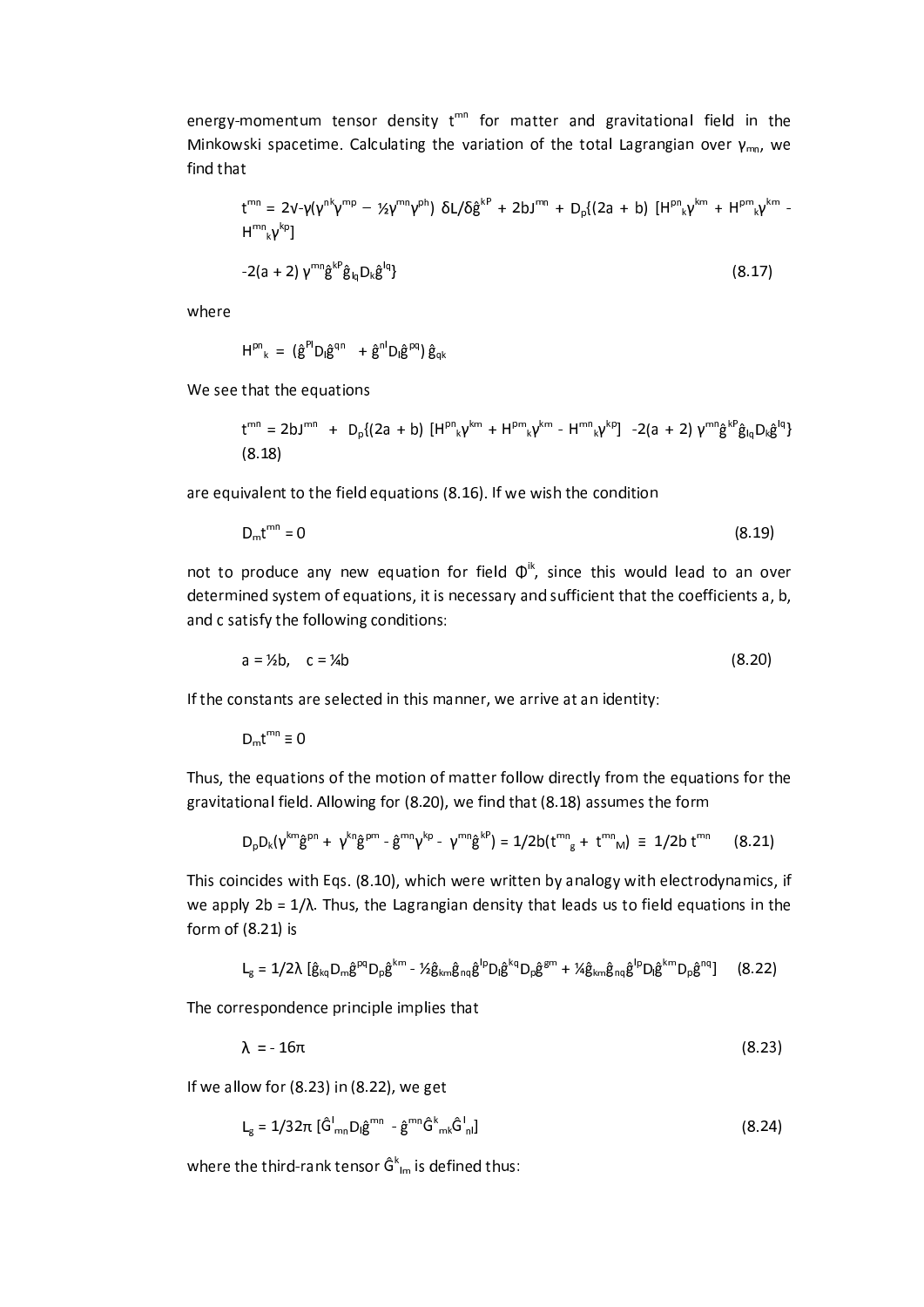$$
\hat{G}^k_{lm} = \frac{1}{2} \hat{g}^{pk} \left( D_m \hat{g}_{lp} + D_l \hat{g}_{mp} - D_p \hat{g}_{lm} \right) \tag{8.25}
$$

We can also write  $L_g$ , in the form

$$
L_{g} = -1/16\pi \, V - g \, g^{mn} [G^{k}_{nm} G^{k}_{nk} - G^{l}_{mn} G^{k}_{nk}]
$$
\n(8.26)

The first to consider such a Lagrangian was Rosen, 1940, 1963. The third-rank tensor  $G_{\text{lm}}^{k}$ , in (8.26) is defined as follows:

$$
G^{k}_{1m} = \frac{1}{2} g^{pk} (D_{m} g_{lp} + D_{l} g_{mp} - D_{p} g_{lm})
$$
 (8.27)

It is easily verified that Lagrangian (8.26) can be transformed into the sum of two terms, one of which does not contain the metric coefficients  $y^{mn}$  and the other, which depends on  $\gamma^{mn}$ , is written in the form of the divergence of a vector and, therefore, does not affect the field equations.

If we allow for Eq. (8.3), the complete system of RTG equations for matter and gravitational field is (see Logunov and Mestvirishvili, 1984, 1985a, 1985b, 1986b, Vlasov and Logunov, 1984, and Vlasov, Logunov, and Mestivirishvili, 1984)

$$
\gamma^{\rm pk} D_{\rm b} D_k \hat{\mathbf{g}}^{\rm mn} = 16 \pi \mathbf{t}^{\rm mn} \tag{8.28}
$$

$$
D_m \hat{g}^{mn} = 0 \tag{8.29}
$$

Obviously, in a Galilean system of coordinates Eqs. (8.28), (8.29) assume the form

$$
\Box \hat{\mathsf{g}}^{\mathsf{mn}} = 16\pi \mathsf{t}^{\mathsf{mn}} \tag{8.28'}
$$

$$
\partial_m \hat{g}^{mn} = 0 \tag{8.29'}
$$

Equations (8.28) and (8.29) clearly show that the Minkowski spacetime enters into all the gravitational-field equations in an essential way. But this means that it will find its physical reflection not only in the fundamental laws of nature but also in the description of various natural phenomena.

The general-covariant RTG equations (8.28) and (8.29) closely resemble the generalcovariant equations of electrodynamics, (8.9a) and (8.9b), in the absence of gravitational fields. In electrodynamics the electromagnetic field is a vector field and its source is the conserved electromagnetic current Equation (8.9b) excludes spin 0 from the vector field. In RTG the gravitational field is a tensor field and the source is the conserved tensor density of the energy-momentum of both matter and gravitational field. For this reason Eq. (8.28) is nonlinear even for a free gravitational field. Equation (8.29) excludes spins 1 and 0' from the tensor field.

The equations of RTG and electrodynamics acquire an especially simple form in the Galilean coordinates in an inertial reference frame. If we were to restrict our discussion to the first system of equations (8.28), the division of the metric of the Riemann spacetime into the metric in the Minkowski spacetime and the gravitational tensor field would be of a purely nominal nature and with no physical meaning. The second system (8.29) of four field equations drastically separates everything that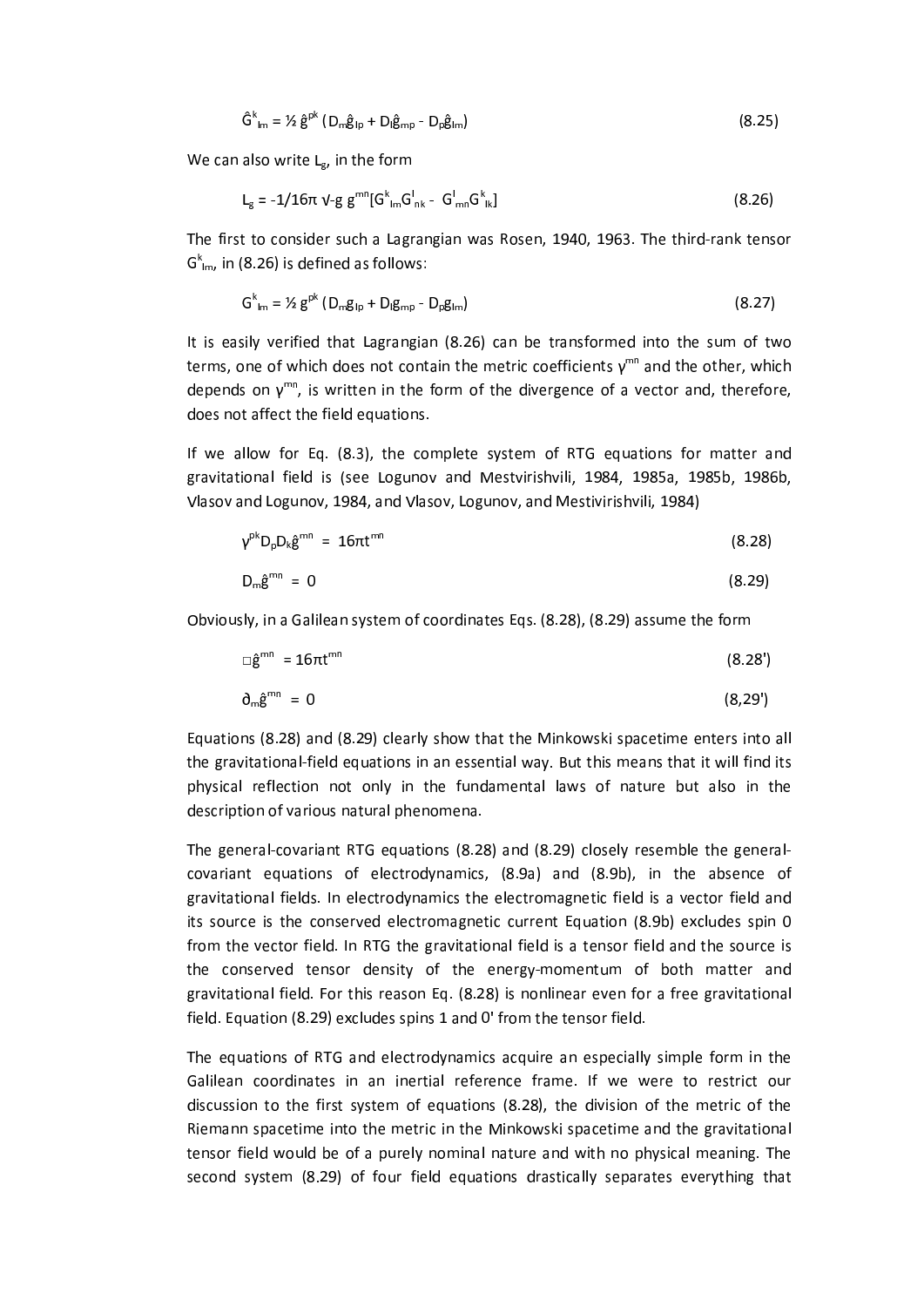refers to forces of inertia from everything that refers to the gravitational field. The two systems of equations, (8.28) and (8.29), are general covariant. The behavior of the gravitational field is restricted, as usual, by appropriate physical conditions in a given, say Galilean, system of coordinates. In GR it is impossible to formulate the physical conditions imposed on metric g<sup>mn</sup> if one remains within the framework of the Riemann spacetime, since the asymptotic behavior of the metric always depends on the choice of the three-dimensional system of coordinates.

Let us now find the explicit form of the system of equations (8.16). If we take Lagrangian (8.22), it can be demonstrated that

$$
\delta L_g / \delta \hat{g}^{mn} = 1/16\pi \left[ G^k_{1m} G^l_{kn} - G^k_{mn} G^l_{kl} \right]
$$

and

$$
\delta L_g / \delta D_k \hat{g}^{mn} = 1/16\pi \left[ G^k{}_{mn} - \frac{1}{2} \delta^k{}_m G^l{}_{nl} - \frac{1}{2} \delta^k{}_n G^l{}_{ml} \right]
$$

Hence.

$$
\partial L_g / \delta \hat{g}^{mn} \equiv \partial L_g / \partial \hat{g}^{mn} - D_k \partial L_g / \partial (D_k \hat{g}^{mn}) = -1/16\pi R_{mn}
$$
 (8.30)

where  $R_{mn}$ , is the second-rank tensor of the curvature of the Riemann spacetime:

$$
R_{mn} = D_k G_{mn}^k - D_m G_{nl}^l + G_{mn}^k G_{kl}^k - G_{ml}^k G_{nk}^l
$$
 (8.31)

Since in view of  $(6.6b)$  and  $(6.11)$  we have

$$
2 \delta L_M / \delta \hat{g}^{mn} = 1 / \nu \cdot g \left( T_{mn} - \frac{1}{2} g_{mn} T \right) \tag{8.32}
$$

Eq. (8.16) yields

$$
\mathsf{V}\text{-}\mathsf{g}\;\mathsf{R}_{\mathsf{m}\mathsf{n}} = 8\pi\left(\mathsf{T}_{\mathsf{m}\mathsf{n}} - \mathcal{V}\right)\mathsf{g}_{\mathsf{m}\mathsf{n}}\mathsf{T}
$$
\n
$$
\tag{8.33}
$$

that is, we have arrived at the system of Hilbert-Einstein equations, the one important difference being that all field variables in the Hilbert-Einstein equations in our theory depend on universal spatial-temporal coordinates in the Minkowski spacetime. In an inertial reference frame these universal coordinates can be chosen to be Galilean. It must be emphasized that the system of equations (8.28) does not coincide with the system of Hilbert-Einstein equations (8.33). Only if the general-covariant equations (8.29) hold true does the system of Hilbert-Einstein equations, formally written in GR in the variables of the Minkowski spacetime, reduce to the system of equations (8.28), and these depend essentially on the metric tensor of the Minkowski spacetime.

It has long been known (see Rosen, 1940, 1963, and Tolman, 1934) that Lagrangian (8.26) leads to system (8.33). We have shown, however, that for a gravitational field with spins 2 and 0 the gravitational-field Lagrangian density (8.22) is the only one that leads to a self-consistent system of equations for matter and field, (8.28) and (8.29). This means that RTG equations are the only simplest second-order equations that can exist.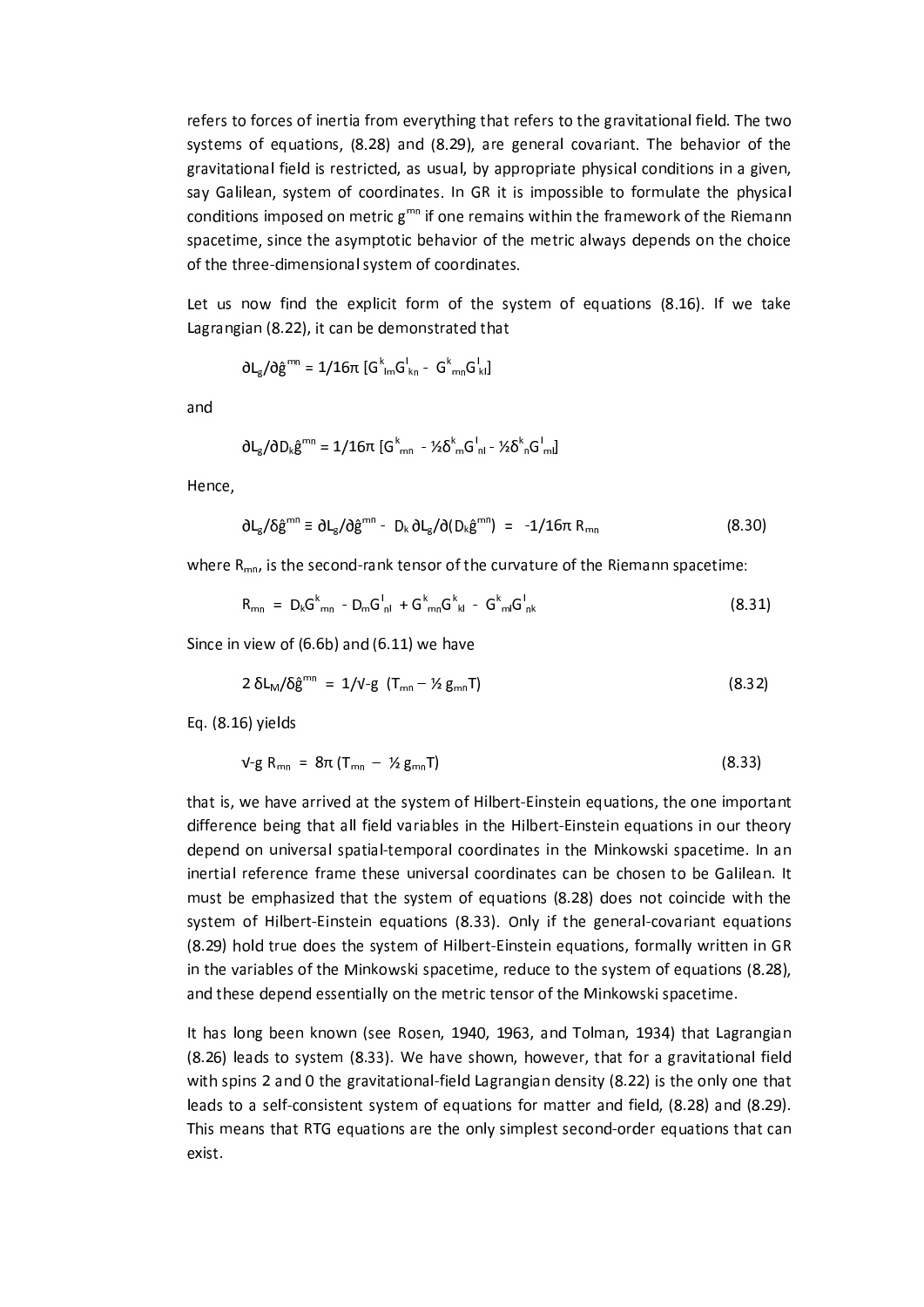In view of the importance of the equivalence of Eqs. (8.28) and (8.33) in the Minkowski variables, we can give another variant of the proof of the above statement based on direct calculations of the tensor densities  $t^{mn}_{R}$  and  $t^{mn}_{M}$ , provided that (8.29) is valid.

If we take formulas (6.17) and the Lagrangian density (8.22) and allow for  $(8.1)$ , we will find that the gravitational-field energy-momentum tensor density in the Minkowski spacetime is

$$
t^{mn}_{g} = -1/16\pi J^{m} - \nu - \gamma/8\pi (\gamma^{mp}\gamma^{nk} - \frac{1}{2}\gamma^{mn}\gamma^{pk})R_{pk}
$$
 (8.34)

We see that the second-rank curvature tensor  $R_{nk}$  of the Riemann spacetime has emerged automatically. Similarly, using formulas (6.17) and (8.1) and the definition (6.6a) of the Hilbert-tensor density, we arrive at the following formula for the material energy-momentum tensor density in the Minkowski spacetime:

$$
t^{mn}_{M} = (\gamma/g)^{\frac{1}{2}} (\gamma^{mp}\gamma^{nk} - \frac{1}{2}\gamma^{mn}\gamma^{pk}) (\mathsf{T}_{pk} - \frac{1}{2}\mathsf{g}_{pk}\mathsf{T})
$$
 (8.35)

Substituting (8.34) and (8.35) into the field equations (8.10), we get

$$
(\gamma^{mp}\gamma^{nk}-\mathcal{V}_{2}\gamma^{nm}\gamma^{pk}) [R_{pk}-8\pi/\nu-g (T_{pk}-\mathcal{V}_{2}g_{pk}T)] = 0,
$$

which leads us to the system of equations for the gravitational field in the form of  $(8.33)$ .

The complete system of equations for matter and gravitational field, (8.28) and (8.29), is equivalent to the following system of equations:

$$
V-g R_{mn} = 8\pi (T_{mn} - \frac{1}{2} g_{mn} T) \tag{8.36}
$$

$$
D_m \hat{g}^{mn} = 0 \tag{8.37}
$$

Thus, although in RTG the complete system of equations (8.36) and (8.37) does contain the system of Hilbert-Einstein equations, the content of the latter changes substantially\*, since the spatial-temporal variables now coincide with the variables of the Minkowski spacetime. We must again emphasize that Eqs. (8.37) are universal, since they are field equations describing gravitational fields with spins 2 and 0; they unambiguously separate forces of inertia from gravitational fields. Within the framework of GR this is impossible to do in principle. The choice of the reference frame (or system of coordinates) is fixed by the metric tensor of the Minkowski spacetime, while Eqs. (8.37) lay no restrictions on the choice of the coordinate system.

\* Equations (8.36) do not contain metric  $y_{ik}$ , and it is meaningless to speak of  $y_{ik}$  in GR. This implies that the statement of Zel'dovich and Grishchuk, 1986, that GR can be constructed on the basis of the Minkowski spacetime is erroneous.

Note that some aspects of the theory of gravitation in the Minkowski spacetime have been considered in Gupta, 1952, Kohler, 1952, 1953, 1954, Papapetrou, 1948, Pugachev, 1958, 1959, 1964, Rosen, 1940, 1963, and Thirring, 1961. However, even scientists who were on the right track at the beginning failed to understand this and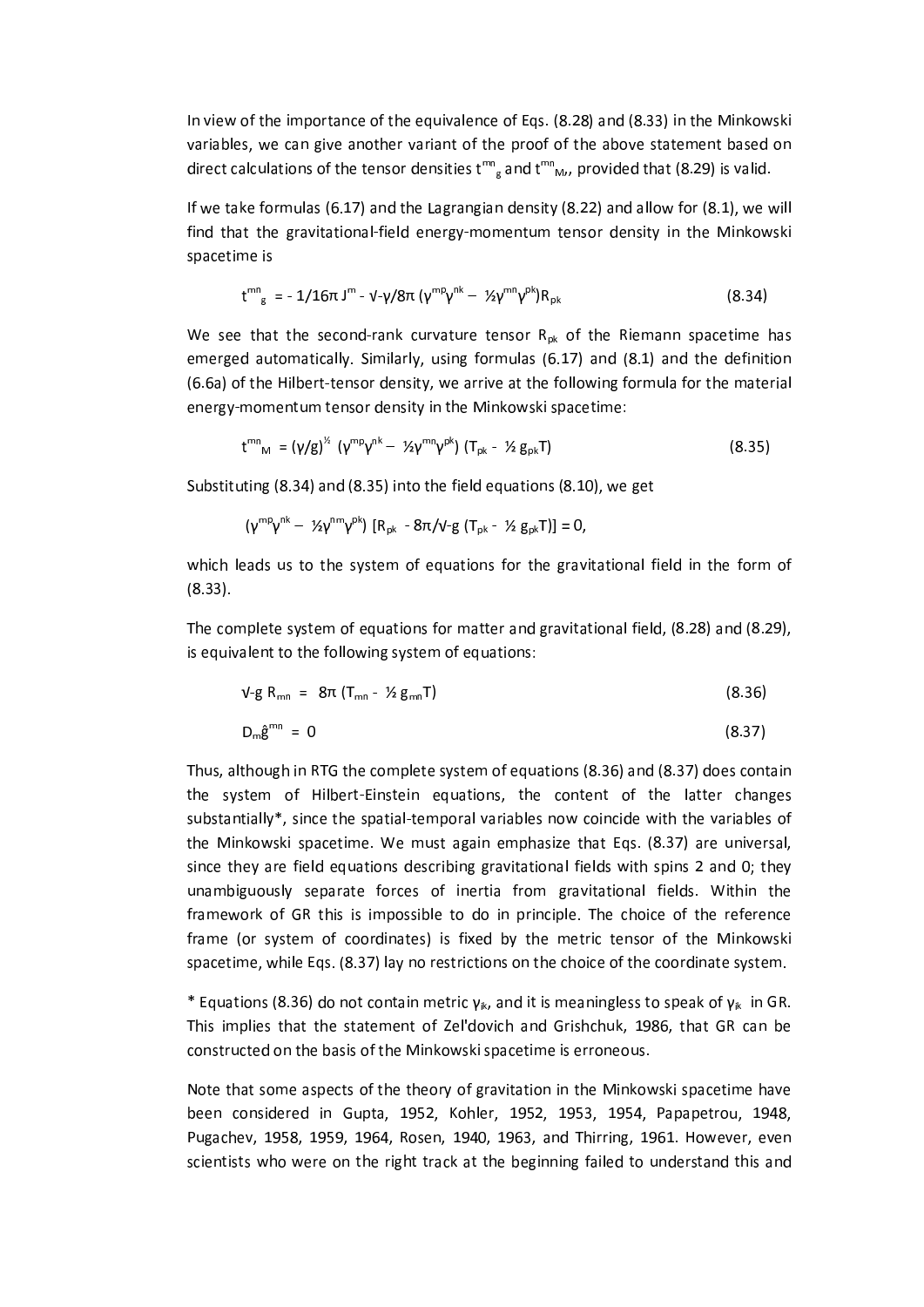took a different direction in building the theory of gravitation, a direction that has not led to a complete theory.

In conclusion, one remark is in order. The system (8.3) whose validity we have postulated does not follow from the principle of least action. Therefore, in applying this principle to Lagrangian (8.15), we were forced to allow for Eqs. (8.3) by introducing in the integrand in the action integral a term of the form  $\eta_m D_n \hat{g}^{mn}$ , where  $\eta_m$ , are Lagrange's multipliers" [9].

### 15. Gravitational waves in RTG.

Since RTG defines the gravitational field as a physical field, of static type, therefore, composed of virtual gravitons of spin 2 and 0, this field must radiate gravitational waves that will correspond to its dynamic state, composed of real gravitons, with mass not zero, which will propagate in a vacuum, like electromagnetic waves, and consequently will be detectable, although, due to its low mass of  $4.5 \cdot 10^{-66}$  g, it is undetectable with our current technological scope.

Let us point out that the false gravitational waves detected by LIGO are below  $10^{-54}$  g [12], [13], close to the electromagnetic spectrum. Of course, such radiation would have been easily detected and the graviton would be as handle as the photon. As this is not the case, it is clear that this radiation is not gravitational. Tom Van Flandern and the author have argued that the waves radiated by binary pulsars are not gravitational waves, but some form of electromagnetism. Said radiation is the residue that remains unexplained once all the known electromagnetic mechanical effects are included, causing energy losses that can reappear in the form of radiation. Such residual for the Hulse-Taylor binary pulsar, PSR B1913 + 16, coincides with the orbital decay rate predicted by GTR, behind Einstein's back, although, the value of this rat is above, approximately, at 0.3% of the predicted value. In the GTR gravitational radiation estimation equations the actual graviton with mass 0 is assumed to match the forecast exactly with the observed value. But when the orbital decay rats of the binary pulsars PSR B1913 + 16 and PSR B1534 + 12 are combined, it is obtained that the mass of the real graviton is not zero but maximum less than  $1.35342 * 10^{-52}$  grams, with 90% trustworthy. This upper limit for the mass of the real graviton was calculated, in 2002, by Lee Samuel Finn and Patrick J. Sutton of the "Center for Gravitational Wave Physics", of the State University of Pennsylvania, USA. The value of the assumed mass of the real graviton less than 1.35342  $*$  10<sup>-52</sup> grams is very close to the value of the upper limit of the mass of the real photon which is less than 10<sup>-51</sup> grams, according to its 2003 calculation, conducted by Jun Luo and colleagues at the Huazhong University of Science and Technology in Wuhan, China. And very far from the upper limit value of the mass of the graviton less than  $4.5 * 10^{-66}$  grams, estimated by SS Gershtein, AA Logunov and MA Mestvirishvili, in 1997, based on the observed parameters of the expansion of the Universe, and which is consistent with the value less than 0.5  $*$  10<sup>-65</sup> grams estimated by K. Staniukovich and M. Vasiliev, around 1968, based on the Einstein relation E =  $m * c^2$ . Therefore, in reality the radiation from the binary stars may be some electromagnetic radiation, as Tom Van Flandern has argued, although with the detection of LIGO the wave would be quadrupole. Anyway, the mass of that false graviton-photon would be about  $10^{12}$  stronger than the mass of the true graviton estimated by RTG. It is obvious that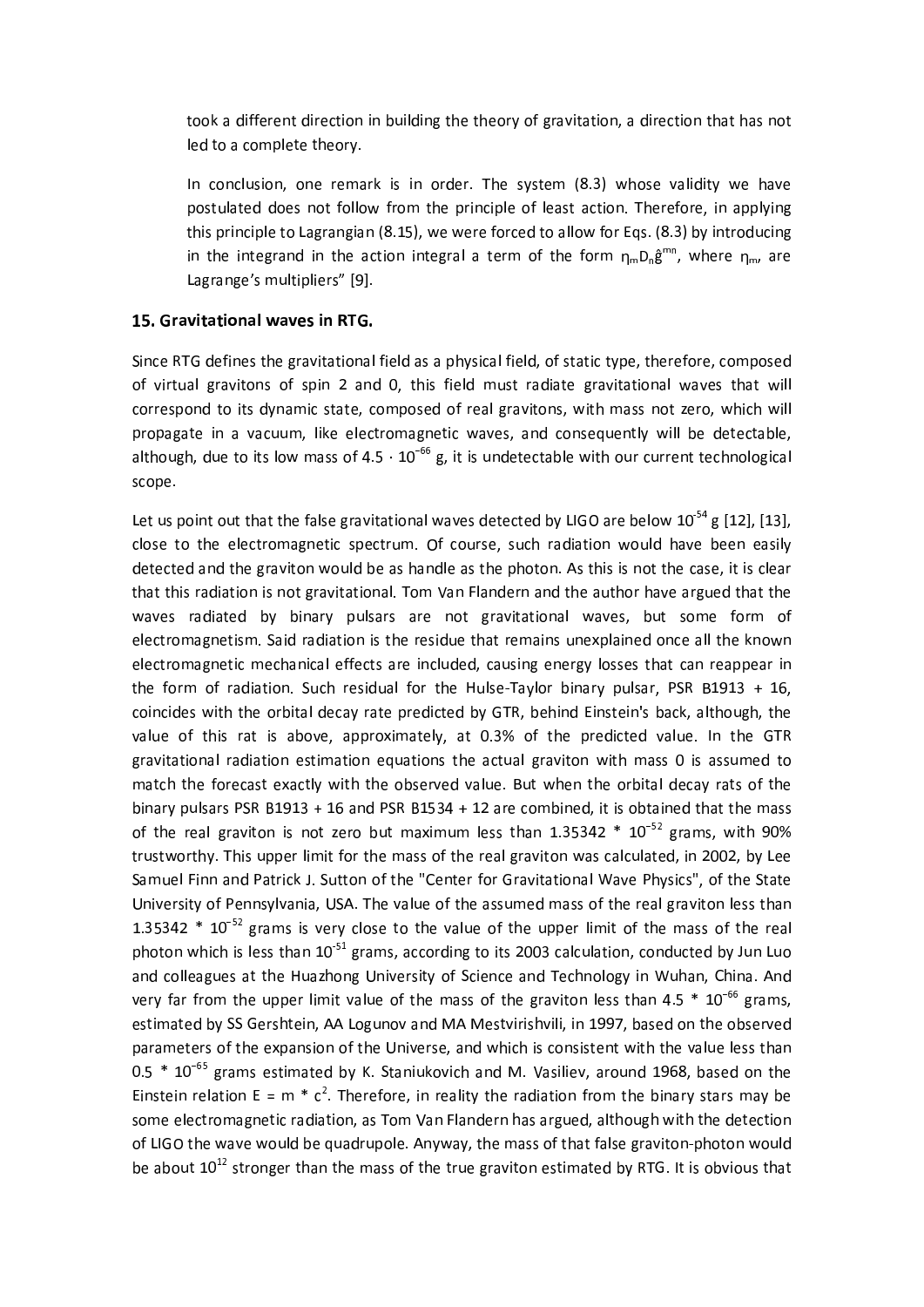if it were true that the mass of the graviton were of the order of the mass of the photon, we would not exist, since the gravitational force coming from such a mass would have prevented our appearance, because the Lorentz force of the static gravitational field would be close to that of the static electromagnetic field, which does not correspond to our well-established knowledge of the extreme weakness of gravity.

However, that in RTG, the graviton has a mass at rest, since spin 0, no "phantom" states of negative energy flow are generated, which would be non-physical states, when their effects in the Solar System are interpreted, due to the causality condition, according to which it is restricted that the cone of the Riemann spacetime must be inside the cone of the Minkowski spacetime, since in RTG there are two cones of causality.

"We start from the existence of a free gravitational field: gravitational waves, as an objective physical reality similar to electromagnetic waves in a vacuum.

For the simplicity and precision of our analysis, we consider a weak plane gravitational wave in vacuum with amplitude  $a^{\mu\nu}$  (k), which propagates along the Z axis.

$$
\Phi^{\mu\nu} = a^{\mu\nu} \text{ (k) cos kx,}
$$
 (1)

where 
$$
k_v = (w, 0, 0, -q \omega)
$$
,  $q^2 = 1 - m^2 / \omega^2$ , and m is the mass of the graviton

We use the system of conventions units  $G = \hat{h} = c = 1$ . In a vacuum, the basic RTG equations in linear approximation and in an inertial frame with Galilean coordinates take the following form

$$
\Phi^{\mu\nu} + m^2 \Phi^{\mu\nu} = 0, \tag{2}
$$

$$
\partial_{v} \Phi^{\mu\nu} = 0 \tag{3}
$$

Wave (1) is a solution to these equations. A weak gravitational field  $\Phi^{\mu\nu}$  produces an effective Riemannian space with the following metric tensor

$$
g_{\mu\nu} = \gamma_{\mu\nu} - \Phi_{\mu\nu} + 1/2 \gamma_{\mu\nu} \Phi, \Phi_{\mu\nu} \gamma^{\mu\nu} = \Phi
$$

the tensor g<sup>uv</sup> is given by the analogous expression

$$
g^{\mu\nu} = y^{\mu\nu} + \Phi^{\mu\nu} - 1/2y^{\mu\nu} \Phi
$$
 (4)

From the above it follows that the scalar curvature of the effective Riemannian space R is

$$
R = 1/2 \, \text{m}^2 \, \text{D}
$$
.

But it happens so that it does not influence the energy flow, as we will see next. The Minkowski spatial interval in an inertial frame with Galilean coordinates is

$$
d\sigma^2 = y_{uv}dx^u dx^v = dt^2 - dx^2 - dy^2 - dz^2
$$
 (5)

Since RTG treats the gravitational field as a physical tensor field that propagates in Minkowski space, the cone of causality in the actual Riemannian space that arises must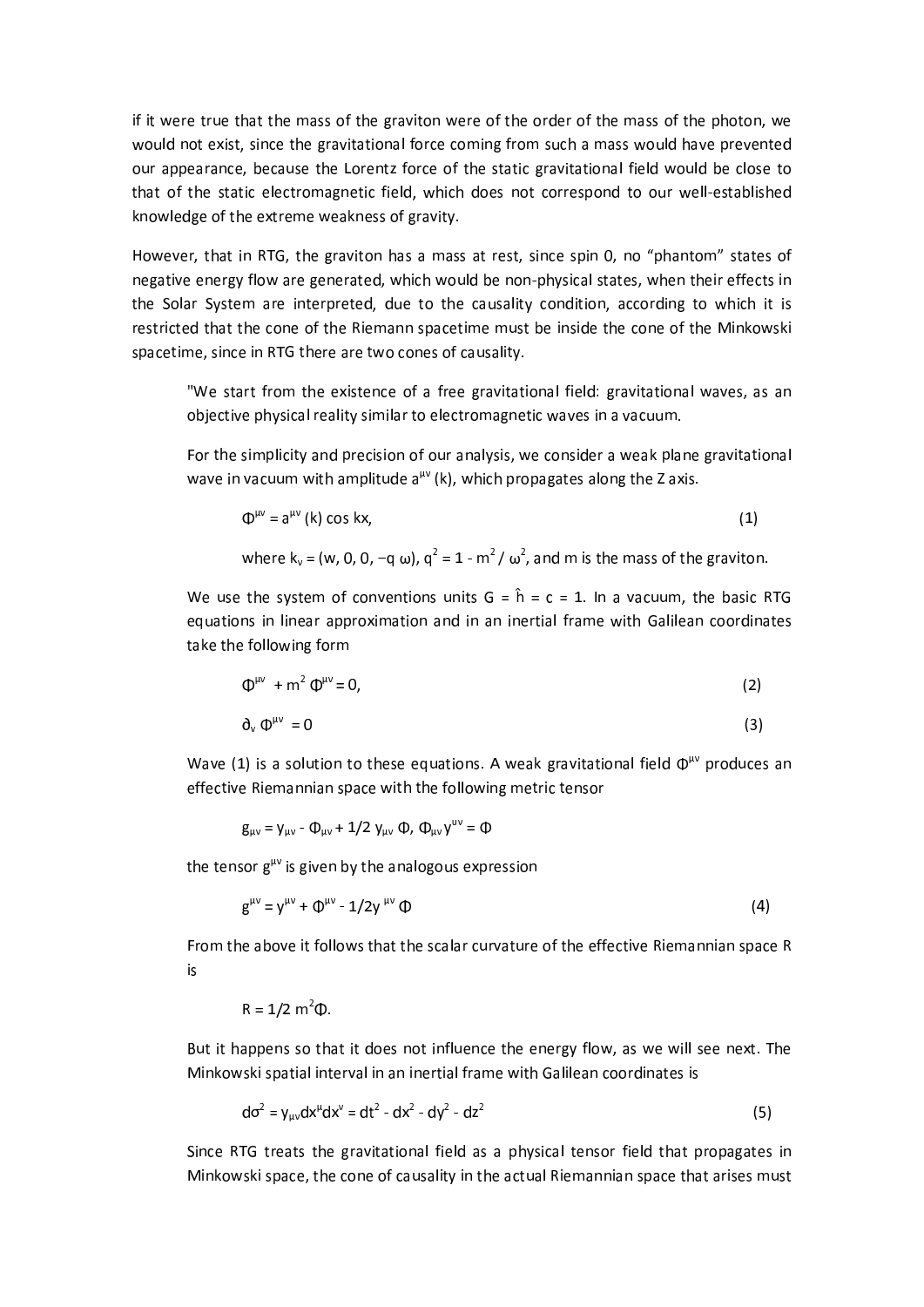not come out of the cone of causality in Minkowski space. Just this is RTG causality principle. According to this principle, the light and time-like geodesics of the effective Riemannian space that is produced by the physical field must not go outside the limits of the Minkowski spatial cone. Only this physical requirement should obtain the proper mathematical formulation.

The terms with second derivatives on spacetime coordinates appear in the hyperbolic dynamic equations of the gravitational field in RTG as follows

$$
g^{\mu\nu}\partial^2\Phi^{\alpha\beta}/\partial\Phi x^{\mu}\Phi x^{\nu}
$$
 (6)

The characteristic equation for gravitational equations is provided only by higher order derived terms (6)

$$
g^{\mu\nu}\,\partial S/\partial x^{\mu}\,\partial S/\partial x^{\nu}=0\tag{7}
$$

This equation determines the wavefront of the field, if the graviton has no mass at rest. The characteristics determine the cone of causality of the effective Riemannian space. Each term with a second derivative of (6) has the corresponding term in the characteristics (7). If any term with a second derivative is absent in (6), then there will be no corresponding term in (7).

The temporal geodetic lines corresponding to (7) are given by the Hamilton-Jacobi equations

$$
g^{\mu\nu}\,\partial S/\partial x^{\mu}\,\partial S/\partial x^{\nu}=1\tag{8}
$$

The total set of geodetic lines in correspondence with (6) is determined by the following equations

$$
g^{\mu\nu} \delta S/\delta x^{\mu} \delta S/\delta x^{\nu} = 1
$$

where the first equation gives the isotropic geodesic lines, the second temporal geodesics, while the third gives spatial geodesics.

Therefore, based on the equations. (7) and (8) isotropic and temporal geodetic lines, corresponding to the equation. (6), satisfy the following inequality

$$
g^{\mu\nu}\,\partial S/\partial x^{\mu}\,\partial S/\partial x^{\nu}\geq 0\tag{9}
$$

This inequality can be written as follows

$$
g_{\alpha\beta}p^{\alpha}p^{\beta}\geq 0\tag{10}
$$

where the counter variant  $p^{\alpha}$  is

$$
p^{\alpha} = g^{\alpha\mu} \partial S/\partial x^{\mu}
$$
 (11)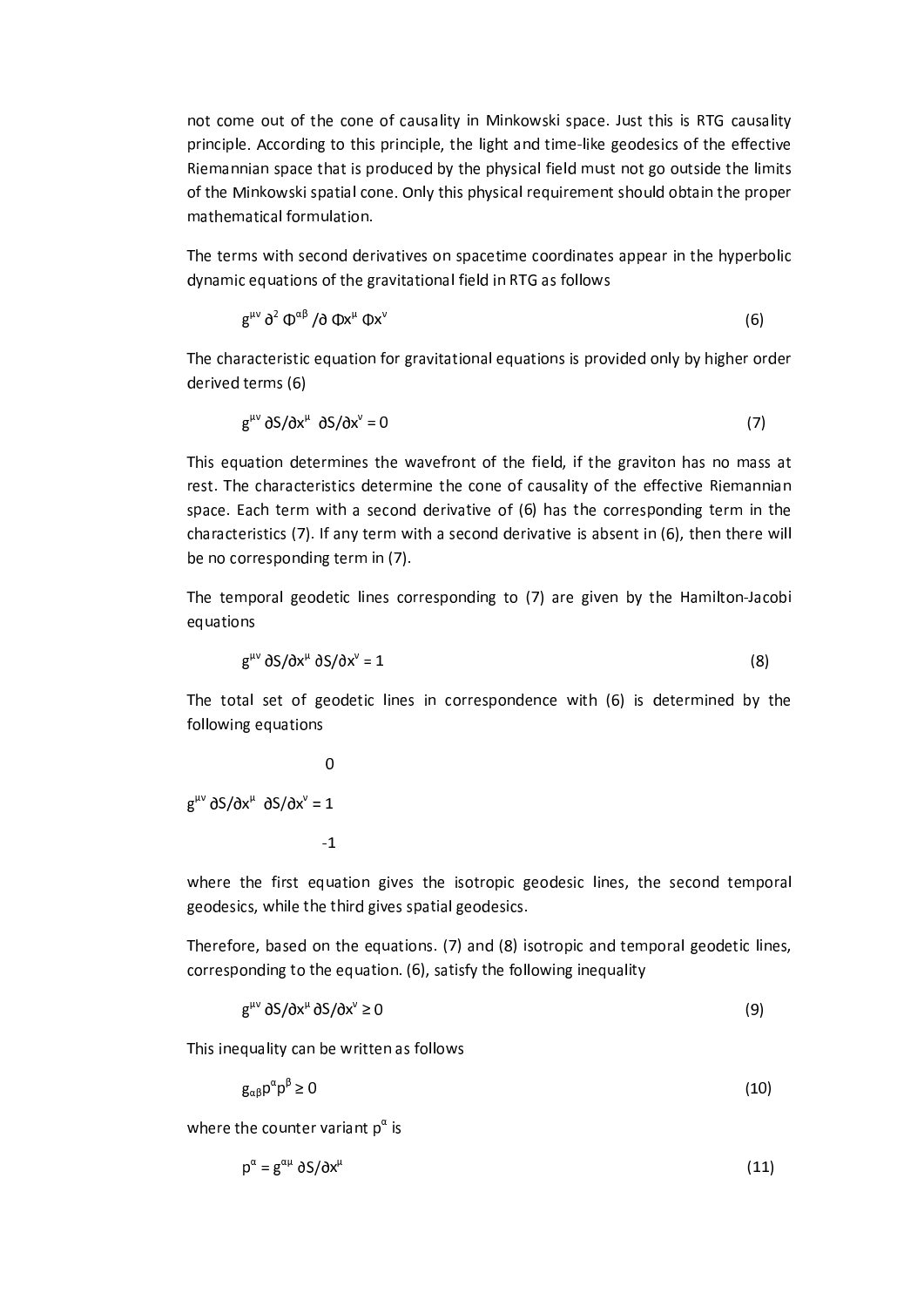To provide that the cone of causality of the effective Riemannian space is within the cone of causality of the Minkowski space, it is necessary and sufficient to satisfy the following inequality

$$
y_{\alpha\beta}p^{\alpha}p^{\beta}\geq 0\tag{12}
$$

The inequalities (10) and (12) can be written in a way directly connected to the geodetic movements (7) and (8) that are in exact correspondence with (6)

$$
g^{\mu\nu}p_{\mu}p_{\nu}\geq 0\tag{13}
$$

$$
y_{\alpha\beta}g^{\alpha\mu}g^{\beta\nu}p_{\mu}p_{\nu}\geq 0\tag{14}
$$

where the covariant vector  $p_v$  is

$$
p_v = \partial S / \partial x^v \tag{15}
$$

The causality conditions (13) and (14) impose defined rigid constraints on the solutions of the gravitational field equations. Only solutions that satisfy inequalities (13) and (14) have a physical meaning in theory. The inequalities (13) and (14) are directly connected with the hyperbolic equations for the gravitational field, since they are derived from the second structure of derivatives (6) of the dynamic equations. Only this mathematical formulation of the causality principle guarantees the position of the Riemann cone of causality within the cone of causality of the Minkowski space, in correspondence with the dynamic structure (6).

Previously in [4] we have not recognized this fact of necessity to establish the direct correspondence of the principle of causality with the dynamic system of hyperbolic equations. In the case of the static system, the gravitational field equations are not hyperbolic and, therefore, such direct correspondence is absent. But in that case, the causality condition can be used in the form of inequalities (10) and (12). Taking into account

$$
\hat{g}^{\mu\nu} = \tilde{~} \gamma^{\mu\nu} + \tilde{\phi}^{\mu\nu},
$$

where

$$
\hat{g}^{\mu\nu}=\nu-gg^{\mu\nu},\,\text{``}\nu^{\mu\nu}=\nu-\gamma\nu^{\mu\nu},\,\hat{\varnothing}^{\mu\nu}=\nu-\gamma\Phi^{\mu\nu},
$$

The inequalities (13) and (14) in inertial frame with Galilean coordinates take the following form

$$
(\gamma^{\mu\nu} + \Phi^{\mu\nu}) p_{\mu} p_{\nu} \ge 0, \tag{16}
$$

$$
y^{\alpha\beta} (y^{\alpha\mu} + \Phi^{\alpha\mu}) (y^{\beta\nu} + \Phi^{\mu\nu}) p_{\mu} p_{\nu} \ge 0
$$
 (17)

For motion (1) the following characteristic equation is valid

$$
g^{\mu\nu}p_{\mu}p_{\nu}=g^{00}(p_0)^2+2g^{03}p_0p_3+g^{33}(p_3)^2=0.
$$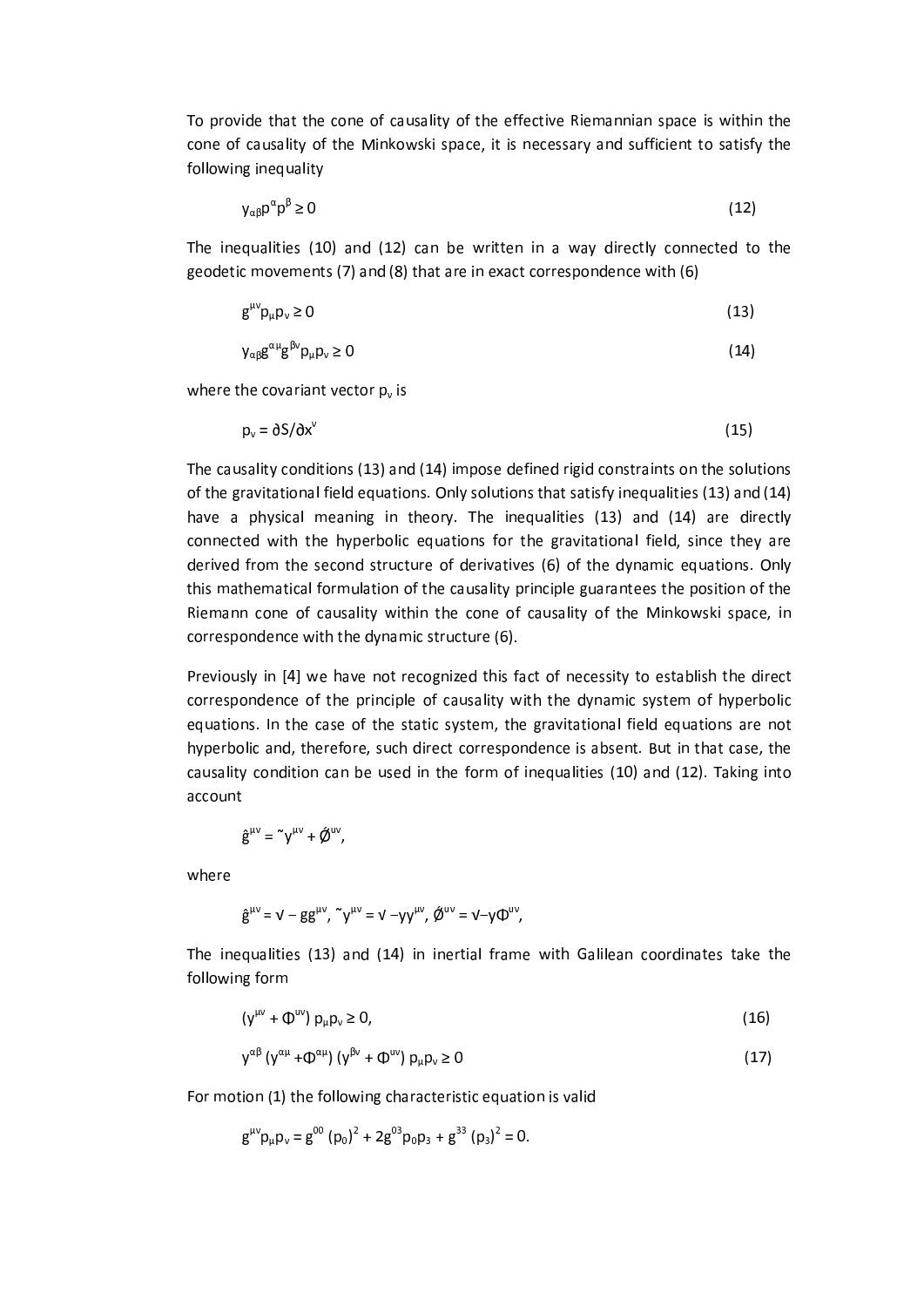For the weak gravitational field and the special movement (1) along the inequality of the Z axis (16) it is true if the value of x defined as

$$
x = p_3/p_0,
$$

is limited by the following inequalities

$$
x_1 \leq x \leq x_2, \tag{18}
$$

where

$$
x_1 = \Phi^{03} - 1 - 1/2 \ (\Phi^{00} + \Phi^{33}),
$$
  
\n
$$
x_2 = \Phi^{03} + 1 + 1/2 \ (\Phi^{00} + \Phi^{33}).
$$
\n(19)

So we have defined the set of temporal vectors that lie within the causality cone determined by the characteristics at the base of (6) for the movement (1), which leads to the metric (4). The inequality (17) will be fulfilled if

$$
x'_1 \le x \le x'_2,
$$

where

$$
x'_{1} = 2\Phi^{03} - 1 - \Phi^{00} - \Phi^{33},
$$
  
\n
$$
x'_{2} = 2\Phi^{03} + 1 + \Phi^{00} + \Phi^{33}.
$$
\n(20)

To provide the position of the effective Riemannian causality cone within the Minkowski causality cone, it is necessary and sufficient to satisfy the following inequalities

$$
x'_1 \le x_1, x_2 \le x'_2 \tag{21}
$$

Based on (21) and taking into account (19) and (20) we obtain

$$
\Phi^{00} \pm 2 \Phi^{03} + \Phi^{33} \ge 0 \tag{22}
$$

From equations (3) we find for solution (1):

$$
\Phi^{00} = \mathbf{q} \ \Phi^{03}, \ \Phi^{03} = \mathbf{q} \ \Phi^{33} \tag{23}
$$

After substituting these equations in (22) we obtain

$$
(q \pm 1)^2 \Phi^{03} \ge 0 \tag{24}
$$

It follows from these inequalities for wave (1) that

$$
\Phi^{03} \equiv 0, \tag{25}
$$

and therefore, based on the equations. (23), the following equations take place

$$
\Phi^{00} \equiv 0, \ \Phi^{33} \equiv 0 \tag{26}
$$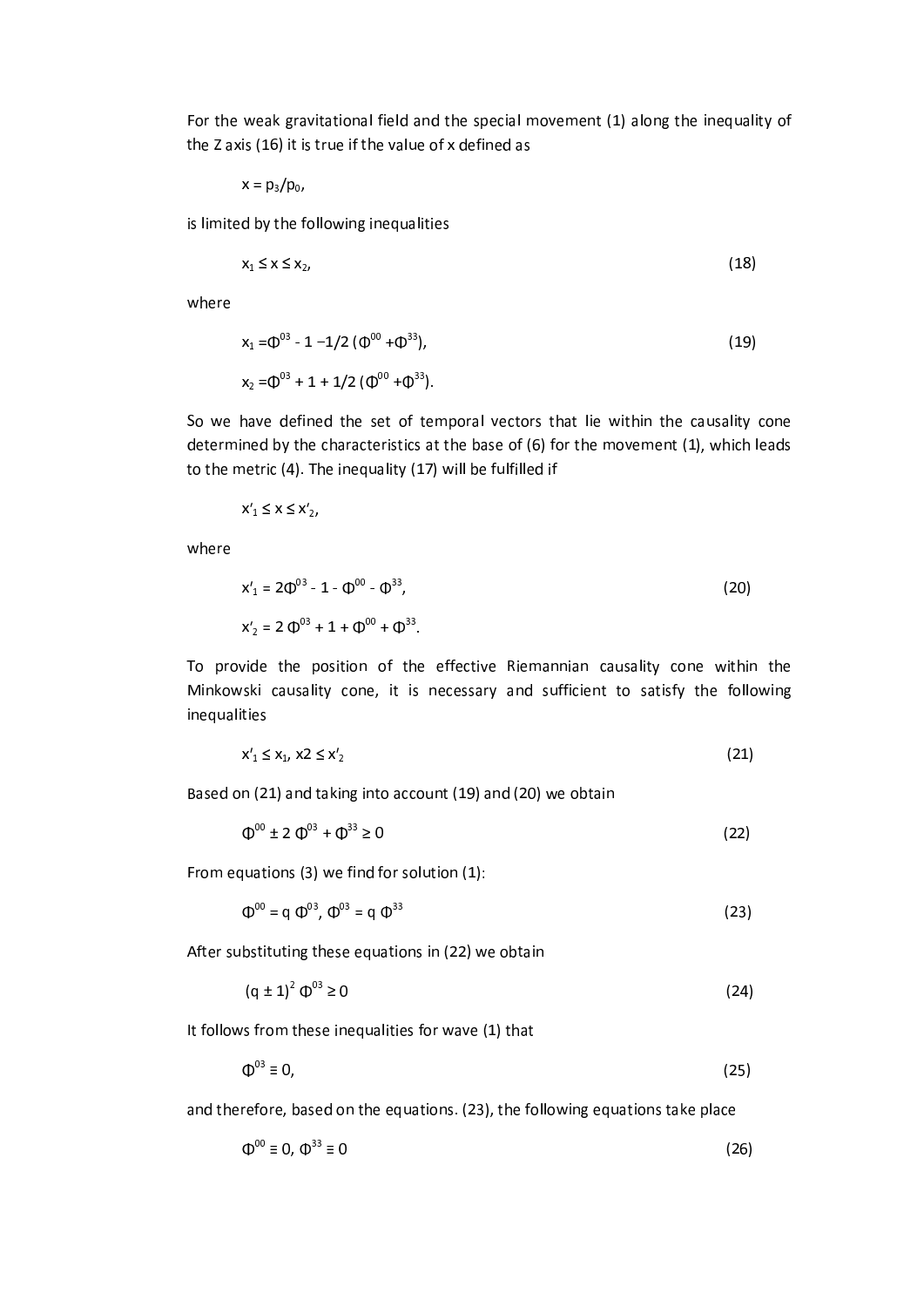In RTG, the causality principle selects the physical solution of the gravitational equations. From (25) and (26) it follows that the longitudinal-longitudinal components are absent in the wave solution (1). For this reason alone there is no term like

$$
R\Phi^{03} = 1/2m^2 \Phi \Phi^{03}
$$
,

in the energy flow, this term is identically zero. When the graviton mass is zero, the equations. (25), (26) as a rule are derived from gauge transformations. Here they follow the principle of causality.

This alone provides the positivity of the energy flux in RTG in the case of the non-zero graviton mass.

In the quadratic approximation RTG considered in the Galilean coordinates, the energy flow is determined, by means of the quantity of tensor

$$
t^{\rho\lambda}{}_{g} = 1/32\pi \, y^{\rho\alpha} y^{\lambda\beta} (\partial_{\alpha} \Phi_{v}^{\tau} \cdot \partial_{\beta} \Phi_{\tau}^{\nu} - 1/2 \partial_{\alpha} \Phi \cdot \partial_{\beta} \Phi) \tag{27}
$$

The raising and lowering of the indices for  $\Phi^{uv}$  is carried out by means of the metric tensor  $y_{uv}$ . According to the equation. (3), the following relationships take place for solution (1):

$$
a^{10} = qa^{13}
$$
 (28)  

$$
a^{20} = qa^{23}
$$

Taking into account (1), and also Equations (25), (26) and (28), based on the equation. (27) we obtain for wave (1) after averaging over time

$$
t^{03}_{g} = 1/32 \pi q \omega^{2} \{ (a^{21})^{2} + 1/4 (a^{11} - a^{22})^{2} + m^{2}/\omega^{2} | (a^{13})^{2} + (a^{23})^{2} | \}
$$
 (29)

From this it follows that only the transverse-transverse components are present in the flux density for wave (1), and also longitudinal transverse  $a_{3}^1$ ,  $a_{3}^2$ ,  $a_{0}^1$ ,  $a_{0}^2$ . The latter are multiplied by.  $m^2/\omega_2$  in the energy flow (29). Longitudinal-longitudinal components are absent in wave (1). It should be noted that according to RTG it is possible to provide a continuous transformation to the zero graviton mass in this problem.

Therefore, from (29) it follows that the presence of a non-zero mass of graviton does not lead to the appearance of non-physical "phantom" states in RTG. The "phantom" states also do not appear in RTG when explaining the effects of the solar system. Here is a continuous transformation to the zero graviton mass at the distance from the source  $r \gg r_g = 2M$ . The mass of graviton arises in RTG with necessity when we begin to treat the gravitational field as physical in Minkowski space" [14].

#### 16. Conclusions.

The relativistic theory of gravitation is far superior to "general relativity" for the following reasons: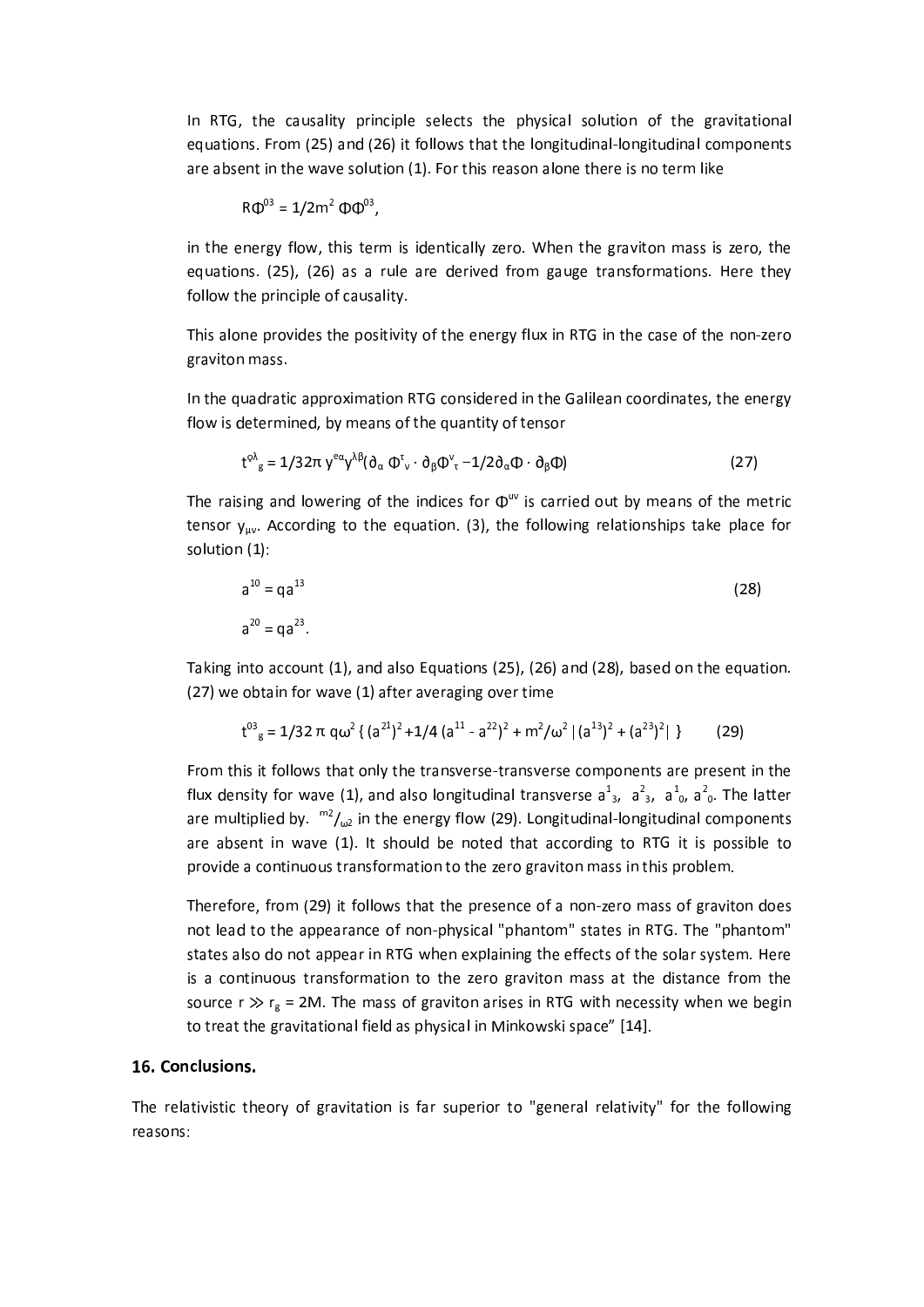1. It generalizes that the physical laws are fulfilled in the same way, regardless of the frame of reference where they are applied, while Einstein was unable to do so, since he sought to generalize Galileo's principle through the equivalence principle that leads to all kinds of movement it is relative and equivalent.

2. It separates the gravitational forces from the inertial forces; therefore, the gravitational motion of the motion of inertia, while for Einstein they are equivalent, without him being able to demonstrate it, since in extended gravity they cease to be.

3. It is a gauge theory, therefore, compatible with the theories of quantum physics while Einstein's is not; Einsteinians' assimilation of the cosmological constant as the graviton is spurious.

4. Gravity is the effect of gravitational forces, while for Einstein gravity is the effect of Riemann spacetime geometry, that is, as a jmetriciji effect, both as homogeneous gravity, when  $G_{\text{uv}} = 0$ , or as extended gravity, when  $G_{uv} > 0$ .

5. The energy and momentum laws are conserved, while in Einstein no; in return, the Einsteinians present the non-localizable energy of the gravitational metric field.

6. There are gravitational waves, that is, the dynamic state produced by the static gravitational field while for Einstein it is impossible for a metric field to produce them, although, for the Einsteinians yes, but forced to destroy its metric character by conferring substantiality to spacetime.

7. There are no singularities, absent from description within current physics, that is, collapsed matter without spacetime, while for Einsteinians they are, deriving them from the Grossmann-Einstein-Hilbert equations, although, Einstein never agreed.

However, the field equations for RTG and GTR are similar [15]:

RTG 
$$
\hat{R}^{\mu\nu} - \frac{1}{2} \hat{R} g^{\mu\nu} = 8\pi G/c^4 1 / \sqrt{g} T^{\mu}
$$

$$
\mathsf{GTR} \hspace{1.5cm} \mathsf{R}^{\mu\nu} - \mathcal{V}_2 \mathsf{R} \mathsf{g}^{\mu\nu} = 8\pi \mathsf{G} / \mathsf{c}^4 \; \mathsf{T}^{\mu\nu}
$$

Where:

 $\hat{R}^{\mu\nu} = R^{\mu\nu} - (Gm_g)^2 / 2c^4 [g^{\mu\nu} - g^{\mu\alpha}g^{\nu\beta} \gamma_{\alpha\beta}], m_g$  is the mass of the graviton.

 $\hat{R} = g_{\mu\nu} \hat{R}^{\mu\nu}$ , is the analog of the Ricci scalar curvature in RTG.

 $R^{\mu\nu}$ , is the Ricci curvature tensor associated with the metric tensor  $g^{\mu\nu}$ .

 $R = g_{uv}R^{\mu\nu}$ , is the Ricci scalar curvature.

Solutions in empty regions

RTG 
$$
\hat{R}^{\mu\nu} = 8\pi G / c^4 1 / \nu - g [T^{\mu\nu} - \mathcal{V} T g^{\mu\nu}]
$$

 $R^{\mu\nu}$  = 8 $\pi G / c^4$  [T<sup> $\mu\nu$ </sup> - ½Tg<sup> $\mu\nu$ </sup>] **GTR**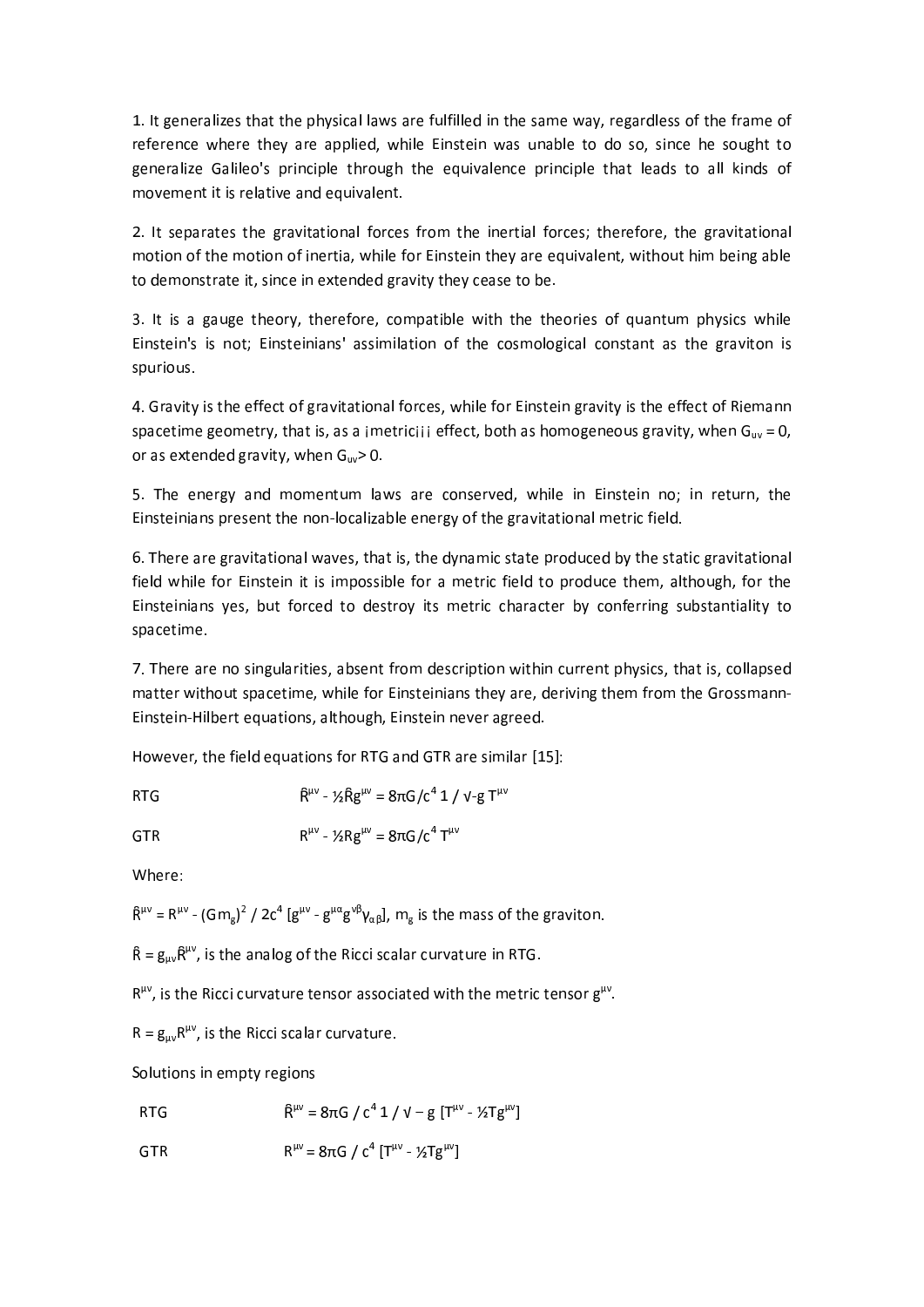In a region of spacetime absent of fermionic matter the second member of the two previous equations tends to zero due to the smallness of the mass of the graviton, which Logunov and Mestvirishvili estimate on the order of mg =  $4.5 \cdot 10^{-66}$  g.

The reason is that both systems of equations describe the gravity in the Riemann spacetime, although, the GTR in its generic formulation while RTG in the effective Riemann resulting from the physical processes that occur in the pseudo Euclidean spacetime of Minkowski subject to the universal force of gravity.

In terms of the author's reading of this paper on RTG, the identity between the pseudo-Euclidean space and the effective Riemann spacetime would really be due to the independence of the physical phenomenon with respect to its geometry. And according to his conception of spacetime as the structural property of matter [1], he stresses that the need for such an identity in RTG as in the Riemann spacetime of GTR, is that otherwise, his equations would not give the orbits of the planets corrected for their anomalies with respect to celestial mechanics, based on Newton's equations for gravity, nor the deflection undergone by the propagation of the electromagnetic wave, both effects that would be the curvature of the interacting quantum vacuum with very strong gravity of large stellar structures, as in our system: it is the Sun. Therefore, such a curvature effect would be external to the gravitational phenomenon, although, caused by the gravity that curves the quantum vacuum, the medium in which electromagnetic waves propagate and stars move and, also, rotate. For RTG and GTR, that medium is spacetime, definitely in open and irreconcilable contradiction with its alleged relational conception of spacetime, since, due to this repeated scientific prejudice, spacetime has to be substantial, as the relativists have said to be "Einsteinians "Assume in front of its gravitational waves or internal and external gravitomagnetism, that as a frame drag it would really be the drag of the quantum vacuum. RTG equations, although they come from a gauge theory, presuppose that the spacetime curves and the GTR equations integrate the entire gravitational phenomenon as a metric effect of the spacetime that curves, in the regions of strong gravity, therefore both systems of equations, are similar and give consistent results with the observations obtained from celestial mechanics. There is no doubt that in celestial mechanics there is the effect of "something that curves", for the author, what curves would be the quantum vacuum, properly speaking, the geometry of its spacetime, as a structural property of dynamic matter.

### **References**

[1] Guillen G., Alfonso L. (2010). Spacetime geometric structural property of the matter in motion: Petrov 2010 Anniversary Symposium, On General Relativity and Gravitation, Kazan, **Russian Federation** 

[2] Logunov, Anatoli A. (1995). Classical gravitational field theory and Mach principle: Institute for high energy physics, Protvino, Russia.

[3] Gershtein S.S., Logunov A.A., Mestvirishvili M.A. (2005). Field and its role in the universe: Institute for High Energy Physics. Protvino, Russia.